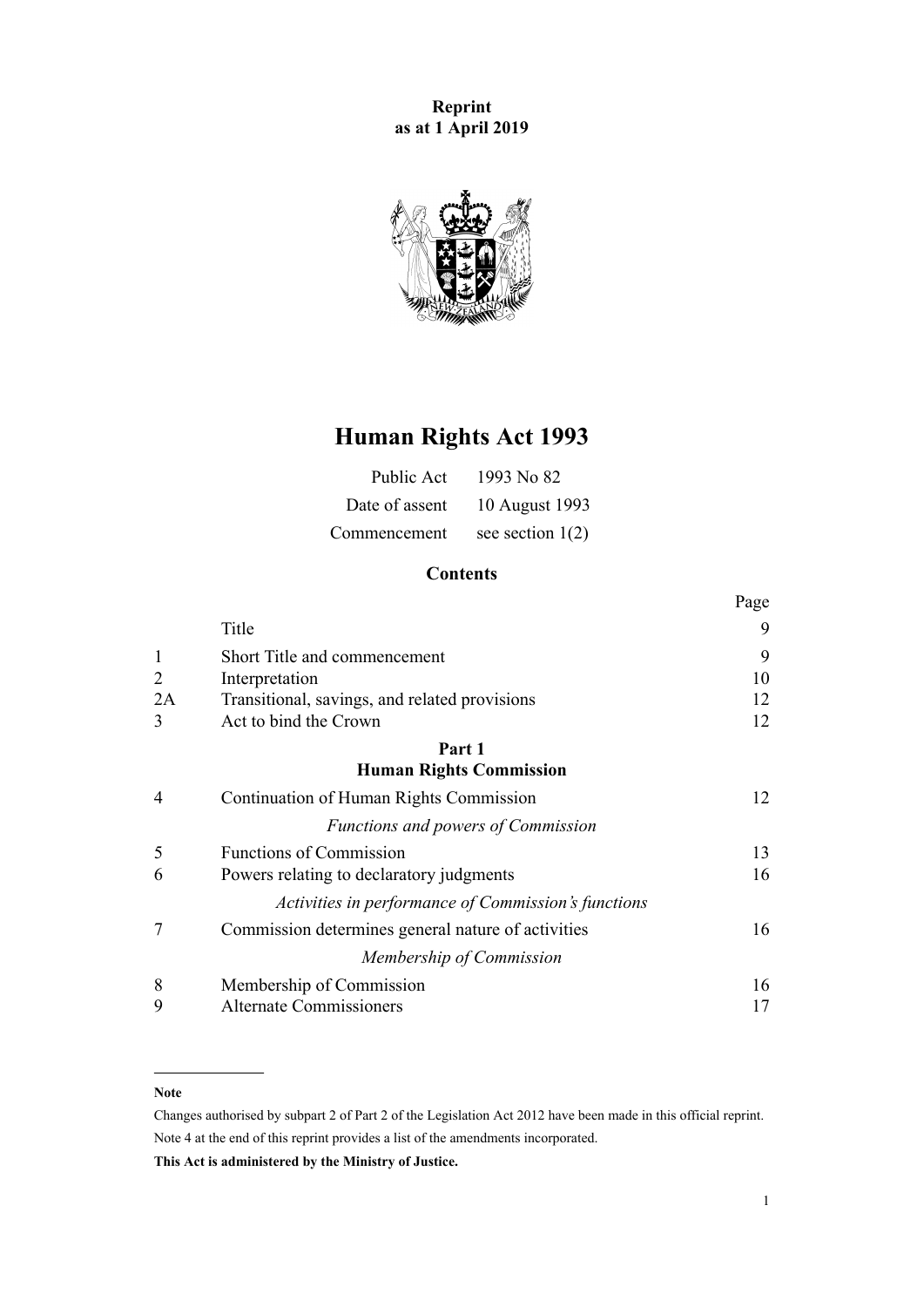|            | Human Rights Act 1993                                                                                                                                            | Reprinted as at<br>1 April 2019 |
|------------|------------------------------------------------------------------------------------------------------------------------------------------------------------------|---------------------------------|
|            | <b>Functions of Commissioners</b>                                                                                                                                |                                 |
|            | [Repealed]                                                                                                                                                       |                                 |
| 10         | Meetings of Commission                                                                                                                                           | 19                              |
|            | Criteria for appointment                                                                                                                                         |                                 |
| 11         | Criteria for appointment                                                                                                                                         | 19                              |
|            | <b>Complaints Division</b>                                                                                                                                       |                                 |
|            | [Repealed]                                                                                                                                                       |                                 |
| 12<br>13   | Further criteria for appointment of Chief Commissioner<br>Further criteria for appointment of Commissioner appointed to<br>lead Commission work in priority area | 20<br>21                        |
|            | Further provisions on Commissioners and alternate<br>Commissioners                                                                                               |                                 |
|            | [Repealed]                                                                                                                                                       |                                 |
| 14         | Further criteria for appointment of Equal Employment<br>Opportunities Commissioner [Repealed]                                                                    | 21                              |
|            | <b>Functions of Commissioners</b>                                                                                                                                |                                 |
| 15<br>16   | <b>Functions of Chief Commissioner</b><br>Additional functions of Commissioner appointed or designated to<br>lead work of Commission in priority areas           | 21<br>22                        |
| 17         | Functions of Equal Employment Opportunities Commissioner<br>[Repealed]                                                                                           | 23                              |
|            | General manager and staff of Commission                                                                                                                          |                                 |
| 18         | General manager and staff of Commission                                                                                                                          | 23                              |
|            | Commissioners to act independently                                                                                                                               |                                 |
| 19         | Duty to act independently                                                                                                                                        | 23                              |
|            | <b>Office of Human Rights Proceedings</b>                                                                                                                        |                                 |
| 20         | Office of Human Rights Proceedings                                                                                                                               | 24                              |
|            | Director of Human Rights Proceedings                                                                                                                             |                                 |
| 20A<br>20B | Director of Human Rights Proceedings<br>Criteria and requirement for appointment                                                                                 | 24<br>25                        |
|            | Appointment of Judge as Human Rights Commissioner                                                                                                                |                                 |
| 20C        | Appointment of Judge as Human Rights Commissioner                                                                                                                | 25                              |
|            | Provisions relating to office holders                                                                                                                            |                                 |
| 20D        | Office holders to whom sections 20E to 20G apply                                                                                                                 | 26                              |
| 20E        | Service in office [Repealed]                                                                                                                                     | 26                              |
| 20F        | Term of office                                                                                                                                                   | 26                              |
| 20G        | Vacation of office                                                                                                                                               | 27                              |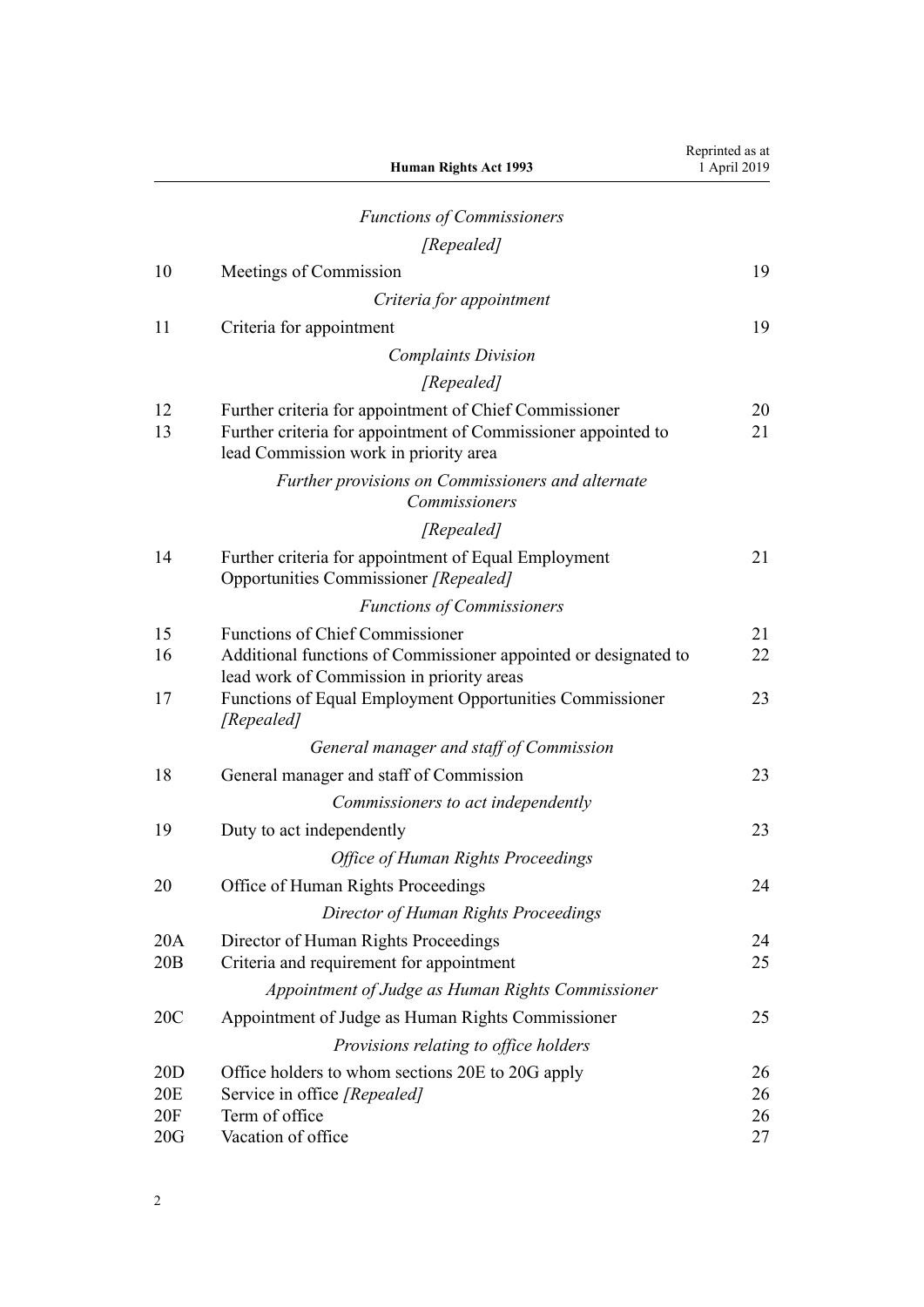| Reprinted as at<br>1 April 2019 | Human Rights Act 1993                                                                                        |          |
|---------------------------------|--------------------------------------------------------------------------------------------------------------|----------|
|                                 | Administrative provisions relating to Human Rights Commission<br>and Office of Human Rights Proceedings      |          |
| 20H                             | Administrative provisions set out in Schedules 1 and 2                                                       | 27       |
|                                 | Part 1A<br>Discrimination by Government, related persons and bodies, or                                      |          |
|                                 | persons or bodies acting with legal authority                                                                | 27       |
| <b>20I</b><br>20J               | Purpose of this Part<br>Acts or omissions in relation to which this Part applies                             | 28       |
| 20K                             | Purposes for which section 20L applies                                                                       | 28       |
| 20L                             | Acts or omissions in breach of this Part                                                                     | 29       |
|                                 | Part 2                                                                                                       |          |
|                                 | <b>Unlawful discrimination</b>                                                                               |          |
|                                 | Application of Part to persons and bodies referred to in section 3<br>of New Zealand Bill of Rights Act 1990 |          |
| 21A                             | Application of this Part limited if section 3 of New Zealand Bill of<br>Rights Act 1990 applies              | 29       |
|                                 | Acts or omissions authorised or required by law                                                              |          |
| 21B                             | Relationship between this Part and other law                                                                 | 30       |
|                                 | Prohibited grounds of discrimination                                                                         |          |
| 21                              | Prohibited grounds of discrimination                                                                         | 30       |
|                                 | Discrimination in employment matters                                                                         |          |
| 22                              | Employment                                                                                                   | 32       |
| 23                              | Particulars of applicants for employment                                                                     | 33       |
|                                 | Exceptions in relation to employment matters                                                                 |          |
| 24                              | Exception in relation to crews of ships and aircraft                                                         | 33       |
| 25                              | Exception in relation to work involving national security                                                    | 33       |
| 26                              | Exception in relation to work performed outside New Zealand                                                  | 34       |
| 27                              | Exceptions in relation to authenticity and privacy                                                           | 34       |
| 28                              | Exceptions for purposes of religion                                                                          | 35       |
| 29                              | Further exceptions in relation to disability                                                                 | 35       |
| 30                              | Further exceptions in relation to age                                                                        | 36       |
| 30A                             | Exception in relation to employment-related retirement benefits                                              | 36       |
| 31                              | Exception in relation to employment of a political nature                                                    | 37       |
| 32                              | Exception in relation to family status                                                                       | 37       |
| 33                              | Armed forces [Repealed]                                                                                      | 37       |
| 34<br>35                        | Regular forces<br>General qualification on exceptions                                                        | 38<br>38 |
|                                 | Discrimination in partnerships                                                                               |          |
| 36                              |                                                                                                              | 38       |
|                                 | Partnerships                                                                                                 |          |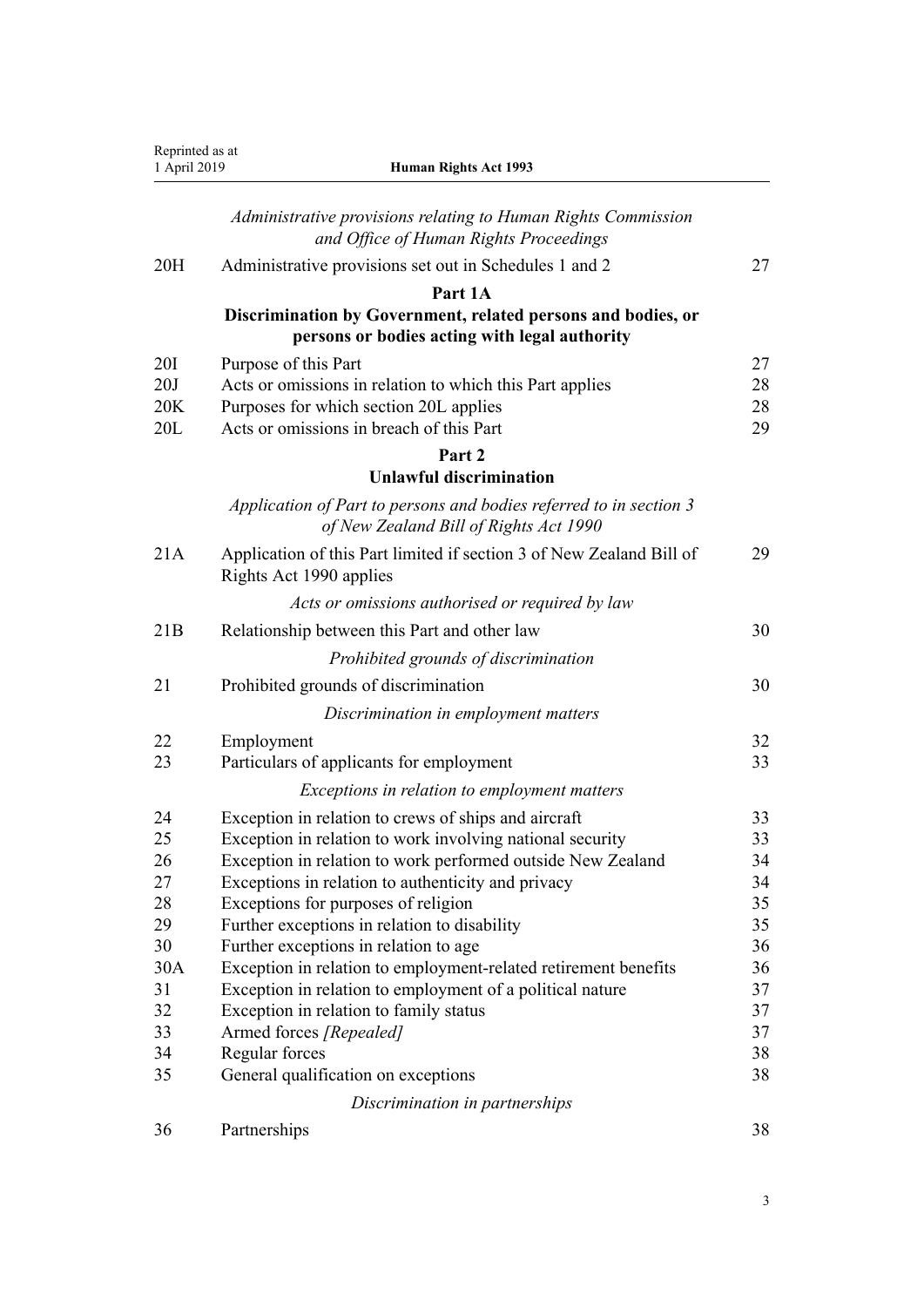|     | Human Rights Act 1993                                                                                            | Reprinted as at<br>1 April 2019 |
|-----|------------------------------------------------------------------------------------------------------------------|---------------------------------|
|     | Discrimination by industrial and professional associations,<br>qualifying bodies, and vocational training bodies |                                 |
| 37  | Organisations of employees or employers and professional and<br>trade associations                               | 39                              |
| 38  | Qualifying bodies                                                                                                | 41                              |
| 39  | Exceptions in relation to qualifying bodies                                                                      | 41                              |
| 40  | Vocational training bodies                                                                                       | 42                              |
| 41  | Exceptions in relation to vocational training bodies                                                             | 42                              |
|     | Discrimination in access to places, vehicles, and facilities                                                     |                                 |
| 42  | Access by the public to places, vehicles, and facilities                                                         | 43                              |
| 43  | Exceptions in relation to access by the public to places, vehicles,<br>and facilities                            | 44                              |
|     | Discrimination in provision of goods and services                                                                |                                 |
| 44  | Provision of goods and services                                                                                  | 44                              |
| 45  | Exception in relation to courses and counselling                                                                 | 45                              |
| 46  | Exception in relation to public decency or safety                                                                | 45                              |
| 47  | Exception in relation to skill                                                                                   | 45                              |
| 48  | Exception in relation to insurance                                                                               | 45                              |
| 49  | Exception in relation to sport                                                                                   | 46                              |
| 50  | Exception in relation to travel services                                                                         | 46                              |
| 51  | Exception in relation to reduced charges                                                                         | 47                              |
| 52  | Exception in relation to disability                                                                              | 47                              |
|     | Discrimination in provision of land, housing, and other<br>accommodation                                         |                                 |
| 53  | Land, housing, and other accommodation                                                                           | 47                              |
| 54  | Exception in relation to shared residential accommodation                                                        | 48                              |
| 55  | Exception in relation to hostels, institutions, etc                                                              | 48                              |
| 56  | Further exception in relation to disability                                                                      | 48                              |
|     | Discrimination in access to educational establishments                                                           |                                 |
| 57  | <b>Educational establishments</b>                                                                                | 49                              |
| 58  | Exceptions in relation to establishments for particular groups                                                   | 49                              |
| 59  | Exception in relation to courses and counselling                                                                 | 50                              |
| 60  | Further exceptions in relation to disability                                                                     | 50                              |
|     | Other forms of discrimination                                                                                    |                                 |
| 61  | Racial disharmony                                                                                                | 50                              |
| 62  | Sexual harassment                                                                                                | 51                              |
| 62A | Adverse treatment in employment of people affected by domestic<br>violence                                       | 52                              |
| 63  | Racial harassment                                                                                                | 53                              |
| 64  | Choice of procedures [Repealed]                                                                                  | 54                              |
| 65  | Indirect discrimination                                                                                          | 54                              |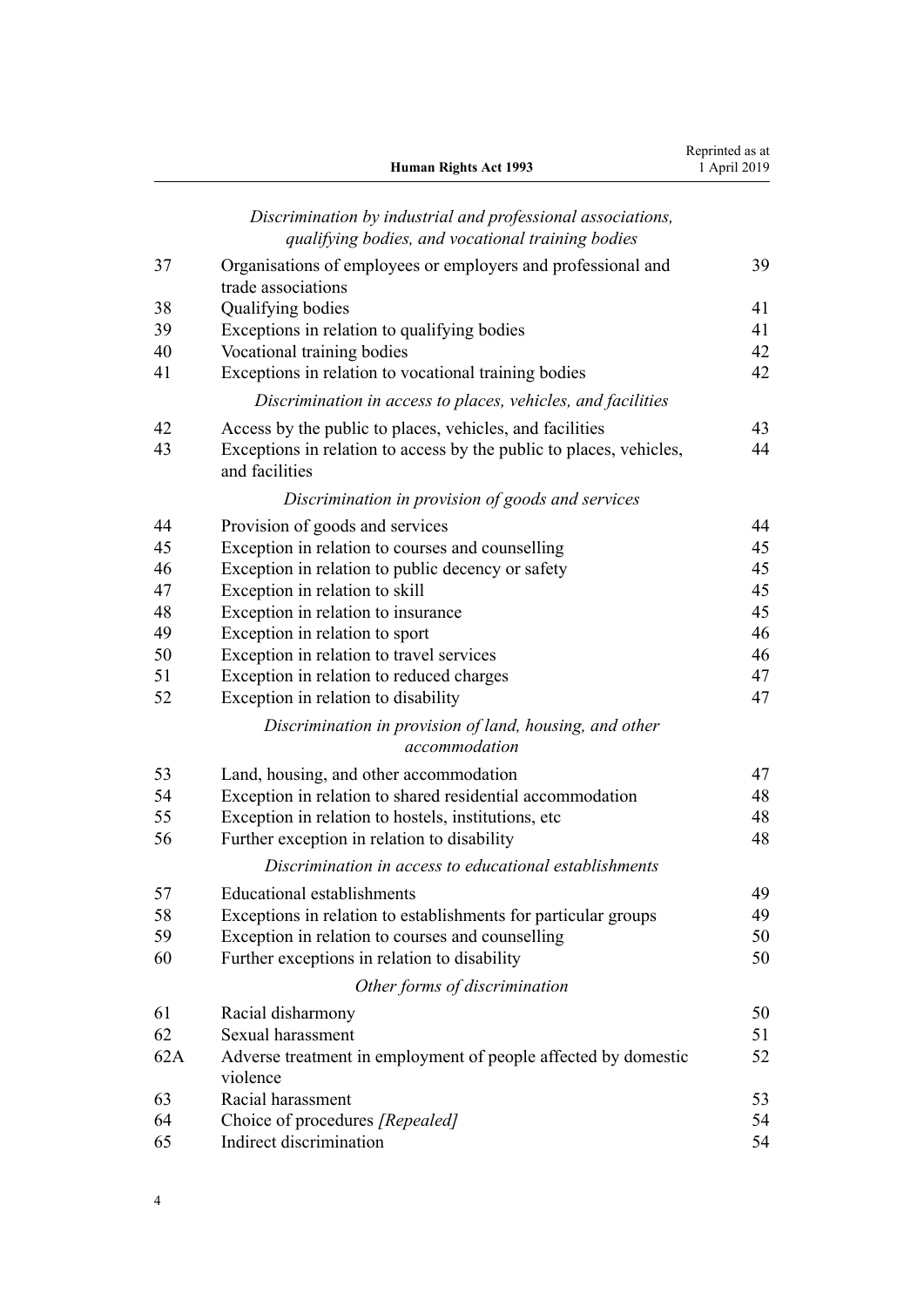| Reprinted as at<br>1 April 2019<br>Human Rights Act 1993 |                                                                                                                                                 |          |
|----------------------------------------------------------|-------------------------------------------------------------------------------------------------------------------------------------------------|----------|
|                                                          |                                                                                                                                                 |          |
| 66<br>67                                                 | Victimisation<br>Advertisements                                                                                                                 | 54<br>55 |
| 68                                                       | Liability of employer and principals                                                                                                            | 55       |
| 69                                                       | Further provision in relation to sexual or racial harassment in<br>employment                                                                   | 56       |
|                                                          | Special provisions relating to superannuation schemes                                                                                           |          |
| 70                                                       | Superannuation schemes                                                                                                                          | 56       |
| 71                                                       | Reports on superannuation schemes                                                                                                               | 58       |
| 72                                                       | Power to vary trust deeds                                                                                                                       | 59       |
|                                                          | Other matters                                                                                                                                   |          |
| 73                                                       | Measures to ensure equality                                                                                                                     | 59       |
| 74                                                       | Measures relating to pregnancy, childbirth, or family<br>responsibilities                                                                       | 59       |
|                                                          | Part 3                                                                                                                                          |          |
|                                                          | Resolution of disputes about compliance with Part 1A and Part<br>2                                                                              |          |
| 75                                                       | Object of this Part                                                                                                                             | 60       |
| 76                                                       | Functions of Commission under this Part                                                                                                         | 60       |
| 77                                                       | Dispute resolution services                                                                                                                     | 61       |
| 78                                                       | Method of providing services                                                                                                                    | 61       |
| 79                                                       | How complaints received to be treated                                                                                                           | 62       |
| 79A                                                      | Choice of procedures                                                                                                                            | 63       |
| 80                                                       | Taking action or further action in relation to complaint                                                                                        | 63       |
| 81                                                       | Commission to inform parties of process                                                                                                         | 64       |
| 82                                                       | Information gathering and disclosure by Commission                                                                                              | 65       |
| 83                                                       | Settlement                                                                                                                                      | 65       |
| 84                                                       | Reference of complaint to Director or from Director or Tribunal                                                                                 | 66       |
| 85                                                       | Confidentiality of information disclosed at dispute resolution<br>meeting                                                                       | 66       |
| 86                                                       | Evidence as to dispute resolution meeting                                                                                                       | 66       |
| 87                                                       | Certain information not to be made available                                                                                                    | 67       |
| 88                                                       | Limits on effect of section $80(1)$ or sections 85 to 87                                                                                        | 67       |
| 89                                                       | Enforcement of terms of settlement agreed by parties                                                                                            | 67       |
| 90                                                       | Functions of Director of Human Rights Proceedings under this Part                                                                               | 68       |
| 91                                                       | Requirements for Director's decisions under section 90                                                                                          | 69       |
| 92                                                       | Matters Director to have regard to in deciding whether to provide<br>representation in proceedings before Tribunal or in related<br>proceedings | 69       |
| 92A                                                      | Director to notify and report on decisions on representation                                                                                    | 70       |
|                                                          | Proceedings                                                                                                                                     |          |
| 92 <sub>B</sub>                                          | Civil proceedings arising from complaints                                                                                                       | 71       |
| 92BA                                                     | Lodging of applications                                                                                                                         | 72       |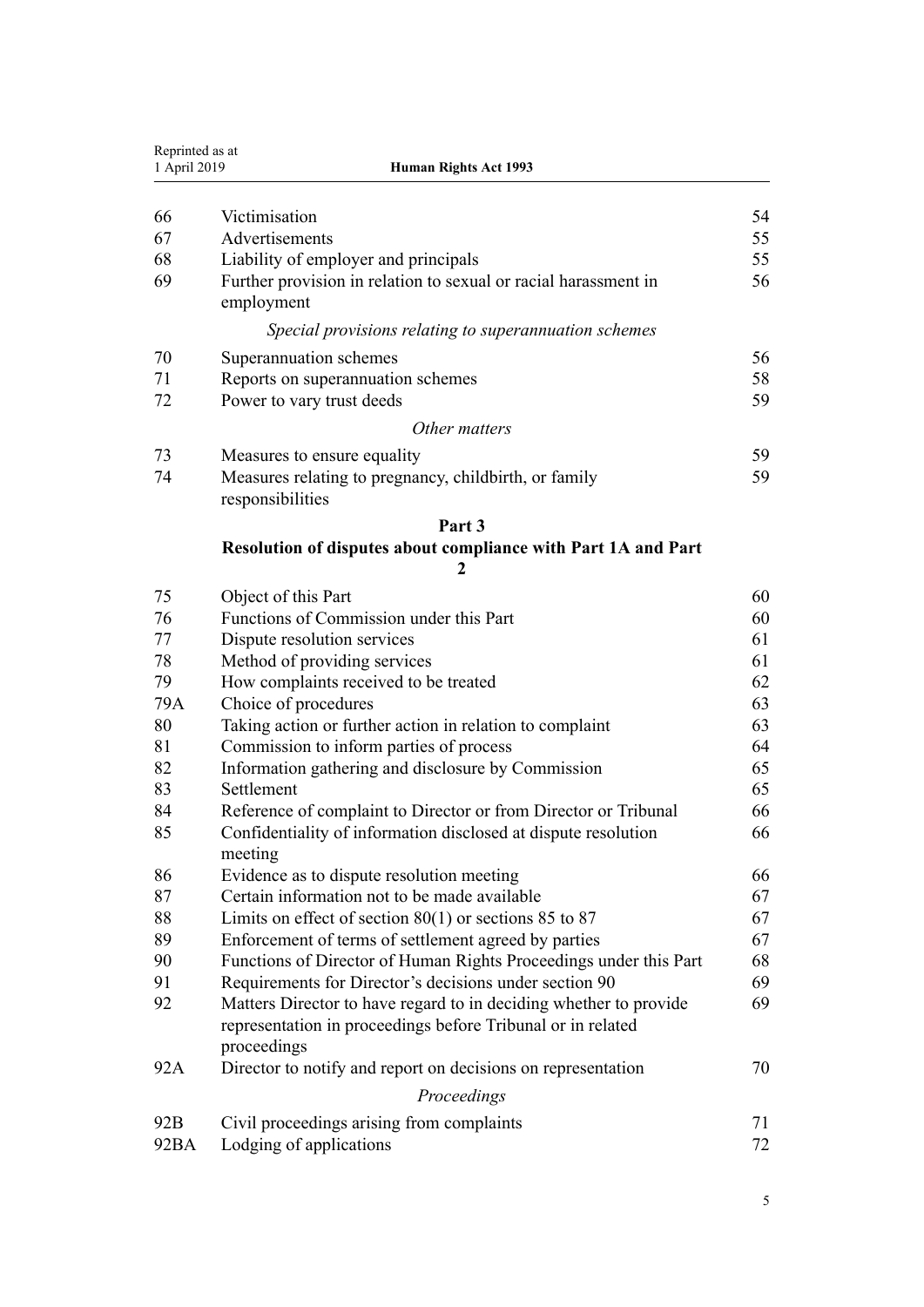|            | Human Rights Act 1993                                                                                                                               | Reprinted as at<br>1 April 2019 |
|------------|-----------------------------------------------------------------------------------------------------------------------------------------------------|---------------------------------|
| 92C        | Representation in civil proceedings arising from complaints                                                                                         | 72                              |
| 92D        | Tribunal or Chairperson or Deputy Chairperson may refer<br>complaint back to Commission, or adjourn proceedings to seek<br>resolution by settlement | 73                              |
| 92E        | Civil proceedings arising from inquiry by Commission                                                                                                | 74                              |
| 92F        | Proof of justified limits and exceptions                                                                                                            | 74                              |
| 92G        | Right of Attorney-General to appear in civil proceedings                                                                                            | 74                              |
| 92H        | Right of Commission to appear in civil proceedings                                                                                                  | 75                              |
|            | Remedies                                                                                                                                            |                                 |
| 92I        | Remedies                                                                                                                                            | 76                              |
| 92J        | Remedy for enactments in breach of Part 1A                                                                                                          | 77                              |
| 92K        | <b>Effect of declaration</b>                                                                                                                        | 77                              |
| 92L        | Costs                                                                                                                                               | 78                              |
| 92M        | Damages                                                                                                                                             | 78                              |
| 92N        | Directions as to payment of damages in certain cases                                                                                                | 79                              |
| <b>920</b> | Tribunal may defer or modify remedies for breach of Part 1A or<br>Part 2 or terms of settlement                                                     | 80                              |
| 92P        | Matters to be taken into account in exercising powers given by<br>section 92O                                                                       | 81                              |
|            | Monetary limits on remedies Tribunal may grant                                                                                                      |                                 |
| 92Q        | Monetary limits on remedies Tribunal may grant                                                                                                      | 81                              |
|            | Granting of remedies by High Court on reference from Tribunal                                                                                       |                                 |
| 92R        | Tribunal to refer granting of remedies to High Court                                                                                                | 82                              |
| 92S        | Further provisions on reference to High Court                                                                                                       | 82                              |
| 92T        | High Court decides remedies on reference from Tribunal                                                                                              | 83                              |
| 92U        | High Court's decision on remedies to be included in, and given<br>effect to as part of, Tribunal's determination                                    | 83                              |
|            | Abandonment or agreement to bring claim within Tribunal's<br>jurisdiction                                                                           |                                 |
| 92V        | Abandonment to enable Tribunal to make award of damages                                                                                             | 84                              |
| 92W        | Extension of jurisdiction by agreement between parties                                                                                              | 84                              |
|            | Part 4                                                                                                                                              |                                 |
|            | <b>Human Rights Review Tribunal</b>                                                                                                                 |                                 |
| 93         | Human Rights Review Tribunal                                                                                                                        | 84                              |
|            | <b>Functions and powers of Tribunal</b>                                                                                                             |                                 |
| 94         | <b>Functions of Tribunal</b>                                                                                                                        | 85                              |
| 95         | Power to make interim order                                                                                                                         | 85                              |
| 96         | Review of interim orders                                                                                                                            | 85                              |
| 97         | Power in respect of exception for genuine occupational<br>qualification or genuine justification                                                    | 86                              |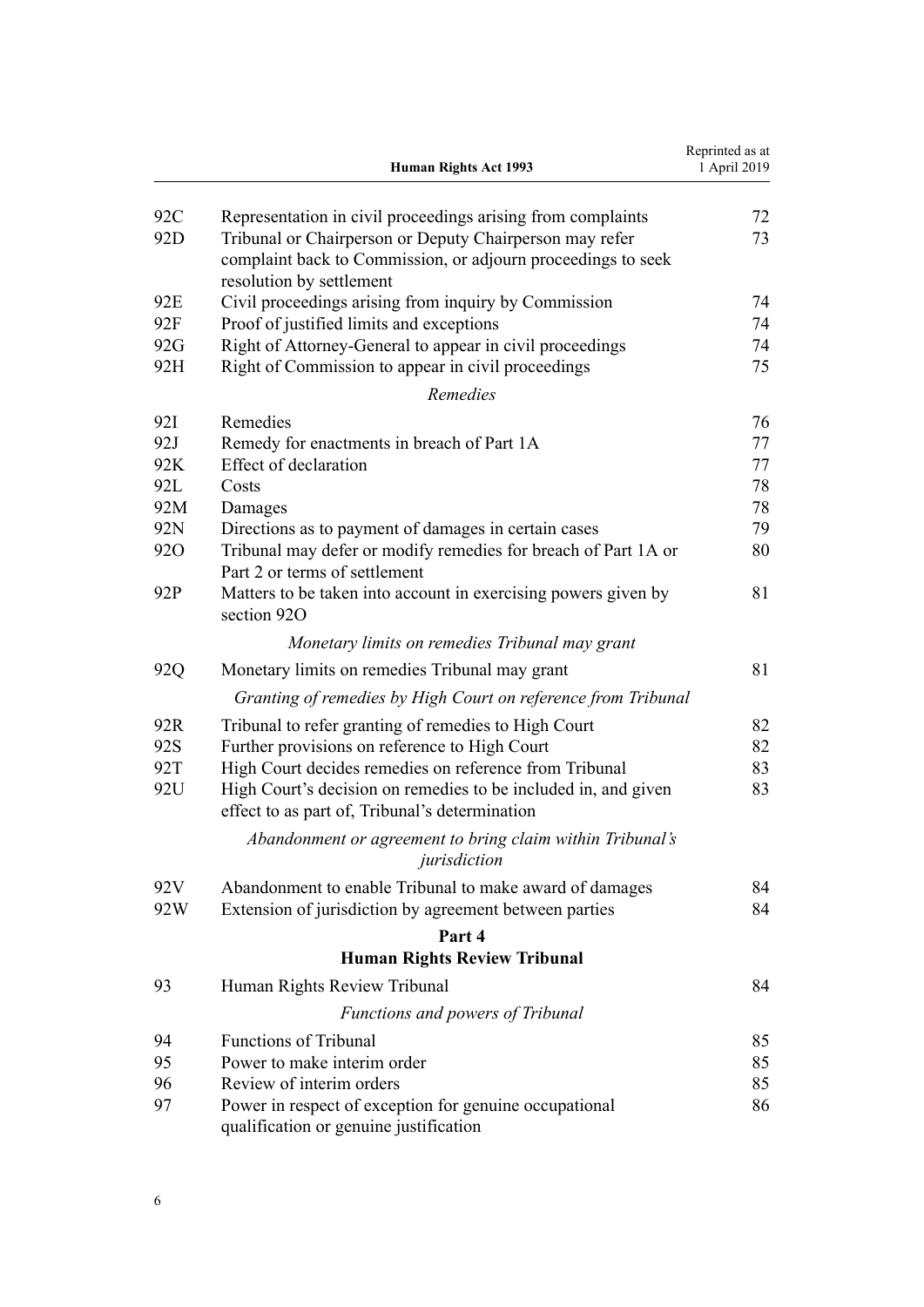| Reprinted as at<br>1 April 2019<br>Human Rights Act 1993 |                                                                                               |           |
|----------------------------------------------------------|-----------------------------------------------------------------------------------------------|-----------|
|                                                          | Constitution of Tribunal                                                                      |           |
| 98                                                       | Membership of Tribunal                                                                        | 86        |
| 99                                                       | Chairperson of Tribunal                                                                       | 86        |
| 99AA                                                     | Deputy Chairpersons of Tribunal                                                               | 86        |
| 99A                                                      | Criteria and requirement for appointment of Chairperson and<br>Deputy Chairperson             | 87        |
| 100                                                      | Appointment and term of office                                                                | 87        |
| 101                                                      | Panel                                                                                         | 88        |
| 101A                                                     | Functions, duties, and powers of Deputy Chairpersons                                          | 90        |
| 101B                                                     | Delegation by Chairperson of Tribunal                                                         | 90        |
| 101C                                                     | References to Chairpersons include deputies and delegates and<br>temporary acting Chairperson | 90        |
| 102                                                      | Appointment of temporary acting Chairperson                                                   | 91        |
| 103                                                      | Vacation of office by Chairperson, temporary acting Chairperson,<br>and Deputy Chairperson    | 91        |
| 103A                                                     | Orderly and efficient operation                                                               | 92        |
| 103B                                                     | Powers of Chairperson to direct constitution of Tribunal                                      | 92        |
|                                                          | Procedure of Tribunal                                                                         |           |
| 104                                                      | <b>Sittings of Tribunal</b>                                                                   | 92        |
| 105                                                      | Substantial merits                                                                            | 93        |
| 106                                                      | Evidence in proceedings before Tribunal                                                       | 93        |
| 107                                                      | Sittings to be held in public except in special circumstances                                 | 94        |
| 108                                                      | Persons entitled to be heard                                                                  | 95        |
| 108A                                                     | Tribunal to give notice of proceedings                                                        | 95        |
| 108B                                                     | Submissions in relation to remedies                                                           | 95        |
| 109                                                      | Witness summons                                                                               | 95        |
| 110                                                      | Service of summons                                                                            | 96        |
| 111                                                      | Witnesses' allowances                                                                         | 96        |
| 112                                                      | Privileges and immunities                                                                     | 97        |
| 113                                                      | Non-attendance or refusal to co-operate                                                       | 97        |
| 114                                                      | Power to commit for contempt                                                                  | 97        |
| 115                                                      | Tribunal may dismiss trivial, etc, proceedings                                                | 98        |
| 115A                                                     | Tribunal may strike out, determine, or adjourn proceedings                                    | 98        |
| 116                                                      | Reasons to be given                                                                           | 99        |
| 117                                                      | Seal of Tribunal                                                                              | 99<br>99  |
| 118                                                      | Members of Tribunal not personally liable                                                     |           |
| 119<br>120                                               | Fees of members of Tribunal<br>Services for Tribunal                                          | 99<br>100 |
| 121                                                      | Enforcement                                                                                   | 100       |
| 121A                                                     | Practice notes                                                                                | 101       |
| 122                                                      | Stating case for High Court                                                                   | 101       |
| 122A                                                     | Removal to High Court of proceedings or issue                                                 | 101       |
| 122B                                                     | Proceedings or issue removed to High Court                                                    | 102       |
| 123                                                      | Appeals to High Court                                                                         | 103       |
|                                                          |                                                                                               |           |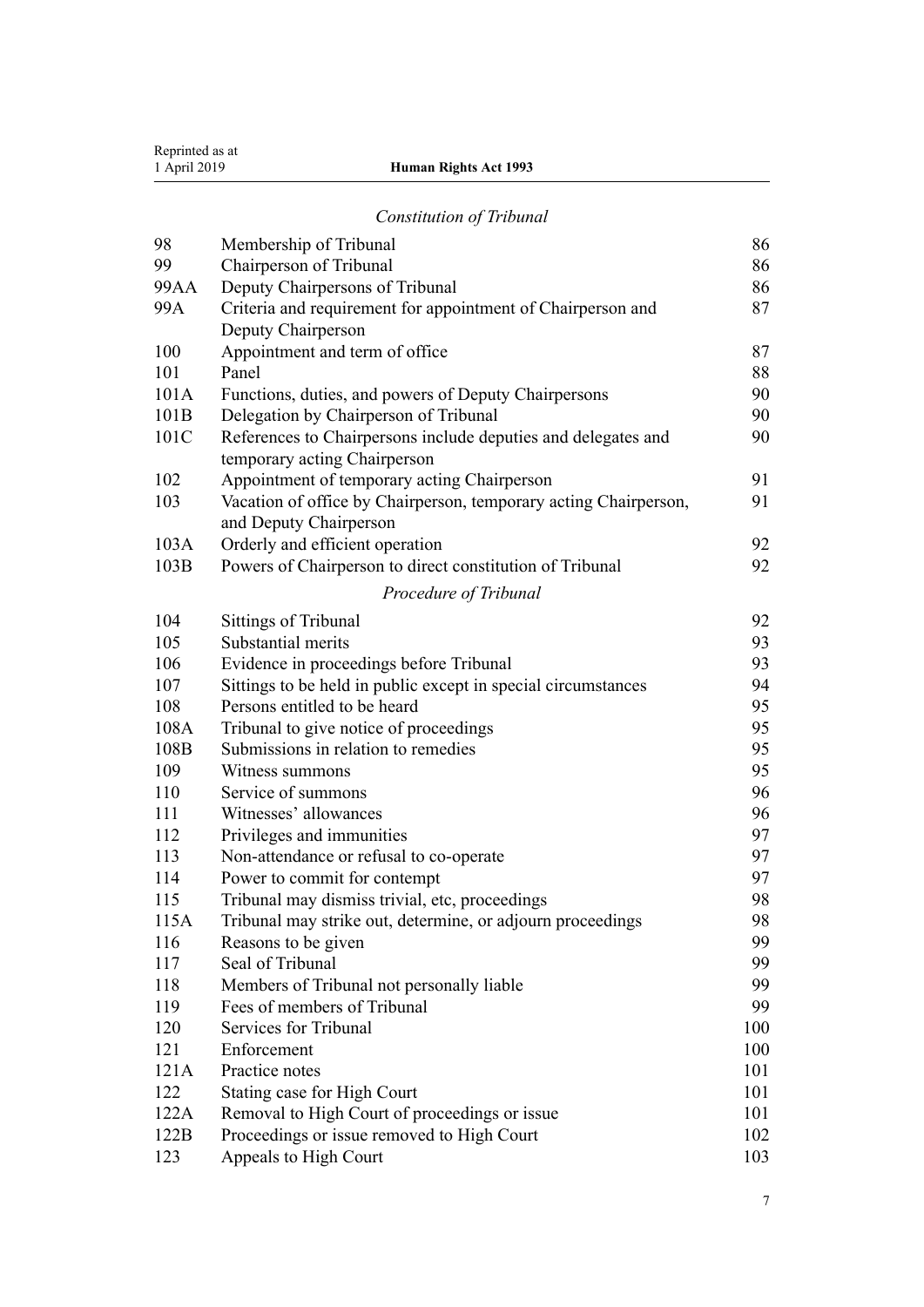|      | Human Rights Act 1993                                                                 | Reprinted as at<br>1 April 2019 |
|------|---------------------------------------------------------------------------------------|---------------------------------|
| 124  | Appeal to Court of Appeal on a question of law                                        | 104                             |
| 125  | Costs of appeal                                                                       | 105                             |
| 126  | Additional members of High Court for purposes of Act                                  | 105                             |
|      | Part 5<br>Powers in relation to inquiries                                             |                                 |
| 126A | Evidence order                                                                        | 106                             |
| 127  | Evidence                                                                              | 107                             |
| 128  | Protection and privileges of witnesses, etc                                           | 108                             |
| 129  | Disclosure of certain matters not to be required                                      | 108                             |
| 130  | Proceedings privileged                                                                | 109                             |
|      | Part 6<br><b>Inciting racial disharmony</b>                                           |                                 |
|      |                                                                                       |                                 |
| 131  | Inciting racial disharmony                                                            | 110                             |
| 132  | No prosecution without Attorney-General's consent<br>Part 7                           | 111                             |
|      | <b>Miscellaneous provisions</b>                                                       |                                 |
| 133  |                                                                                       | 111                             |
| 134  | Licences and registration<br>Access by the public to places, vehicles, and facilities | 112                             |
| 135  | No prosecution without Attorney-General's consent                                     | 112                             |
| 136  | Condition in restraint of marriage, civil union, or de facto                          | 112                             |
|      | relationship                                                                          |                                 |
| 137  | Advisors to be officials                                                              | 113                             |
| 138  | No adverse statement                                                                  | 113                             |
| 139  | Restriction on delegation                                                             | 113                             |
| 140  | Delegation of powers by Chief Commissioner                                            | 113                             |
| 141  | Annual report [Repealed]                                                              | 114                             |
| 141A | Certain acts not to be questioned [Repealed]                                          | 114                             |
| 142  | Money to be appropriated by Parliament for purposes of this Act<br>[Repealed]         | 114                             |
| 143  | Offences                                                                              | 115                             |
| 144  | Regulations                                                                           | 115                             |
| 145  | Related amendments to other enactments [Repealed]                                     | 115                             |
| 146  | Repeals [Repealed]                                                                    | 116                             |
| 147  | Revocation [Repealed]                                                                 | 116                             |
|      | Transitional provisions                                                               |                                 |
| 148  | Former office of Commissioner abolished                                               | 116                             |
| 148A | Certain former Commissioners to be transitional members of<br>Commission              | 116                             |
|      | <b>Race Relations Conciliator</b>                                                     |                                 |
| 148B | Assets and liabilities vest in Commission                                             | 117                             |
| 148C | References to Race Relations Conciliator                                              | 117                             |
| 148D | Proceedings                                                                           | 117                             |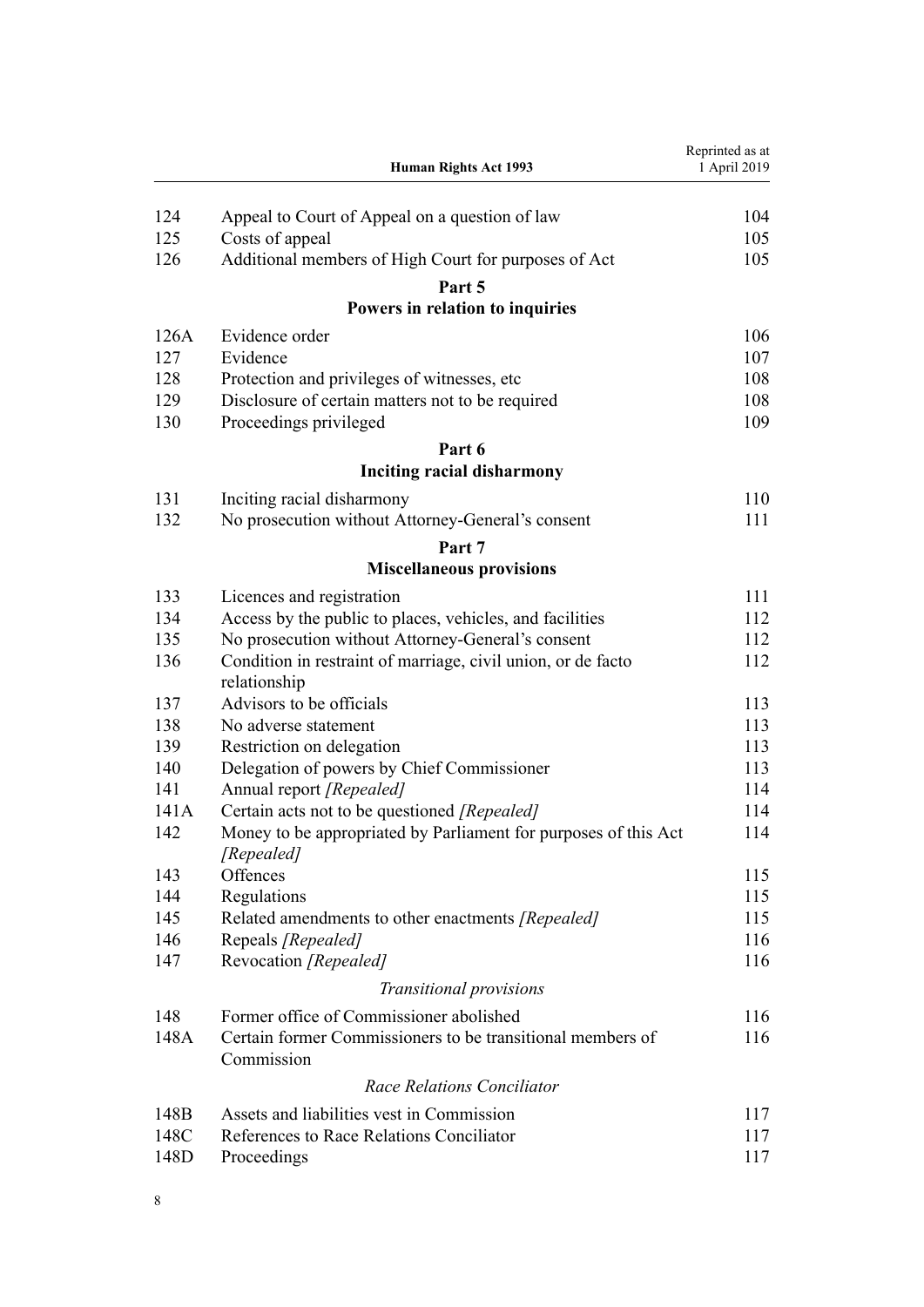<span id="page-8-0"></span>

| Reprinted as at<br>1 April 2019 | Human Rights Act 1993                                                                         | s 1 |
|---------------------------------|-----------------------------------------------------------------------------------------------|-----|
| 148E                            |                                                                                               | 117 |
| 148F                            | Commission to arrange final audited accounts<br>All employees transferred to Commission       | 118 |
|                                 | Proceedings Commissioner                                                                      |     |
| 148G                            | Proceedings Commissioner                                                                      | 118 |
| 148H                            | References to Proceedings Commissioner                                                        | 118 |
| 148I                            | Proceedings to which Proceedings Commissioner party                                           | 119 |
| 148J                            | Complaints referred to Proceedings Commissioner for decision as<br>to proceedings             | 119 |
| 148K                            | Transfer of employees from Commission to Office                                               | 120 |
|                                 | <b>Complaints Division</b>                                                                    |     |
| 148L                            | Complaints Division abolished                                                                 | 120 |
| 148M                            | Outstanding complaints to be dealt with by Commission under new<br>procedure                  | 120 |
| 148N                            | Breaches of Part 1A                                                                           | 121 |
| 148O                            | Complaints about breaches of Part 1A                                                          | 121 |
|                                 | Savings                                                                                       |     |
| 149                             | Special provisions in relation to written employment contracts in<br>force on 1 April 1992    | 121 |
| 150                             | Charitable instruments                                                                        | 122 |
| 151                             | Other enactments and actions not affected [Repealed]                                          | 122 |
| 152                             | Expiry of section 151 [Repealed]                                                              | 122 |
| 153                             | Savings                                                                                       | 122 |
|                                 | <b>Schedule 1AA</b>                                                                           | 124 |
|                                 | Transitional, savings, and related provisions                                                 |     |
|                                 | <b>Schedule 1</b>                                                                             | 127 |
|                                 | Administrative provisions applying in respect of Commission                                   |     |
|                                 | <b>Schedule 2</b>                                                                             | 131 |
|                                 | Administrative provisions applying in respect of Office of<br><b>Human Rights Proceedings</b> |     |
|                                 | <b>Schedule 3</b>                                                                             | 133 |
|                                 | <b>Enactments repealed</b>                                                                    |     |
|                                 | [Repealed]                                                                                    |     |

**An Act to consolidate and amend the Race Relations Act 1971 and the Human Rights Commission Act 1977 and to provide better protection of human rights in New Zealand in general accordance with United Nations Covenants or Conventions on Human Rights**

#### **1 Short Title and commencement**

(1) This Act may be cited as the Human Rights Act 1993.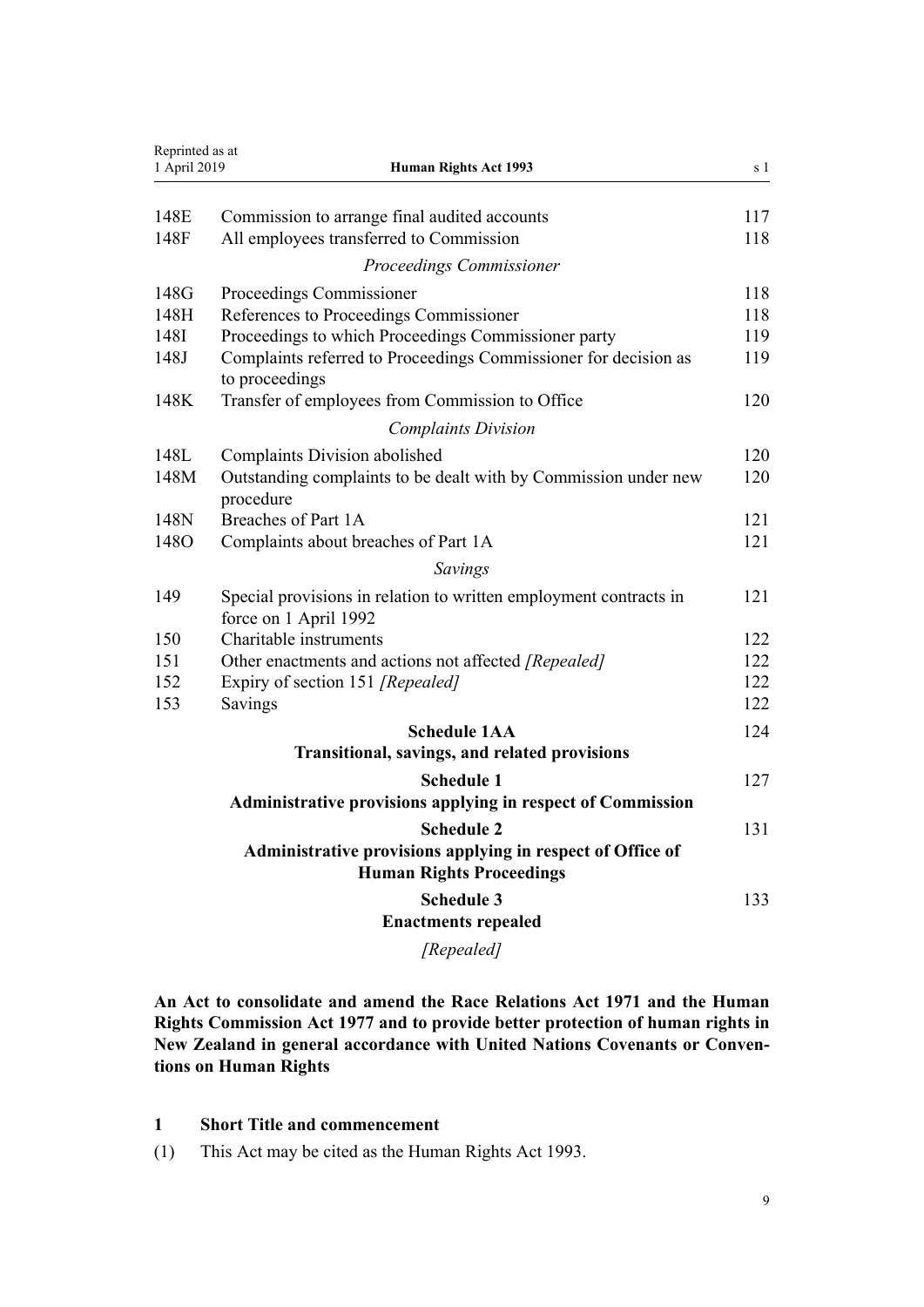<span id="page-9-0"></span>(2) This Act shall come into force on 1 February 1994.

# **2 Interpretation**

(1) In this Act, unless the context otherwise requires,—

**act** includes an activity, condition, enactment, policy, practice, or requirement **actuary** means—

- (a) a person who is a Fellow of the New Zealand Society of Actuaries Incorporated; or
- (b) a person whom the Commission or the Complaints Division, as the case may be, considers to have an equivalent professional qualification

**Chief Commissioner** means the Commissioner appointed as the Chief Human Rights Commissioner

**Commission** means the Human Rights Commission continued by [section 4](#page-11-0) and includes the Office of Human Rights Proceedings

**Commissioner** means a member of the Commission

**Director of Human Rights Proceedings** or **Director** means the Director of Human Rights Proceedings or alternate Director of Human Rights Proceedings appointed under [section 20A](#page-23-0)

**dispose**, in [sections 53](#page-46-0) and [54,](#page-47-0) includes sell, assign, lease, let, sublease, sublet, license, or mortgage, and agree to dispose

**dispute resolution meeting** means a meeting of the kind referred to in [section](#page-60-0) [77\(2\)\(c\)](#page-60-0)

**dispute resolution services** includes the provision of answers to questions by members of the public about discrimination and compliance with this Act

**employer**, in [Part 2,](#page-28-0) includes—

- (a) the employer of an independent contractor; and
- (b) the person for whom work is done by contract workers under a contract between that person and the person who supplies those contract workers; and
- (c) the person for whom work is done by an unpaid worker

**employment agreement** has the meaning given to that term by [section 5](http://legislation.govt.nz/pdflink.aspx?id=DLM58337) of the Employment Relations Act 2000

**employment contract** has the meaning given to that term by section 2 of the Employment Contracts Act 1991

**general manager** means the general manager of the Commission appointed by the Chief Commissioner under [section 18;](#page-22-0) and includes any acting general manager of the Commission

**Human Rights Review Tribunal** or **Tribunal** means the Tribunal continued by [section 93](#page-83-0)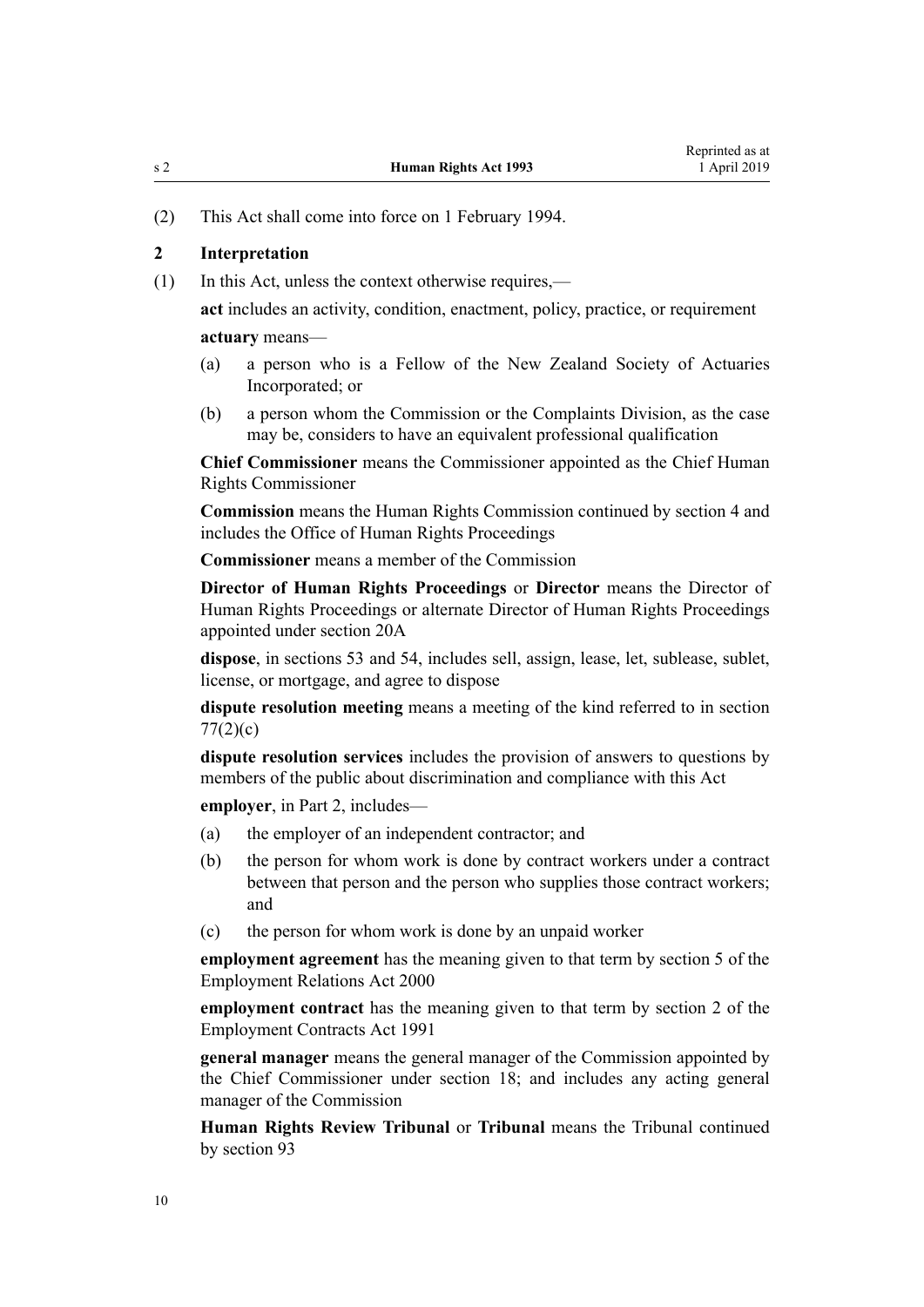**Minister** means the Minister of Justice

**Office of Human Rights Proceedings** or **Office** means the office referred to in [section 20](#page-23-0)

**prohibited ground of discrimination** has the meaning given to it by [section](#page-29-0) [21](#page-29-0)

**relative**, in relation to any person, means any other person who—

- (a) is related to the person by blood, marriage, civil union, de facto relationship, affinity, or adoption; or
- (b) is wholly or mainly dependent on the person; or
- (c) is a member of the person's household

**residential accommodation**, in [sections 53](#page-46-0) and [54,](#page-47-0) includes accommodation in a dwellinghouse, flat, hotel, motel, boardinghouse, or camping ground

**superannuation scheme** means any superannuation scheme, fund, or plan, or any provident fund, set up to confer, on its members or other persons, retirement or other benefits, such as accident, disability, sickness, or death benefits

**trustees**, in relation to a superannuation scheme, includes the person or persons appointed to administer a superannuation scheme constituted under an Act of Parliament of New Zealand.

- (2) Unless the context otherwise requires, every reference in this Act to a complaint alleging a breach of 1 or more Parts of this Act includes a complaint that appears to allege or concern such a breach (whether or not it refers to the relevant Part in question).
- (3) Unless the context otherwise requires, every reference in this Act to a person against whom a complaint is made includes a body of any kind against whom a complaint is made.

Compare: 1977 No 49 ss 2, 15(13), 25(5); 1983 No 56 s 4(4); 1992 No 16 s 2(3); 1993 No 35 s 3(3) Section 2: substituted, on 1 January 2002, by [section 3](http://legislation.govt.nz/pdflink.aspx?id=DLM121292) of the Human Rights Amendment Act 2001 (2001 No 96).

Section 2(1) **actuary**: inserted, on 1 May 2011, by [section 82](http://legislation.govt.nz/pdflink.aspx?id=DLM3231793) of the Financial Markets Authority Act 2011 (2011 No 5).

Section 2(1) **Chief Commissioner**: amended, on 15 June 2016, by [section 5\(1\)](http://legislation.govt.nz/pdflink.aspx?id=DLM4097513) of the Human Rights Amendment Act 2016 (2016 No 28).

Section 2(1) **Commission**: amended, on 25 January 2005, by [section 200](http://legislation.govt.nz/pdflink.aspx?id=DLM331111) of the Crown Entities Act 2004 (2004 No 115).

Section 2(1) **Equal Employment Opportunities Commissioner**: repealed, on 15 June 2016, by [sec](http://legislation.govt.nz/pdflink.aspx?id=DLM4097513)[tion 5\(2\)](http://legislation.govt.nz/pdflink.aspx?id=DLM4097513) of the Human Rights Amendment Act 2016 (2016 No 28).

Section 2(1) **Race Relations Commissioner**: repealed, on 15 June 2016, by [section 5\(2\)](http://legislation.govt.nz/pdflink.aspx?id=DLM4097513) of the Human Rights Amendment Act 2016 (2016 No 28).

Section 2(1) **relative** paragraph (a): amended, on 26 April 2005, by [section 7](http://legislation.govt.nz/pdflink.aspx?id=DLM333795) of the Relationships (Statutory References) Act 2005 (2005 No 3).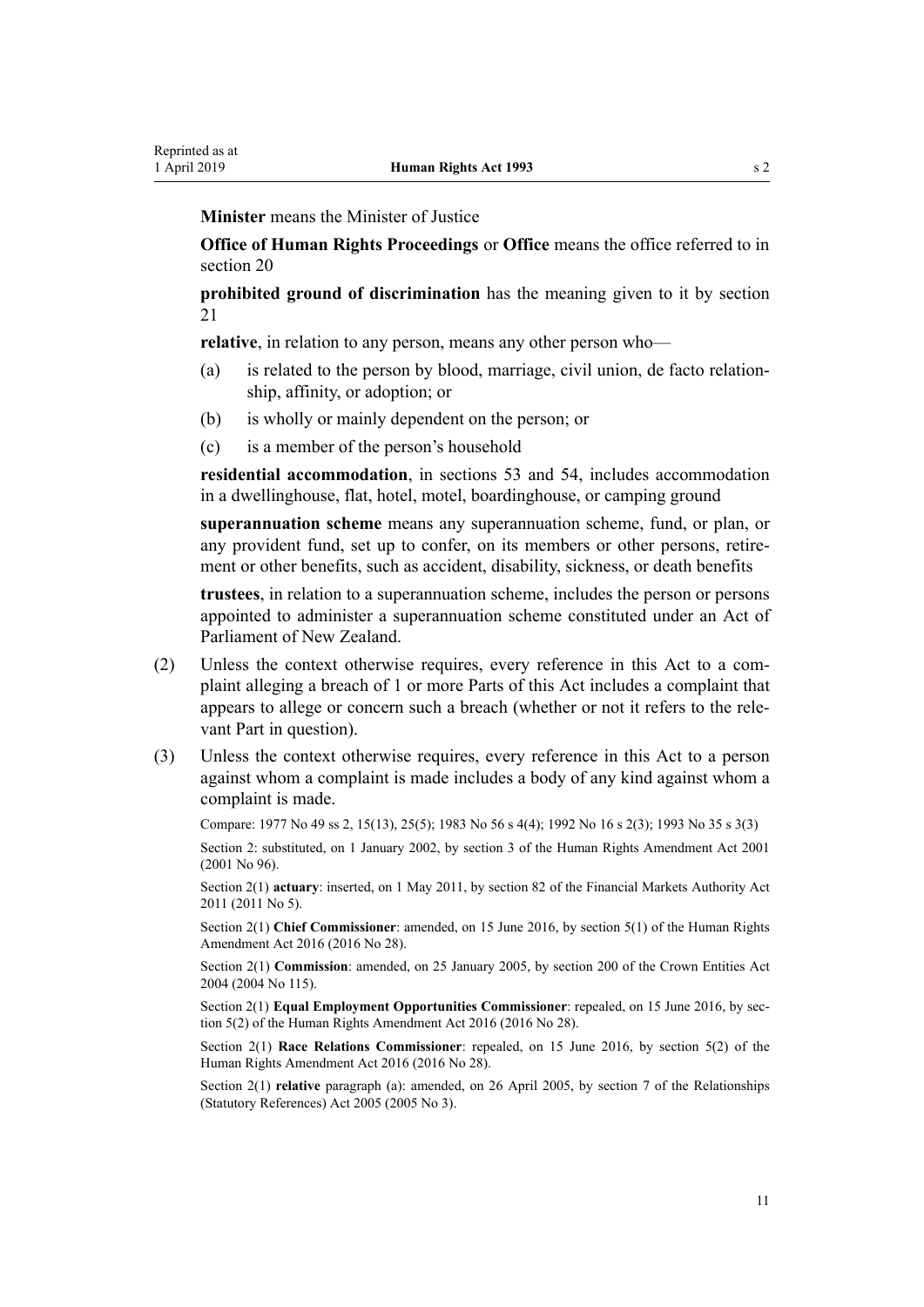# <span id="page-11-0"></span>**2A Transitional, savings, and related provisions**

The transitional, savings, and related provisions set out in [Schedule 1AA](#page-123-0) have effect according to their terms.

Section 2A: inserted, on 15 June 2016, by [section 4](http://legislation.govt.nz/pdflink.aspx?id=DLM6069201) of the Human Rights Amendment Act 2016 (2016 No 28).

### **3 Act to bind the Crown**

This Act shall bind the Crown.

Compare: 1971 No 150 s 2; 1977 No 49 s 3

# **Part 1**

# **Human Rights Commission**

#### **4 Continuation of Human Rights Commission**

- (1) There shall continue to be a Human Rights Commission, which shall be the same body as the Human Rights Commission established under section 4 of the Human Rights Commission Act 1977.
- (2) The Commission is a Crown entity for the purposes of [section 7](http://legislation.govt.nz/pdflink.aspx?id=DLM329641) of the Crown Entities Act 2004.
- (3) The [Crown Entities Act 2004](http://legislation.govt.nz/pdflink.aspx?id=DLM329630) applies to the Commission except to the extent that this Act expressly provides otherwise.
- (4) Despite anything in any other Act, the powers of the Commission under [sec](http://legislation.govt.nz/pdflink.aspx?id=DLM329930)[tions 16](http://legislation.govt.nz/pdflink.aspx?id=DLM329930) and [17](http://legislation.govt.nz/pdflink.aspx?id=DLM329931) of the Crown Entities Act 2004 may be exercised only—
	- (a) by persons authorised by or under this Act or the [Crown Entities Act](http://legislation.govt.nz/pdflink.aspx?id=DLM329630) [2004](http://legislation.govt.nz/pdflink.aspx?id=DLM329630) to perform functions of the Commission, for the purposes of performing those functions; or
	- (b) by the Director of Human Rights Proceedings, his or her alternate, or the staff of the Office of Human Rights Proceedings (acting in accordance with directions issued by the Director or his or her alternate), for the purposes of exercising or performing a function, power, or duty of the Director under this Act.

Compare: 1977 No 49 s 4

Section 4(2): substituted, on 25 January 2005, by [section 200](http://legislation.govt.nz/pdflink.aspx?id=DLM331111) of the Crown Entities Act 2004 (2004 No 115).

Section 4(3): substituted, on 25 January 2005, by [section 200](http://legislation.govt.nz/pdflink.aspx?id=DLM331111) of the Crown Entities Act 2004 (2004 No 115).

Section 4(4): added, on 1 January 2002, by [section 4](http://legislation.govt.nz/pdflink.aspx?id=DLM121842) of the Human Rights Amendment Act 2001 (2001 No 96).

Section 4(4): amended, on 25 January 2005, by [section 200](http://legislation.govt.nz/pdflink.aspx?id=DLM331111) of the Crown Entities Act 2004 (2004 No 115).

Section 4(4)(a): amended, on 25 January 2005, by [section 200](http://legislation.govt.nz/pdflink.aspx?id=DLM331111) of the Crown Entities Act 2004 (2004 No 115).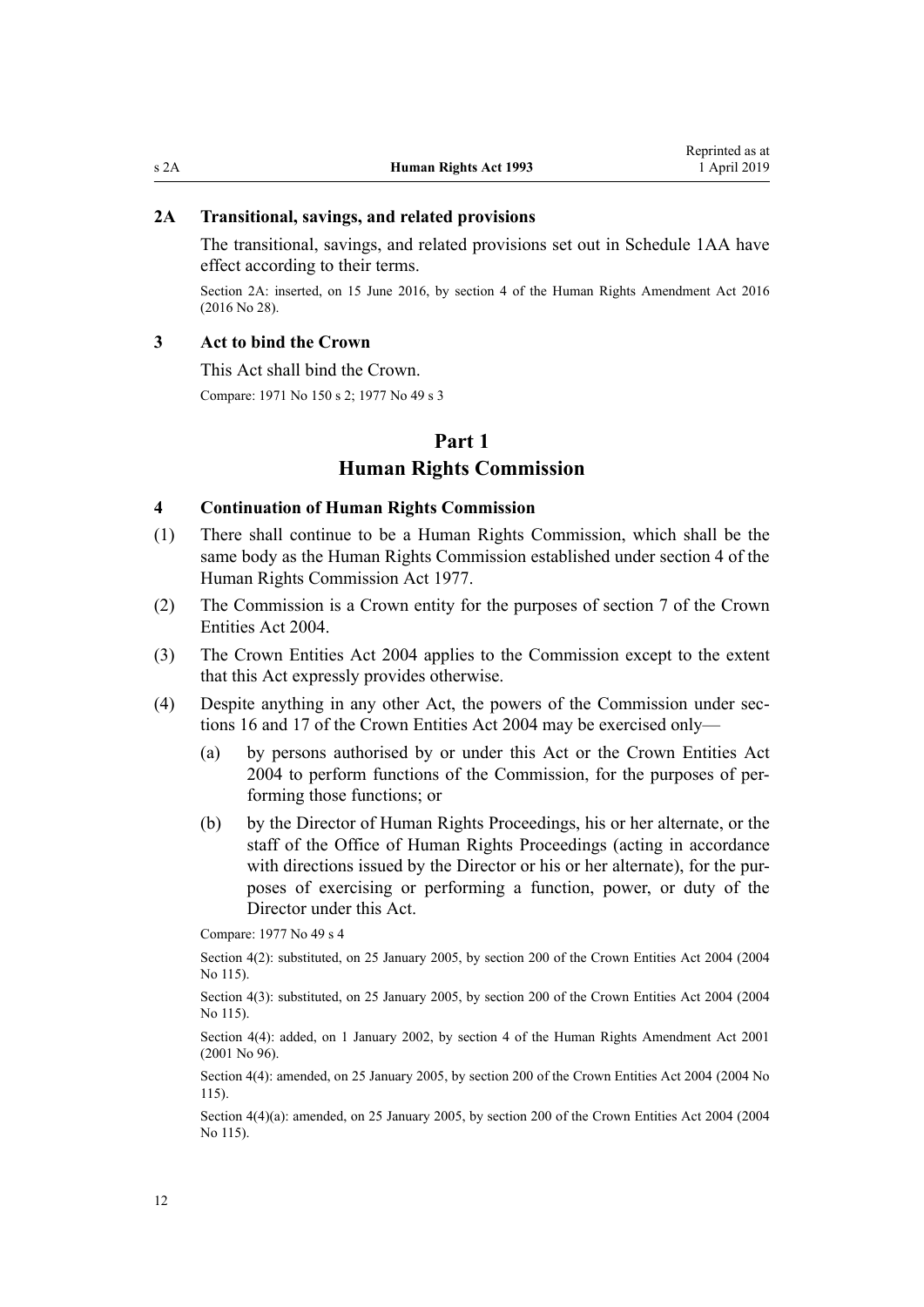# *Functions and powers of Commission*

<span id="page-12-0"></span>Heading: substituted, on 1 January 2002, by [section 5](http://legislation.govt.nz/pdflink.aspx?id=DLM121843) of the Human Rights Amendment Act 2001 (2001 No 96).

#### **5 Functions of Commission**

- (1) The primary functions of the Commission are—
	- (a) to advocate and promote respect for, and an understanding and appreciation of, human rights in New Zealand society; and
	- (b) to encourage the maintenance and development of harmonious relations between individuals and among the diverse groups in New Zealand society; and
	- (c) to promote racial equality and cultural diversity; and
	- (d) to promote equal employment opportunities (including pay equity); and
	- (e) to promote and protect the full and equal enjoyment of human rights by persons with disabilities.
- (2) The Commission has, in order to carry out its primary functions under subsection (1), the following functions:
	- (a) to be an advocate for human rights and to promote and protect, by education and publicity, respect for, and observance of, human rights:
	- (b) to encourage and co-ordinate programmes and activities in the field of human rights:
	- (c) to make public statements in relation to any matter that may affect or infringe human rights (whether or not those human rights are affirmed in New Zealand domestic human rights law or international human rights law), including statements commenting on the position of the Government in relation to that matter:
	- (ca) to make public statements promoting an understanding of, and compliance with, this Act or the [New Zealand Bill of Rights Act 1990](http://legislation.govt.nz/pdflink.aspx?id=DLM224791) (for example, statements promoting understanding of measures to ensure equality, of indirect discrimination, or of institutions and procedures under this Act for dealing with complaints of unlawful discrimination):
	- (d) to promote by research, education, and discussion a better understanding of the human rights dimensions of the [Treaty of Waitangi](http://legislation.govt.nz/pdflink.aspx?id=DLM435834) and their relationship with domestic and international human rights law:
	- (e) to prepare and publish, as the Commission considers appropriate, guidelines and voluntary codes of practice for the avoidance of acts or practices that may be inconsistent with, or contrary to, this Act:
	- (f) to receive and invite representations from members of the public on any matter affecting human rights: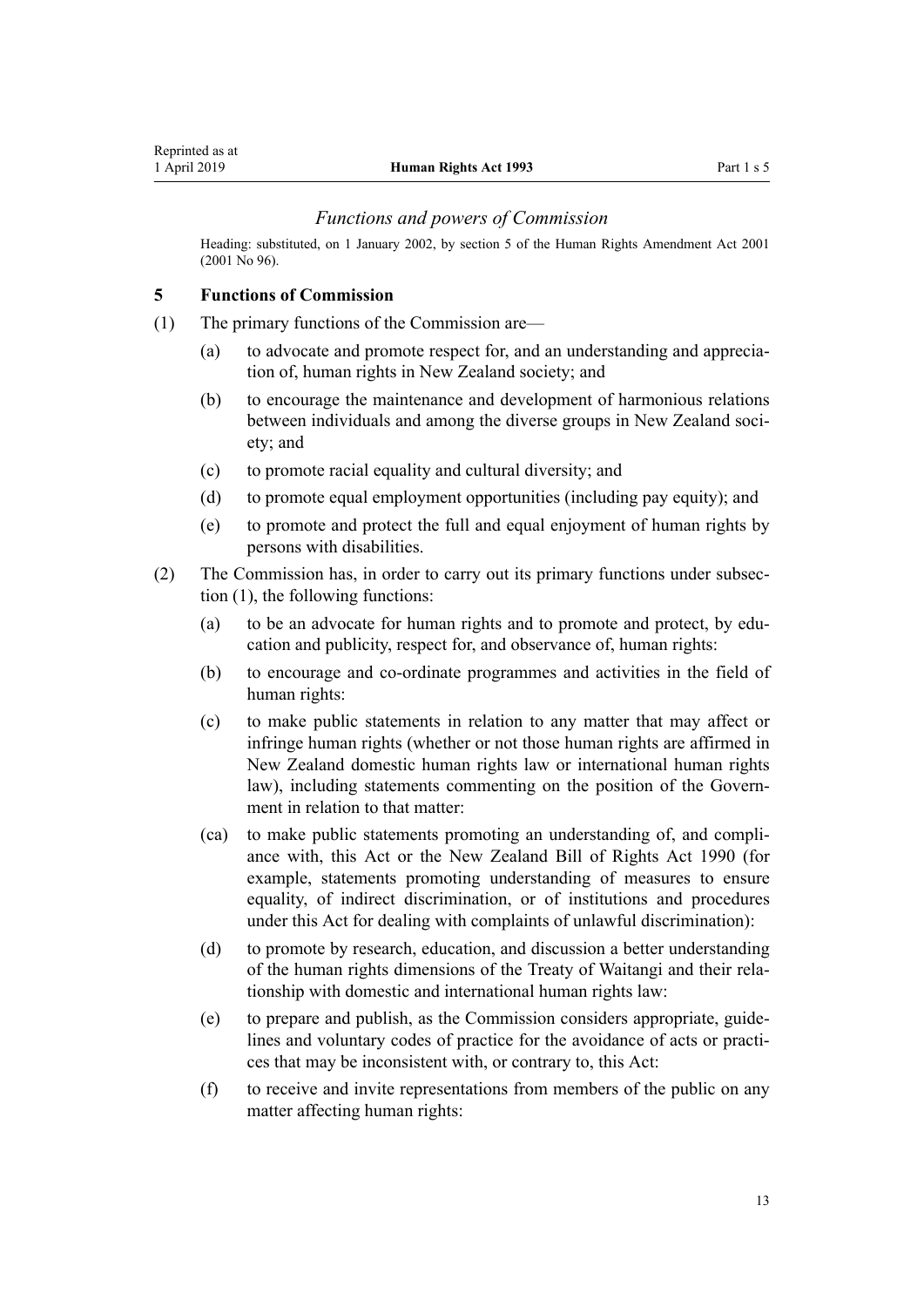(g) to consult and co-operate with other persons and bodies concerned with the protection of human rights:

Reprinted as at

- (h) to inquire generally into any matter, including any enactment or law, or any practice, or any procedure, whether governmental or non-governmental, if it appears to the Commission that the matter involves, or may involve, the infringement of human rights:
- (i) to appear in or bring proceedings, in accordance with [section 6](#page-15-0) or [sec](#page-70-0)[tion 92B](#page-70-0) or [section 92E](#page-73-0) or [section 92H](#page-74-0) or [section 97](#page-85-0):
- (j) to apply to a court or tribunal, under rules of court or regulations specifying the tribunal's procedure, to be appointed as intervener or as counsel assisting the court or tribunal, or to take part in proceedings before the court or tribunal in another way permitted by those rules or regulations, if, in the Commission's opinion, taking part in the proceedings in that way will facilitate the performance of its functions stated in paragraph (a):
- (k) to report to the Prime Minister on—
	- (i) any matter affecting human rights, including the desirability of legislative, administrative, or other action to give better protection to human rights and to ensure better compliance with standards laid down in international instruments on human rights:
	- (ii) the desirability of New Zealand becoming bound by any international instrument on human rights:
	- (iii) *[Repealed]*
- (ka) to report to either or both of the Prime Minister and the Minister responsible on any existing or proposed legislation (including subordinate legislation), administrative provision, or policy of the Government that the Commission considers may affect human rights:
- (kb) to promote the development of new international instruments on human rights:
- (kc) to promote and monitor compliance by New Zealand with, and the reporting by New Zealand on, the implementation of international instruments on human rights ratified by New Zealand:
- (l) to make public statements in relation to any group of persons in, or who may be coming to, New Zealand who are or may be subject to hostility, or who have been or may be brought into contempt, on the basis that that group consists of persons against whom discrimination is unlawful under this Act:
- (m) to develop a national plan of action, in consultation with interested parties, for the promotion and protection of human rights in New Zealand:
- (n) to exercise the following functions in relation to equal employment opportunities: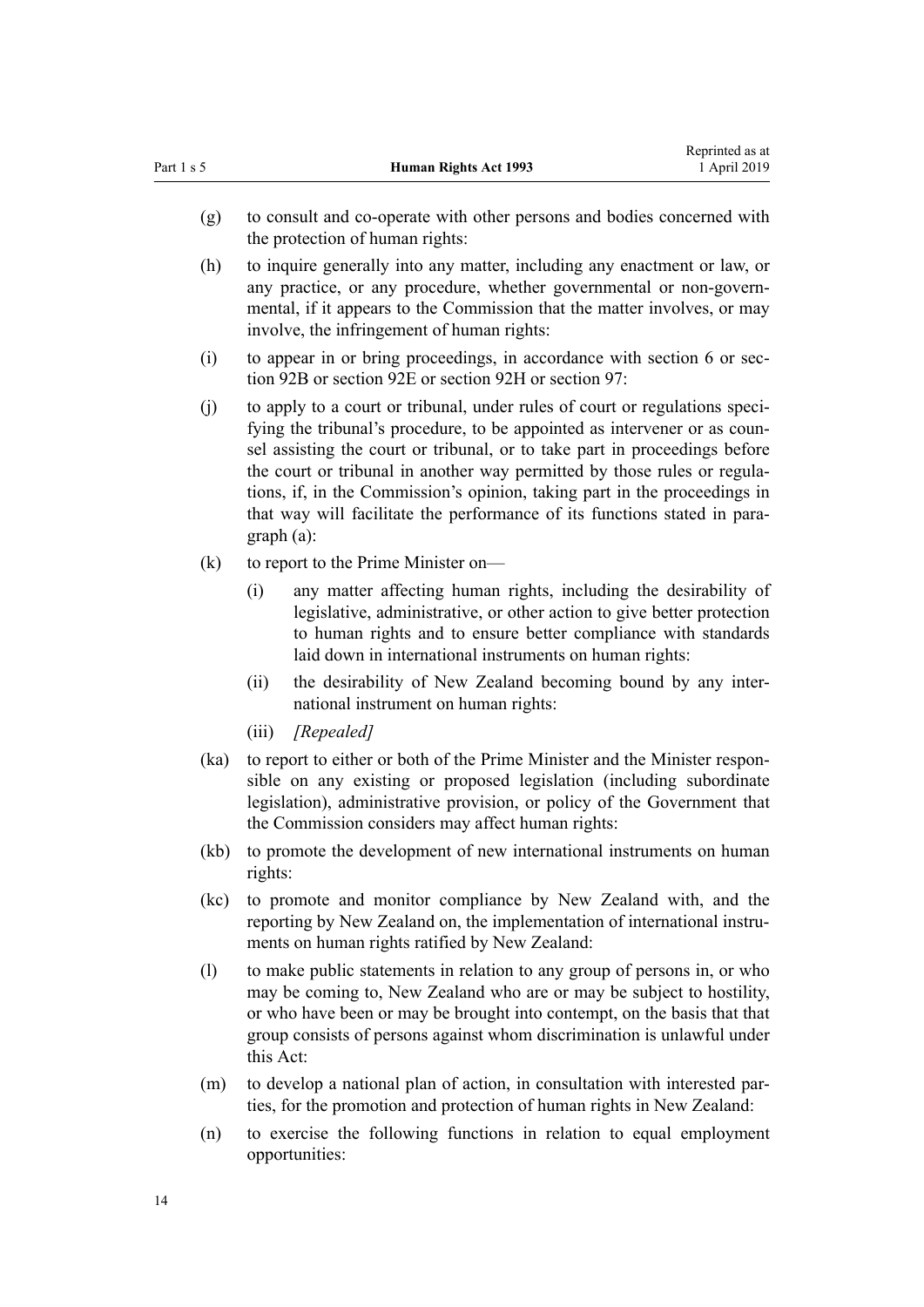|     |                                                                                                                                                                                                                                                                                                                                                                                                        | (i)                | to evaluate, through the use of benchmarks developed by the<br>Commission, the roles that legislation, guidelines, and voluntary<br>codes of practice play in facilitating and promoting best practice<br>in equal employment opportunities:                               |
|-----|--------------------------------------------------------------------------------------------------------------------------------------------------------------------------------------------------------------------------------------------------------------------------------------------------------------------------------------------------------------------------------------------------------|--------------------|----------------------------------------------------------------------------------------------------------------------------------------------------------------------------------------------------------------------------------------------------------------------------|
|     |                                                                                                                                                                                                                                                                                                                                                                                                        | (ii)               | to lead the development of guidelines and voluntary codes of<br>practice to facilitate and promote best practice in equal employ-<br>ment opportunities (including codes that identify related rights<br>and obligations in legislation) in accordance with paragraph (e): |
|     |                                                                                                                                                                                                                                                                                                                                                                                                        | (iii)              | to monitor and analyse progress in improving equal employment<br>opportunities in New Zealand and to report to the Minister on the<br>results of that monitoring and analysis:                                                                                             |
|     |                                                                                                                                                                                                                                                                                                                                                                                                        | (iv)               | to liaise with, and complement the work of, any trust or body that<br>has as one of its purposes the promotion of equal employment<br>opportunities:                                                                                                                       |
|     | $\circ$                                                                                                                                                                                                                                                                                                                                                                                                |                    | to exercise or perform any other functions, powers, and duties conferred<br>or imposed on it by or under this Act or any other enactment.                                                                                                                                  |
| (3) | The Commission may, in the public interest or in the interests of a person,<br>department, or organisation, publish reports relating generally to the exercise of<br>its functions under this Act or to a particular inquiry by it under this Act,<br>whether or not the matters to be dealt with in a report of that kind have been<br>the subject of a report to the Minister or the Prime Minister. |                    |                                                                                                                                                                                                                                                                            |
|     |                                                                                                                                                                                                                                                                                                                                                                                                        |                    | Compare: 1977 No 49 ss 5(1), (3), (5), 6(1), (2), 28A, 78(1); 1977 No 49 ss 78(1), 86                                                                                                                                                                                      |
|     |                                                                                                                                                                                                                                                                                                                                                                                                        | $(2001$ No 96).    | Section 5: substituted, on 1 January 2002, by section 5 of the Human Rights Amendment Act 2001                                                                                                                                                                             |
|     |                                                                                                                                                                                                                                                                                                                                                                                                        | (2004 No 115).     | Section 5 heading: amended, on 25 January 2005, by section 200 of the Crown Entities Act 2004                                                                                                                                                                              |
|     |                                                                                                                                                                                                                                                                                                                                                                                                        | 2016 (2016 No 28). | Section $5(1)(b)$ : amended, on 15 June 2016, by section $6(1)$ of the Human Rights Amendment Act                                                                                                                                                                          |
|     |                                                                                                                                                                                                                                                                                                                                                                                                        | 2016 (2016 No 28). | Section $5(1)(c)$ : inserted, on 15 June 2016, by section 6(2) of the Human Rights Amendment Act                                                                                                                                                                           |
|     |                                                                                                                                                                                                                                                                                                                                                                                                        | 2016 (2016 No 28). | Section $5(1)(d)$ : inserted, on 15 June 2016, by section $6(2)$ of the Human Rights Amendment Act                                                                                                                                                                         |
|     |                                                                                                                                                                                                                                                                                                                                                                                                        | 2016 (2016 No 28). | Section $5(1)(e)$ : inserted, on 15 June 2016, by section $6(2)$ of the Human Rights Amendment Act                                                                                                                                                                         |
|     |                                                                                                                                                                                                                                                                                                                                                                                                        | 2016 (2016 No 28). | Section $5(2)(c)$ : replaced, on 15 June 2016, by section $6(3)$ of the Human Rights Amendment Act                                                                                                                                                                         |
|     |                                                                                                                                                                                                                                                                                                                                                                                                        | 2016 (2016 No 28). | Section $5(2)(ca)$ : inserted, on 15 June 2016, by section 6(3) of the Human Rights Amendment Act                                                                                                                                                                          |
|     |                                                                                                                                                                                                                                                                                                                                                                                                        | 2016 (2016 No 28). | Section $5(2)(k)(iii)$ : repealed, on 15 June 2016, by section 6(4) of the Human Rights Amendment Act                                                                                                                                                                      |
|     |                                                                                                                                                                                                                                                                                                                                                                                                        |                    |                                                                                                                                                                                                                                                                            |

Section 5(2)(ka): inserted, on 15 June 2016, by [section 6\(5\)](http://legislation.govt.nz/pdflink.aspx?id=DLM4097517) of the Human Rights Amendment Act 2016 (2016 No 28).

Section 5(2)(kb): inserted, on 15 June 2016, by [section 6\(5\)](http://legislation.govt.nz/pdflink.aspx?id=DLM4097517) of the Human Rights Amendment Act 2016 (2016 No 28).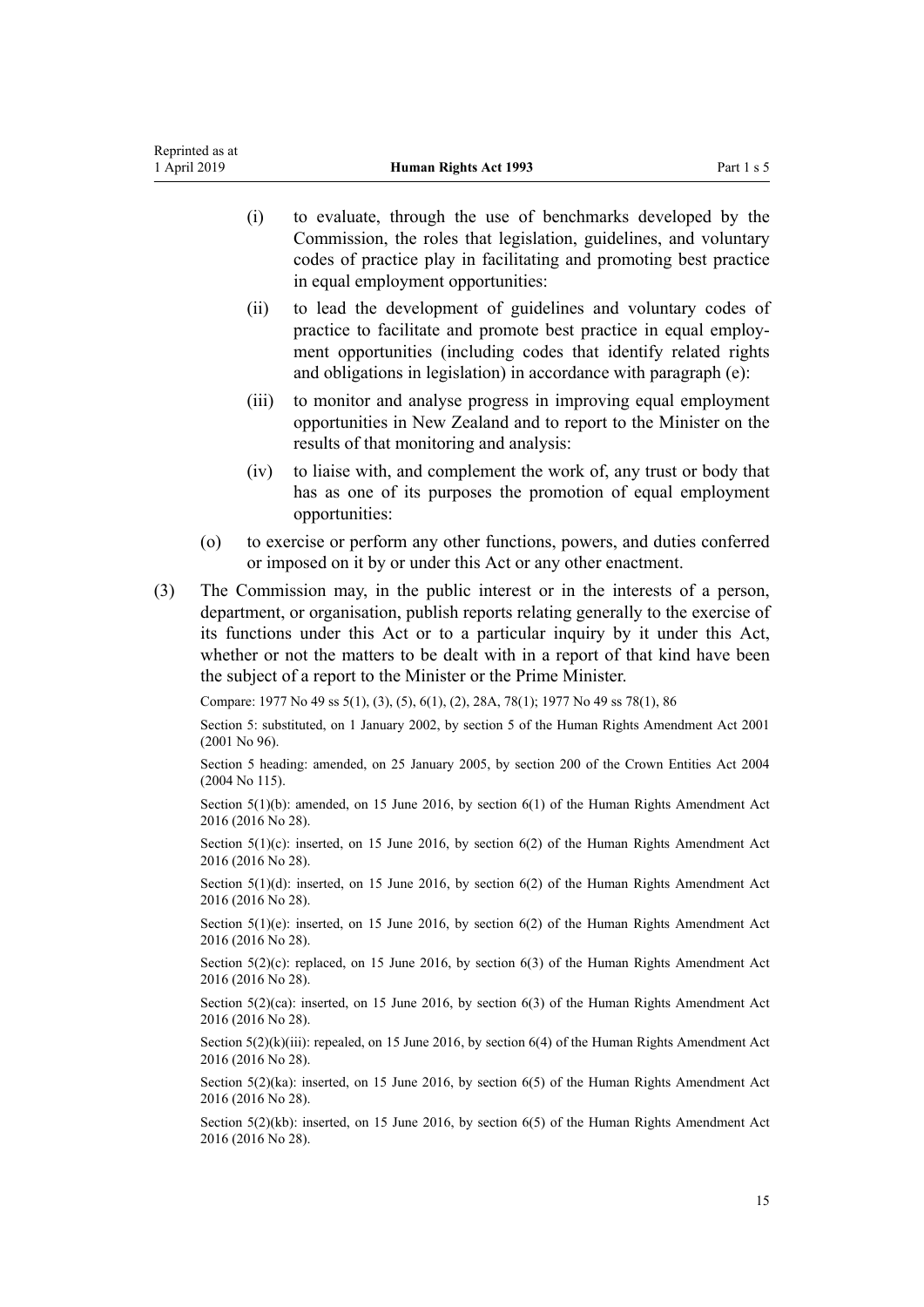<span id="page-15-0"></span>Section 5(2)(kc): inserted, on 15 June 2016, by [section 6\(5\)](http://legislation.govt.nz/pdflink.aspx?id=DLM4097517) of the Human Rights Amendment Act 2016 (2016 No 28).

Section  $5(2)(n)$ : inserted, on 15 June 2016, by section  $6(6)$  of the Human Rights Amendment Act 2016 (2016 No 28).

#### **6 Powers relating to declaratory judgments**

- (1) If at any time the Commission considers that it may be desirable to obtain a declaratory judgment or order of the High Court in accordance with the [Declar](http://legislation.govt.nz/pdflink.aspx?id=DLM176192)[atory Judgments Act 1908,](http://legislation.govt.nz/pdflink.aspx?id=DLM176192) the Commission may, despite anything to the contrary in that Act or any other enactment or rule of law, institute proceedings under that Act.
- (2) The Commission may exercise the right in subsection (1) only if it considers that the exercise of the right will facilitate the performance of its functions stated in section  $5(2)(a)$ .
- (3) Subsection (1) does not limit the ability of the Commission to appear in or bring proceedings under [section 92B](#page-70-0) or [section 92E](#page-73-0) or [section 92H](#page-74-0) or [section](#page-85-0) [97.](#page-85-0)

Compare: 1977 No 49 s 5A; 1983 No 56 s 3

Section 6: substituted, on 1 January 2002, by [section 5](http://legislation.govt.nz/pdflink.aspx?id=DLM121843) of the Human Rights Amendment Act 2001 (2001 No 96).

# *Activities in performance of Commission's functions*

Heading: substituted, on 1 January 2002, by [section 5](http://legislation.govt.nz/pdflink.aspx?id=DLM121843) of the Human Rights Amendment Act 2001 (2001 No 96).

#### **7 Commission determines general nature of activities**

- (1) Subject to the role of the Minister in the process of setting and monitoring the strategic direction and targets of the Commission under [Part 4](http://legislation.govt.nz/pdflink.aspx?id=DLM330504) of the Crown Entities Act 2004, the members of the Commission acting together determine the strategic direction and the general nature of activities undertaken in the performance of the Commission's functions.
- (2) The Chief Commissioner is responsible to the Commission for ensuring that activities undertaken in the performance of the Commission's functions are not inconsistent with determinations of the Commission.

Section 7: substituted, on 1 January 2002, by [section 5](http://legislation.govt.nz/pdflink.aspx?id=DLM121843) of the Human Rights Amendment Act 2001 (2001 No 96).

Section 7(1): amended, on 25 January 2005, by [section 200](http://legislation.govt.nz/pdflink.aspx?id=DLM331111) of the Crown Entities Act 2004 (2004 No 115).

#### *Membership of Commission*

Heading: inserted, on 1 January 2002, by [section 5](http://legislation.govt.nz/pdflink.aspx?id=DLM121843) of the Human Rights Amendment Act 2001 (2001 No 96).

#### **8 Membership of Commission**

(1) The Commission consists of the following Human Rights Commissioners: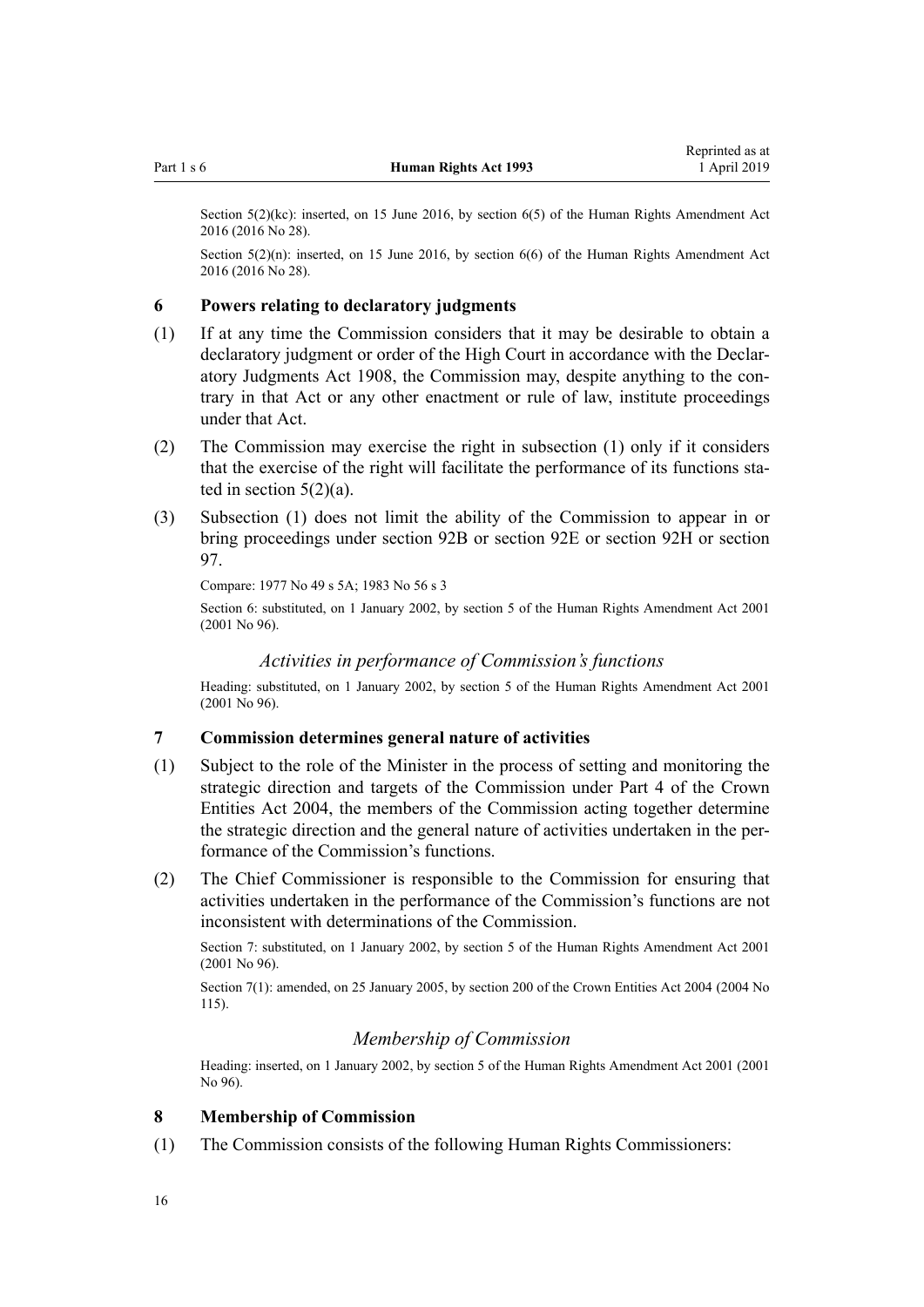- <span id="page-16-0"></span>(a) the Chief Commissioner; and
- (b) not less than 3 and not more than 4 other Commissioners.
- (1A) There must be a Commissioner, other than the Chief Commissioner, appointed to lead the work of the Commission in each of the following priority areas:
	- (a) disability rights (the Disability Rights Commissioner):
	- (b) equal employment opportunities (including pay equity) (the Equal Employment Opportunities Commissioner):
	- (c) race relations (the Race Relations Commissioner).
- (1B) A Commissioner must lead the work of the Commission in any other priority area that is designated by the Chief Commissioner, and the Chief Commissioner may designate an area of work as a priority area only in accordance with the strategic direction and the general nature of activities determined by the Commission under [section 7\(1\)](#page-15-0) and after consultation with the Minister and the other Commissioners.
- (2) The Commissioners are the board for the purposes of the [Crown Entities Act](http://legislation.govt.nz/pdflink.aspx?id=DLM329630) [2004](http://legislation.govt.nz/pdflink.aspx?id=DLM329630).
- (3) The Chief Commissioner holds office as chairperson of the board for the purposes of the [Crown Entities Act 2004](http://legislation.govt.nz/pdflink.aspx?id=DLM329630) for the same term as he or she is Chief **Commissioner**
- (4) [Clauses 1 to 5](http://legislation.govt.nz/pdflink.aspx?id=DLM331133) of Schedule 5 of the Crown Entities Act 2004 do not apply to the Commission.

Compare: 1977 No 49 s 7(1)(a), (c), (ca), (d), (2); 1983 No 56 s 4(1), (2); 1991 No 132 s 3(1); 1993 No 35 s 2

Section 8: substituted, on 1 January 2002, by [section 5](http://legislation.govt.nz/pdflink.aspx?id=DLM121843) of the Human Rights Amendment Act 2001 (2001 No 96).

Section 8(1): replaced, on 15 June 2016, by [section 7](http://legislation.govt.nz/pdflink.aspx?id=DLM4097518) of the Human Rights Amendment Act 2016 (2016 No 28).

Section 8(1A): inserted, on 15 June 2016, by [section 7](http://legislation.govt.nz/pdflink.aspx?id=DLM4097518) of the Human Rights Amendment Act 2016 (2016 No 28).

Section 8(1B): inserted, on 15 June 2016, by [section 7](http://legislation.govt.nz/pdflink.aspx?id=DLM4097518) of the Human Rights Amendment Act 2016 (2016 No 28).

Section 8(2): substituted, on 25 January 2005, by [section 200](http://legislation.govt.nz/pdflink.aspx?id=DLM331111) of the Crown Entities Act 2004 (2004 No 115).

Section 8(3): substituted, on 25 January 2005, by [section 200](http://legislation.govt.nz/pdflink.aspx?id=DLM331111) of the Crown Entities Act 2004 (2004 No 115).

Section 8(4): added, on 25 January 2005, by [section 200](http://legislation.govt.nz/pdflink.aspx?id=DLM331111) of the Crown Entities Act 2004 (2004 No 115).

### **9 Alternate Commissioners**

(1) The Governor-General may, on the recommendation of the Minister, appoint as alternate Commissioners persons who may be designated as the alternate of a Commissioner by either the Minister under subsection (2) or the Chief Commissioner under subsection (3).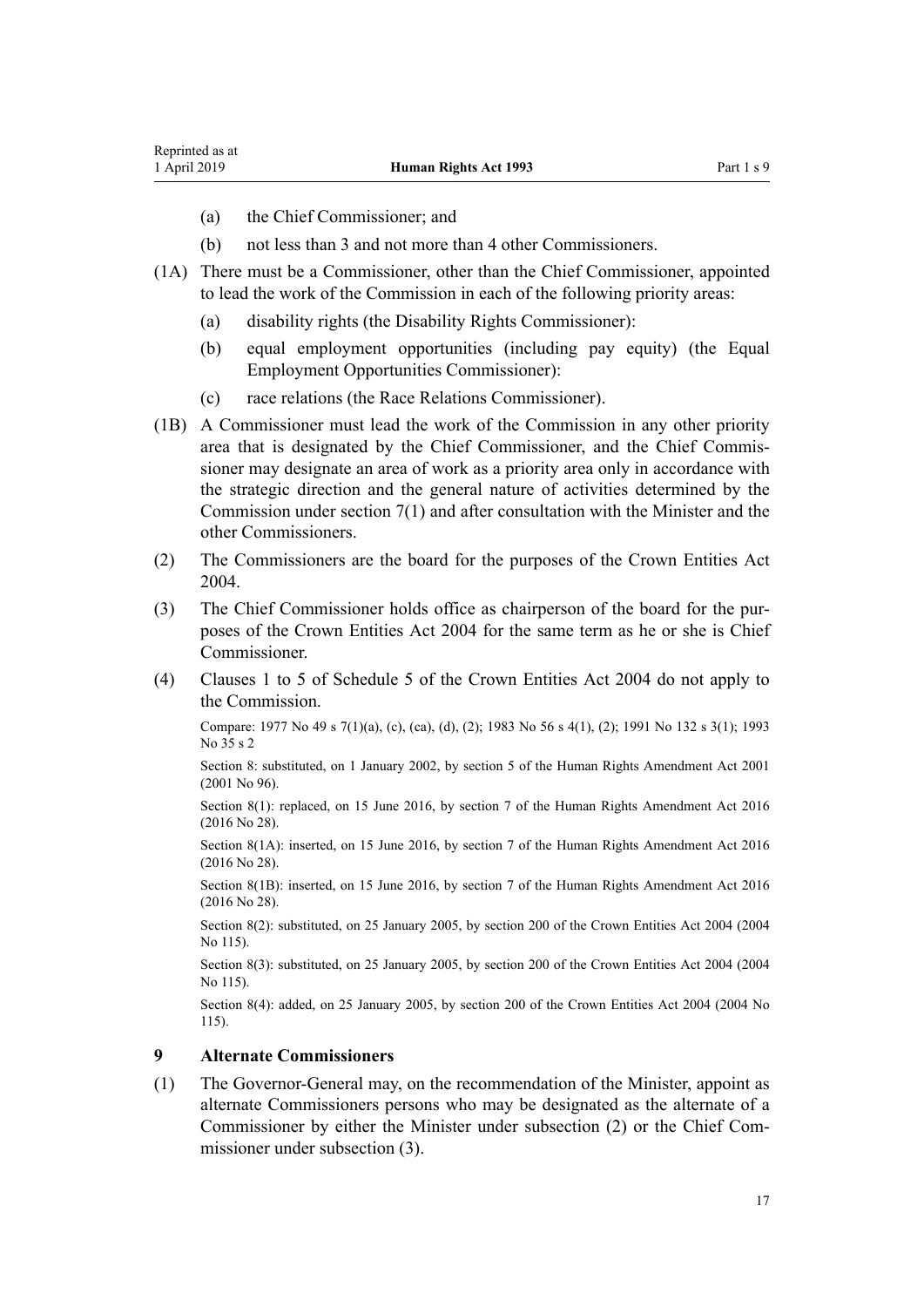- (2) The Minister may designate a Commissioner or an alternate Commissioner to act as the Chief Commissioner—
	- (a) during the period following the resignation of the Chief Commissioner and ending when the Chief Commissioner's successor comes into office; or
	- (b) during the Chief Commissioner's incapacity or in respect of a particular function or activity of the Commission, as the case may be, if—
		- (i) the Minister is satisfied that the Chief Commissioner is incapacitated by illness, absence, or other sufficient cause from performing the duties of his or her office; or
		- (ii) the Chief Commissioner considers it is not proper or desirable that he or she should participate in the function or activity.
- (3) The Chief Commissioner may designate an alternate Commissioner to act as a Commissioner during the period the Chief Commissioner is acting as Chief Commissioner, or during the period of the Commissioner's incapacity, or in respect of a particular function or activity of the Commission, as the case may be, if—
	- (a) the Chief Commissioner is a Commissioner acting as the Chief Commissioner under a designation under subsection (2); or
	- (b) the Chief Commissioner is satisfied that any other Commissioner is incapacitated by illness, absence, or other sufficient cause from performing the duties of his or her office; or
	- (c) a Judge who is for the time being holding office as a Commissioner declines to participate in, or withdraws from participation in, the particular function or activity of the Commission under [section 20C\(2\);](#page-24-0) or
	- (d) any other Commissioner considers it is not proper or desirable that he or she should participate in the function or activity of the Commission.
- (4) An alternate Commissioner designated under subsection (2) or subsection (3) must, while the alternate Commissioner acts as Chief Commissioner or as a Commissioner, be taken to be the Chief Commissioner or the Commissioner in whose place the alternate Commissioner acts.
- (5) No designation of an alternate Commissioner, and no act done by an alternate Commissioner, and no act done by the Commission while any alternate Commissioner is acting, may in any proceedings be questioned on the ground that the occasion for the alternate Commissioner's designation had not arisen or had ceased.

Compare: 1977 No 49 s 7B; 1985 No 23 s 2

Section 9: substituted, on 1 January 2002, by [section 5](http://legislation.govt.nz/pdflink.aspx?id=DLM121843) of the Human Rights Amendment Act 2001 (2001 No 96).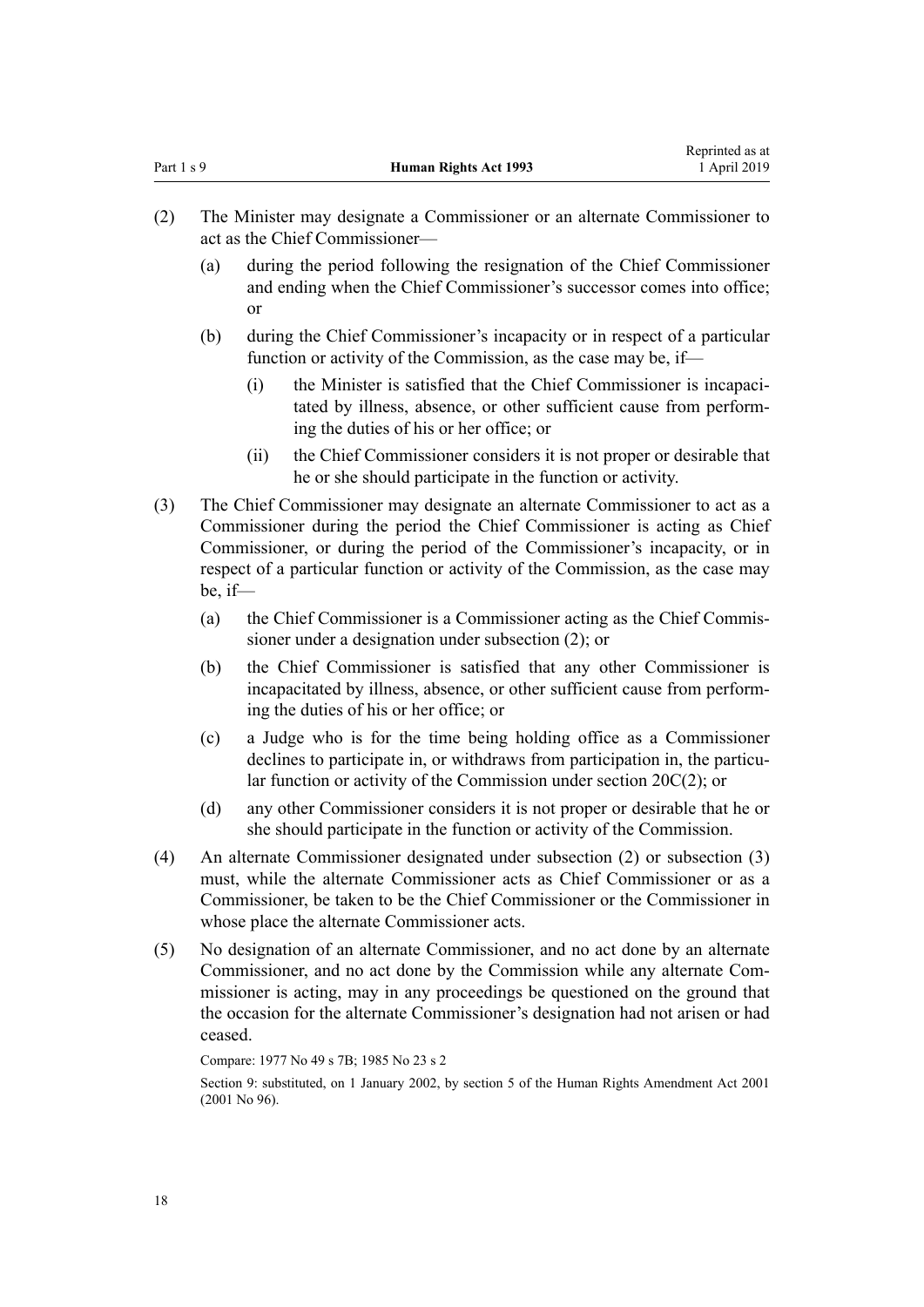#### *Functions of Commissioners*

# *[Repealed]*

<span id="page-18-0"></span>Heading: repealed, on 1 January 2002, by [section 5](http://legislation.govt.nz/pdflink.aspx?id=DLM121843) of the Human Rights Amendment Act 2001 (2001 No 96).

#### **10 Meetings of Commission**

- (1) *[Repealed]*
- (2) *[Repealed]*
- (3) *[Repealed]*
- (4) *[Repealed]*
- (5) *[Repealed]*
- (6) *[Repealed]*
- (7) *[Repealed]*
- (8) *[Repealed]*

Compare: 1977 No 49 s 10

Section 10: substituted, on 1 January 2002, by [section 5](http://legislation.govt.nz/pdflink.aspx?id=DLM121843) of the Human Rights Amendment Act 2001 (2001 No 96).

Section 10(1): repealed, on 25 January 2005, by [section 200](http://legislation.govt.nz/pdflink.aspx?id=DLM331111) of the Crown Entities Act 2004 (2004 No 115).

Section 10(2): repealed, on 15 June 2016, by [section 8](http://legislation.govt.nz/pdflink.aspx?id=DLM4097519) of the Human Rights Amendment Act 2016 (2016 No 28).

Section 10(3): repealed, on 15 June 2016, by [section 8](http://legislation.govt.nz/pdflink.aspx?id=DLM4097519) of the Human Rights Amendment Act 2016 (2016 No 28).

Section 10(4): repealed, on 25 January 2005, by [section 200](http://legislation.govt.nz/pdflink.aspx?id=DLM331111) of the Crown Entities Act 2004 (2004 No 115).

Section 10(5): repealed, on 25 January 2005, by [section 200](http://legislation.govt.nz/pdflink.aspx?id=DLM331111) of the Crown Entities Act 2004 (2004) No 115).

Section 10(6): repealed, on 25 January 2005, by [section 200](http://legislation.govt.nz/pdflink.aspx?id=DLM331111) of the Crown Entities Act 2004 (2004) No 115).

Section 10(7): repealed, on 25 January 2005, by [section 200](http://legislation.govt.nz/pdflink.aspx?id=DLM331111) of the Crown Entities Act 2004 (2004) No 115).

Section 10(8): repealed, on 25 January 2005, by [section 200](http://legislation.govt.nz/pdflink.aspx?id=DLM331111) of the Crown Entities Act 2004 (2004 No 115).

#### *Criteria for appointment*

Heading: inserted, on 1 January 2002, by [section 5](http://legislation.govt.nz/pdflink.aspx?id=DLM121843) of the Human Rights Amendment Act 2001 (2001 No 96).

#### **11 Criteria for appointment**

- (1) In recommending persons for appointment as Commissioners or alternate Commissioners, the Minister must have regard to the need for Commissioners and alternate Commissioners appointed to have among them—
	- (a) knowledge of, or experience in,—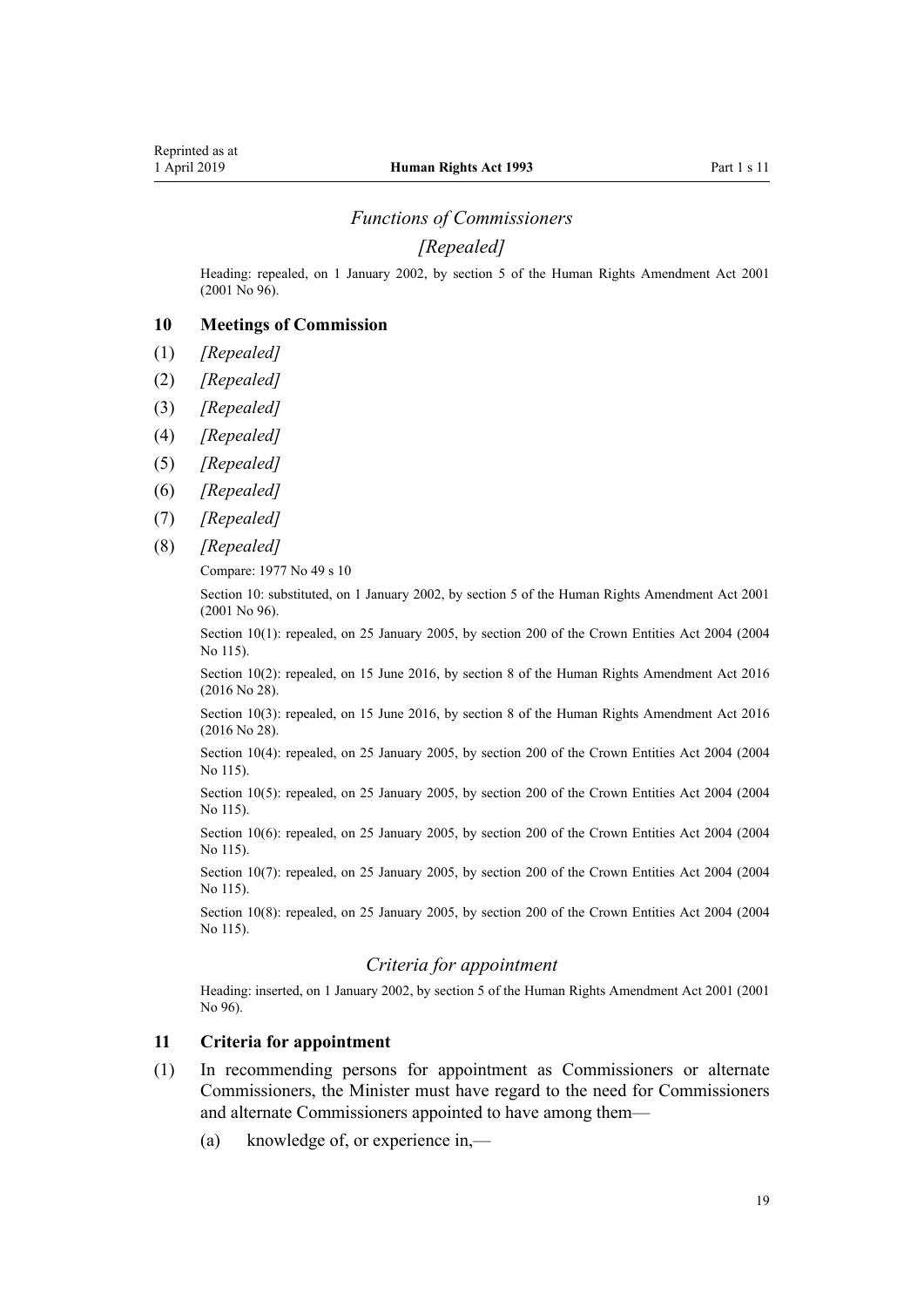- <span id="page-19-0"></span>(i) different aspects of matters likely to come before the Commission:
- (ii) New Zealand law, or the law of another country, or international law, on human rights:
- (iii) the [Treaty of Waitangi](http://legislation.govt.nz/pdflink.aspx?id=DLM435834) and rights of indigenous peoples:
- (iv) current economic, employment, or social issues:
- (v) cultural issues and the needs and aspirations (including life experiences) of different communities of interest and population groups in New Zealand society:
- (b) skills in, or experience in,—
	- (i) advocacy or public education:
	- (ii) business, commerce, economics, industry, or financial or personnel management:
	- (iii) community affairs:
	- (iv) public administration, or the law relating to public administration.
- (1A) Subsection (1) does not limit [section 29](http://legislation.govt.nz/pdflink.aspx?id=DLM329955) of the Crown Entities Act 2004.
- (2) Nothing in this section limits section 12 or [section 13.](#page-20-0)

Compare: 1977 No 49 s 7(3); 1985 No 23 s 3(1)

Section 11: substituted, on 1 January 2002, by [section 5](http://legislation.govt.nz/pdflink.aspx?id=DLM121843) of the Human Rights Amendment Act 2001 (2001 No 96).

Section 11(1A): inserted, on 25 January 2005, by [section 200](http://legislation.govt.nz/pdflink.aspx?id=DLM331111) of the Crown Entities Act 2004 (2004 No 115).

Section 11(2): amended, on 15 June 2016, by [section 9](http://legislation.govt.nz/pdflink.aspx?id=DLM4097520) of the Human Rights Amendment Act 2016 (2016 No 28).

Section 11(2): amended, on 25 January 2005, by [section 200](http://legislation.govt.nz/pdflink.aspx?id=DLM331111) of the Crown Entities Act 2004 (2004) No 115).

# *Complaints Division*

# *[Repealed]*

Heading: repealed, on 1 January 2002, by [section 5](http://legislation.govt.nz/pdflink.aspx?id=DLM121843) of the Human Rights Amendment Act 2001  $(2001 \overline{N_0} 96)$ .

# **12 Further criteria for appointment of Chief Commissioner**

In recommending a person for appointment as Chief Commissioner, the Minister must have regard not only to the criteria stated in [section 11](#page-18-0) but also to the person's—

- (a) ability to provide leadership in relation to the performance of the functions of the Commission (for example, being an advocate for, and promoting, by education and publicity, respect for and observance of human rights):
- (b) ability to represent the Commission, and to create and maintain effective relationships between it and other persons or bodies: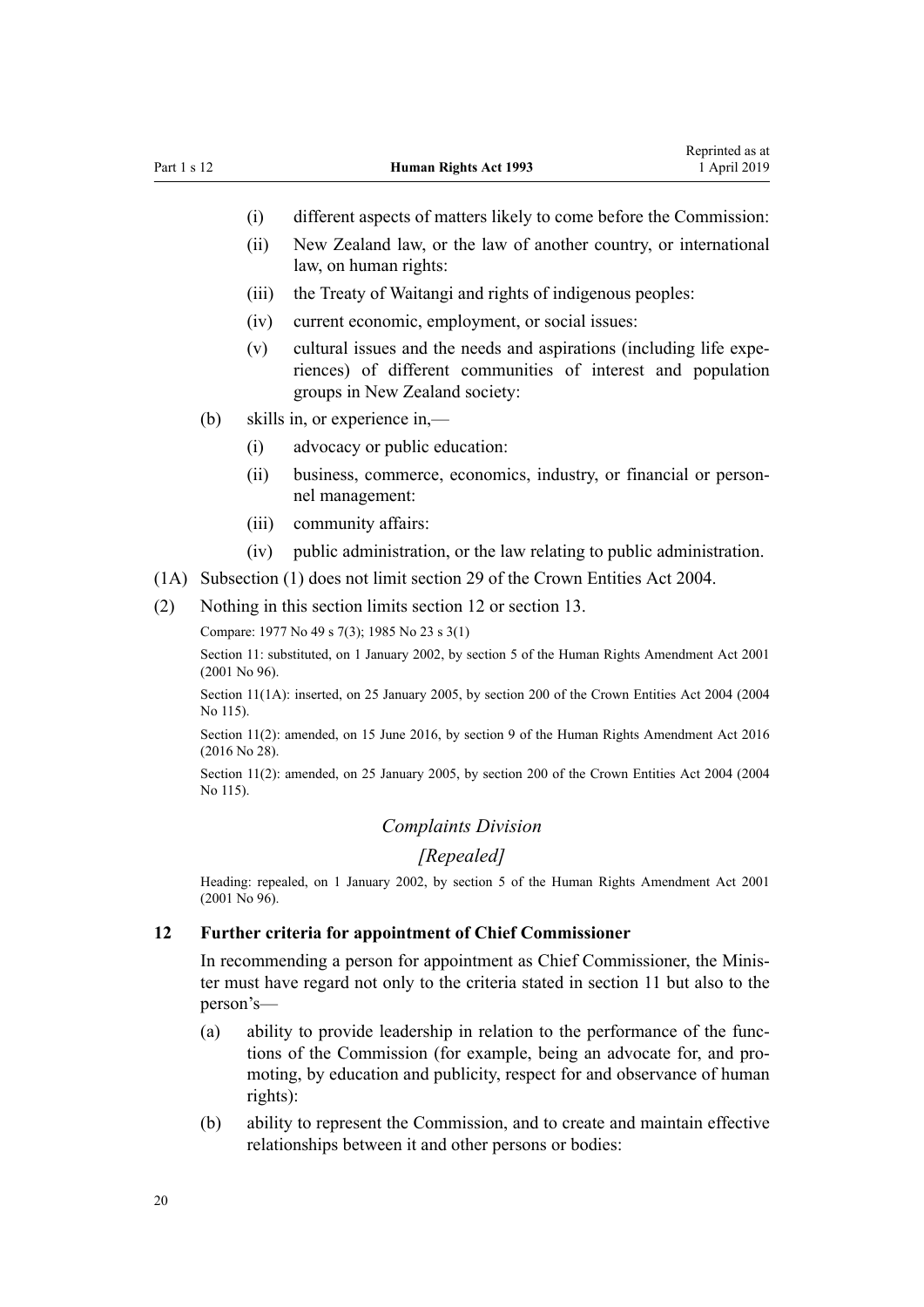- <span id="page-20-0"></span>(c) knowledge of New Zealand law, the law of other countries, and international law, on human rights, and of New Zealand's obligations under international instruments on human rights:
- (d) appreciation of issues or trends in human rights arising in other countries or internationally, and of the relevance of those issues or trends for New Zealand:
- (e) ability to perform the functions stated in section 15.

Section 12: substituted, on 1 January 2002, by [section 5](http://legislation.govt.nz/pdflink.aspx?id=DLM121843) of the Human Rights Amendment Act 2001 (2001 No 96).

# **13 Further criteria for appointment of Commissioner appointed to lead Commission work in priority area**

In recommending a person for appointment as a Commissioner appointed to lead the work of the Commission in a priority area under [section 8\(1A\),](#page-15-0) the Minister must have regard not only to the criteria stated in [section 11](#page-18-0) but also to the person's—

- (a) understanding of the principles and practice of the priority area in question, including its origin and development in New Zealand:
- (b) appreciation of issues, trends, and developments, in other countries and internationally, affecting the priority area in question, and the relevance of those issues, trends, or developments for New Zealand:
- (c) ability to perform the functions stated in [section 16](#page-21-0).

Section 13: replaced, on 15 June 2016, by [section 10](http://legislation.govt.nz/pdflink.aspx?id=DLM4097521) of the Human Rights Amendment Act 2016 (2016 No 28).

*Further provisions on Commissioners and alternate Commissioners*

# *[Repealed]*

Heading: repealed, on 1 January 2002, by [section 5](http://legislation.govt.nz/pdflink.aspx?id=DLM121843) of the Human Rights Amendment Act 2001 (2001 No 96).

# **14 Further criteria for appointment of Equal Employment Opportunities Commissioner**

#### *[Repealed]*

Section 14: repealed, on 15 June 2016, by [section 11](http://legislation.govt.nz/pdflink.aspx?id=DLM4097523) of the Human Rights Amendment Act 2016 (2016 No 28).

# *Functions of Commissioners*

Heading: inserted, on 1 January 2002, by [section 5](http://legislation.govt.nz/pdflink.aspx?id=DLM121843) of the Human Rights Amendment Act 2001 (2001 No 96).

# **15 Functions of Chief Commissioner**

The Chief Commissioner has the following functions: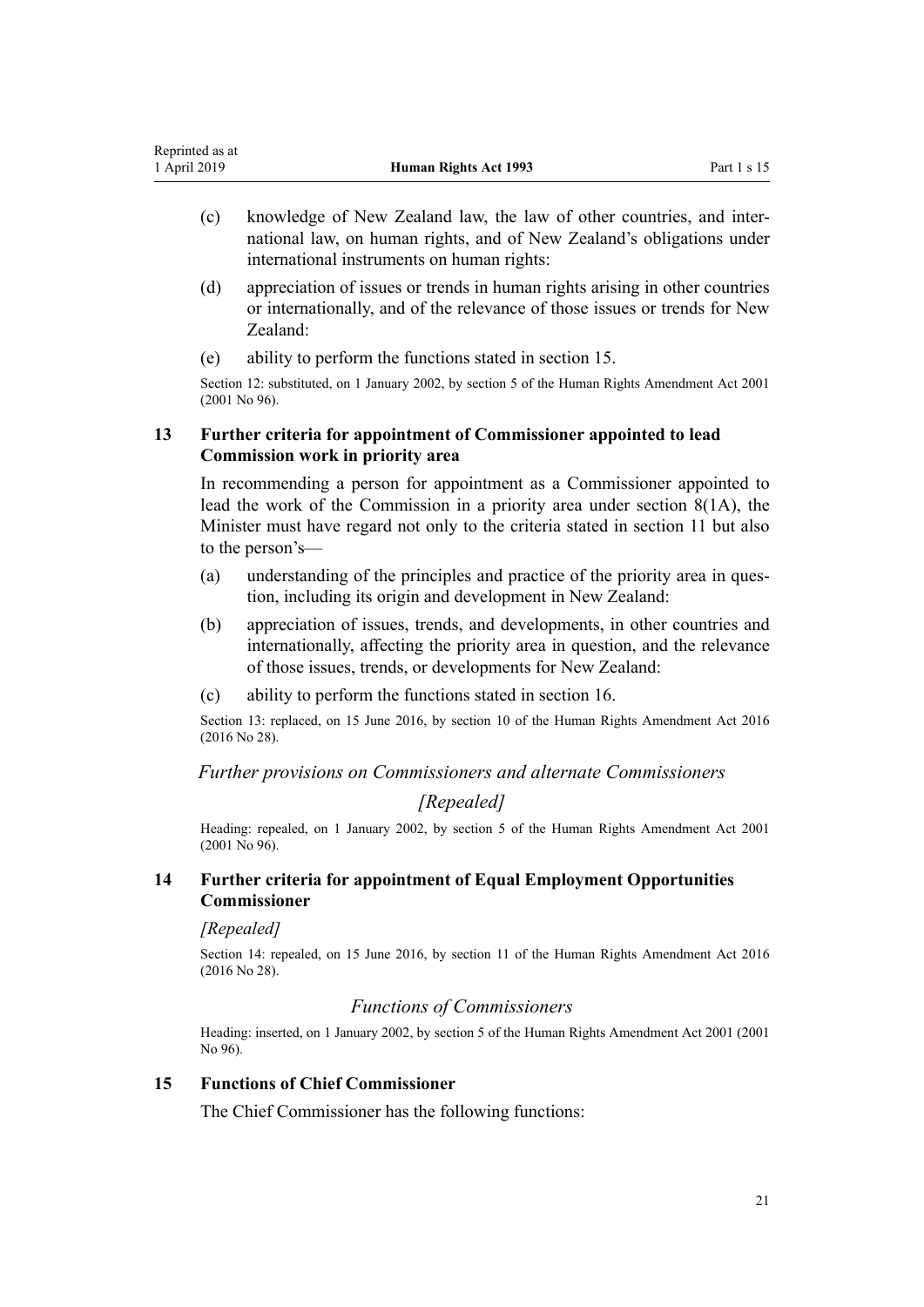<span id="page-21-0"></span>

| Part 1 s 16 | <b>Human Rights Act 1993</b> | $\sim$<br>1 April 2019 |
|-------------|------------------------------|------------------------|
|             |                              |                        |

(a) to chair the Commission, and lead discussions of the Commission except when it is the function of a Commissioner to do so under section  $16(1)(a)$ :

Reprinted as at

- (b) to ensure that activities undertaken in the performance of the Commission's functions are consistent with the strategic direction and other determinations of the Commission under [section 7](#page-15-0):
- (c) to ensure that the Commission is effective and efficient in carrying out its functions:
- (d) to ensure that the Commission meets its obligations under the [Crown](http://legislation.govt.nz/pdflink.aspx?id=DLM329630) [Entities Act 2004](http://legislation.govt.nz/pdflink.aspx?id=DLM329630), the [Public Finance Act 1989](http://legislation.govt.nz/pdflink.aspx?id=DLM160808), and the [State Sector Act](http://legislation.govt.nz/pdflink.aspx?id=DLM129109) [1988](http://legislation.govt.nz/pdflink.aspx?id=DLM129109):
- (e) to allocate spheres of responsibility (including responsibility for priority areas designated under [section 8\(1B\)\)](#page-15-0) among the Commissioners, and to determine the extent to which Commissioners engage in activities undertaken in the performance of the Commission's functions (except for those stated in [section 76\)](#page-59-0), but in each case only after consultation with the Minister:
- (f) to supervise and liaise with the general manager on matters of administration in relation to the Commission and on the activities undertaken in the performance of the Commission's functions:
- (g) any other functions, powers, or duties conferred or imposed on him or her by or under this Act or any other enactment.

Section 15: replaced, on 15 June 2016, by [section 12](http://legislation.govt.nz/pdflink.aspx?id=DLM4097524) of the Human Rights Amendment Act 2016 (2016 No 28).

# **16 Additional functions of Commissioner appointed or designated to lead work of Commission in priority areas**

- (1) A Commissioner who is appointed or designated to lead the work of the Commission in a priority area under [section 8\(1A\) or \(1B\)](#page-15-0) has the following additional functions:
	- (a) to lead discussions of the Commission in relation to that priority area of work:
	- (b) to provide advice and leadership on matters in that priority area of work that arise in the course of activities undertaken in the performance of the Commission's functions, both when engaging in those activities and when consulted:
	- (c) to contribute to the public debate on matters in that priority area of work:
	- (d) any other functions or duties conferred or imposed upon him or her by or under this Act or any other enactment.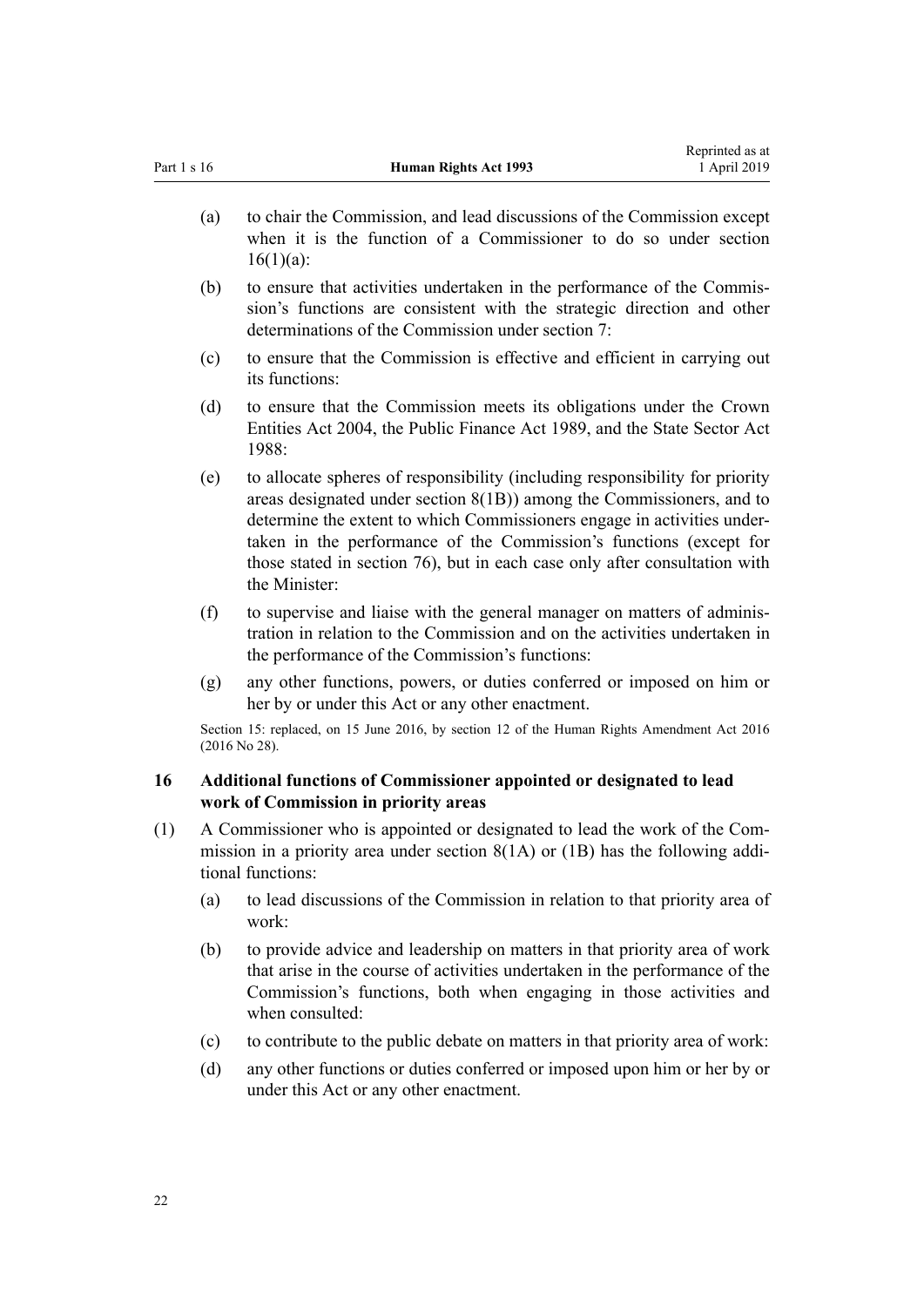<span id="page-22-0"></span>(2) However, the exercise by a Commissioner of the functions stated in subsection (1) is subject to directions given by the Chief Commissioner in the exercise of his or her responsibilities under [section 15\(b\), \(c\), and \(d\).](#page-20-0)

Section 16: replaced, on 15 June 2016, by [section 13](http://legislation.govt.nz/pdflink.aspx?id=DLM4097526) of the Human Rights Amendment Act 2016 (2016 No 28).

#### **17 Functions of Equal Employment Opportunities Commissioner**

#### *[Repealed]*

Section 17: repealed, on 15 June 2016, by [section 14](http://legislation.govt.nz/pdflink.aspx?id=DLM4097528) of the Human Rights Amendment Act 2016 (2016 No 28).

#### *General manager and staff of Commission*

Heading: inserted, on 1 January 2002, by [section 5](http://legislation.govt.nz/pdflink.aspx?id=DLM121843) of the Human Rights Amendment Act 2001 (2001 No 96).

#### **18 General manager and staff of Commission**

- (1) The general manager and staff of the Commission undertake activities required to perform the functions of the Commission in accordance with the strategic direction and other determinations of the Commission under [section 7.](#page-15-0)
- (2) The general manager—
	- (a) is responsible to the Chief Commissioner and reports to him or her; and
	- (b) is appointed by the Chief Commissioner, in accordance with [clause 1](#page-126-0) of Schedule 1; and
	- (c) is the chief executive of the Commission for the purposes of the [Crown](http://legislation.govt.nz/pdflink.aspx?id=DLM329630) [Entities Act 2004.](http://legislation.govt.nz/pdflink.aspx?id=DLM329630)
- (3) Employees of the Commission are responsible to the general manager and report to him or her.

Section 18: substituted, on 1 January 2002, by [section 5](http://legislation.govt.nz/pdflink.aspx?id=DLM121843) of the Human Rights Amendment Act 2001 (2001 No 96).

Section 18(2)(b): amended, on 25 January 2005, by [section 200](http://legislation.govt.nz/pdflink.aspx?id=DLM331111) of the Crown Entities Act 2004 (2004 No 115).

Section 18(2)(c): added, on 25 January 2005, by [section 200](http://legislation.govt.nz/pdflink.aspx?id=DLM331111) of the Crown Entities Act 2004 (2004) No 115).

# *Commissioners to act independently*

Heading: inserted, on 1 January 2002, by [section 5](http://legislation.govt.nz/pdflink.aspx?id=DLM121843) of the Human Rights Amendment Act 2001 (2001 No 96).

# **19 Duty to act independently**

Except as expressly provided otherwise in this or another Act, the Commission must act independently in performing its statutory functions and duties, and exercising its statutory powers, under—

(a) this Act; and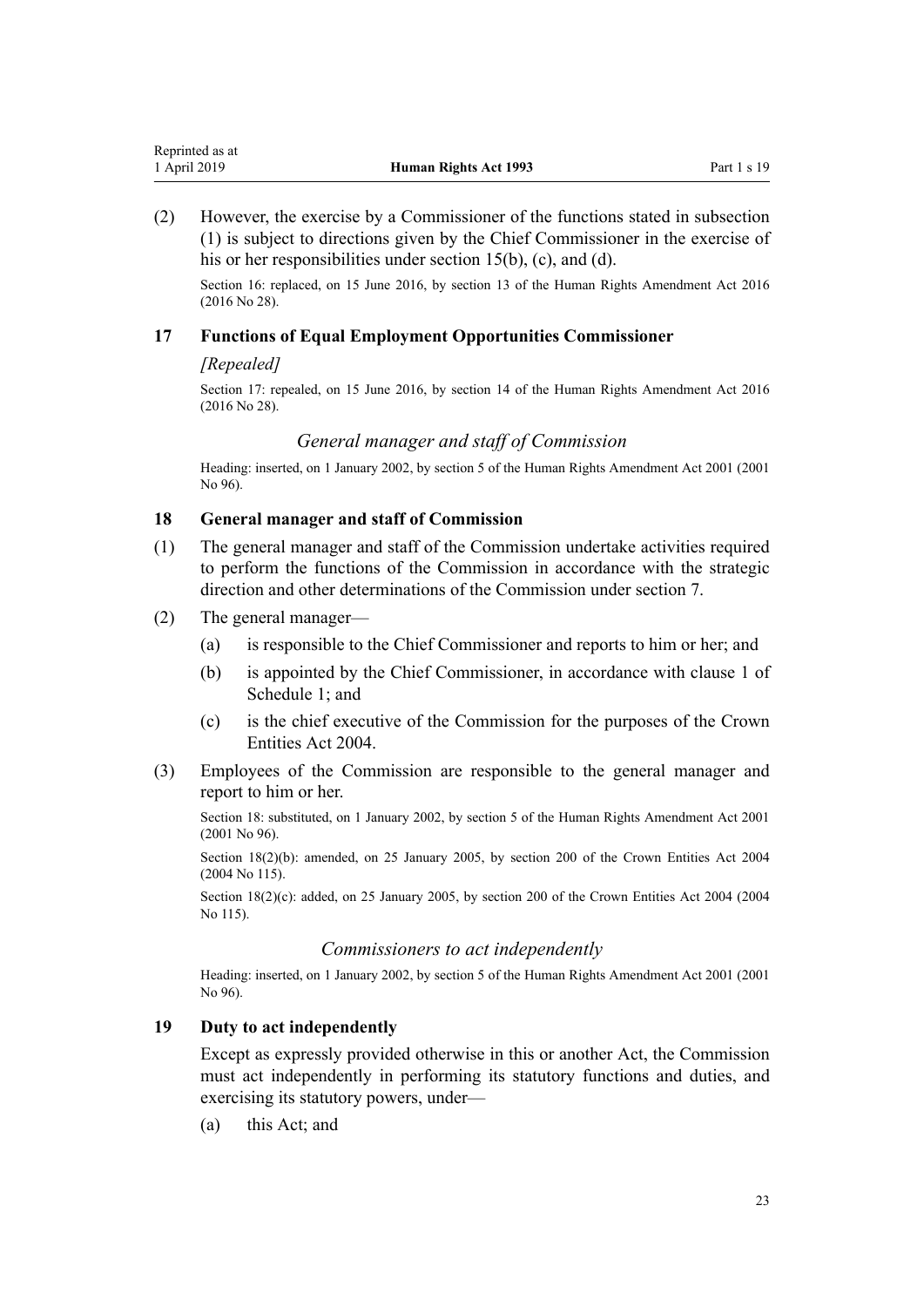<span id="page-23-0"></span>(b) any other Act that expressly provides for the functions, powers, or duties of the Commission (other than the [Crown Entities Act 2004](http://legislation.govt.nz/pdflink.aspx?id=DLM329630)).

Section 19: substituted, on 25 January 2005, by [section 200](http://legislation.govt.nz/pdflink.aspx?id=DLM331111) of the Crown Entities Act 2004 (2004 No 115).

#### *Office of Human Rights Proceedings*

Heading: inserted, on 1 January 2002, by [section 5](http://legislation.govt.nz/pdflink.aspx?id=DLM121843) of the Human Rights Amendment Act 2001 (2001 No 96).

## **20 Office of Human Rights Proceedings**

- (1) The Office of Human Rights Proceedings is part of the Commission and is headed by the Director of Human Rights Proceedings or his or her alternate.
- (2) The staff of the Office report to the Director or his or her alternate, and help him or her to exercise or perform the functions, powers, and duties of the Director under this Act.
- (3) In exercising or performing the functions, powers, and duties of the Director, the Director or his or her alternate and the staff of the Office must act independently from the Commission and Ministers of the Crown.
- (4) However, the Director or his or her alternate is responsible to the Chief Commissioner for the efficient, effective, and economical administration of the activities of the Office.

Section 20: substituted, on 1 January 2002, by [section 5](http://legislation.govt.nz/pdflink.aspx?id=DLM121843) of the Human Rights Amendment Act 2001 (2001 No 96).

#### *Director of Human Rights Proceedings*

Heading: inserted, on 1 January 2002, by [section 5](http://legislation.govt.nz/pdflink.aspx?id=DLM121843) of the Human Rights Amendment Act 2001 (2001 No 96).

#### **20A Director of Human Rights Proceedings**

- (1) The Director of Human Rights Proceedings is appointed by the Governor-General on the recommendation of the Minister.
- (2) The Governor-General may, on the recommendation of the Minister, appoint as alternate Director of Human Rights Proceedings a person designated for appointment as alternate Director by the Minister.
- (3) The Minister must not designate a person for appointment as alternate Director of Human Rights Proceedings unless—
	- (a) the Minister is satisfied that the Director is incapacitated by illness, absence, or other sufficient cause from performing the duties of his or her office; or
	- (b) the Director considers it is not proper or desirable that the Director should perform any particular duty of his or her office.

Compare: 1977 No 49 s 7B; 1985 No 23 s 2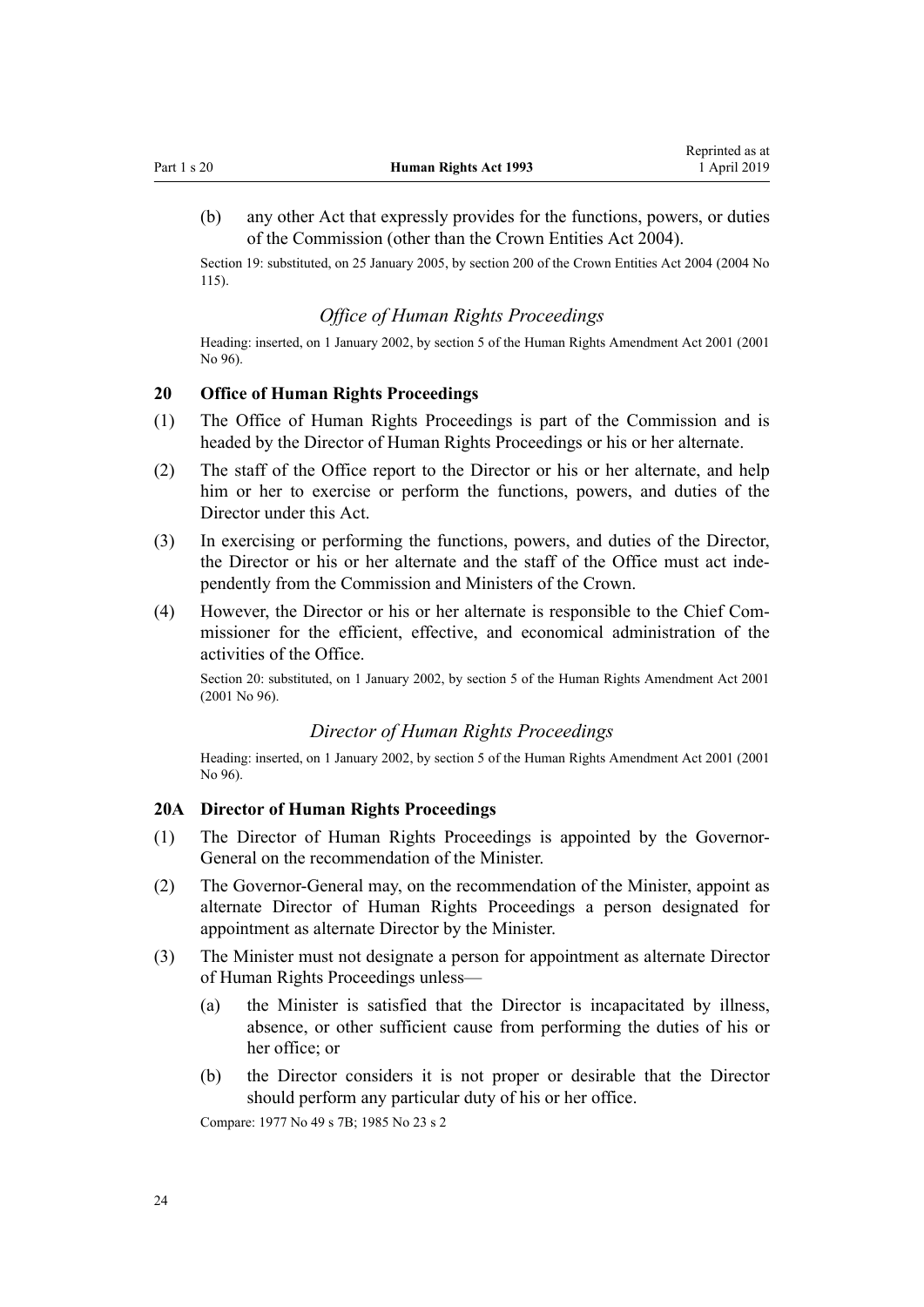<span id="page-24-0"></span>Section 20A: inserted, on 1 January 2002, by [section 5](http://legislation.govt.nz/pdflink.aspx?id=DLM121843) of the Human Rights Amendment Act 2001 (2001 No 96).

### **20B Criteria and requirement for appointment**

- (1) In recommending a person for appointment as Director of Human Rights Proceedings or as his or her alternate, the Minister must have regard not only to the person's attributes but also to the person's—
	- (a) knowledge of, or experience in,—
		- (i) the different aspects of matters likely to come before the Human Rights Review Tribunal:
		- (ii) New Zealand law, or the law of another country, or international law, on human rights:
		- (iii) current economic, employment, or other social issues:
	- (b) skills in, or experience in, the practice of public law (including the conduct of litigation), and financial and personnel management:
	- (c) ability to exercise or perform, and to ensure the Office of Human Rights Proceedings helps the person to exercise or perform, efficiently and effectively, the functions, powers, and duties of the Director under this Act.
- (2) Every person appointed as Director of Human Rights Proceedings or as his or her alternate must be a barrister or solicitor of the High Court of not less than 5 years' legal experience.

Compare: 1977 No 49 s 7(3); 1985 No 23 s 3(1)

Section 20B: inserted, on 1 January 2002, by [section 5](http://legislation.govt.nz/pdflink.aspx?id=DLM121843) of the Human Rights Amendment Act 2001 (2001 No 96).

# *Appointment of Judge as Human Rights Commissioner*

Heading: inserted, on 1 January 2002, by [section 5](http://legislation.govt.nz/pdflink.aspx?id=DLM121843) of the Human Rights Amendment Act 2001 (2001 No 96).

#### **20C Appointment of Judge as Human Rights Commissioner**

- (1) The appointment of a Judge as a Commissioner or alternate Commissioner or service by a Judge as a Commissioner or alternate Commissioner does not affect his or her tenure of judicial office or his or her rank, title, status, precedence, salary, annual or other allowances, or other rights or privileges as a Judge (including those in relation to superannuation), and, for all purposes, his or her service as a Commissioner or alternate Commissioner must be taken to be service as a Judge.
- (2) A Judge who is for the time being holding office as a Commissioner may, at any time, decline to participate in, or withdraw from participation in, any particular function or activity of the Commission if the Judge considers it incompatible with his or her judicial office.

Compare: 1977 No 49 ss 7(5A), 7A; 1983 No 56 ss 4(3), 5; 1985 No 23 s 3(1)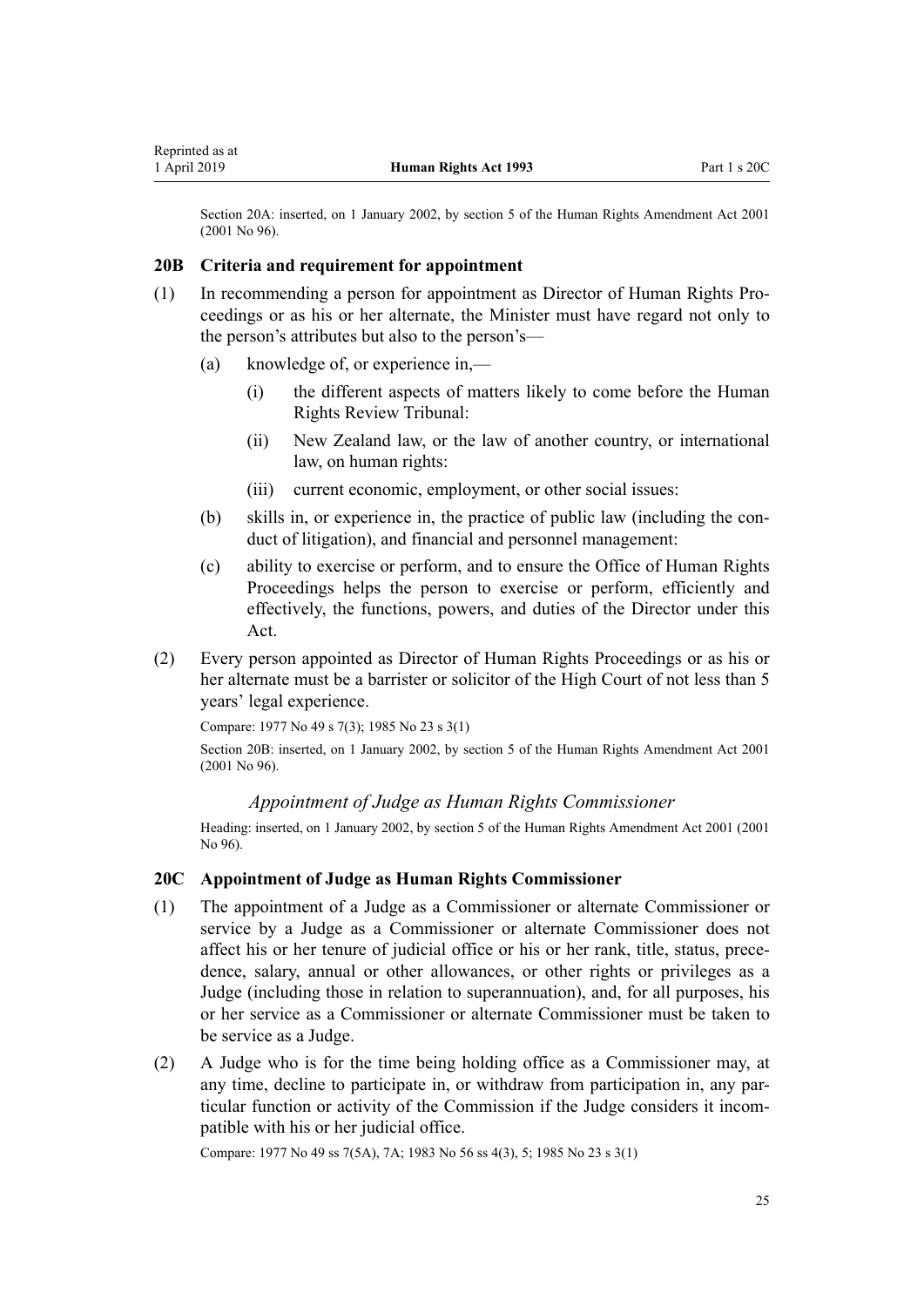<span id="page-25-0"></span>Section 20C: inserted, on 1 January 2002, by [section 5](http://legislation.govt.nz/pdflink.aspx?id=DLM121843) of the Human Rights Amendment Act 2001 (2001 No 96).

#### *Provisions relating to office holders*

Heading: inserted, on 1 January 2002, by [section 5](http://legislation.govt.nz/pdflink.aspx?id=DLM121843) of the Human Rights Amendment Act 2001 (2001 No 96).

#### **20D Office holders to whom sections 20E to 20G apply**

- (1) Sections 20F and [20G](#page-26-0) each applies to a person (the **office holder**) who holds one of the following offices (the **office**):
	- (a) *[Repealed]*
	- (b) *[Repealed]*
	- (c) Director of Human Rights Proceedings:
	- (d) alternate Director of Human Rights Proceedings.
- (2) *[Repealed]*
- (3) *[Repealed]*

Compare: 1983 No 56 s 6; 1985 No 23 s 3(1)

Section 20D: inserted, on 1 January 2002, by [section 5](http://legislation.govt.nz/pdflink.aspx?id=DLM121843) of the Human Rights Amendment Act 2001 (2001 No 96).

Section 20D(1): amended, on 25 January 2005, by [section 200](http://legislation.govt.nz/pdflink.aspx?id=DLM331111) of the Crown Entities Act 2004 (2004 No 115).

Section 20D(1)(a): repealed, on 25 January 2005, by [section 200](http://legislation.govt.nz/pdflink.aspx?id=DLM331111) of the Crown Entities Act 2004 (2004 No 115).

Section 20D(1)(b): repealed, on 25 January 2005, by [section 200](http://legislation.govt.nz/pdflink.aspx?id=DLM331111) of the Crown Entities Act 2004 (2004 No 115).

Section 20D(2): repealed, on 25 January 2005, by [section 200](http://legislation.govt.nz/pdflink.aspx?id=DLM331111) of the Crown Entities Act 2004 (2004 No 115).

Section 20D(3): repealed, on 25 January 2005, by [section 200](http://legislation.govt.nz/pdflink.aspx?id=DLM331111) of the Crown Entities Act 2004 (2004 No 115).

#### **20E Service in office**

#### *[Repealed]*

Section 20E: repealed, on 25 January 2005, by [section 200](http://legislation.govt.nz/pdflink.aspx?id=DLM331111) of the Crown Entities Act 2004 (2004 No 115).

#### **20F Term of office**

The office holder—

- (a) holds the office for the term (not longer than 5 years) the Governor-General, on the recommendation of the Minister, specifies in the person's appointment; and
- (b) may, from time to time, be reappointed; and
- (c) unless he or she sooner vacates or no longer holds or is removed from the office under [section 20G,](#page-26-0) continues in it until his or her successor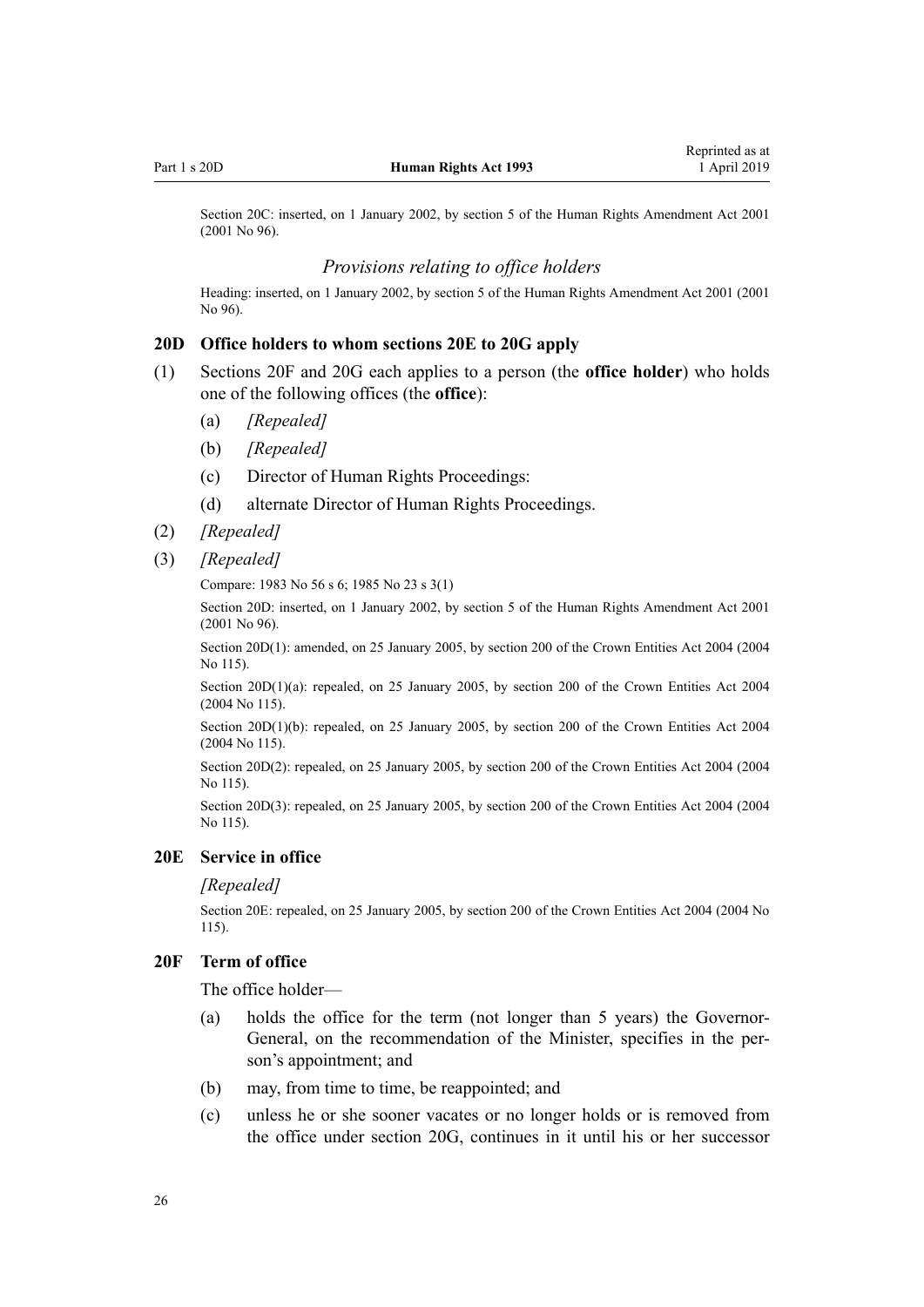<span id="page-26-0"></span>comes into it, even though the term for which he or she was appointed has expired.

Compare: 1971 No 150 s 12(1), (2); 1977 No 49 s 8; 1985 No 23 s 3(1)

Section 20F: inserted, on 1 January 2002, by [section 5](http://legislation.govt.nz/pdflink.aspx?id=DLM121843) of the Human Rights Amendment Act 2001 (2001 No 96).

# **20G Vacation of office**

The office holder—

- (a) may resign from the office by delivering to the Minister a notice in writing to that effect and stating when the resignation takes effect:
- (b) ceases to hold office if he or she dies:
- (c) ceases to hold office if he or she is, under the Insolvency Act 2006, adjudged bankrupt:
- (d) may, at any time, be removed from the office by the Governor-General for incapacity affecting performance of duty, neglect of duty, or misconduct, proved to the satisfaction of the Governor-General.

Compare: 1971 No 150 s 12(3); 1977 No 49 s 9; 1985 No 23 s 3(1)

Section 20G: inserted, on 1 January 2002, by [section 5](http://legislation.govt.nz/pdflink.aspx?id=DLM121843) of the Human Rights Amendment Act 2001 (2001 No 96).

Section 20G(c): amended, on 3 December 2007, by [section 445](http://legislation.govt.nz/pdflink.aspx?id=DLM387857) of the Insolvency Act 2006 (2006 No 55).

# *Administrative provisions relating to Human Rights Commission and Office of Human Rights Proceedings*

Heading: inserted, on 1 January 2002, by [section 5](http://legislation.govt.nz/pdflink.aspx?id=DLM121843) of the Human Rights Amendment Act 2001 (2001 No 96).

#### **20H Administrative provisions set out in Schedules 1 and 2**

- (1) [Schedule 1](#page-126-0) applies in respect of the Commission.
- (2) [Schedule 2](#page-130-0) applies in respect of the Office.

Section 20H: inserted, on 1 January 2002, by [section 5](http://legislation.govt.nz/pdflink.aspx?id=DLM121843) of the Human Rights Amendment Act 2001 (2001 No 96).

# **Part 1A**

# **Discrimination by Government, related persons and bodies, or persons or bodies acting with legal authority**

Part 1A: inserted, on 1 January 2002, by [section 6](http://legislation.govt.nz/pdflink.aspx?id=DLM121882) of the Human Rights Amendment Act 2001 (2001 No 96).

#### **20I Purpose of this Part**

The purpose of this Part is to provide that, in general, an act or omission that is inconsistent with the right to freedom from discrimination affirmed by [section](http://legislation.govt.nz/pdflink.aspx?id=DLM225519) [19](http://legislation.govt.nz/pdflink.aspx?id=DLM225519) of the New Zealand Bill of Rights Act 1990 is in breach of this Part if the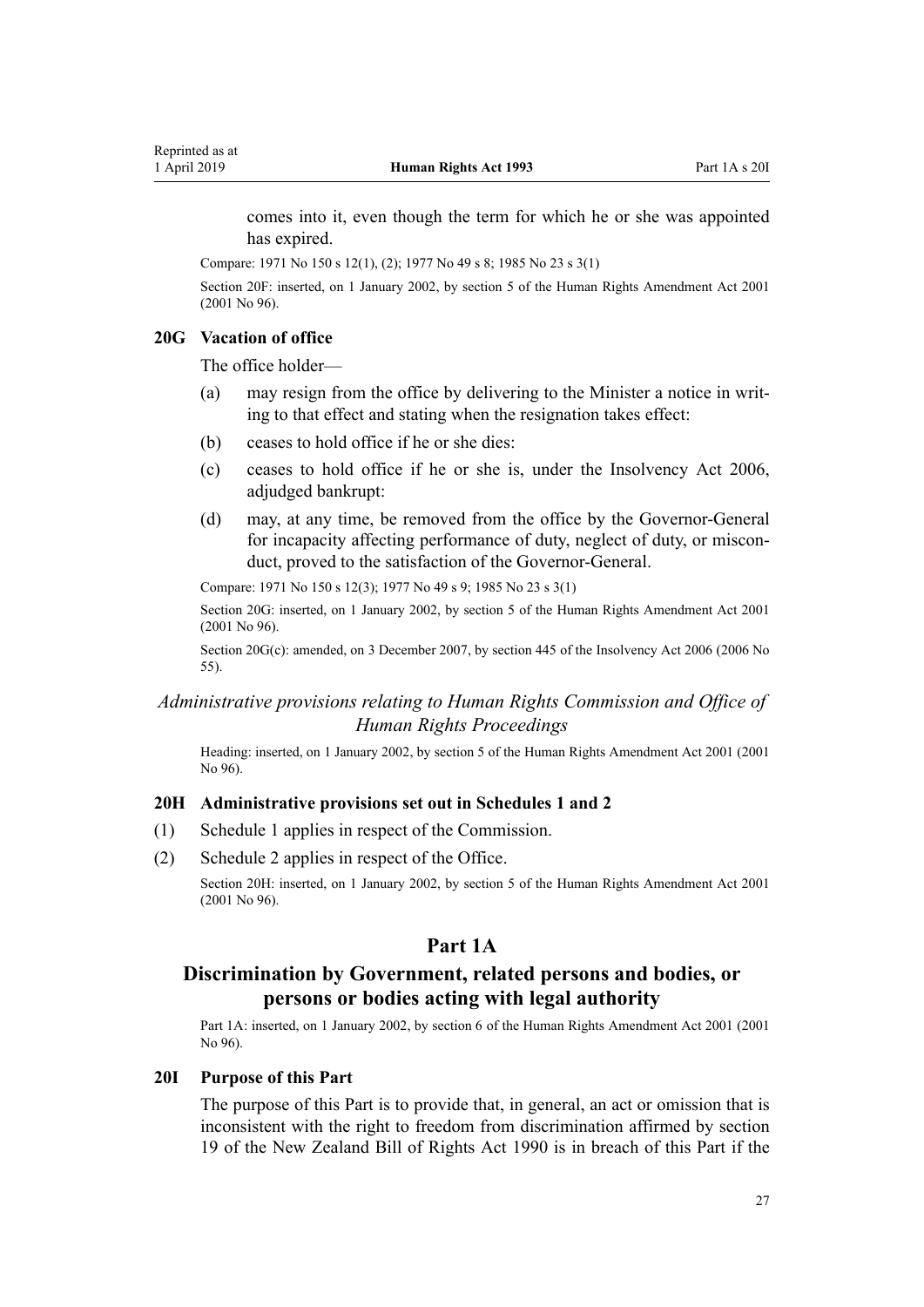<span id="page-27-0"></span>act or omission is that of a person or body referred to in [section 3](http://legislation.govt.nz/pdflink.aspx?id=DLM224799) of the New Zealand Bill of Rights Act 1990.

Section 20I: inserted, on 1 January 2002, by [section 6](http://legislation.govt.nz/pdflink.aspx?id=DLM121882) of the Human Rights Amendment Act 2001 (2001 No 96).

#### **20J Acts or omissions in relation to which this Part applies**

- (1) This Part applies only in relation to an act or omission of a person or body referred to in [section 3](http://legislation.govt.nz/pdflink.aspx?id=DLM224799) of the New Zealand Bill of Rights Act 1990, namely—
	- (a) the legislative, executive, or judicial branch of the Government of New Zealand; or
	- (b) a person or body in the performance of any public function, power, or duty conferred or imposed on that person or body by or pursuant to law.
- (2) Despite subsection (1), this Part does not apply in relation to an act or omission that is unlawful under any of [sections 22](#page-31-0), [23](#page-32-0), [61 to 63,](#page-49-0) and [66](#page-53-0).
- (3) If this Part applies in relation to an act or omission, [Part 2](#page-28-0) does not apply to that act or omission.
- (4) Nothing in this Part affects the [New Zealand Bill of Rights Act 1990](http://legislation.govt.nz/pdflink.aspx?id=DLM224791).

Section 20J: inserted, on 1 January 2002, by [section 6](http://legislation.govt.nz/pdflink.aspx?id=DLM121882) of the Human Rights Amendment Act 2001 (2001 No 96).

#### **20K Purposes for which section 20L applies**

[Section 20L](#page-28-0) applies only for the purposes of—

- (a) any inquiry undertaken by the Commission under section  $5(2)(h)$ :
- (b) the assessment, consideration, mediation, or determination of a complaint under [Part 3](#page-59-0):
- (c) any determination made by the Director under [Part 3](#page-59-0) concerning the provision of representation in proceedings before the Human Rights Review Tribunal:
- (d) any determination made in proceedings before the Human Rights Review Tribunal or in any proceedings in any court on an appeal from a decision of that Tribunal:
- (e) any determination made by any court or tribunal in proceedings brought under this Act by the Commission:
- (f) any other process or proceedings commenced or conducted under [Part 3:](#page-59-0)
- (g) any related matter.

Section 20K: inserted, on 1 January 2002, by [section 6](http://legislation.govt.nz/pdflink.aspx?id=DLM121882) of the Human Rights Amendment Act 2001 (2001 No 96).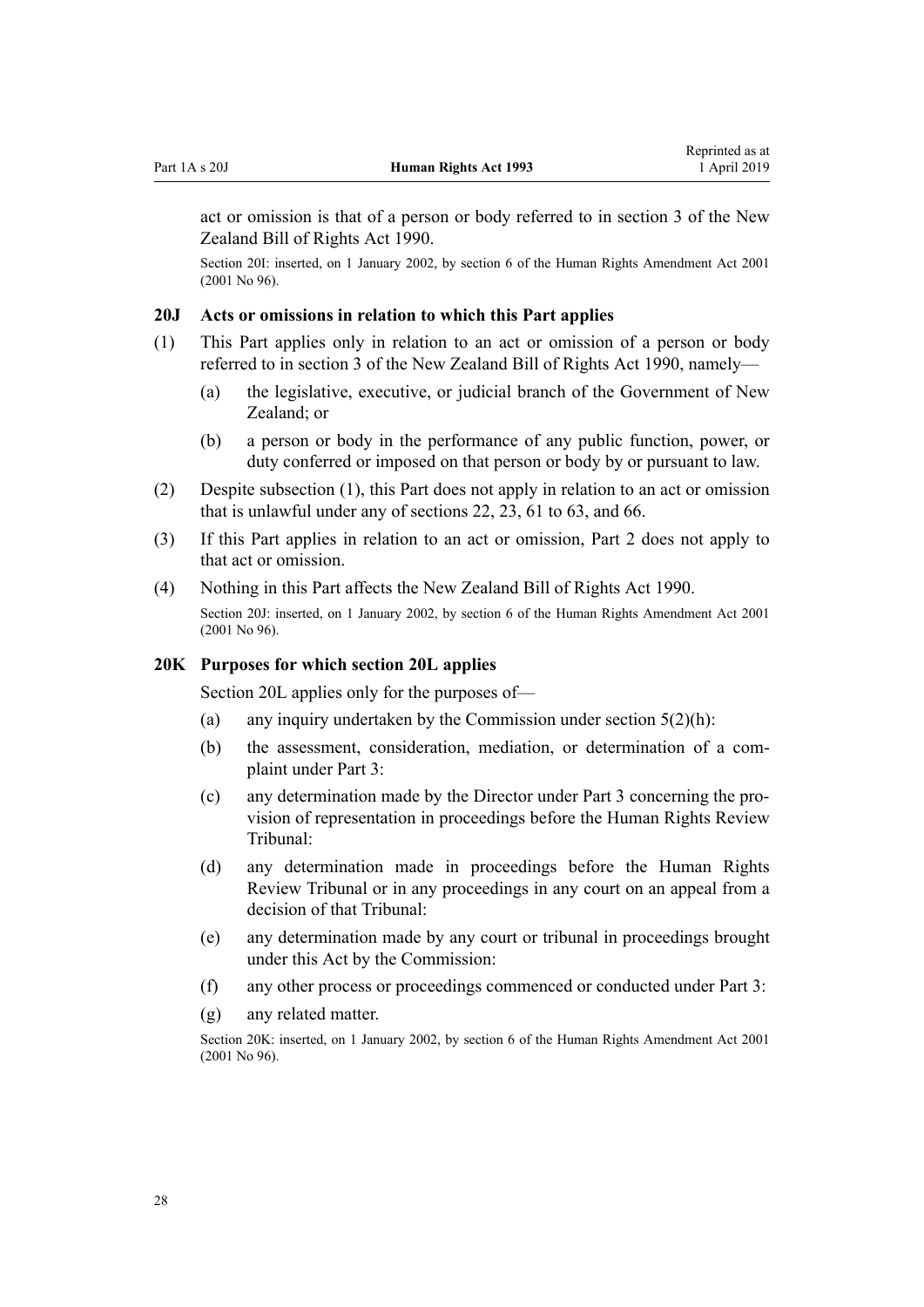#### <span id="page-28-0"></span>**20L Acts or omissions in breach of this Part**

- (1) An act or omission in relation to which this Part applies (including an enactment) is in breach of this Part if it is inconsistent with [section 19](http://legislation.govt.nz/pdflink.aspx?id=DLM225519) of the New Zealand Bill of Rights Act 1990.
- (2) For the purposes of subsection (1), an act or omission is inconsistent with [sec](http://legislation.govt.nz/pdflink.aspx?id=DLM225519)[tion 19](http://legislation.govt.nz/pdflink.aspx?id=DLM225519) of the New Zealand Bill of Rights Act 1990 if the act or omission—
	- (a) limits the right to freedom from discrimination affirmed by that section; and
	- (b) is not, under [section 5](http://legislation.govt.nz/pdflink.aspx?id=DLM225501) of the New Zealand Bill of Rights Act 1990, a justified limitation on that right.
- (3) To avoid doubt, subsections (1) and (2) apply in relation to an act or omission even if it is authorised or required by an enactment.

Section 20L: inserted, on 1 January 2002, by [section 6](http://legislation.govt.nz/pdflink.aspx?id=DLM121882) of the Human Rights Amendment Act 2001 (2001 No 96).

# **Part 2 Unlawful discrimination**

# *Application of Part to persons and bodies referred to in section 3 of New Zealand Bill of Rights Act 1990*

Heading: inserted, on 1 January 2002, by [section 7](http://legislation.govt.nz/pdflink.aspx?id=DLM121889) of the Human Rights Amendment Act 2001 (2001 No 96).

# **21A Application of this Part limited if section 3 of New Zealand Bill of Rights Act 1990 applies**

- (1) The only provisions of this Part that apply to an act or omission of a person or body described in subsection (2) are—
	- (a) [sections 21 to 35](#page-29-0) (which relate to discrimination in employment matters), [61 to 64](#page-49-0) (which relate to racial disharmony, sexual harassment, adverse treatment in employment of people affected by domestic violence, and racial harassment) and [66](#page-53-0) (which relates to victimisation); and
	- (b) [sections 65](#page-53-0) and [67 to 74,](#page-54-0) but only to the extent that those sections relate to conduct that is unlawful under any of the provisions referred to in paragraph (a).
- (2) The persons and bodies referred to in subsection (1) are the ones referred to in [section 3](http://legislation.govt.nz/pdflink.aspx?id=DLM224799) of the New Zealand Bill of Rights Act 1990, namely—
	- (a) the legislative, executive, and judicial branches of the Government of New Zealand; and
	- (b) every person or body in the performance of any public function, power, or duty conferred or imposed on that person or body by or pursuant to law.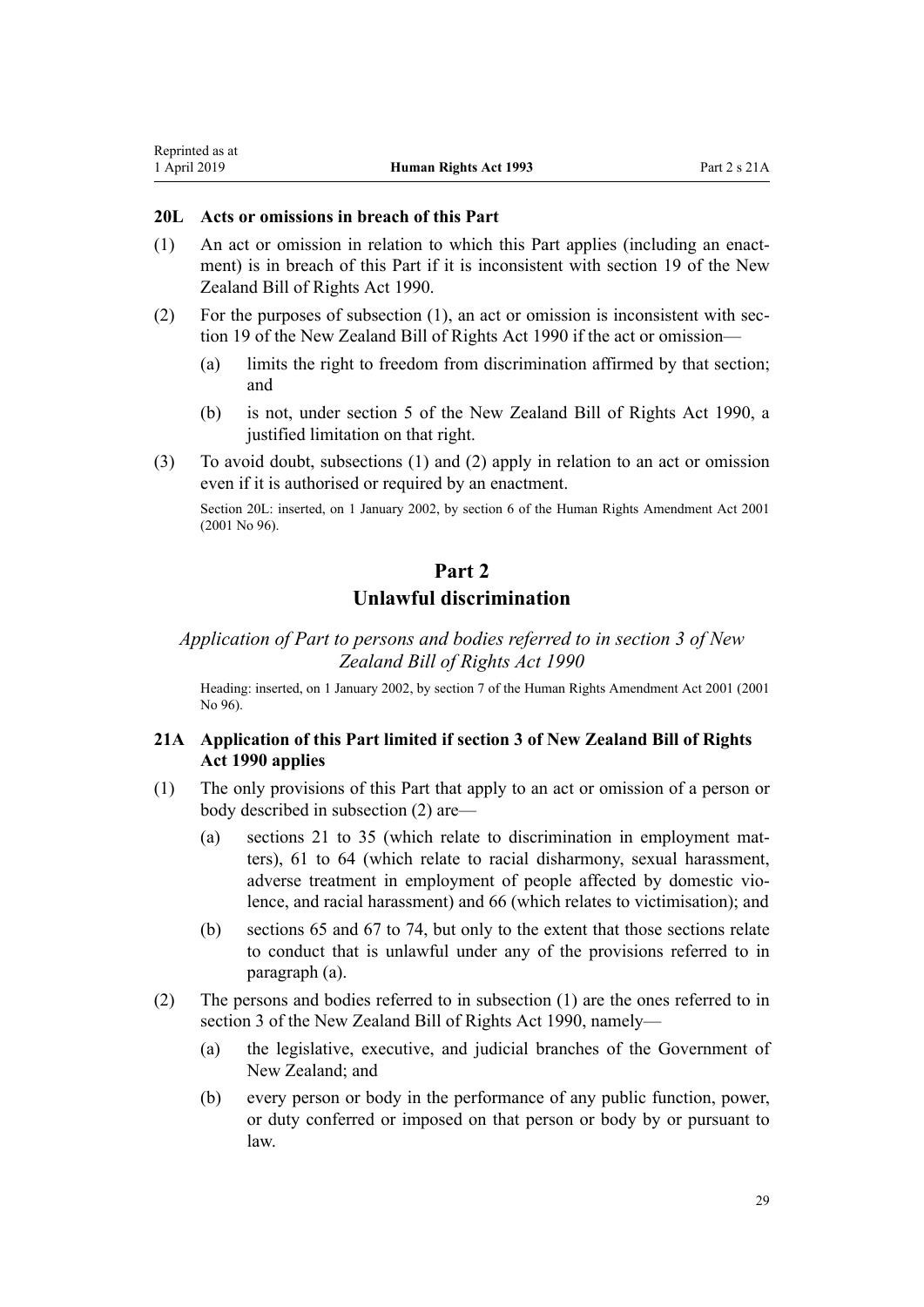<span id="page-29-0"></span>Section 21A: inserted, on 1 January 2002, by [section 7](http://legislation.govt.nz/pdflink.aspx?id=DLM121889) of the Human Rights Amendment Act 2001 (2001 No 96).

Section 21A(1)(a): amended, on 1 April 2019, by [section 38](http://legislation.govt.nz/pdflink.aspx?id=LMS50998) of the Domestic Violence—Victims' Protection Act 2018 (2018 No 21).

#### *Acts or omissions authorised or required by law*

Heading: inserted, on 1 January 2002, by [section 7](http://legislation.govt.nz/pdflink.aspx?id=DLM121889) of the Human Rights Amendment Act 2001 (2001 No 96).

#### **21B Relationship between this Part and other law**

- (1) To avoid doubt, an act or omission of any person or body is not unlawful under this Part if that act or omission is authorised or required by an enactment or otherwise by law.
- (2) Nothing in this Part affects the [New Zealand Bill of Rights Act 1990](http://legislation.govt.nz/pdflink.aspx?id=DLM224791).

Section 21B: inserted, on 1 January 2002, by [section 7](http://legislation.govt.nz/pdflink.aspx?id=DLM121889) of the Human Rights Amendment Act 2001 (2001 No 96).

#### *Prohibited grounds of discrimination*

Heading: inserted, on 1 January 2002, by [section 7](http://legislation.govt.nz/pdflink.aspx?id=DLM121889) of the Human Rights Amendment Act 2001 (2001 No 96).

#### **21 Prohibited grounds of discrimination**

- (1) For the purposes of this Act, the **prohibited grounds of discrimination** are—
	- (a) sex, which includes pregnancy and childbirth:
	- (b) marital status, which means being—
		- (i) single; or
		- (ii) married, in a civil union, or in a de facto relationship; or
		- (iii) the surviving spouse of a marriage or the surviving partner of a civil union or de facto relationship; or
		- (iv) separated from a spouse or civil union partner; or
		- (v) a party to a marriage or civil union that is now dissolved, or to a de facto relationship that is now ended:
	- (c) religious belief:
	- (d) ethical belief, which means the lack of a religious belief, whether in respect of a particular religion or religions or all religions:
	- (e) colour:
	- (f) race:
	- (g) ethnic or national origins, which includes nationality or citizenship:
	- (h) disability, which means—
		- (i) physical disability or impairment:
		- (ii) physical illness: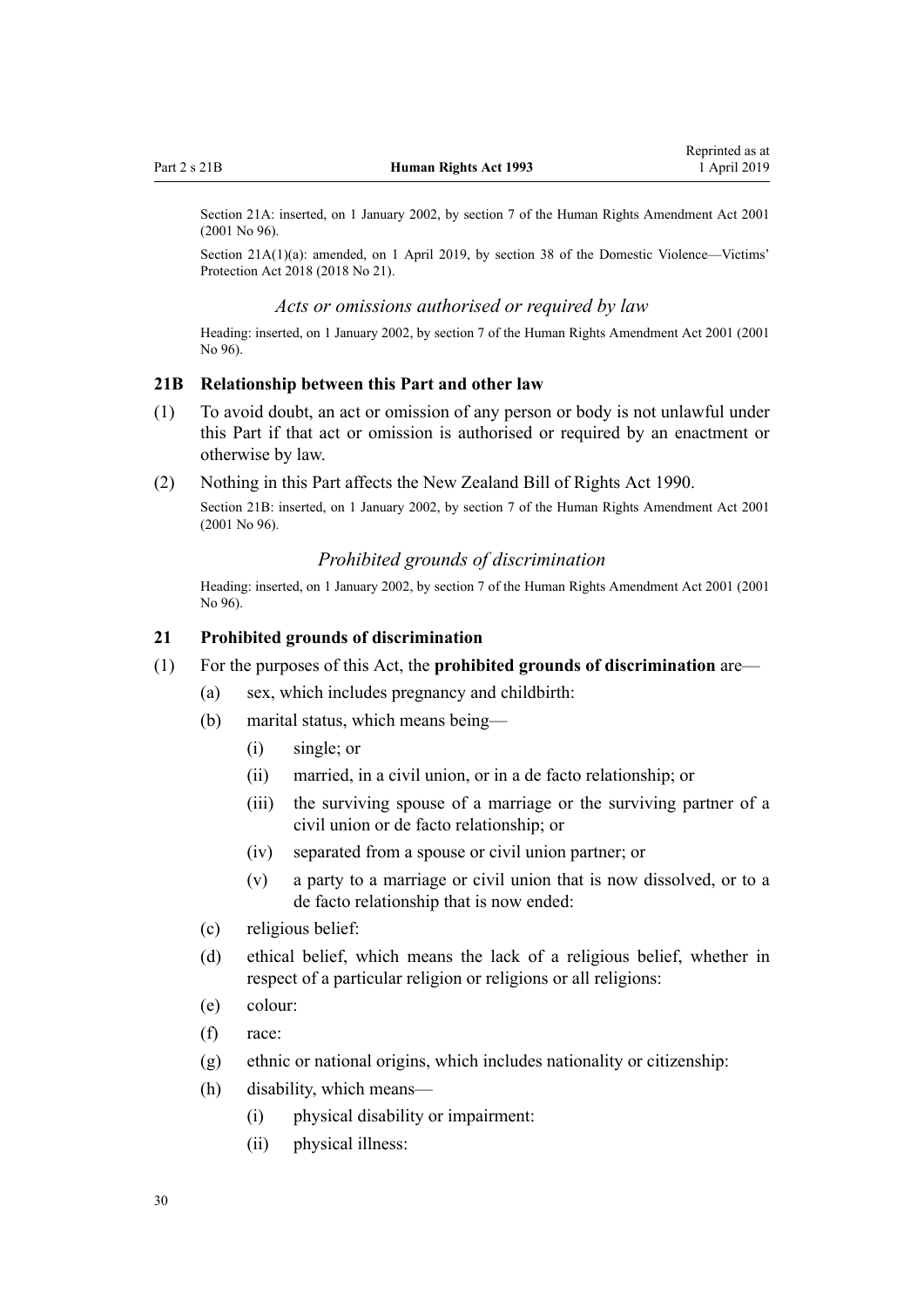- (iii) psychiatric illness:
- (iv) intellectual or psychological disability or impairment:
- (v) any other loss or abnormality of psychological, physiological, or anatomical structure or function:
- (vi) reliance on a guide dog, wheelchair, or other remedial means:
- (vii) the presence in the body of organisms capable of causing illness:
- (i) age, which means,—
	- (i) for the purposes of [sections 22 to 41](#page-31-0) and [section 70](#page-55-0) and in relation to any different treatment based on age that occurs in the period beginning with 1 February 1994 and ending with the close of 31 January 1999, any age commencing with the age of 16 years and ending with the date on which persons of the age of the person whose age is in issue qualify for national superannuation under [section 7](http://legislation.govt.nz/pdflink.aspx?id=DLM113987) of the New Zealand Superannuation and Retirement Income Act 2001 (irrespective of whether or not the particular person qualifies for national superannuation at that age or any other age):
	- (ii) for the purposes of [sections 22 to 41](#page-31-0) and [section 70](#page-55-0) and in relation to any different treatment based on age that occurs on or after 1 February 1999, any age commencing with the age of 16 years:
	- (iii) for the purposes of any other provision of [Part 2,](#page-28-0) any age commencing with the age of 16 years:
- (j) political opinion, which includes the lack of a particular political opinion or any political opinion:
- (k) employment status, which means—
	- (i) being unemployed; or
	- (ii) being a recipient of a benefit as defined in [Schedule 2](http://legislation.govt.nz/pdflink.aspx?id=DLM6784375) of the Social Security Act 2018 or an entitlement under the [Accident](http://legislation.govt.nz/pdflink.aspx?id=DLM99493) [Compensation Act 2001](http://legislation.govt.nz/pdflink.aspx?id=DLM99493):
- (l) family status, which means—
	- (i) having the responsibility for part-time care or full-time care of children or other dependants; or
	- (ii) having no responsibility for the care of children or other dependants; or
	- (iii) being married to, or being in a civil union or de facto relationship with, a particular person; or
	- (iv) being a relative of a particular person:
- (m) sexual orientation, which means a heterosexual, homosexual, lesbian, or bisexual orientation.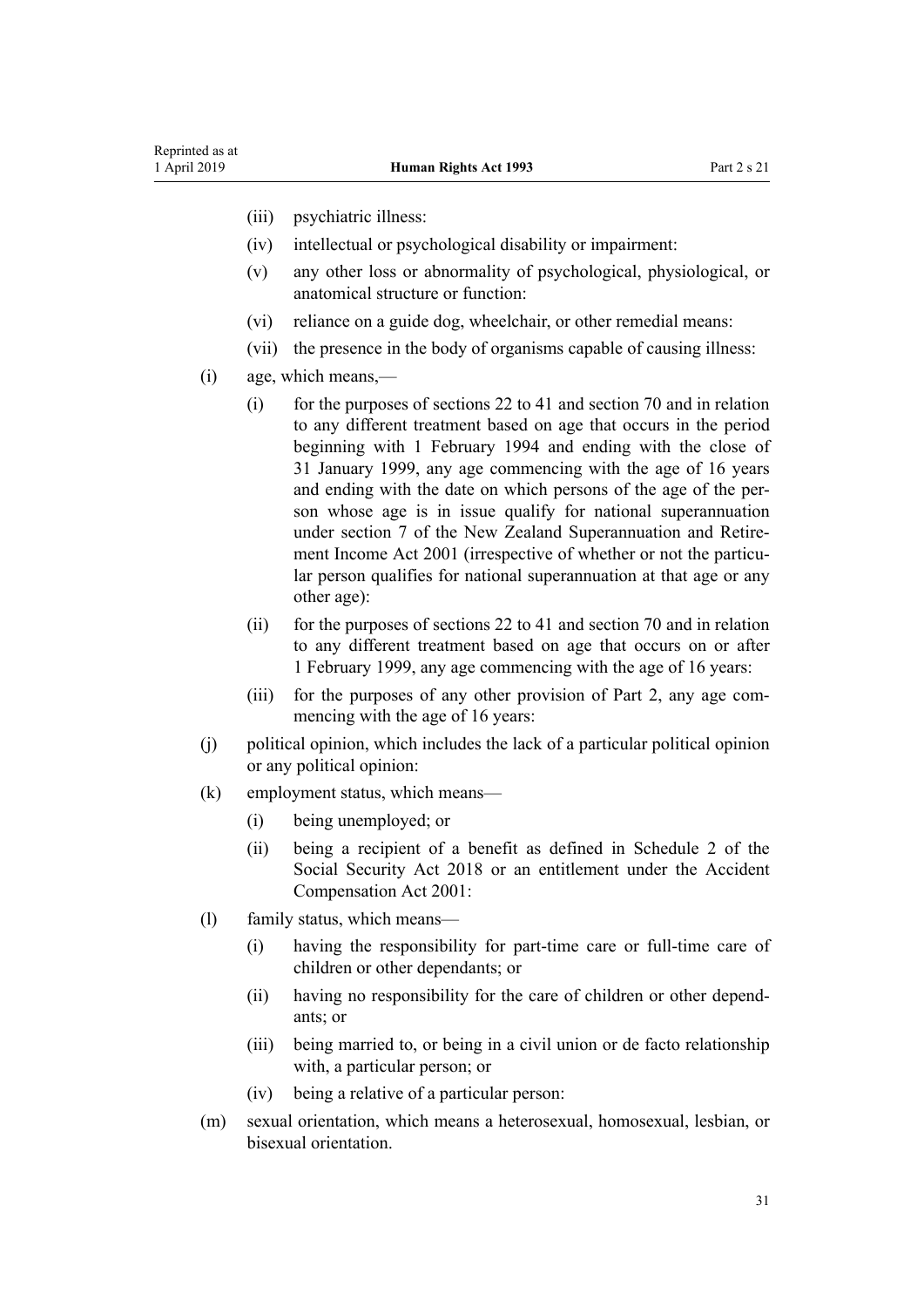- <span id="page-31-0"></span>(2) Each of the grounds specified in subsection (1) is a prohibited ground of discrimination, for the purposes of this Act, if—
	- (a) it pertains to a person or to a relative or associate of a person; and
	- (b) it either—
		- (i) currently exists or has in the past existed; or
		- (ii) is suspected or assumed or believed to exist or to have existed by the person alleged to have discriminated.

Section 21(1)(b): substituted, on 26 April 2005, by [section 7](http://legislation.govt.nz/pdflink.aspx?id=DLM333795) of the Relationships (Statutory References) Act 2005 (2005 No 3).

Section  $21(1)(i)(i)$ : amended, on 21 April 2005, by section  $9(1)$  of the New Zealand Superannuation and Retirement Income Amendment Act 2005 (2005 No 42).

Section  $21(1)(i)(i)$ : amended, on 12 October 2001, by [section 77](http://legislation.govt.nz/pdflink.aspx?id=DLM114875) of the New Zealand Superannuation Act 2001 (2001 No 84).

Section 21(1)(k)(ii): substituted, on 1 July 1999, by section 415(1) of the Accident Insurance Act 1998 (1998 No 114).

Section 21(1)(k)(ii): amended, on 26 November 2018, by [section 459](http://legislation.govt.nz/pdflink.aspx?id=DLM6784038) of the Social Security Act 2018 (2018 No 32).

Section  $21(1)(k)(ii)$ : amended, on 3 March 2010, pursuant to section  $5(1)(b)$  of the Accident Compensation Amendment Act 2010 (2010 No 1).

Section 21(1)(l)(iii): amended, on 26 April 2005, by [section 7](http://legislation.govt.nz/pdflink.aspx?id=DLM333795) of the Relationships (Statutory References) Act 2005 (2005 No 3).

#### *Discrimination in employment matters*

#### **22 Employment**

- (1) Where an applicant for employment or an employee is qualified for work of any description, it shall be unlawful for an employer, or any person acting or purporting to act on behalf of an employer,—
	- (a) to refuse or omit to employ the applicant on work of that description which is available; or
	- (b) to offer or afford the applicant or the employee less favourable terms of employment, conditions of work, superannuation or other fringe benefits, and opportunities for training, promotion, and transfer than are made available to applicants or employees of the same or substantially similar capabilities employed in the same or substantially similar circumstances on work of that description; or
	- (c) to terminate the employment of the employee, or subject the employee to any detriment, in circumstances in which the employment of other employees employed on work of that description would not be terminated, or in which other employees employed on work of that description would not be subjected to such detriment; or
	- (d) to retire the employee, or to require or cause the employee to retire or resign,—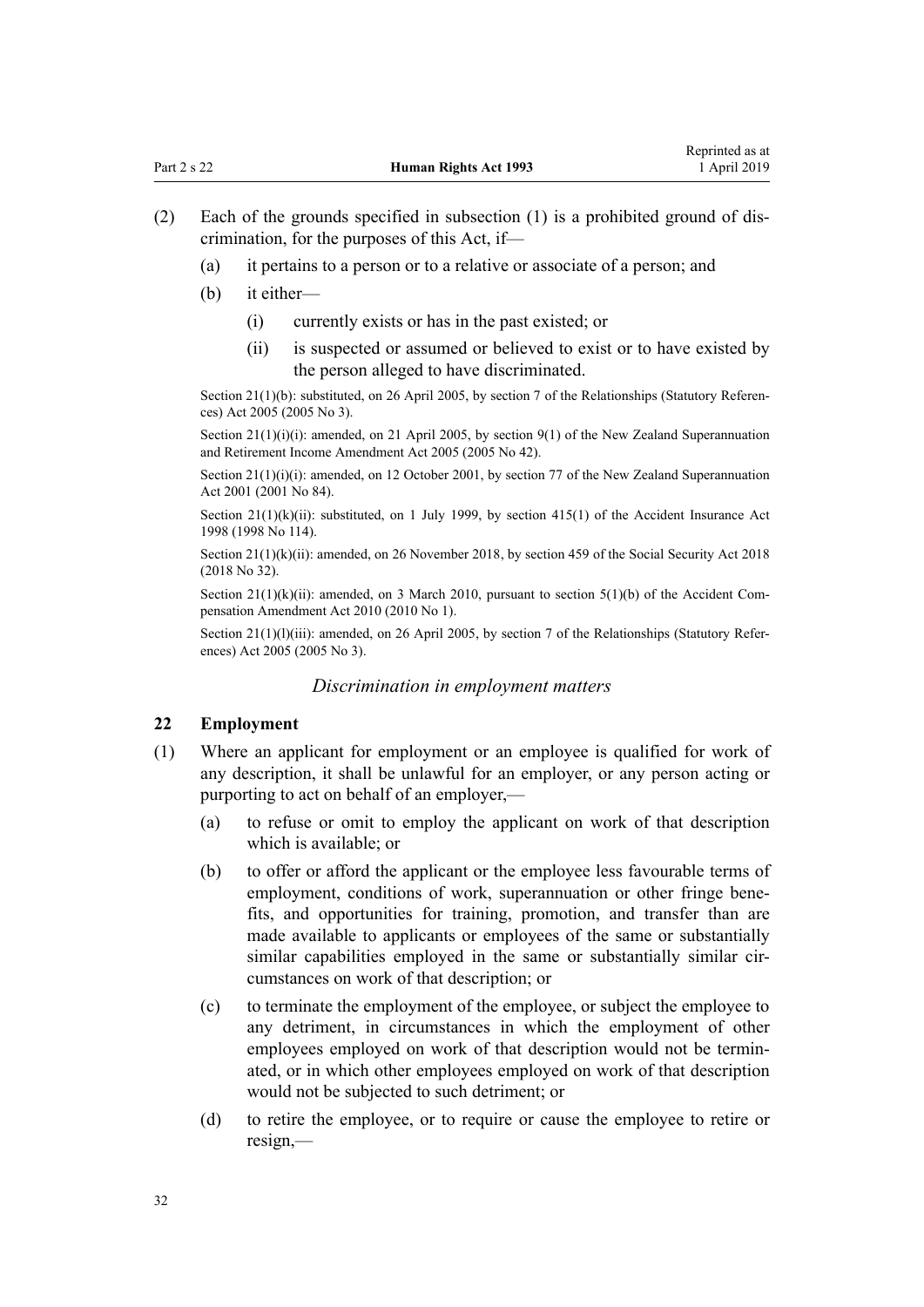by reason of any of the prohibited grounds of discrimination.

<span id="page-32-0"></span>(2) It shall be unlawful for any person concerned with procuring employment for other persons or procuring employees for any employer to treat any person seeking employment differently from other persons in the same or substantially similar circumstances by reason of any of the prohibited grounds of discrimination.

Compare: 1977 No 49 s 15(1), (2); 1992 No 16 s 3

# **23 Particulars of applicants for employment**

It shall be unlawful for any person to use or circulate any form of application for employment or to make any inquiry of or about any applicant for employment which indicates, or could reasonably be understood as indicating, an intention to commit a breach of [section 22.](#page-31-0)

Compare: 1977 No 49 s 18; 1992 No 16 s 7

*Exceptions in relation to employment matters*

# **24 Exception in relation to crews of ships and aircraft**

Nothing in [section 22](#page-31-0) shall apply to the employment or an application for employment of a person on a ship or aircraft, not being a New Zealand ship or aircraft, if the person employed or seeking employment was engaged or applied for it outside New Zealand.

Compare: 1977 No 49 s 15(8)

#### **25 Exception in relation to work involving national security**

- (1) Nothing in [section 22](#page-31-0) shall apply to any restrictions on the employment of any person on work involving the national security of New Zealand—
	- (a) by reference to his or her—
		- (i) religious or ethical belief; or
		- (ii) political opinion; or
		- (iii) disability, within the meaning of [section](#page-29-0)  $21(1)(h)(iii)$  or section  $21(1)(h)(iv)$ ; or
		- (iv) family status, within the meaning of [section](#page-29-0)  $21(1)(1)(iii)$  or section  $21(1)(1)(iv)$ ; or
		- (v) national origin; or
	- (b) by reference to the national origin of any relative of that person.
- (2) It shall not be a breach of [section 22](#page-31-0) to decline to employ a person under the age of 20 years on work involving the national security of New Zealand where that work requires a secret or top secret security clearance.

Compare: 1977 No 49 s 15(10)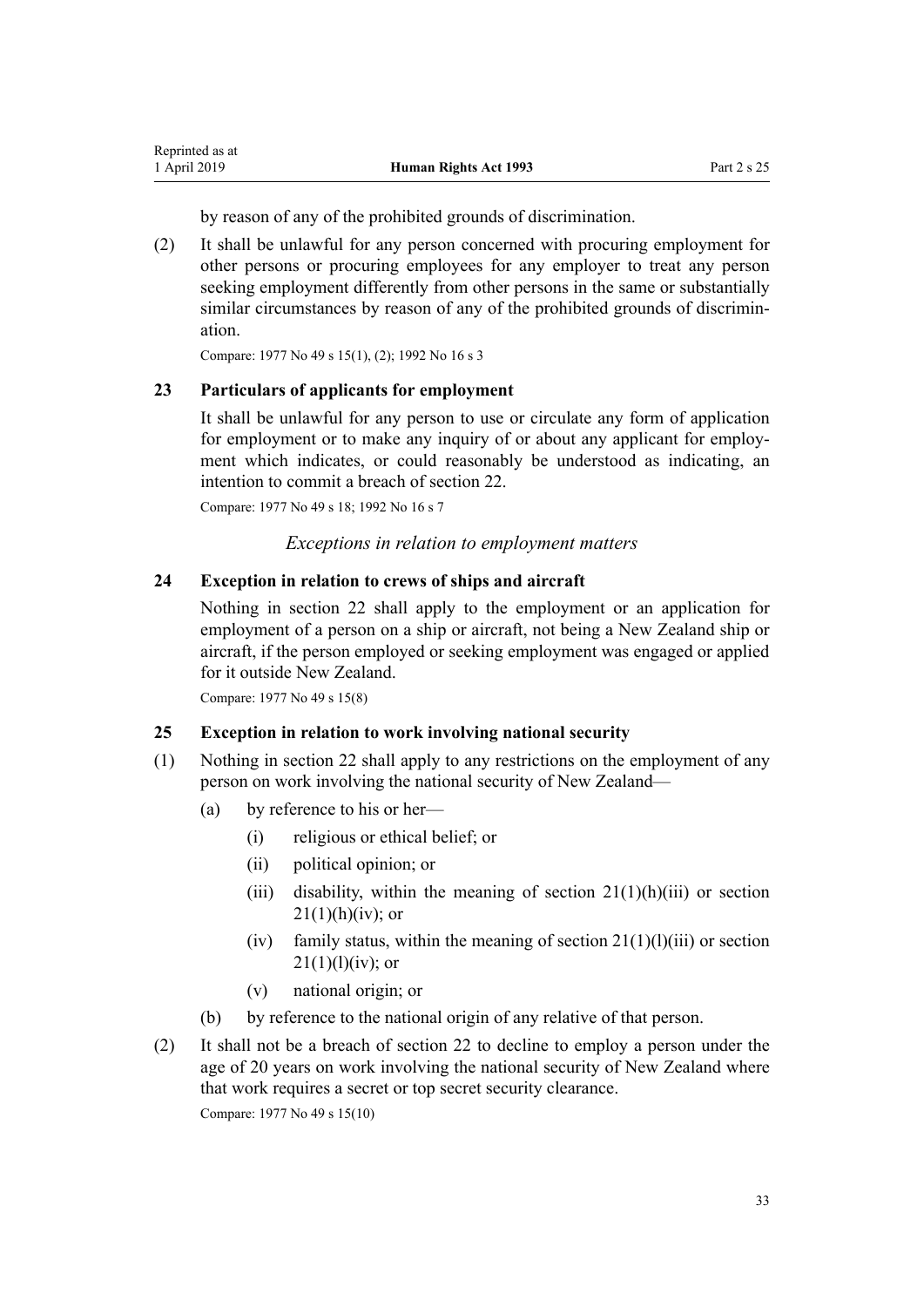# <span id="page-33-0"></span>**26 Exception in relation to work performed outside New Zealand**

Nothing in [section 22](#page-31-0) shall prevent different treatment based on sex, religious or ethical belief, or age if the duties of the position in respect of which that treatment is accorded—

- (a) are to be performed wholly or mainly outside New Zealand; and
- (b) are such that, because of the laws, customs, or practices of the country in which those duties are to be performed, they are ordinarily carried out only by a person who is of a particular sex or religious or ethical belief, or who is in a particular age group.

Compare: 1977 No 49 ss 15(9), 15A(1)(b); 1992 No 16 s 4

#### **27 Exceptions in relation to authenticity and privacy**

- (1) Nothing in [section 22](#page-31-0) shall prevent different treatment based on sex or age where, for reasons of authenticity, being of a particular sex or age is a genuine occupational qualification for the position or employment.
- (2) Nothing in [section 22](#page-31-0) shall prevent different treatment based on sex, religious or ethical belief, disability, age, political opinion, or sexual orientation where the position is one of domestic employment in a private household.
- (3) Nothing in [section 22](#page-31-0) shall prevent different treatment based on sex where—
	- (a) the position needs to be held by one sex to preserve reasonable standards of privacy; or
	- (b) the nature or location of the employment makes it impracticable for the employee to live elsewhere than in premises provided by the employer, and—
		- (i) the only premises available (being premises in which more than 1 employee is required to sleep) are not equipped with separate sleeping accommodation for each sex; and
		- (ii) it is not reasonable to expect the employer to equip those premises with separate accommodation, or to provide separate premises, for each sex.
- (4) Nothing in [section 22](#page-31-0) shall prevent different treatment based on sex, race, ethnic or national origins, or sexual orientation where the position is that of a counsellor on highly personal matters such as sexual matters or the prevention of violence.
- (5) Where, as a term or condition of employment, a position ordinarily obliges or qualifies the holder of that position to live in premises provided by the employer, the employer does not commit a breach of [section 22](#page-31-0) by omitting to apply that term or condition in respect of employees of a particular sex or marital status if in all the circumstances it is not reasonably practicable for the employer to do so.

Compare: 1977 No 49 ss 15(3), 15A(1)(a); 1992 No 16 s 4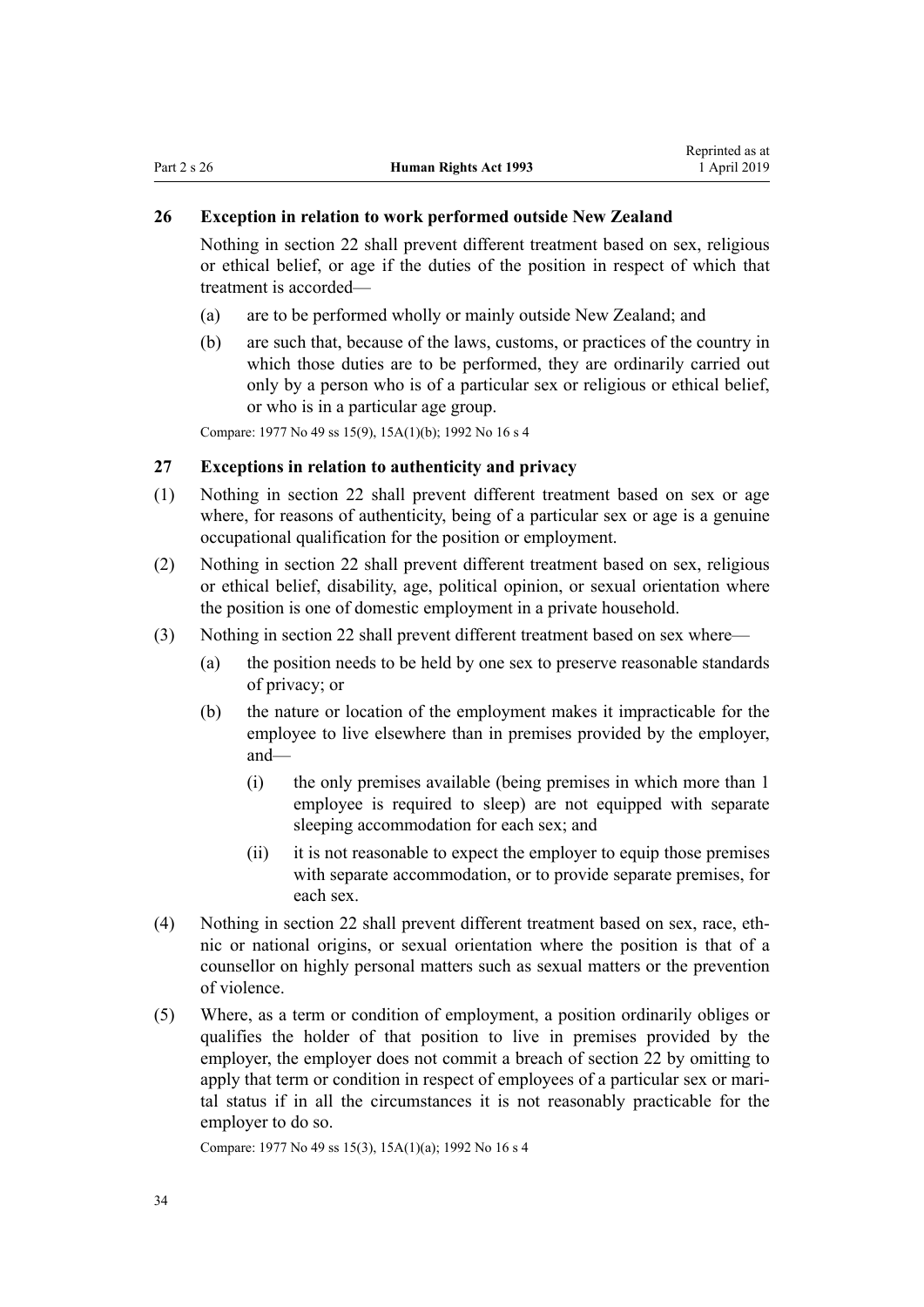# <span id="page-34-0"></span>**28 Exceptions for purposes of religion**

- (1) Nothing in [section 22](#page-31-0) shall prevent different treatment based on sex where the position is for the purposes of an organised religion and is limited to one sex so as to comply with the doctrines or rules or established customs of the religion.
- (2) Nothing in [section 22](#page-31-0) shall prevent different treatment based on religious or ethical belief where—
	- (a) that treatment is accorded under [section 464](http://legislation.govt.nz/pdflink.aspx?id=DLM7270093) of the Education Act 1989; or
	- (b) the sole or principal duties of the position (not being a position to which [section 464](http://legislation.govt.nz/pdflink.aspx?id=DLM7270093) of the Education Act 1989 applies)—
		- (i) are, or are substantially the same as, those of a clergyman, priest, pastor, official, or teacher among adherents of that belief or otherwise involve the propagation of that belief; or
		- (ii) are those of a teacher in a private school; or
		- (iii) consist of acting as a social worker on behalf of an organisation whose members comprise solely or principally adherents of that belief.
- (3) Where a religious or ethical belief requires its adherents to follow a particular practice, an employer must accommodate the practice so long as any adjustment of the employer's activities required to accommodate the practice does not unreasonably disrupt the employer's activities.

Compare: 1977 No 49 s 15(6), (7)

Section 28(2)(a): amended, on 19 May 2017, by [section 161\(1\)](http://legislation.govt.nz/pdflink.aspx?id=DLM6929049) of the Education (Update) Amendment Act 2017 (2017 No 20).

Section 28(2)(b): amended, on 19 May 2017, by [section 161\(1\)](http://legislation.govt.nz/pdflink.aspx?id=DLM6929049) of the Education (Update) Amendment Act 2017 (2017 No 20).

#### **29 Further exceptions in relation to disability**

- (1) Nothing in [section 22](#page-31-0) shall prevent different treatment based on disability where—
	- (a) the position is such that the person could perform the duties of the position satisfactorily only with the aid of special services or facilities and it is not reasonable to expect the employer to provide those services or facilities; or
	- (b) the environment in which the duties of the position are to be performed or the nature of those duties, or of some of them, is such that the person could perform those duties only with a risk of harm to that person or to others, including the risk of infecting others with an illness, and it is not reasonable to take that risk.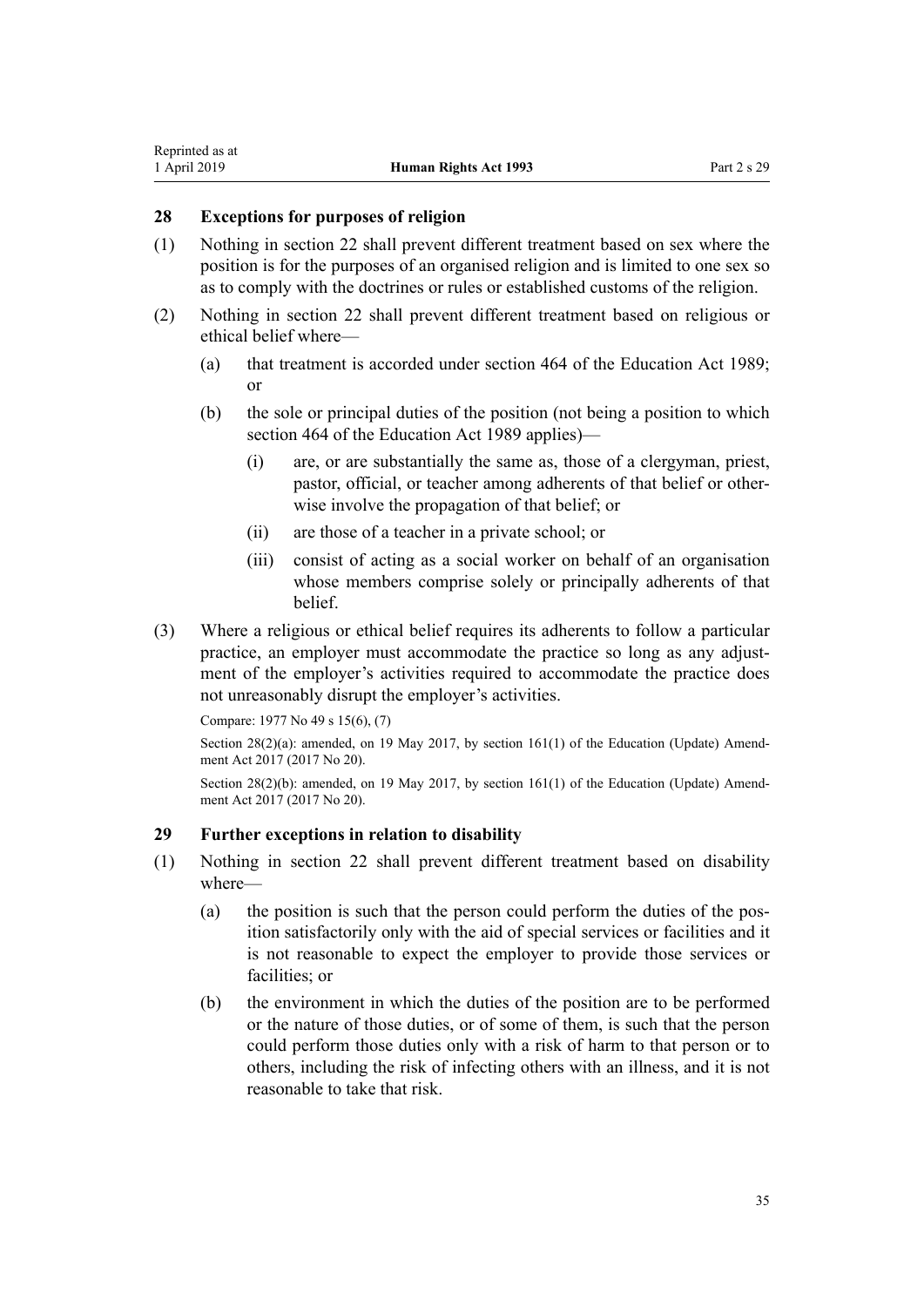<span id="page-35-0"></span>

|               |                              | <i>reprinted as at</i> |
|---------------|------------------------------|------------------------|
| Part $2 s 30$ | <b>Human Rights Act 1993</b> | 1 April 2019           |

Reprinted as at

- (2) Nothing in subsection (1)(b) shall apply if the employer could, without unreasonable disruption, take reasonable measures to reduce the risk to a normal level.
- (3) Nothing in [section 22](#page-31-0) shall apply to terms of employment or conditions of work that are set or varied after taking into account—
	- (a) any special limitations that the disability of a person imposes on his or her capacity to carry out the work; and
	- (b) any special services or facilities that are provided to enable or facilitate the carrying out of the work.

# **30 Further exceptions in relation to age**

- (1) Nothing in section  $22(1)(a)$  or section  $22(1)(d)$  shall apply in relation to any position or employment where being of a particular age or in a particular age group is a genuine occupational qualification for that position or employment, whether for reasons of safety or for any other reason.
- (2) Nothing in [section 22\(1\)\(b\)](#page-31-0) shall prevent payment of a person at a lower rate than another person employed in the same or substantially similar circumstances where the lower rate is paid on the basis that the first-mentioned person has not attained a particular age, not exceeding 20 years of age.
- (3) Nothing in [section 22\(1\)\(a\)](#page-31-0) shall prevent preferential treatment based on age accorded to persons who are to be paid in accordance with subsection (2). Compare: 1977 No 49 s 15A(2)–(4); 1992 No 16 s 4

#### **30A Exception in relation to employment-related retirement benefits**

- (1) Nothing in [section 22\(1\)\(b\)](#page-31-0) prevents different treatment based on age with respect to, or in any way related to, the payment of a benefit to an employee on retirement if—
	- (a) the employee's entitlement to that benefit (**the retirement benefit**), or the calculation of that retirement benefit, is determined in whole or in part (and whether directly or indirectly) by the employee's age; and
	- (b) the retirement benefit is a term of a written employment contract that was in force on or before 1 February 1999; and
	- (c) the employee was, on or before 1 February 1999, a party to that employment contract.
- (2) If a retirement benefit was a term of an employee's written employment contract on 1 February 1999, subsection (1) continues to apply in relation to the payment of that retirement benefit even if either or both of the following things occur after that date:
	- (a) the employee and the employer enter into a new written employment contract or employment agreement under which the employee remains entitled to that retirement benefit: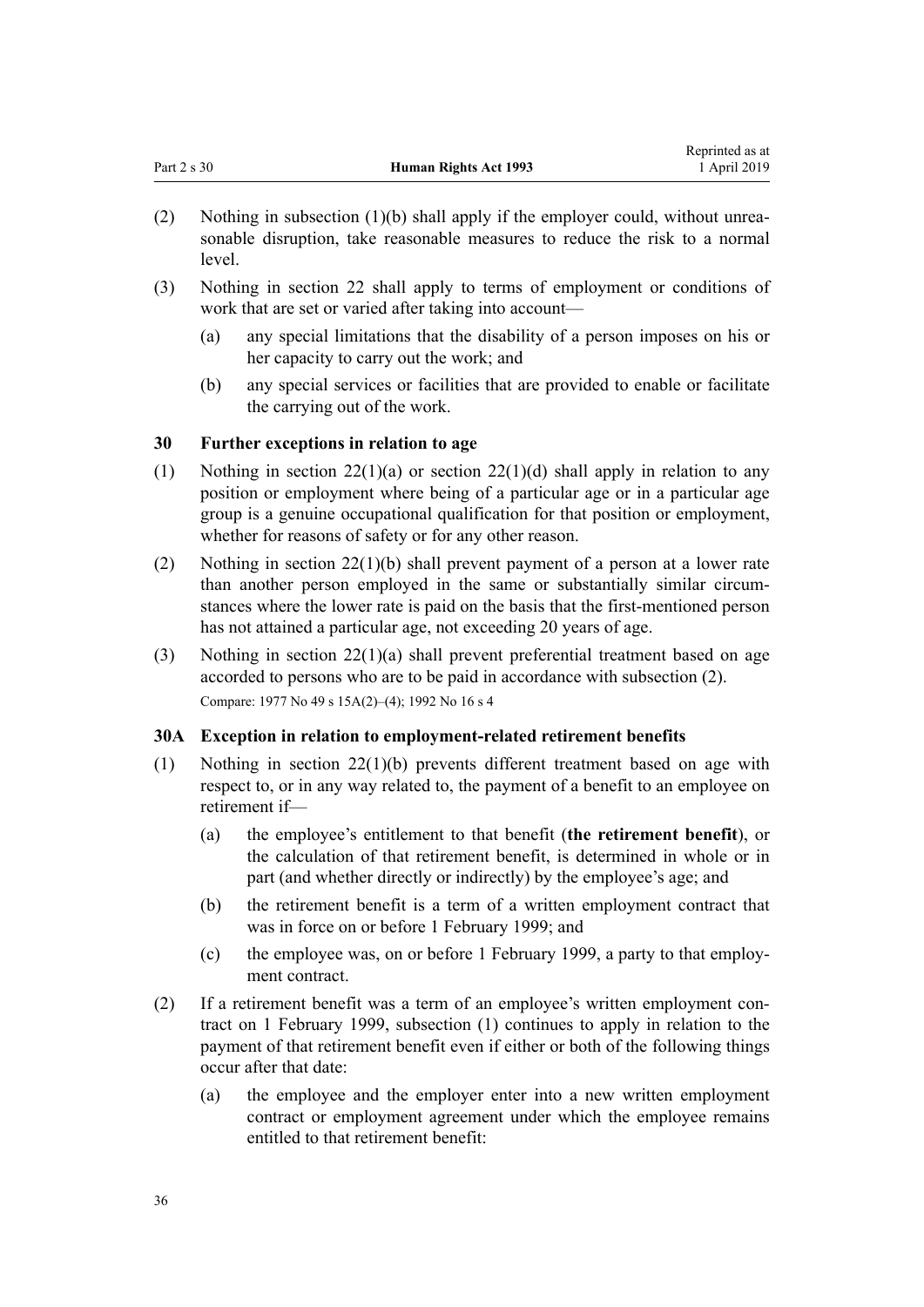- (b) a different person becomes the employee's employer as a result of a merger, takeover, restructuring, or reorganisation, but the employee remains entitled to that retirement benefit by virtue of any enactment or agreement.
- (3) This section does not limit [section 149.](#page-120-0)

Section 30A: inserted, on 1 October 1999, by [section 2](http://legislation.govt.nz/pdflink.aspx?id=DLM39233) of the Human Rights Amendment Act 1999 (1999 No 100).

Section 30A(2)(a): amended, on 2 October 2000, by [section 240](http://legislation.govt.nz/pdflink.aspx?id=DLM61487) of the Employment Relations Act 2000 (2000 No 24).

#### **31 Exception in relation to employment of a political nature**

Nothing in [section 22](#page-31-0) shall prevent different treatment based on political opinion where the position is one as—

- (a) a political adviser or secretary to a member of Parliament; or
- (b) a political adviser to a member of a local authority; or
- (c) a political adviser to a candidate seeking election to the House of Representatives or to a local authority within the meaning of the [Local Elect](http://legislation.govt.nz/pdflink.aspx?id=DLM93300)[oral Act 2001](http://legislation.govt.nz/pdflink.aspx?id=DLM93300); or
- (d) a member of the staff of a political party.

Section 31(c): amended, on 1 July 2001, by [section 151](http://legislation.govt.nz/pdflink.aspx?id=DLM95330) of the Local Electoral Act 2001 (2001 No 35).

## **32 Exception in relation to family status**

Nothing in [section 22](#page-31-0) shall prevent restrictions imposed by an employer—

- (a) on the employment of any person who is married to, or in a civil union or in a de facto relationship with, or who is a relative of, another employee if—
	- (i) there would be a reporting relationship between them; or
	- (ii) there is a risk of collusion between them to the detriment of the employer; or
- (b) on the employment of any person who is married to, or in a civil union or in a de facto relationship with, or who is a relative of, an employee of another employer if there is a risk of collusion between them to the detriment of that person's employer.

Section 32(a): amended, on 26 April 2005, by [section 7](http://legislation.govt.nz/pdflink.aspx?id=DLM333795) of the Relationships (Statutory References) Act 2005 (2005 No 3).

Section 32(b): amended, on 26 April 2005, by [section 7](http://legislation.govt.nz/pdflink.aspx?id=DLM333795) of the Relationships (Statutory References) Act 2005 (2005 No 3).

#### **33 Armed forces**

#### *[Repealed]*

Section 33: repealed, on 5 May 2007, by [section 5](http://legislation.govt.nz/pdflink.aspx?id=DLM407642) of the Human Rights (Women in Armed Forces) Amendment Act 2007 (2007 No 16).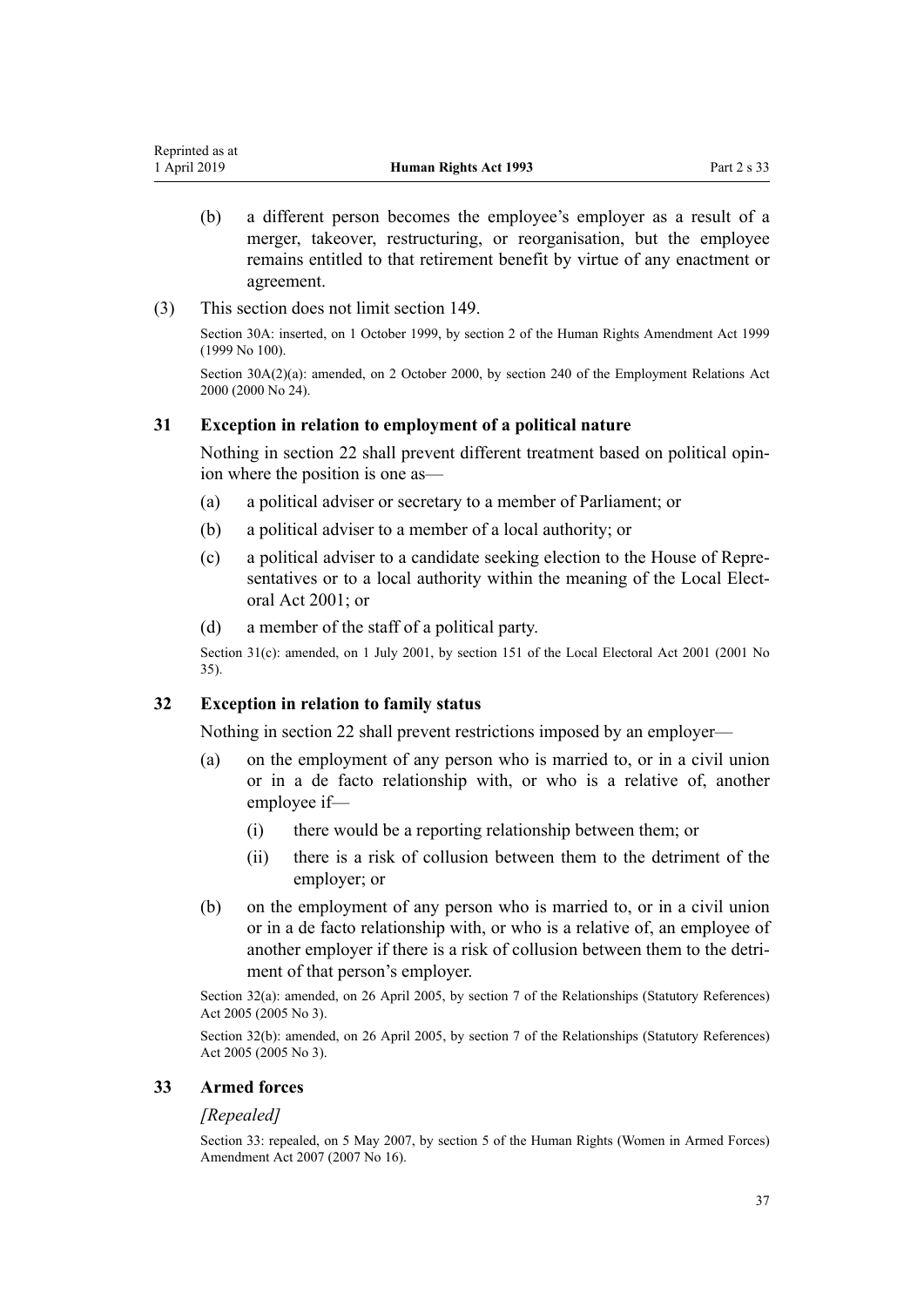## **34 Regular forces**

- (1) Nothing in section  $22(1)(c)$  or section  $22(1)(d)$  shall prevent the Chief of Defence Force from instituting, under [section 57A](http://legislation.govt.nz/pdflink.aspx?id=DLM206409) of the Defence Act 1990, the discharge or release of a member of the regular forces.
- (2) *[Repealed]*

Section 34 heading: amended, on 1 October 2008, by [section 130\(1\)](http://legislation.govt.nz/pdflink.aspx?id=DLM1102383) of the Policing Act 2008 (2008 No 72).

Section 34(2): repealed, on 1 October 2008, by [section 130\(1\)](http://legislation.govt.nz/pdflink.aspx?id=DLM1102383) of the Policing Act 2008 (2008 No 72).

## **35 General qualification on exceptions**

No employer shall be entitled, by virtue of any of the exceptions in this Part, to accord to any person in respect of any position different treatment based on a prohibited ground of discrimination even though some of the duties of that position would fall within any of those exceptions if, with some adjustment of the activities of the employer (not being an adjustment involving unreasonable disruption of the activities of the employer), some other employee could carry out those particular duties.

Compare: 1977 No 49 s 15(4)

#### *Discrimination in partnerships*

## **36 Partnerships**

- (1) It shall be unlawful for a firm, or for persons jointly promoting the formation of a firm,—
	- (a) to refuse or to omit to offer a person admission to the firm as a partner; or
	- (b) to offer or afford a person less favourable terms and conditions as a partner than are made available to other members or prospective members of the firm,—

by reason of any of the prohibited grounds of discrimination.

- (2) It shall be unlawful for a firm—
	- (a) to deny any partner increased status in the firm or an increased share in the capital or profits of the firm; or
	- (b) to expel any partner from the firm or to subject any partner to any other detriment,—

by reason of any of the prohibited grounds of discrimination.

- (2A) It is unlawful for a firm, or for persons jointly promoting the formation of a firm, to fail to provide special services or facilities that could reasonably be provided by the firm, or those persons, in the circumstances and that, if provided, would enable a person with a disability—
	- (a) to be accepted as a partner and remain in partnership; or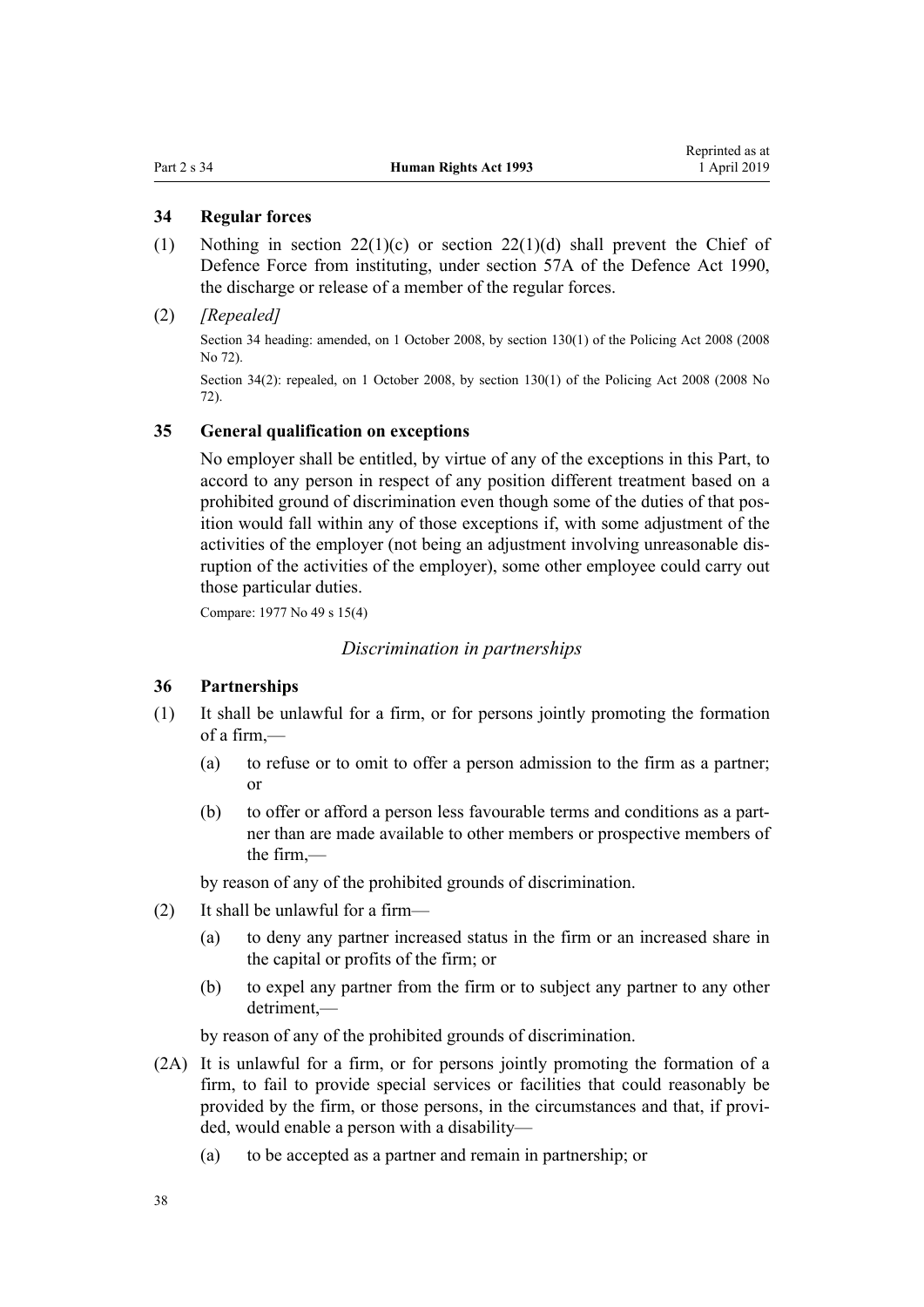- (b) to be offered the same terms and conditions as a partner (including terms and conditions as to status in the firm or entitlements to shares in capital or profits) that are made available to other members or prospective members of the firm.
- (3) Nothing in this section prevents the fixing of reasonable terms and conditions in relation to a partner or prospective partner, who by reason of disability or age—
	- (a) has a restricted capacity to participate or continue to participate in the partnership, that cannot be restored to normal by the provision of any special services or facilities required to be provided under subsection  $(2A)$ ; or
	- (b) requires special conditions if he or she is to participate or continue to participate in the partnership, even if any special services or facilities required to be provided under subsection (2A) are provided.
- (4) Nothing in this section applies in respect of a person with a disability, if the disability of the person is such that—
	- (a) there would be a risk of harm to that person or others, including the risk of infecting others with an illness if that person were to accept or remain in partnership or be given the same terms and conditions as a partner (including terms and conditions as to status in the firm or entitlement to shares in capital or profits) that were made available to other members or prospective members of the firm; and
	- (b) it is not reasonable to take that risk.
- (5) Subsection (4) does not apply if the firm, or persons jointly promoting the formation of a firm, could, without unreasonable disruption, take reasonable measures to reduce the risk to a normal level.

Compare: 1977 No 49 s 19; 1992 No 16 s 8

Section 36(2A): inserted, on 10 September 2008, by [section 4\(1\)](http://legislation.govt.nz/pdflink.aspx?id=DLM1582305) of the Human Rights Amendment Act 2008 (2008 No 65).

Section 36(3): substituted, on 10 September 2008, by [section 4\(2\)](http://legislation.govt.nz/pdflink.aspx?id=DLM1582305) of the Human Rights Amendment Act 2008 (2008 No 65).

Section 36(4): added, on 10 September 2008, by [section 4\(2\)](http://legislation.govt.nz/pdflink.aspx?id=DLM1582305) of the Human Rights Amendment Act 2008 (2008 No 65).

Section 36(5): added, on 10 September 2008, by [section 4\(2\)](http://legislation.govt.nz/pdflink.aspx?id=DLM1582305) of the Human Rights Amendment Act 2008 (2008 No 65).

# *Discrimination by industrial and professional associations, qualifying bodies, and vocational training bodies*

# **37 Organisations of employees or employers and professional and trade associations**

(1) It shall be unlawful for an organisation to which this section applies, or for any person acting or purporting to act on behalf of any such organisation,—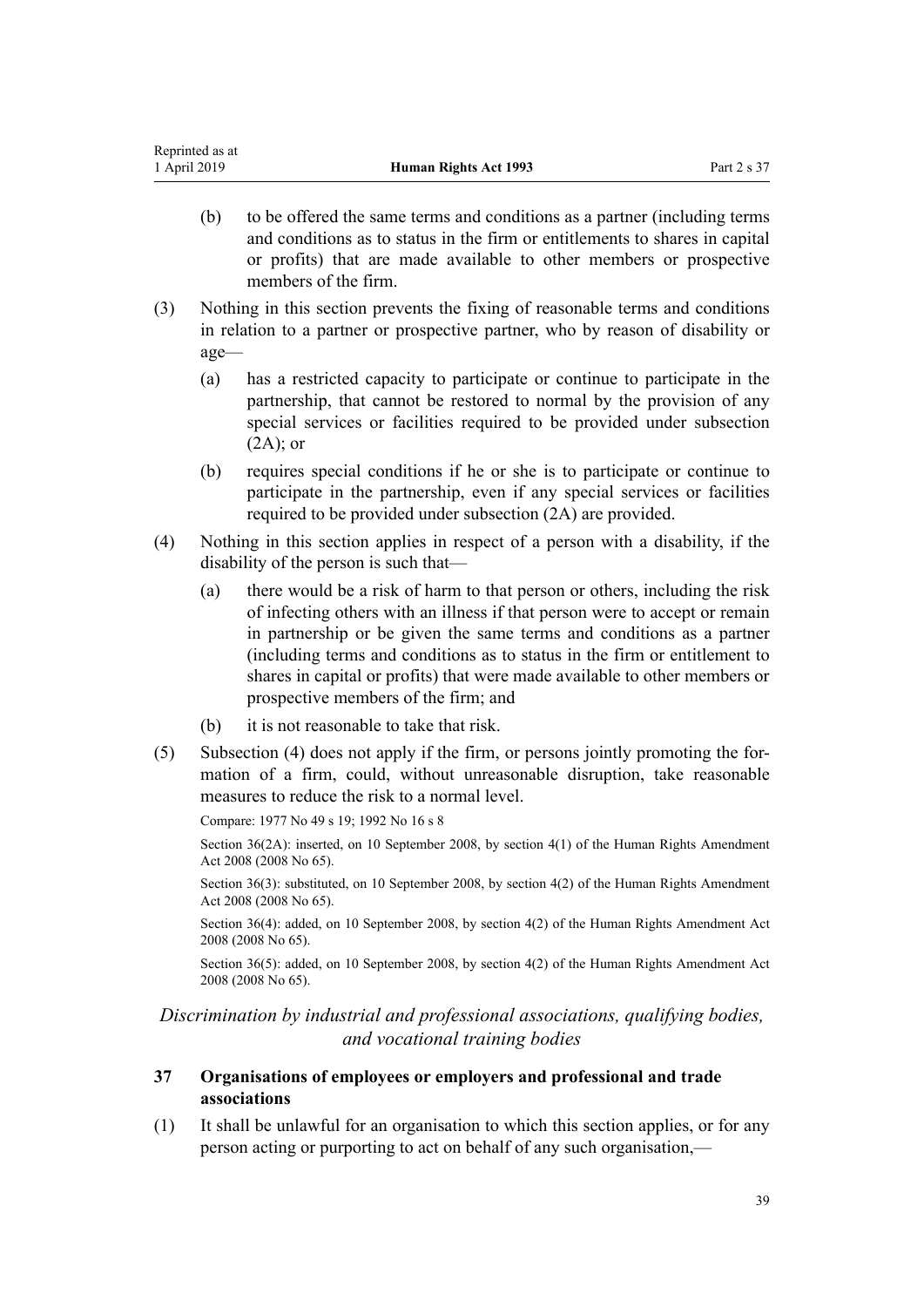- (a) to refuse or omit to accept any person for membership; or
- (b) to offer any person less favourable terms of membership and less favourable access to any benefits, facilities, or services, including the right to stand for election and hold office in the organisation, than would otherwise be made available; or
- (c) to deprive a person of membership, or suspend him or her, in circumstances in which other persons would not be deprived of membership or suspended,—

by reason of any of the prohibited grounds of discrimination.

- (1A) It is unlawful for an organisation to which this section applies, or for any person acting or purporting to act on behalf of any such organisation, to fail to provide special services or facilities that could reasonably be provided by the organisation in the circumstances and that, if provided, would enable a person with a disability to—
	- (a) be accepted and remain in membership; or
	- (b) be given equal access to benefits, facilities, or services provided by the organisation (including the right to stand for election and hold office).
- (2) Nothing in this section shall prevent an organisation to which this section applies from charging different fees to persons in different age groups.
- (2A) Nothing in this section applies in respect of a person with a disability, if the disability of the person is such that—
	- (a) there would be a risk of harm to that person or others, including the risk of infecting others with an illness if that person were to accept or remain in membership or be given equal access to benefits, facilities, or services provided by the organisation (including the right to stand for election and hold office); and
	- (b) it is not reasonable to take that risk.
- (2B) Subsection (2A) does not apply if the organisation could, without unreasonable disruption, take reasonable measures to reduce the risk to a normal level.
- (3) This section applies to an organisation of employees, an organisation of employers, or any other organisation that exists for the purposes of members who carry on a particular profession, trade, or calling.

Compare: 1977 No 49 s 20; 1992 No 16 s 9

Section 37(1A): inserted, on 10 September 2008, by [section 5\(1\)](http://legislation.govt.nz/pdflink.aspx?id=DLM1582306) of the Human Rights Amendment Act 2008 (2008 No 65).

Section 37(2A): inserted, on 10 September 2008, by [section 5\(2\)](http://legislation.govt.nz/pdflink.aspx?id=DLM1582306) of the Human Rights Amendment Act 2008 (2008 No 65).

Section 37(2B): inserted, on 10 September 2008, by [section 5\(2\)](http://legislation.govt.nz/pdflink.aspx?id=DLM1582306) of the Human Rights Amendment Act 2008 (2008 No 65).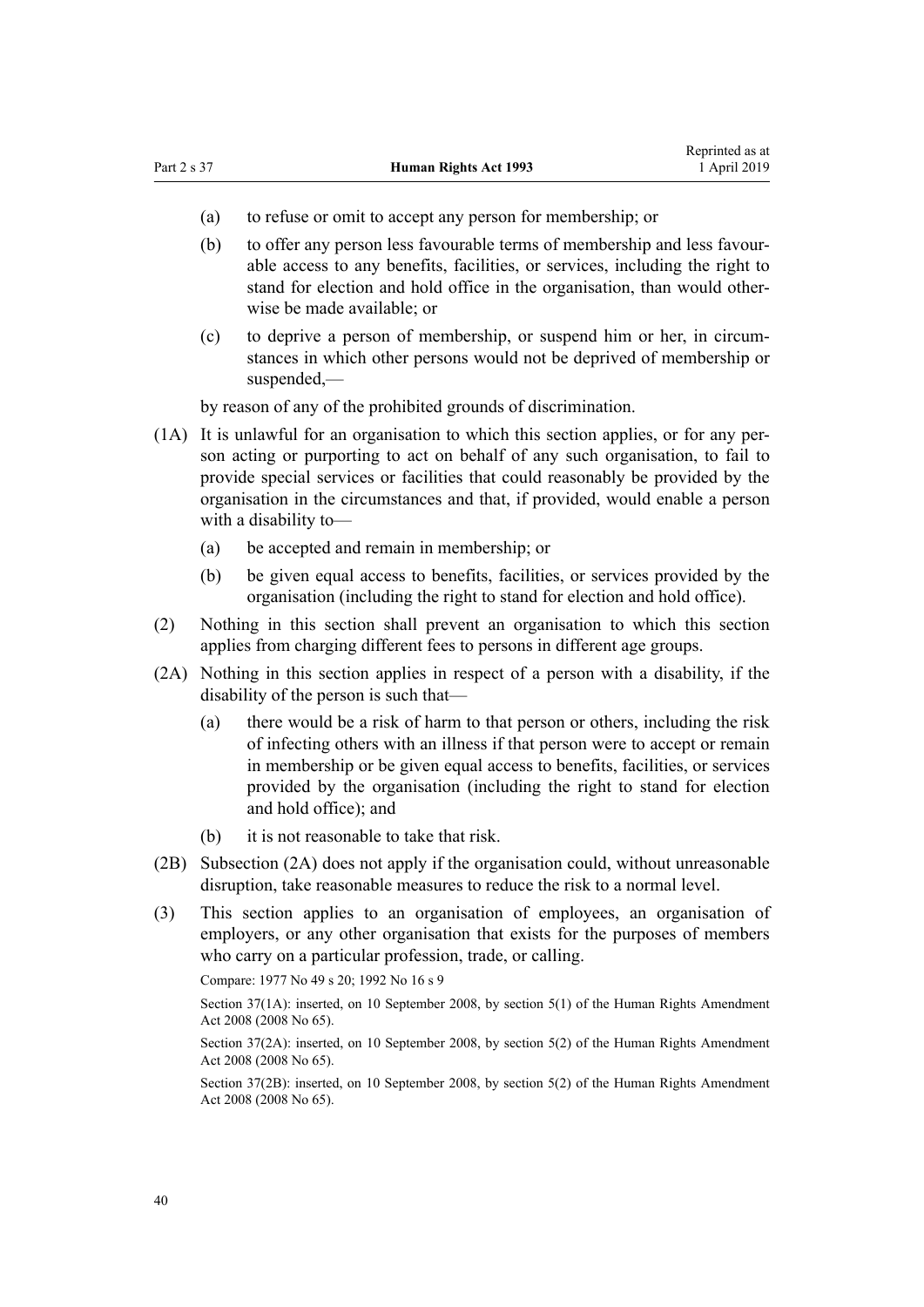#### <span id="page-40-0"></span>**38 Qualifying bodies**

- (1) It shall be unlawful for an authority or body empowered to confer an approval, authorisation, or qualification that is needed for, or facilitates, engagement in a profession, trade, or calling, or any person acting or purporting to act on behalf of any such authority or body,—
	- (a) to refuse or omit to confer that approval, authorisation, or qualification on a person; or
	- (b) to confer that approval, authorisation, or qualification on less favourable terms and conditions than would otherwise be made available; or
	- (c) to withdraw that approval, authorisation, or qualification or vary the terms on which it is held, in circumstances in which it would not otherwise be withdrawn or varied,—

by reason of any of the prohibited grounds of discrimination.

(2) For the purposes of this section, **confer** includes renew or extend. Compare: 1977 No 49 s 21(1), (3); 1992 No 16 s 10(1)

## **39 Exceptions in relation to qualifying bodies**

- (1) Nothing in section 38 shall apply where the authorisation or qualification is needed for, or facilitates engagement in, a profession or calling for the purposes of an organised religion and is limited to one sex or to persons of that religious belief so as to comply with the doctrines or rules or established customs of that religion.
- (2) Nothing in section 38 shall prevent different treatment based on disability where—
	- (a) the person seeking or holding the approval, authorisation, or qualification is not, by reason of that person's disability, able to perform the duties required of a person who holds the approval, authorisation, or qualification; or
	- (b) the environment in which the duties required of a person who holds the approval, authorisation, or qualification are to be performed or the nature of those duties, or of some of them, are such that, if that approval, authorisation, or qualification were granted to or retained by the person with a disability, there would be a risk of harm to that person or others, including the risk of infecting others with an illness, and it is not reasonable to take that risk; or
	- (c) conditions placed on the granting of the approval, authorisation, or qualification to any person or on the retention of the approval, authorisation, or qualification by any person are reasonably related to the disability of that person.
- (2A) For the purposes of applying subsection  $(2)(a)$  and (b), an authority or body referred to in section 38 must,—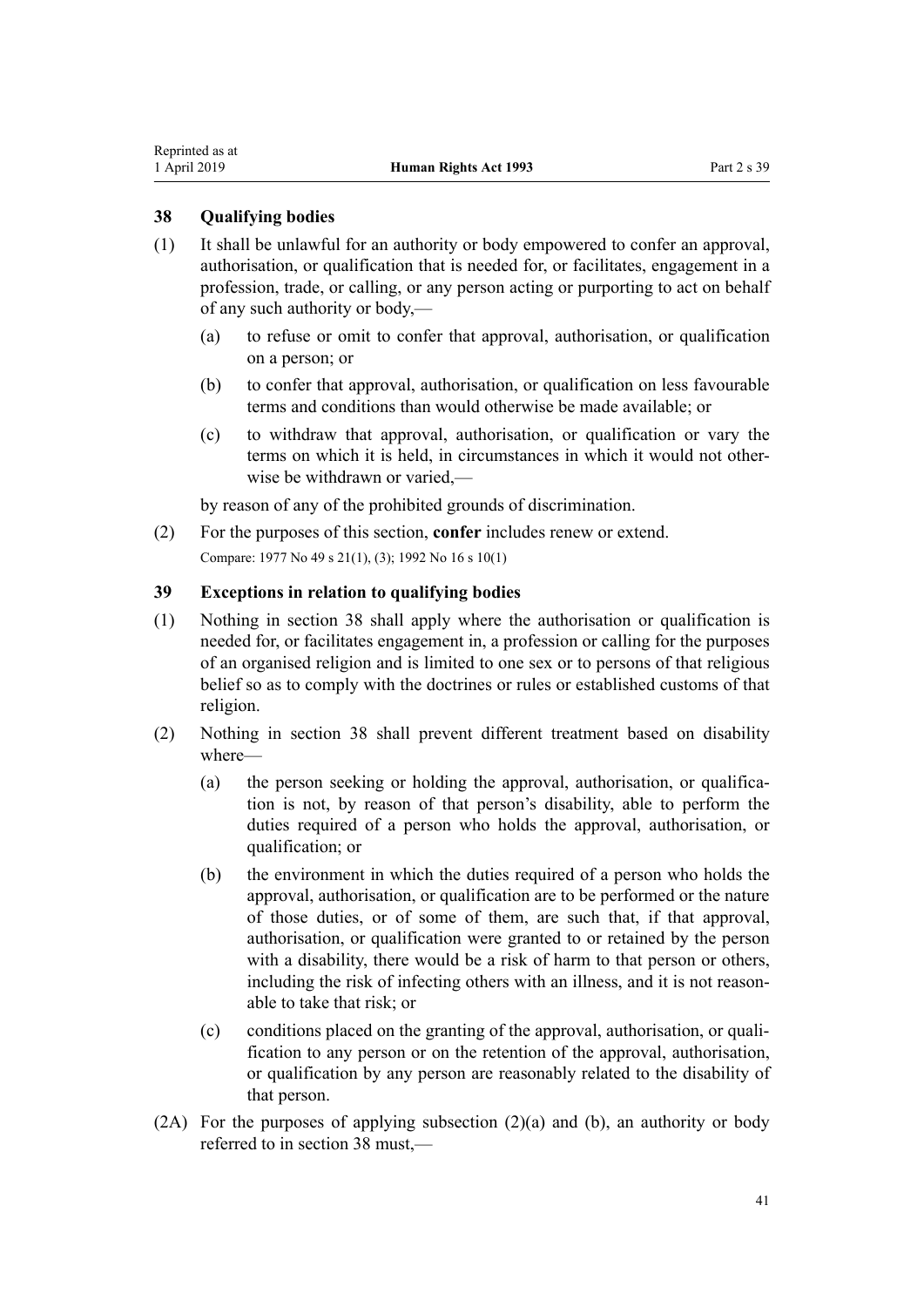- <span id="page-41-0"></span>(a) in the case of subsection  $(2)(a)$ , take account of whether a disabled person could perform the required duties if he or she was provided with special services or facilities that could reasonably be provided by an employer or by any other relevant person:
- (b) in the case of subsection  $(2)(b)$ , take account of whether the risk of harm referred to in that paragraph could be reduced to a normal level, without unreasonable disruption to an employer or to any other relevant person.
- (3) Nothing in [section 38](#page-40-0) shall apply where—
	- (a) the authority or body imposes a reasonable and appropriate minimum age under which the approval, authorisation, or qualification will not be conferred; or
	- (b) the authority or body imposes reasonable and appropriate terms and conditions on the grant or retention of the approval, authorisation, or qualification by reason of the age of the person seeking or holding it.

Compare: 1977 No 49 s 21(2), (2A); 1992 No 16 s 10(2) Section 39(2A): inserted, on 10 September 2008, by [section 6](http://legislation.govt.nz/pdflink.aspx?id=DLM1582307) of the Human Rights Amendment Act 2008 (2008 No 65).

# **40 Vocational training bodies**

It shall be unlawful for any organisation or association which has as its function or one of its principal functions the provision of training, or facilities or opportunities for training (including facilities or opportunities by way of financial grants), that would help to fit a person for any employment, or for any person acting or purporting to act on behalf of any such organisation or association,—

- (a) to refuse or omit to provide training, or facilities or opportunities for training; or
- (b) to provide training, or facilities or opportunities for training, on less favourable terms and conditions than would otherwise be made available; or
- (c) to terminate training, or facilities or opportunities for training,—

by reason of any of the prohibited grounds of discrimination. Compare: 1977 No 49 s 22(1); 1992 No 16 s 11(1)

# **41 Exceptions in relation to vocational training bodies**

- (1) Nothing in section 40 shall prevent an organisation or association from affording persons preferential access to facilities for training that would help to fit them for employment where it appears to that organisation or association that those persons are in special need of training by reason of the period for which they have not been engaged in regular full-time employment.
- (2) Subject to subsection (3), nothing in section 40 shall apply where a person's disability is such that there would be a risk of harm to that person or to others,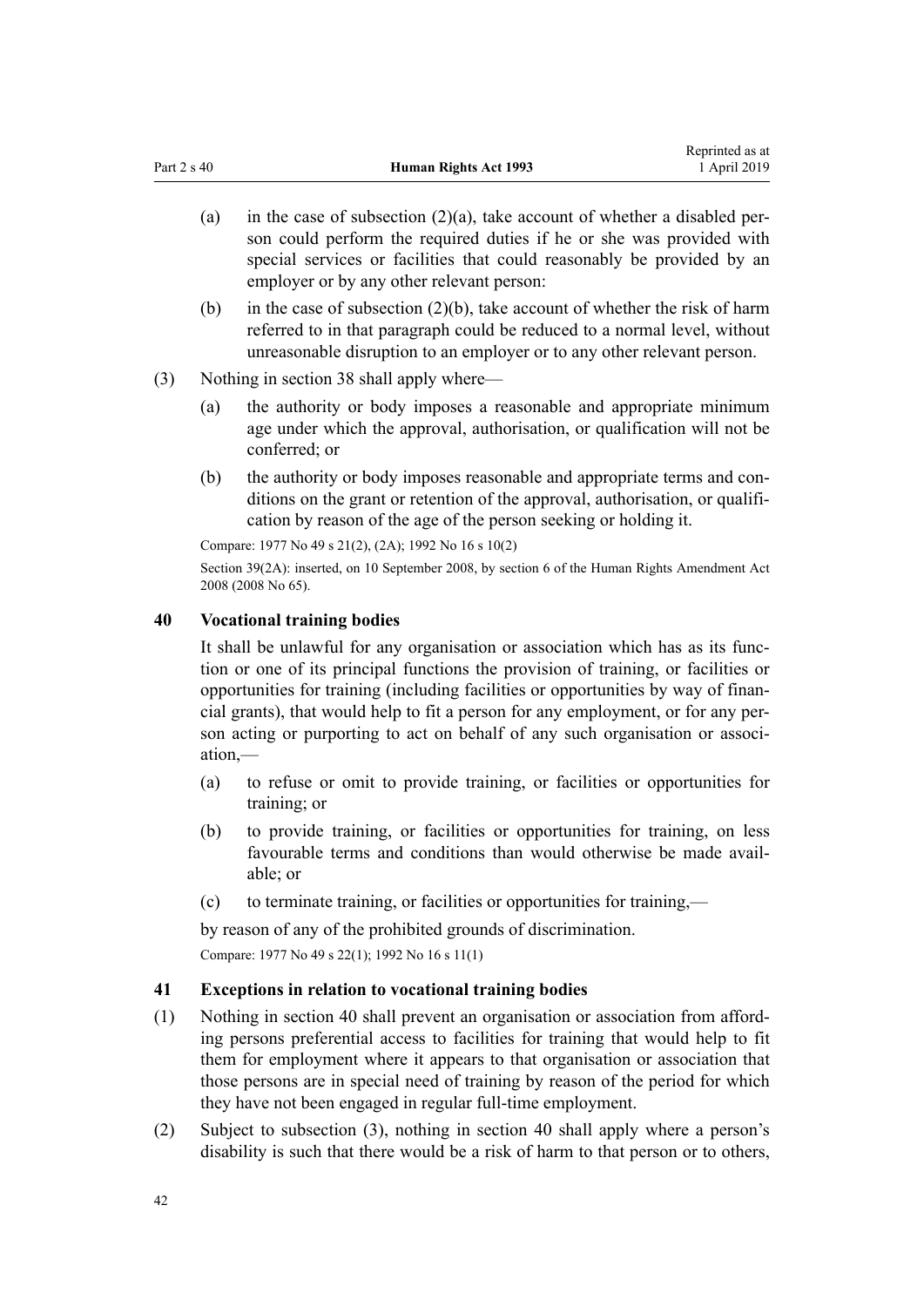<span id="page-42-0"></span>

| Reprinted as at |                              |             |
|-----------------|------------------------------|-------------|
| 1 April 2019    | <b>Human Rights Act 1993</b> | Part 2 s 42 |

including the risk of infecting others with an illness, if that person were to be provided with training, or facilities or opportunities for training, and it is not reasonable to take that risk.

- (3) Nothing in subsection (2) shall apply if the organisation or association providing training, or facilities or opportunities for training, could, without unreasonable disruption, take reasonable measures to reduce the risk to a normal level.
- (4) Nothing in [section 40](#page-41-0) shall prevent an organisation or association from providing training, or facilities or opportunities for training (including facilities or opportunities by way of financial grants), only for persons above a particular age or in a particular age group.
- (5) Nothing in [section 40](#page-41-0) shall prevent the making of financial grants by an organisation or association only to persons above a particular age or in a particular age group.
- (6) Nothing in [section 40](#page-41-0) shall prevent an organisation or association from charging different fees to persons in different age groups.
- (7) Nothing in [section 40](#page-41-0) makes it unlawful to fail to provide special services or facilities designed for a specified purpose if those special services or facilities cannot reasonably be provided in the circumstances.
- (8) In subsection (7), a **specified purpose** means 1 or more of the following purposes:
	- (a) to enable a person with a disability to undergo and remain in training; or
	- (b) to provide a person with a disability with facilities or opportunities for training; or
	- (c) to provide a person with a disability with facilities or opportunities for training on no less favourable terms and conditions than would otherwise be made available.

Compare: 1977 No 49 s 22(3), (4), (5), (6); 1992 No 16 s 11(3)

Section 41(7): added, on 10 September 2008, by [section 7](http://legislation.govt.nz/pdflink.aspx?id=DLM1582308) of the Human Rights Amendment Act 2008 (2008 No 65).

Section 41(8): added, on 10 September 2008, by [section 7](http://legislation.govt.nz/pdflink.aspx?id=DLM1582308) of the Human Rights Amendment Act 2008 (2008 No 65).

*Discrimination in access to places, vehicles, and facilities*

# **42 Access by the public to places, vehicles, and facilities**

- (1) It shall be unlawful for any person—
	- (a) to refuse to allow any other person access to or use of any place or vehicle which members of the public are entitled or allowed to enter or use; or
	- (b) to refuse any other person the use of any facilities in that place or vehicle which are available to members of the public; or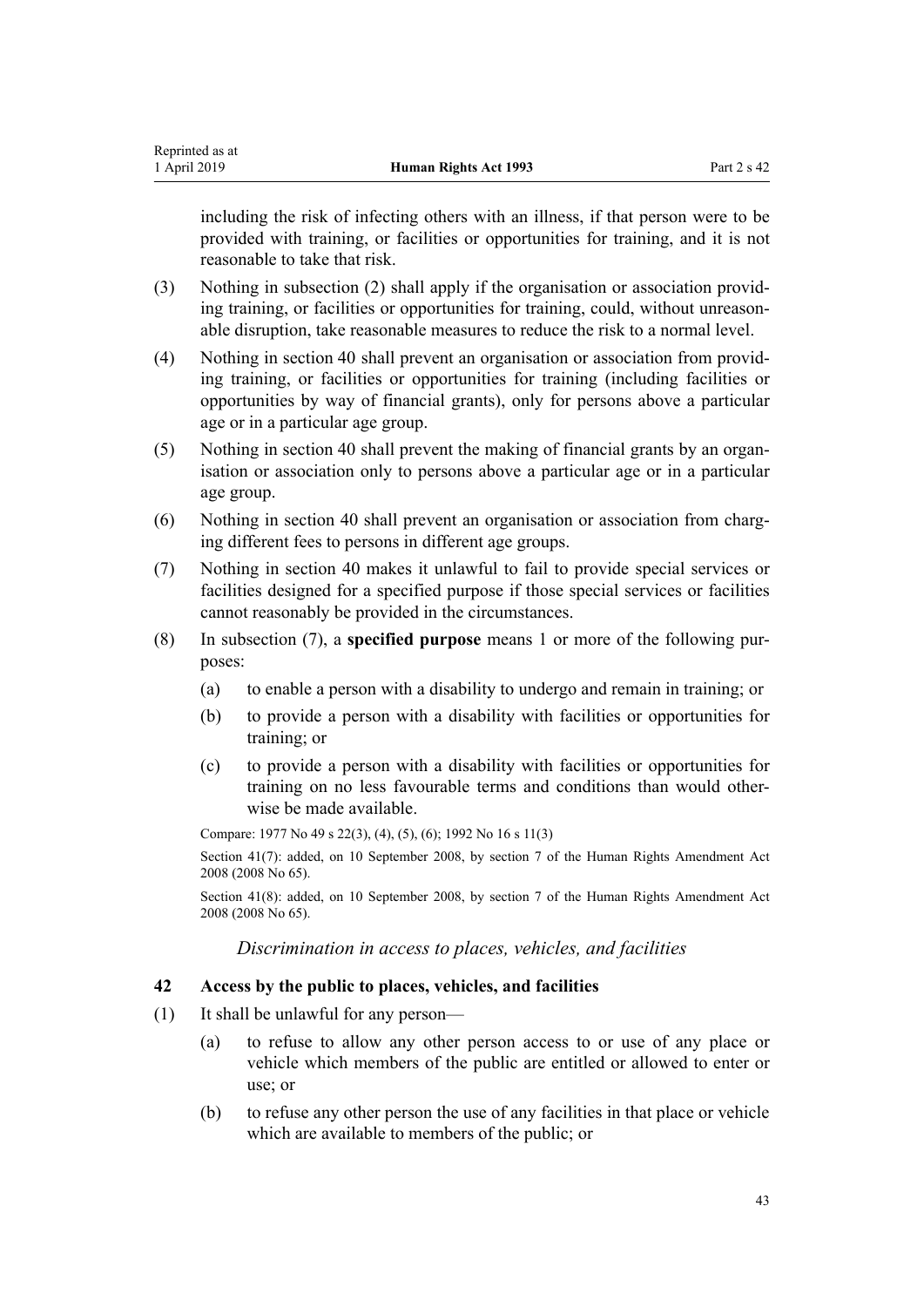<span id="page-43-0"></span>(c) to require any other person to leave or cease to use that place or vehicle or those facilities,—

by reason of any of the prohibited grounds of discrimination.

(2) In this section, the term **vehicle** includes a vessel, an aircraft, or a hovercraft. Compare: 1977 No 49 s 23(1), (3)

## **43 Exceptions in relation to access by the public to places, vehicles, and facilities**

- (1) [Section 42](#page-42-0) shall not prevent the maintenance of separate facilities for each sex on the ground of public decency or public safety.
- (2) Nothing in [section 42](#page-42-0) requires any person to provide for any person, by reason of the disability of that person, special services or special facilities to enable any such person to gain access to or use any place or vehicle when it would not be reasonable to require the provision of such special services or facilities.
- (3) Nothing in subsection (2) limits [section 118](http://legislation.govt.nz/pdflink.aspx?id=DLM306890) of the Building Act 2004.
- (4) Subject to subsection (5), nothing in [section 42](#page-42-0) shall apply where the disability of a person is such that there would be a risk of harm to that person or to others, including the risk of infecting others with an illness, if that person were to have access to or use of any place or vehicle and it is not reasonable to take that risk.
- (5) Subsection (4) shall not apply if the person in charge of the place, vehicle, or facility could, without unreasonable disruption, take reasonable measures to reduce the risk to a normal level.

```
Compare: 1977 No 49 s 23(2)
section 8 of the Human Rights Amendment Act
2001 (2001 No 96).
```
Section 43(3): amended, on 31 March 2005, by [section 414](http://legislation.govt.nz/pdflink.aspx?id=DLM309090) of the Building Act 2004 (2004 No 72).

*Discrimination in provision of goods and services*

#### **44 Provision of goods and services**

- (1) It shall be unlawful for any person who supplies goods, facilities, or services to the public or to any section of the public—
	- (a) to refuse or fail on demand to provide any other person with those goods, facilities, or services; or
	- (b) to treat any other person less favourably in connection with the provision of those goods, facilities, or services than would otherwise be the case,—

by reason of any of the prohibited grounds of discrimination.

(2) For the purposes of subsection (1), but without limiting the meaning of the terms goods, facilities, and services in that subsection, the term **facilities**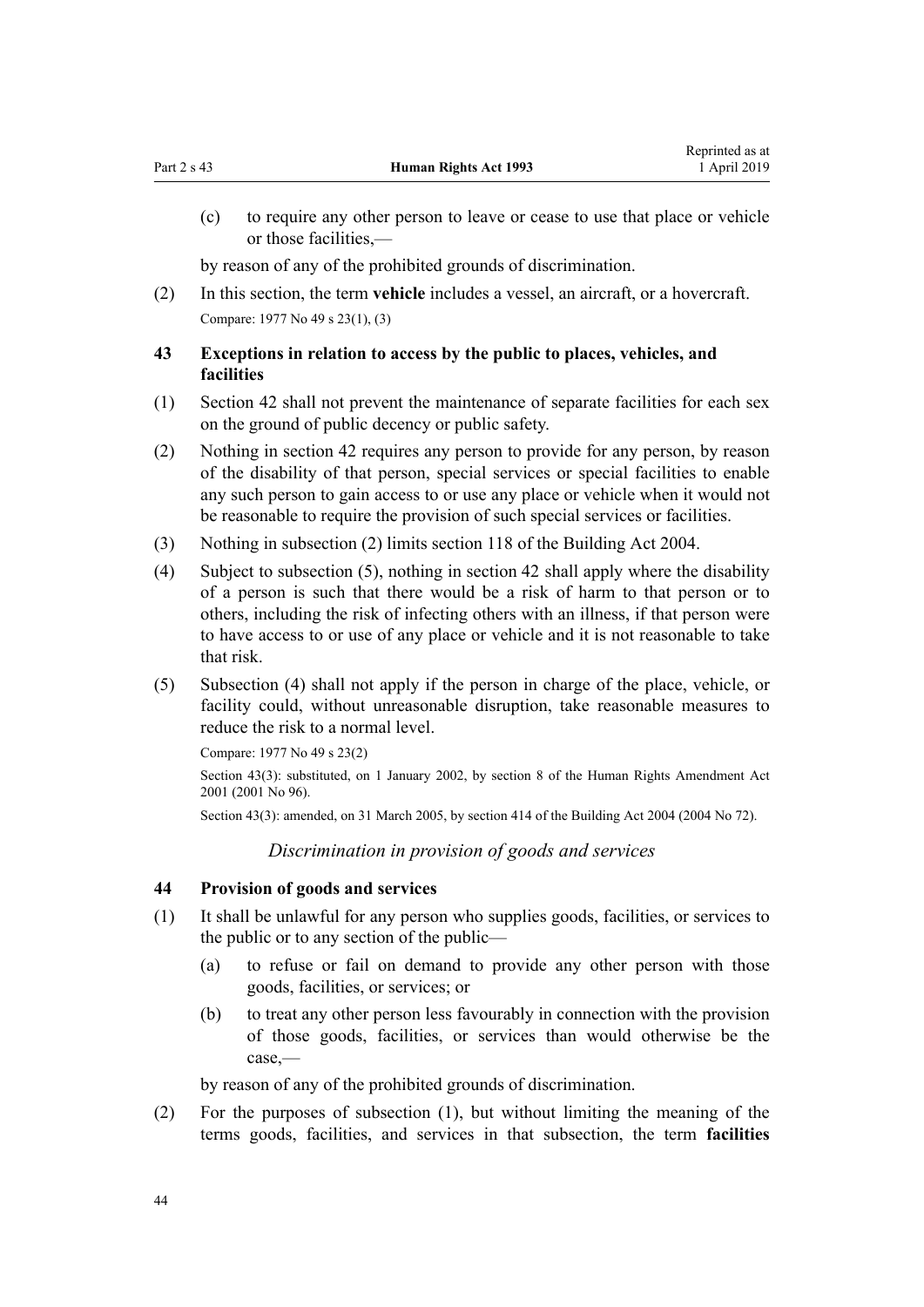includes facilities by way of banking or insurance or for grants, loans, credit, or finance.

- (3) Where any club, or any branch or affiliate of any club, that grants privileges to members of any other club, branch, or affiliate refuses or fails on demand to provide those privileges to any of those members, or treats any of those members less favourably in connection with the provision of those privileges than would otherwise be the case, by reason of any of the prohibited grounds of discrimination, that club, branch, or affiliate shall be deemed to have committed a breach of this section.
- (4) Subject to subsection (3), nothing in this section shall apply to access to membership of a club or to the provision of services or facilities to members of a club.

Compare: 1977 No 49 s 24(1)–(3)

# **45 Exception in relation to courses and counselling**

Nothing in [section 44](#page-43-0) shall prevent the holding of courses, or the provision of counselling, restricted to persons of a particular sex, race, ethnic or national origin, or sexual orientation where highly personal matters, such as sexual matters or the prevention of violence, are involved.

## **46 Exception in relation to public decency or safety**

[Section 44](#page-43-0) shall not apply to the maintenance or provision of separate facilities or services for each sex on the ground of public decency or public safety. Compare: 1977 No 49 s 24(4)

#### **47 Exception in relation to skill**

Where the nature of a skill varies according to whether it is exercised in relation to men or women, a person does not commit a breach of [section 44](#page-43-0) by exercising the skill in relation to one sex only, in accordance with that person's normal practice.

Compare: 1977 No 49 s 24(5)

# **48 Exception in relation to insurance**

- (1) It shall not be a breach of [section 44](#page-43-0) to offer or provide annuities, life insurance policies, accident insurance policies, or other policies of insurance, whether for individual persons or groups of persons, on different terms or conditions for each sex or for persons with a disability or for persons of different ages if the different treatment—
	- (a) is based on—
		- (i) actuarial or statistical data, upon which it is reasonable to rely, relating to life-expectancy, accidents, or sickness; or
		- (ii) where no such data is available in respect of persons with a disability, reputable medical or actuarial advice or opinion, upon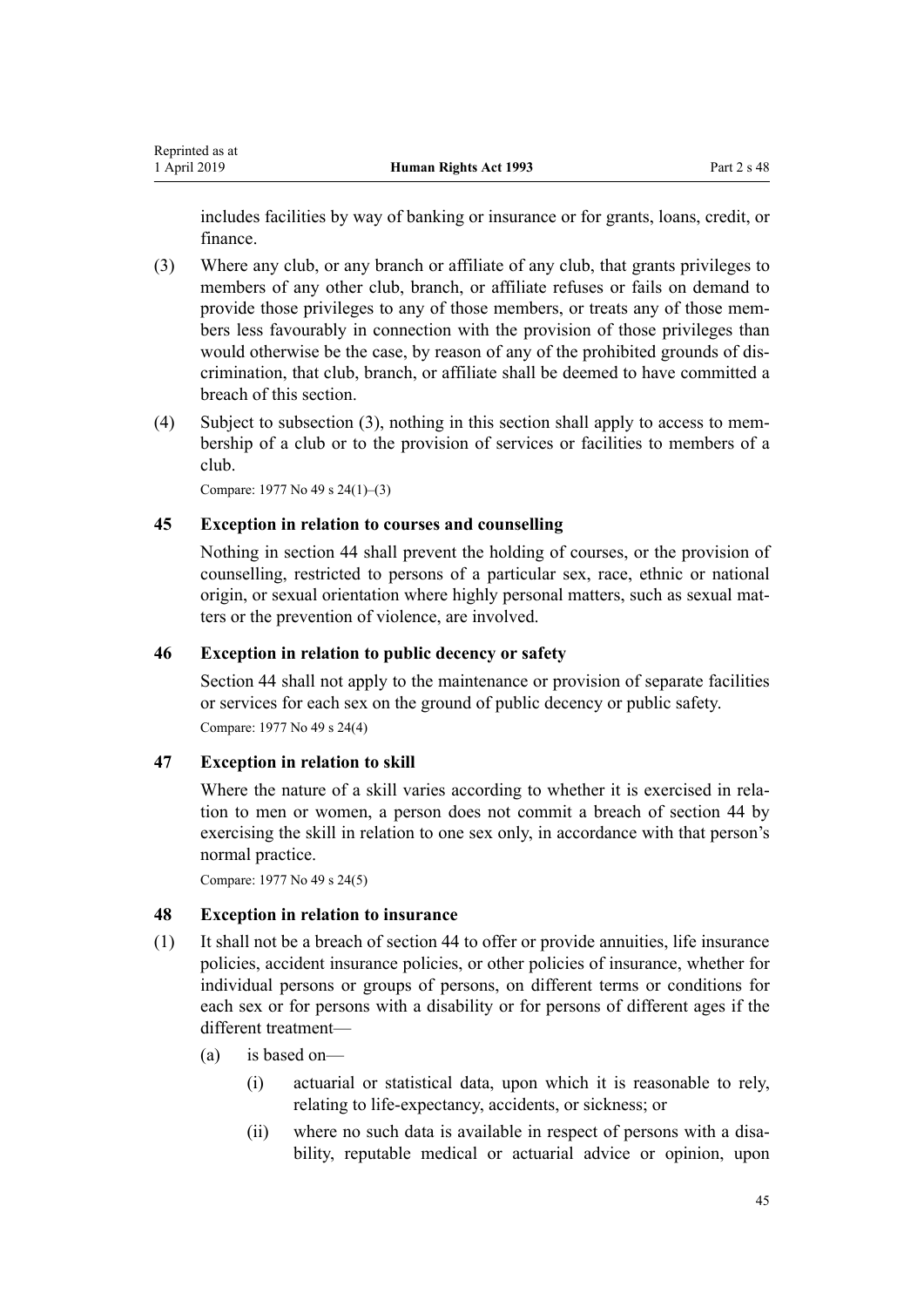which it is reasonable to rely, whether or not contained in an underwriting manual; and

- (b) is reasonable having regard to the applicability of the data or advice or opinion, and of any other relevant factors, to the particular circumstances.
- (2) In assessing, for the purposes of this section, whether it is reasonable to rely on any data or advice or opinion, and whether different treatment is reasonable, the Commission or the Complaints Division may—
	- (a) require justification to be provided for reliance on the data or advice or opinion and for the different treatment; and
	- (b) request the views of an actuary on the justification for the reliance and for the different treatment.

Compare: 1977 No 49 s 24(6)

Section 48(2)(b): amended, on 1 May 2011, by [section 82](http://legislation.govt.nz/pdflink.aspx?id=DLM3231793) of the Financial Markets Authority Act 2011 (2011 No 5).

## **49 Exception in relation to sport**

- (1) Subject to subsection (2), nothing in [section 44](#page-43-0) shall prevent the exclusion of persons of one sex from participation in any competitive sporting activity in which the strength, stamina, or physique of competitors is relevant.
- (2) Subsection (1) does not apply in relation to the exclusion of persons from participation in—
	- (a) the coaching of persons engaged in any sporting activity; or
	- (b) the umpiring or refereeing of any sporting activity; or
	- (c) the administration of any sporting activity; or
	- (d) sporting activities by persons who have not attained the age of 12 years.
- (3) It shall not be a breach of [section 44](#page-43-0) to exclude any person from any competitive sporting event or activity if that person's disability is such that there would be a risk of harm to that person or to others, including the risk of infecting others with an illness, if that person were to take part in that competitive sporting event or activity and it is not reasonable to take that risk.
- (4) It shall not be a breach of [section 44](#page-43-0) to conduct competitive sporting events or activities in which only persons with a particular disability or age qualification may take part.

## **50 Exception in relation to travel services**

It shall not be a breach of [section 44](#page-43-0) to provide group travel services which are expressed to be solely for the benefit of persons in a particular age group.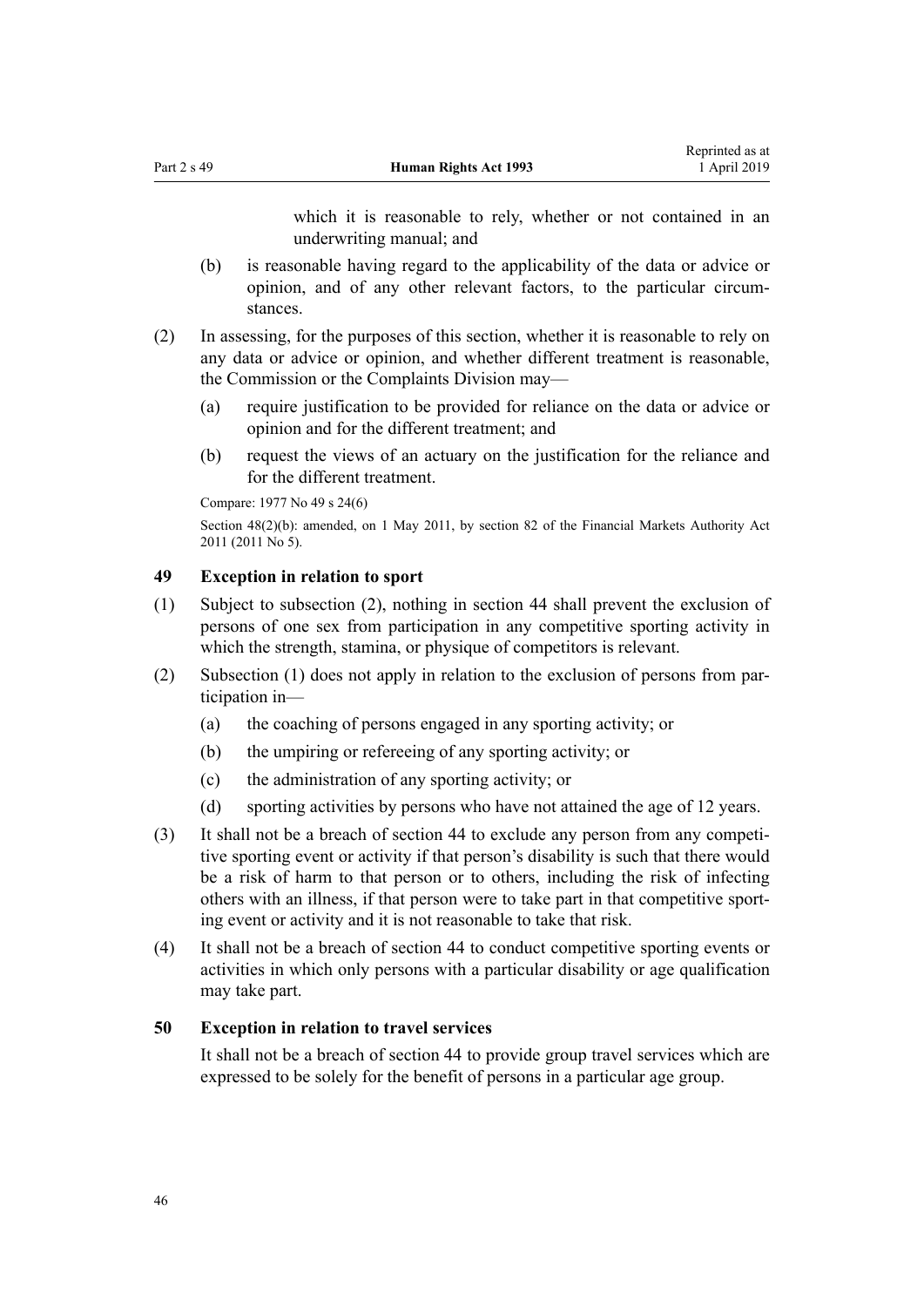## <span id="page-46-0"></span>**51 Exception in relation to reduced charges**

It shall not be a breach of [section 44](#page-43-0) to provide goods, services, or facilities at a reduced fee, charge, or rate on the ground of age, disability, or employment status, whether or not there are conditions applicable to the reduced fee, charge, or rate.

## **52 Exception in relation to disability**

It shall not be a breach of [section 44](#page-43-0) for a person who supplies facilities or services—

- (a) to refuse to provide those facilities or services to any person if—
	- (i) that person's disability requires those facilities or services to be provided in a special manner; and
	- (ii) the person who supplies the facilities or services cannot reasonably be expected to provide them in that special manner; or
- (b) to provide those facilities or services to any person on terms that are more onerous than those on which they are made available to other persons, if—
	- (i) that person's disability requires those facilities or services to be provided in a special manner; and
	- (ii) the person who supplies the facilities or services cannot reasonably be expected to provide them without requiring more onerous terms.

Compare: Equal Opportunity Act 1984 s 29(2) (Vic)

*Discrimination in provision of land, housing, and other accommodation*

## **53 Land, housing, and other accommodation**

- (1) It shall be unlawful for any person, on his or her own behalf or on behalf or purported behalf of any principal,—
	- (a) to refuse or fail to dispose of any estate or interest in land or any residential or business accommodation to any other person; or
	- (b) to dispose of such an estate or interest or such accommodation to any person on less favourable terms and conditions than are or would be offered to other persons; or
	- (c) to treat any person who is seeking to acquire or has acquired such an estate or interest or such accommodation differently from other persons in the same circumstances; or
	- (d) to deny any person, directly or indirectly, the right to occupy any land or any residential or business accommodation; or
	- (e) to terminate any estate or interest in land or the right of any person to occupy any land or any residential or business accommodation,—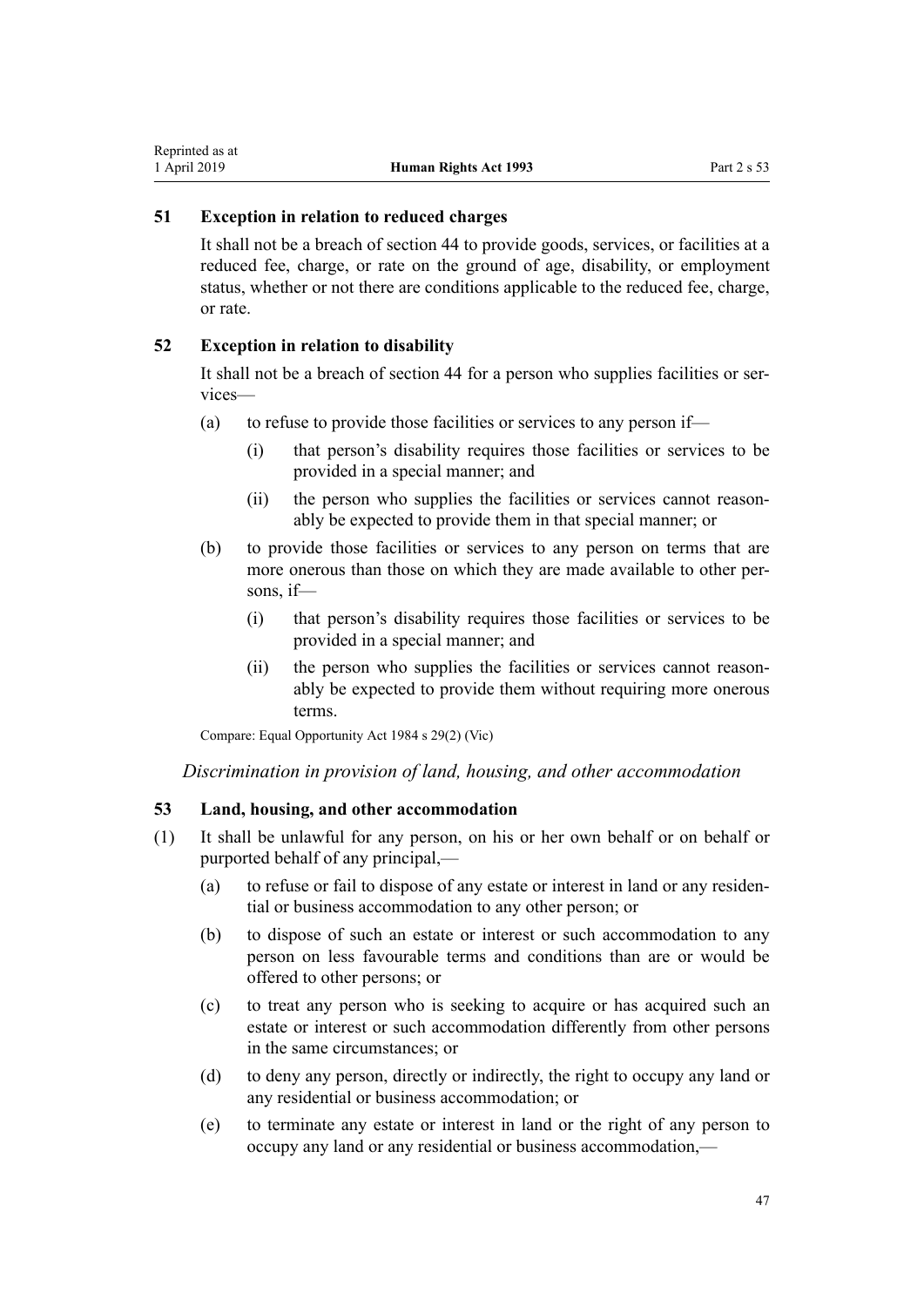by reason of any of the prohibited grounds of discrimination.

(2) It shall be unlawful for any person, on his or her own behalf or on behalf or purported behalf of any principal, to impose or seek to impose on any other person any term or condition which limits, by reference to any of the prohibited grounds of discrimination, the persons or class of persons who may be the licensees or invitees of the occupier of any land or any residential or business accommodation.

Compare: 1977 No 49 s 25(1), (2)

#### **54 Exception in relation to shared residential accommodation**

Nothing in [section 53](#page-46-0) shall apply to residential accommodation which is to be shared with the person disposing of the accommodation, or on whose behalf it is disposed of.

Compare: 1977 No 49 s 25(4)

## **55 Exception in relation to hostels, institutions, etc**

Nothing in [section 53](#page-46-0) shall apply to accommodation in any hostel or in any establishment (such as a hospital, club, school, university, religious institution, or retirement village), or in any part of a hostel or any such establishment, where accommodation is provided only for persons of the same sex, marital status, or religious or ethical belief, or for persons with a particular disability, or for persons in a particular age group.

Compare: 1977 No 49 s 25(3)

#### **56 Further exception in relation to disability**

- (1) Subject to subsection (2), nothing in [section 53](#page-46-0) shall apply, in relation to any accommodation, if the disability of the person is such that there would be a risk of harm to that person or others, including the risk of infecting others with an illness, if that person were to live in that accommodation and it is not reasonable to take that risk.
- (2) Subsection (1) shall not apply if the person in charge of the accommodation could, without unreasonable disruption, take reasonable measures to reduce the risk to a normal level.
- (3) Nothing in [section 53](#page-46-0) makes it unlawful to fail to provide special services or facilities designed to make accommodation suitable for occupation by a person with a disability, if those special services or facilities cannot reasonably be provided in the circumstances.

Section 56(3): added, on 10 September 2008, by [section 8](http://legislation.govt.nz/pdflink.aspx?id=DLM1582310) of the Human Rights Amendment Act 2008 (2008 No 65).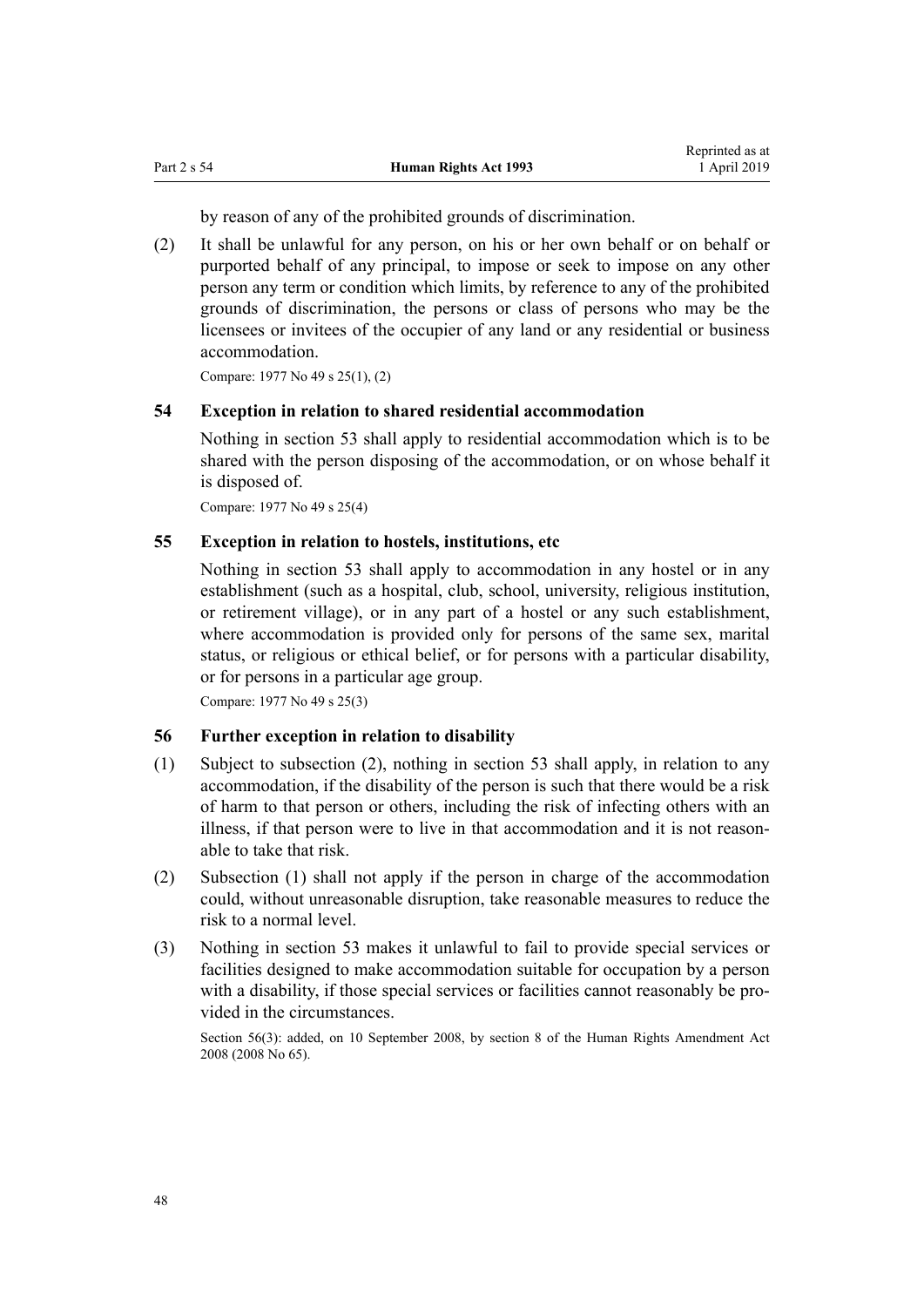# *Discrimination in access to educational establishments*

## <span id="page-48-0"></span>**57 Educational establishments**

- (1) It shall be unlawful for an educational establishment, or the authority responsible for the control of an educational establishment, or any person concerned in the management of an educational establishment or in teaching at an educational establishment,—
	- (a) to refuse or fail to admit a person as a pupil or student; or
	- (b) to admit a person as a pupil or a student on less favourable terms and conditions than would otherwise be made available; or
	- (c) to deny or restrict access to any benefits or services provided by the establishment; or
	- (d) to exclude a person as a pupil or a student or subject him or her to any other detriment,—

by reason of any of the prohibited grounds of discrimination.

(2) In this section, **educational establishment** includes an establishment offering any form of training or instruction and an educational establishment under the control of an organisation or association referred to in [section 40.](#page-41-0)

Compare: 1977 No 49 s 26(1), (3)

#### **58 Exceptions in relation to establishments for particular groups**

- (1) An educational establishment maintained wholly or principally for students of one sex, race, or religious belief, or for students with a particular disability, or for students in a particular age group, or the authority responsible for the control of any such establishment, does not commit a breach of section 57 by refusing to admit students of a different sex, race, or religious belief, or students not having that disability or not being in that age group.
- (2) Nothing in section 57 shall prevent an organisation or association from affording persons preferential access to facilities for training that would help to fit them for employment where it appears to that organisation or association that those persons are in special need of training by reason of the period for which they have not been engaged in regular full-time employment.
- (3) Nothing in section 57 shall prevent an organisation or association from providing training, or facilities or opportunities for training (including facilities or opportunities by way of financial grants), only for persons above a particular age or in a particular age group.
- (4) Nothing in section 57 shall prevent the making of financial grants by an organisation or association only to persons above a particular age or in a particular age group.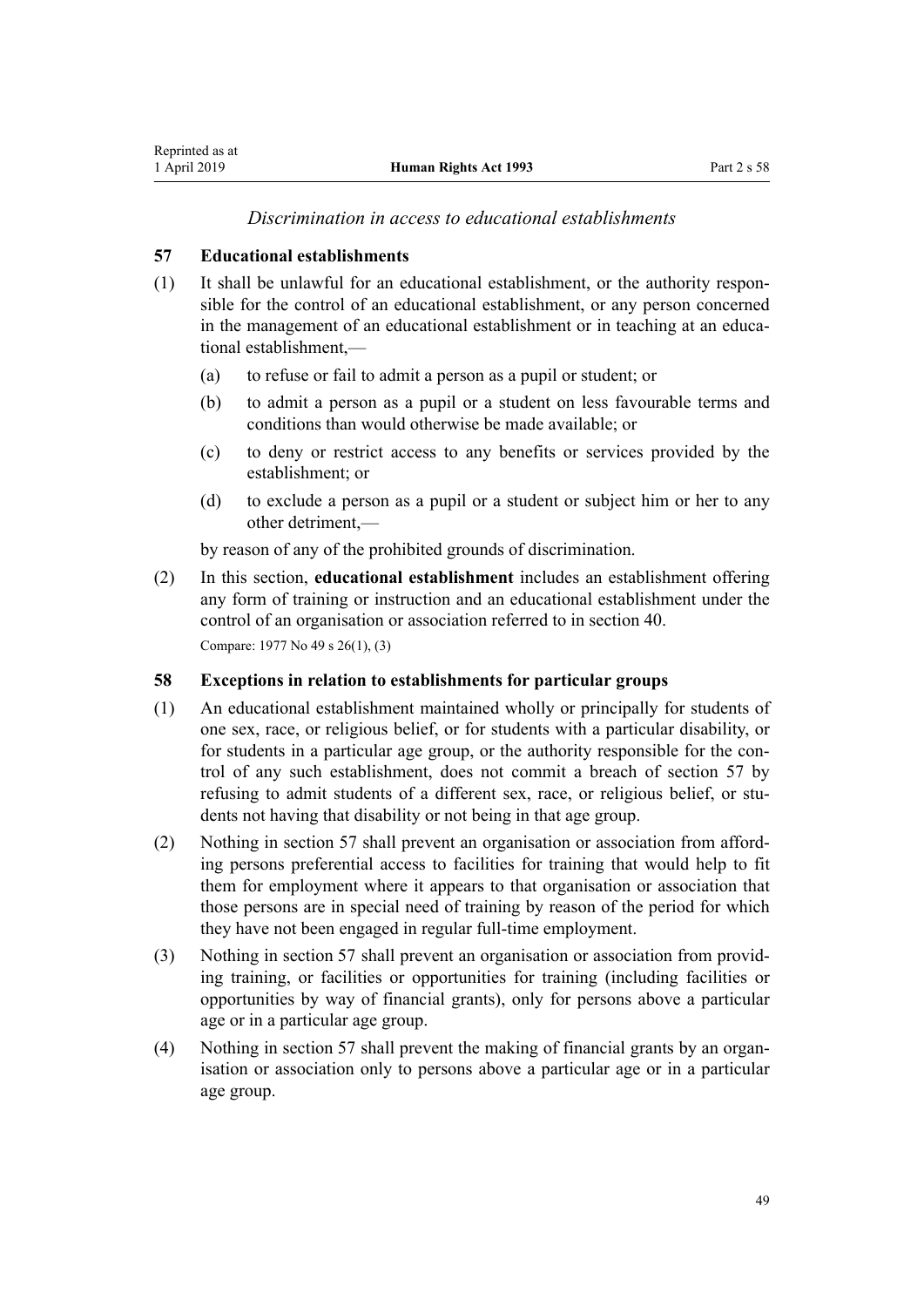<span id="page-49-0"></span>(5) Nothing in [section 57](#page-48-0) shall prevent an organisation or association from charging different fees to persons in different age groups. Compare: 1977 No 49 s 26(2)

# **59 Exception in relation to courses and counselling**

Nothing in [section 57](#page-48-0) shall prevent the holding or provision, at any educational establishment, of courses or counselling restricted to persons of a particular sex, race, ethnic or national origin, or sexual orientation, where highly personal matters, such as sexual matters or the prevention of violence, are involved.

## **60 Further exceptions in relation to disability**

- (1) Nothing in [section 57](#page-48-0) applies to a person whose disability is such that that person requires special services or facilities that in the circumstances cannot reasonably be made available (being services or facilities that are required to enable the person to participate in the educational programme of an establishment referred to in that section or to enable the person to derive substantial benefits from that programme).
- (2) Subject to subsection (3), nothing in [section 57](#page-48-0) shall apply where the person's disability is such that there would be a risk of harm to that person or to others, including the risk of infecting others with an illness, if that person were to be admitted to an educational establishment and it is not reasonable to take that risk.
- (3) Nothing in subsection (2) shall apply if the person in charge of the educational establishment could, without unreasonable disruption, take reasonable measures to reduce the risk to a normal level.

Compare: Equal Opportunity Act 1984 s 28(5) (Vic)

Section 60(1): amended, on 10 September 2008, by [section 9\(a\)](http://legislation.govt.nz/pdflink.aspx?id=DLM1582311) of the Human Rights Amendment Act 2008 (2008 No 65).

Section 60(1): amended, on 10 September 2008, by [section 9\(b\)](http://legislation.govt.nz/pdflink.aspx?id=DLM1582311) of the Human Rights Amendment Act 2008 (2008 No 65).

## *Other forms of discrimination*

## **61 Racial disharmony**

- (1) It shall be unlawful for any person—
	- (a) to publish or distribute written matter which is threatening, abusive, or insulting, or to broadcast by means of radio or television or other electronic communication words which are threatening, abusive, or insulting; or
	- (b) to use in any public place as defined in [section 2\(1\)](http://legislation.govt.nz/pdflink.aspx?id=DLM53353) of the Summary Offences Act 1981, or within the hearing of persons in any such public place, or at any meeting to which the public are invited or have access, words which are threatening, abusive, or insulting; or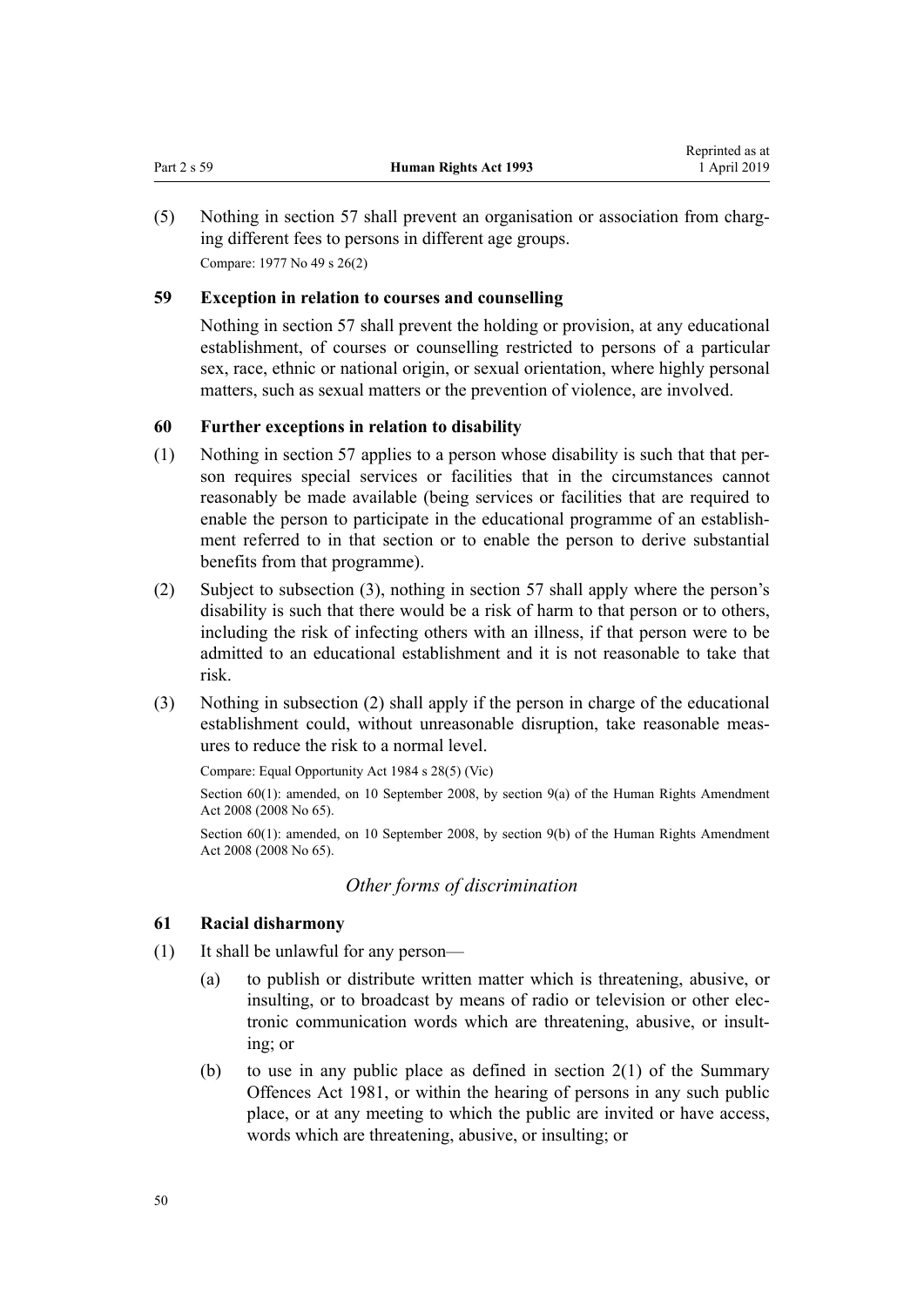<span id="page-50-0"></span>(c) to use in any place words which are threatening, abusive, or insulting if the person using the words knew or ought to have known that the words were reasonably likely to be published in a newspaper, magazine, or periodical or broadcast by means of radio or television,—

being matter or words likely to excite hostility against or bring into contempt any group of persons in or who may be coming to New Zealand on the ground of the colour, race, or ethnic or national origins of that group of persons.

- (2) It shall not be a breach of subsection (1) to publish in a newspaper, magazine, or periodical or broadcast by means of radio or television or other electronic communication a report relating to the publication or distribution of matter by any person or the broadcast or use of words by any person, if the report of the matter or words accurately conveys the intention of the person who published or distributed the matter or broadcast or used the words.
- (3) For the purposes of this section,—

**newspaper** means a paper containing public news or observations on public news, or consisting wholly or mainly of advertisements, being a newspaper that is published periodically at intervals not exceeding 3 months

**publishes** or **distributes** means publishes or distributes to the public at large or to any member or members of the public

**written matter** includes any writing, sign, visible representation, or sound recording.

Compare: 1971 No 150 s 9A; 1977 No 49 s 86; 1989 No 127 s 2

Section  $61(1)(a)$ : amended, on 3 July 2015, by [section 36\(1\)](http://legislation.govt.nz/pdflink.aspx?id=DLM5711880) of the Harmful Digital Communications Act 2015 (2015 No 63).

Section 61(2): amended, on 3 July 2015, by [section 36\(2\)](http://legislation.govt.nz/pdflink.aspx?id=DLM5711880) of the Harmful Digital Communications Act 2015 (2015 No 63).

# **62 Sexual harassment**

- (1) It shall be unlawful for any person (in the course of that person's involvement in any of the areas to which this subsection is applied by subsection (3)) to make a request of any other person for sexual intercourse, sexual contact, or other form of sexual activity which contains an implied or overt promise of preferential treatment or an implied or overt threat of detrimental treatment.
- (2) It shall be unlawful for any person (in the course of that person's involvement in any of the areas to which this subsection is applied by subsection (3)) by the use of language (whether written or spoken) of a sexual nature, or of visual material of a sexual nature, or by physical behaviour of a sexual nature, to subject any other person to behaviour that—
	- (a) is unwelcome or offensive to that person (whether or not that is conveyed to the first-mentioned person); and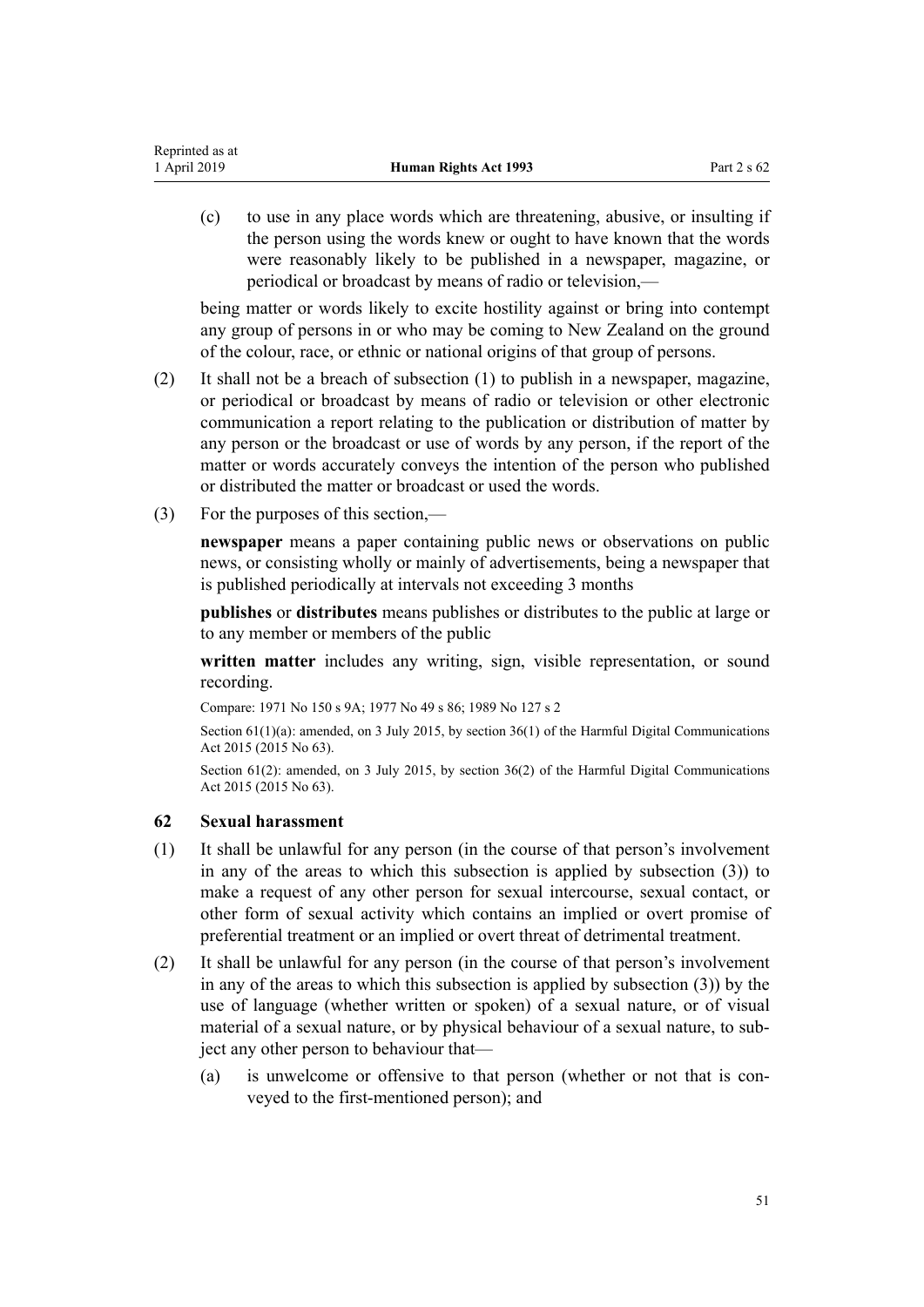- (b) is either repeated, or of such a significant nature, that it has a detrimental effect on that person in respect of any of the areas to which this subsection is applied by subsection (3).
- (3) The areas to which subsections (1) and (2) apply are—
	- (a) the making of an application for employment:
	- (b) employment, which term includes unpaid work:
	- (c) participation in, or the making of an application for participation in, a partnership:
	- (d) membership, or the making of an application for membership, of an industrial union or professional or trade association:
	- (e) access to any approval, authorisation, or qualification:
	- (f) vocational training, or the making of an application for vocational training:
	- (g) access to places, vehicles, and facilities:
	- (h) access to goods and services:
	- (i) access to land, housing, or other accommodation:
	- (j) education:
	- (k) participation in fora for the exchange of ideas and information.
- (4) Where a person complains of sexual harassment, no account shall be taken of any evidence of the person's sexual experience or reputation.

Section  $62(3)(k)$ : inserted, on 3 July 2015, by [section 37](http://legislation.govt.nz/pdflink.aspx?id=DLM5711881) of the Harmful Digital Communications Act 2015 (2015 No 63).

#### **62A Adverse treatment in employment of people affected by domestic violence**

- (1) It is unlawful for a person (in the course of that person's involvement in any of the areas to which this subsection is applied by subsection (2)) to treat adversely any other person, or to make an implied or overt threat to treat adversely any other person, on the ground that the other person is, or is suspected or assumed or believed to be, a person affected by domestic violence.
- (2) The areas to which subsection (1) applies are—
	- (a) the making of an application for employment:
	- (b) employment, which term includes unpaid work.
- (3) In this section, an employer **treats adversely** an employee if the employer—
	- (a) dismisses that employee, in circumstances in which other employees employed by that employer on work of that description are not or would not be dismissed or subjected to such detriment; or
	- (b) refuses or omits to offer or afford to that employee the same terms of employment, conditions of work, fringe benefits, or opportunities for training, promotion, and transfer as are made available for other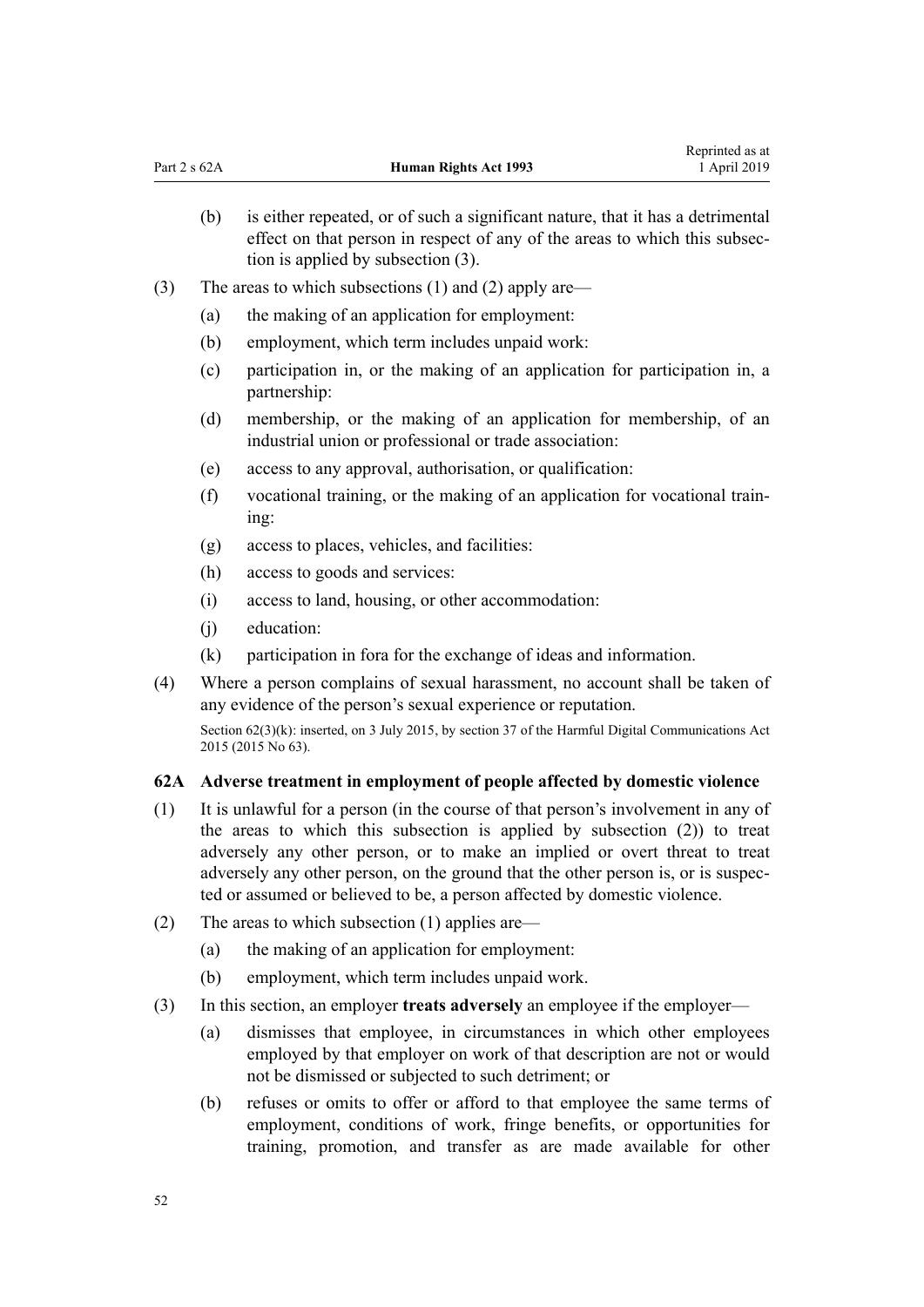<span id="page-52-0"></span>employees of the same or substantially the same qualifications, experience, or skills employed in the same or substantially similar circumstances; or

- (c) subjects that employee to any detriment, in circumstances in which other employees employed by that employer on work of that description are not or would not be subjected to such detriment; or
- (d) retires that employee, or requires or causes that employee to retire or resign.
- (4) For the purposes of this section,—

**child** has the meaning given to it in [section 2](http://legislation.govt.nz/pdflink.aspx?id=DLM371932) of the Domestic Violence Act 1995

**domestic violence** has the meaning given to it in [section 3](http://legislation.govt.nz/pdflink.aspx?id=DLM372117) of the Domestic Violence Act 1995

**person affected by domestic violence** means a person who is 1 or both of the following:

- (a) a person against whom any other person is inflicting, or has inflicted, domestic violence:
- (b) a person with whom there ordinarily or periodically resides a child against whom any other person is inflicting, or has inflicted, domestic violence.
- (5) Subsection (1) applies regardless of how long ago the domestic violence occurred or is suspected or assumed or believed to have occurred, and even if the domestic violence occurred or is suspected or assumed or believed to have occurred before the person became an employee.

Section 62A: inserted, on 1 April 2019, by [section 39](http://legislation.govt.nz/pdflink.aspx?id=LMS51008) of the Domestic Violence—Victims' Protection Act 2018 (2018 No 21).

# **63 Racial harassment**

- (1) It shall be unlawful for any person to use language (whether written or spoken), or visual material, or physical behaviour that—
	- (a) expresses hostility against, or brings into contempt or ridicule, any other person on the ground of the colour, race, or ethnic or national origins of that person; and
	- (b) is hurtful or offensive to that other person (whether or not that is conveyed to the first-mentioned person); and
	- (c) is either repeated, or of such a significant nature, that it has a detrimental effect on that other person in respect of any of the areas to which this subsection is applied by subsection (2).
- (2) The areas to which subsection (1) applies are—
	- (a) the making of an application for employment: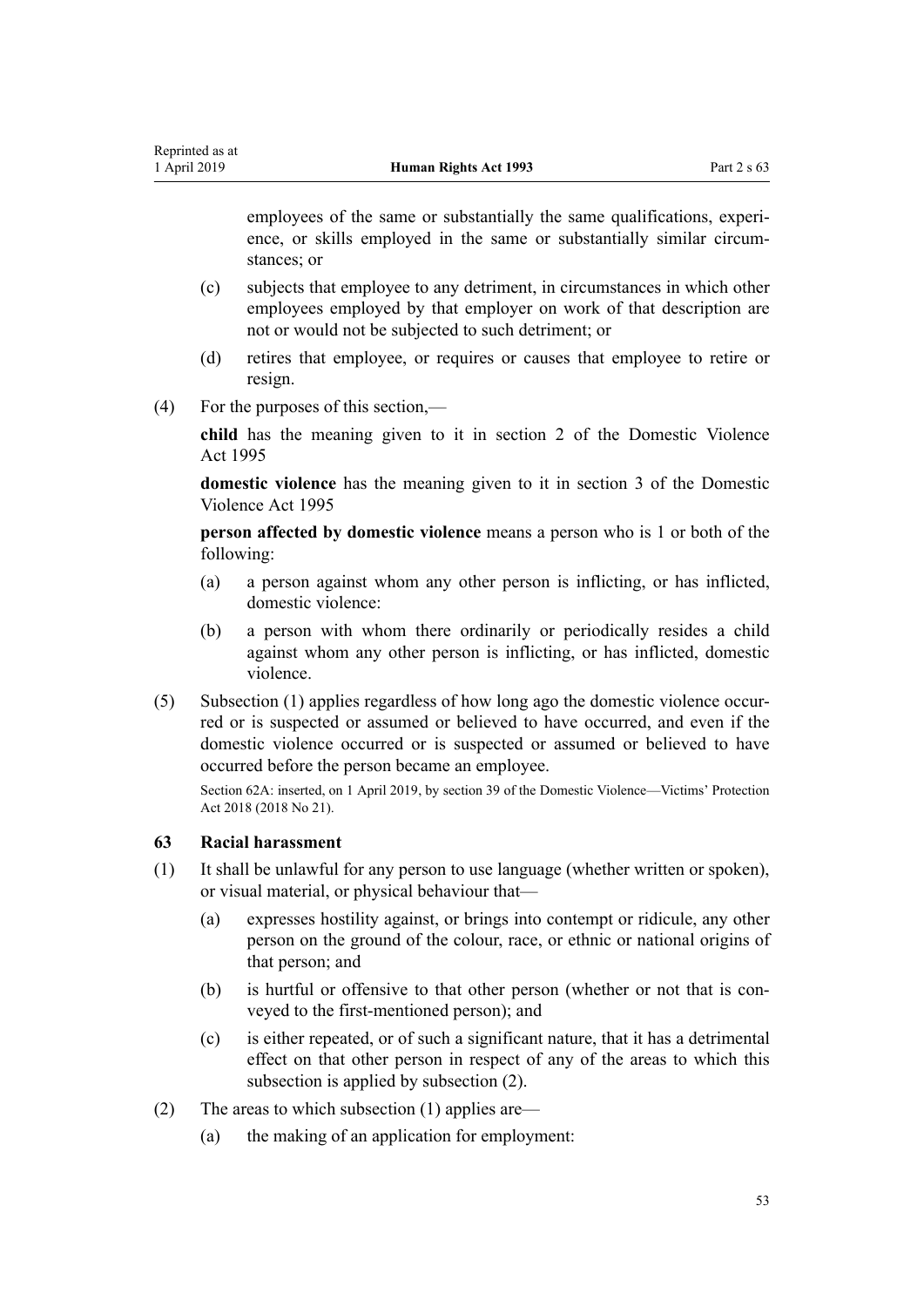- <span id="page-53-0"></span>(b) employment, which term includes unpaid work:
- (c) participation in, or the making of an application for participation in, a partnership:
- (d) membership, or the making of an application for membership, of an industrial union or professional or trade association:
- (e) access to any approval, authorisation, or qualification:
- (f) vocational training, or the making of an application for vocational training:
- (g) access to places, vehicles, and facilities:
- (h) access to goods and services:
- (i) access to land, housing, or other accommodation:
- (j) education:
- (k) participation in fora for the exchange of ideas and information.

Section 63(2)(k): inserted, on 3 July 2015, by [section 38](http://legislation.govt.nz/pdflink.aspx?id=DLM5711882) of the Harmful Digital Communications Act 2015 (2015 No 63).

## **64 Choice of procedures**

#### *[Repealed]*

Section 64: repealed, on 1 December 2004, by [section 3](http://legislation.govt.nz/pdflink.aspx?id=DLM316651) of the Human Rights Amendment Act 2004 (2004 No 88).

#### **65 Indirect discrimination**

Where any conduct, practice, requirement, or condition that is not apparently in contravention of any provision of this Part has the effect of treating a person or group of persons differently on 1 of the prohibited grounds of discrimination in a situation where such treatment would be unlawful under any provision of this Part other than this section, that conduct, practice, condition, or requirement shall be unlawful under that provision unless the person whose conduct or practice is in issue, or who imposes the condition or requirement, establishes good reason for it.

Compare: 1977 No 49 s 27; 1992 No 16 s 12

## **66 Victimisation**

- (1) It shall be unlawful for any person to treat or to threaten to treat any other person less favourably than he or she would treat other persons in the same or substantially similar circumstances—
	- (a) on the ground that that person, or any relative or associate of that person,—
		- (i) intends to make use of his or her rights under this Act or to make a disclosure under the [Protected Disclosures Act 2000;](http://legislation.govt.nz/pdflink.aspx?id=DLM53465) or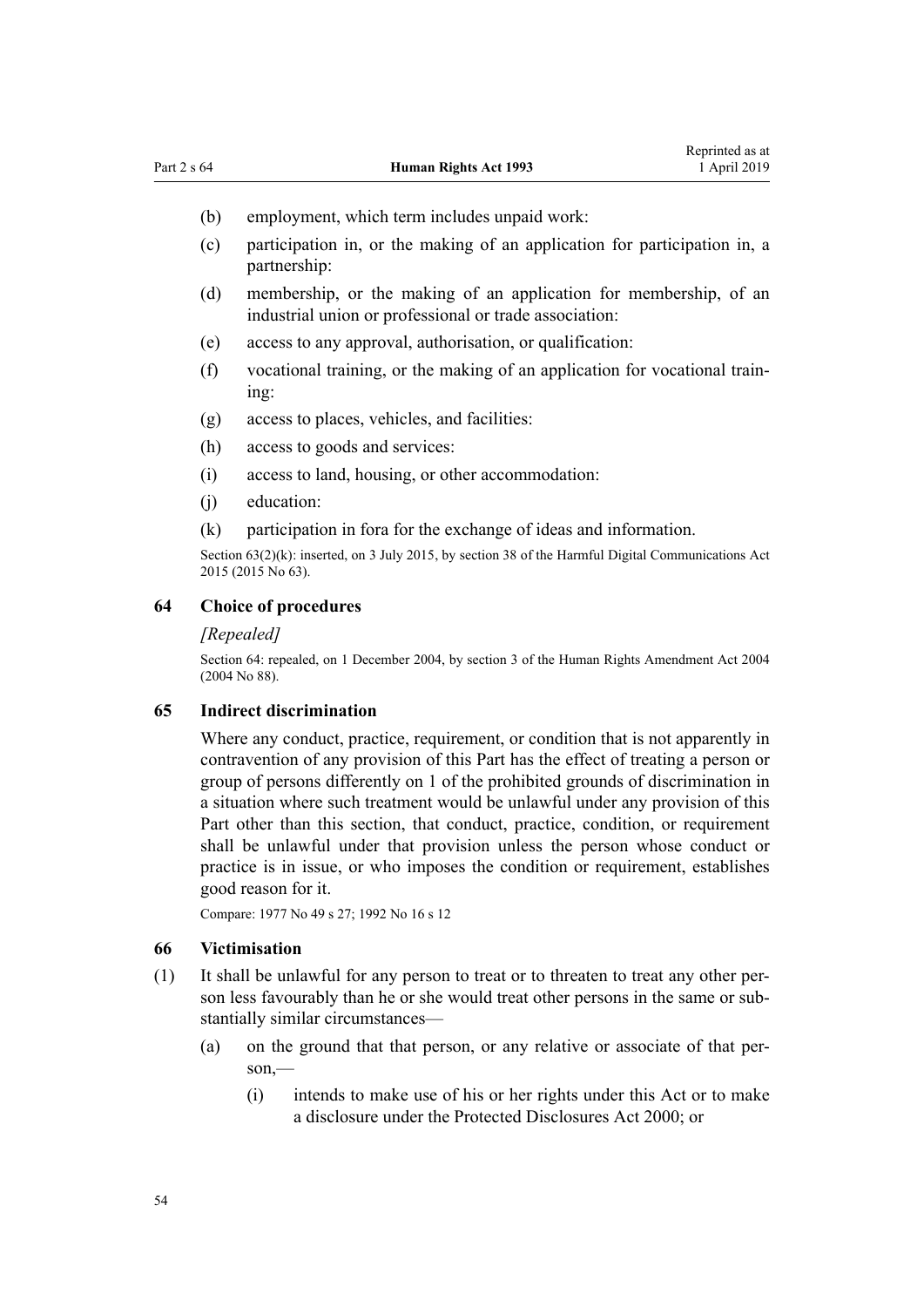- <span id="page-54-0"></span>(ii) has made use of his or her rights, or promoted the rights of some other person, under this Act, or has made a disclosure, or has encouraged disclosure by some other person, under the [Protected](http://legislation.govt.nz/pdflink.aspx?id=DLM53465) [Disclosures Act 2000](http://legislation.govt.nz/pdflink.aspx?id=DLM53465); or
- (iii) has given information or evidence in relation to any complaint, investigation, or proceeding under this Act or arising out of a disclosure under the [Protected Disclosures Act 2000;](http://legislation.govt.nz/pdflink.aspx?id=DLM53465) or
- (iv) has declined to do an act that would contravene this Act; or
- (v) has otherwise done anything under or by reference to this Act; or
- (b) on the ground that he or she knows that that person, or any relative or associate of that person, intends to do any of the things mentioned in subparagraphs (i) to (v) of paragraph (a) or that he or she suspects that that person, or any relative or associate of that person, has done, or intends to do, any of those things.
- (2) Subsection (1) shall not apply where a person is treated less favourably because he or she has knowingly made a false allegation or otherwise acted in bad faith. Compare: 1977 No 49 s 31

Section 66(1)(a): substituted, on 1 January 2001, by [section 25](http://legislation.govt.nz/pdflink.aspx?id=DLM53928) of the Protected Disclosures Act 2000 (2000 No 7).

# **67 Advertisements**

- (1) It shall be unlawful for any person to publish or display, or to cause or allow to be published or displayed, any advertisement or notice which indicates, or could reasonably be understood as indicating, an intention to commit a breach of any of the provisions of this Part.
- (2) For the purposes of subsection (1), use of a job description with a gender connotation (such as postman or stewardess) shall be taken to indicate an intention to discriminate, unless the advertisement contains an indication to the contrary. Compare: 1971 No 150 s 7; 1977 No 49 s 32

# **68 Liability of employer and principals**

- (1) Subject to subsection (3), anything done or omitted by a person as the employee of another person shall, for the purposes of this Part, be treated as done or omitted by that other person as well as by the first-mentioned person, whether or not it was done with that other person's knowledge or approval.
- (2) Anything done or omitted by a person as the agent of another person shall, for the purposes of this Part, be treated as done or omitted by that other person as well as by the first-mentioned person, unless it is done or omitted without that other person's express or implied authority, precedent or subsequent.
- (3) In proceedings under this Act against any person in respect of an act alleged to have been done by an employee of that person, it shall be a defence for that person to prove that he or she took such steps as were reasonably practicable to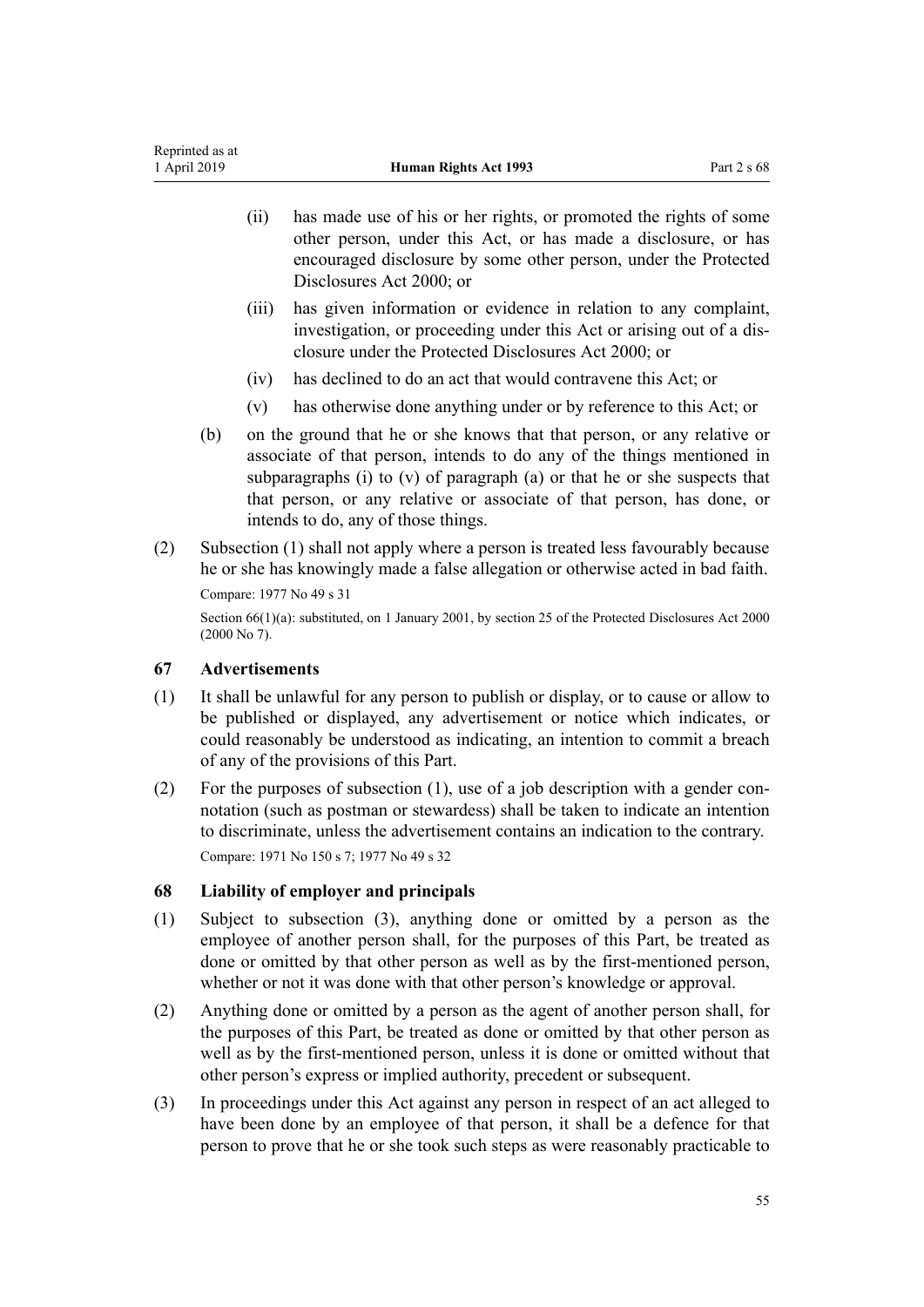<span id="page-55-0"></span>prevent the employee from doing that act, or from doing as an employee of that person acts of that description.

Compare: 1977 No 49 s 33

# **69 Further provision in relation to sexual or racial harassment in employment**

- (1) Where—
	- (a) a request of the kind described in section  $62(1)$  is made to an employee; or
	- (b) an employee is subjected to behaviour of the kind described in [section](#page-50-0)  $62(2)$  or section  $63-$

by a person who is a customer or a client of the employee's employer, the employee may make a complaint in writing about that request or behaviour to the employee's employer.

- (2) The employer, on receiving a complaint under subsection (1),—
	- (a) shall inquire into the facts; and
	- (b) if satisfied that such a request was made or that such behaviour took place,—

shall take whatever steps are practicable to prevent any repetition of such a request or of such behaviour.

- (3) Where any person, being a person in relation to whom an employee has made a complaint under subsection (1),—
	- (a) either—
		- (i) makes to that employee after the complaint a request of the kind described in [section 62\(1\)](#page-50-0); or
		- (ii) subjects that employee after the complaint to behaviour of the kind described in [section 62\(2\)](#page-50-0) or [section 63;](#page-52-0) and
	- (b) the employer of that employee has not taken whatever steps are practicable to prevent the repetition of such a request or such behaviour,—

that employer shall be deemed to have committed a breach of this Act and the provisions of this Act shall apply accordingly.

*Special provisions relating to superannuation schemes*

#### **70 Superannuation schemes**

(1) Subject to subsection (3), nothing in [section 22](#page-31-0) or [section 44](#page-43-0) relating to different treatment on the ground of age or disability shall apply to any condition in, or requirement of, a superannuation scheme in existence at the commencement of this Act in relation to a person who was a member of the scheme at the commencement of this Act or who becomes a member of the scheme before 1 January 1996.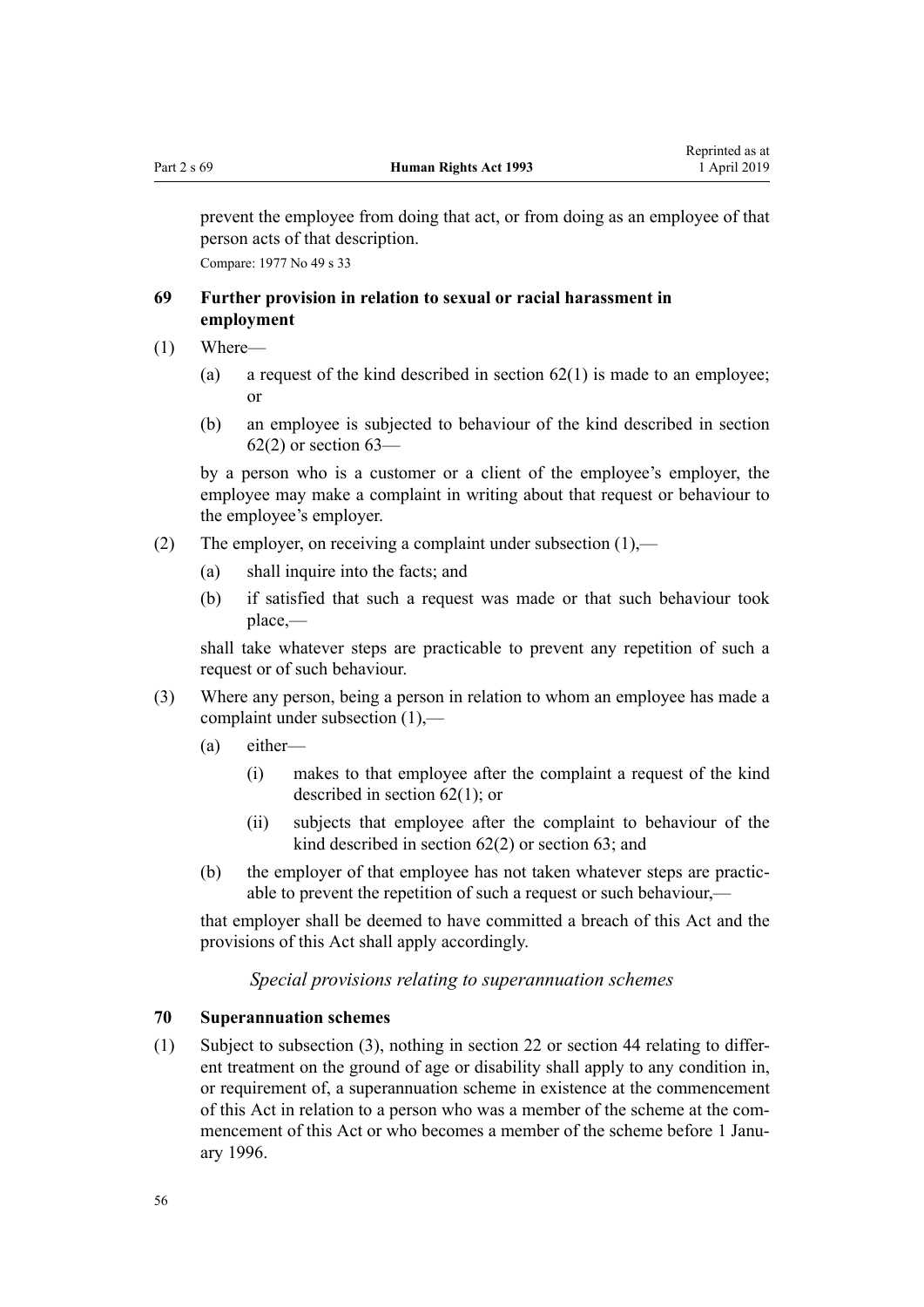- (2) It shall continue to be lawful for the provisions of a superannuation scheme to provide—
	- (a) different benefits for members of each sex on the basis of the same contributions; or
	- (b) the same benefits for members of each sex on the basis of different contributions,—

if the different treatment—

- (c) is based on actuarial or statistical data, upon which it is reasonable to rely, relating to life-expectancy, accidents, or sickness; and
- (d) is reasonable having regard to the applicability of the data, and of any other relevant factors, to the particular circumstances.
- (3) It shall continue to be unlawful to require an applicant for membership of a superannuation scheme to have attained a minimum age.
- (4) Nothing in [section 22](#page-31-0) or [section 44](#page-43-0) shall prevent the provisions of a superannuation scheme from—
	- (a) providing or requiring different contributions for members; or
	- (b) providing benefits for members that differ in nature or amount,—

by reason of the disability or age of those members, if the different treatment—

- (c) is based on—
	- (i) actuarial or statistical data, upon which it is reasonable to rely, relating to life-expectancy, accidents, or sickness; or
	- (ii) where no such data is available in respect of persons with a disability, reputable medical or actuarial advice or opinion, upon which it is reasonable to rely, whether or not contained in an underwriting manual; and
- (d) is reasonable having regard to the applicability of the data or advice or opinion, and of any other relevant factors, to the particular circumstances.
- (5) Nothing in [section 22](#page-31-0) or [section 44](#page-43-0) shall prevent the provisions of a superannuation scheme, or the trustees, the supervisor, or the manager of the scheme, from—
	- (a) requiring an applicant for membership of the scheme to be under a specified maximum age; or
	- (b) permitting a member of the scheme to elect to make increased or reduced contributions to the scheme either temporarily or indefinitely; or
	- (c) specifying an age of eligibility for each type of benefit provided for members of the scheme; or
	- (d) subject to [section 183](http://legislation.govt.nz/pdflink.aspx?id=DLM4091190) of the Financial Markets Conduct Act 2013, requiring persons who become members of the scheme on or after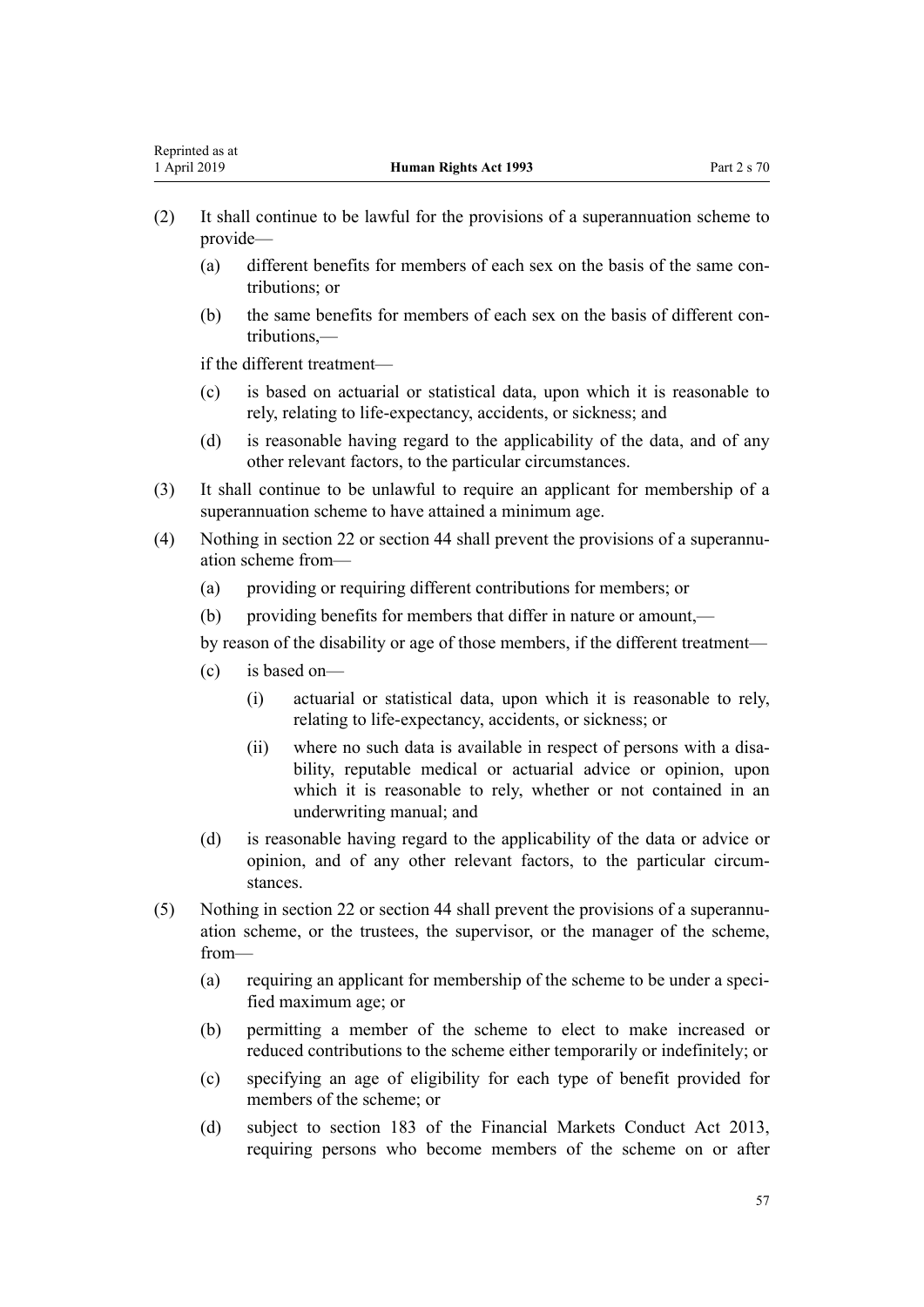1 January 1995 to leave the scheme on reaching the age at which persons of that age ordinarily qualify for national superannuation under [section 7](http://legislation.govt.nz/pdflink.aspx?id=DLM113987) of the New Zealand Superannuation and Retirement Income Act 2001; or

- (e) providing benefits on the death or disability of members of the scheme that decrease in value as the age of members increases; or
- (f) providing benefits for members of the scheme that differ in nature and amount according to the member's period of membership (including any period deemed by the trustees, the supervisor, or the manager of the scheme to be membership) of the scheme and of any scheme replaced by that scheme, and, in the case of a superannuation scheme provided by an employer, of any scheme to which the employer has paid contributions on behalf of the employee.
- (6) In assessing for the purposes of this section whether it is reasonable to rely on any data or advice or opinion and whether different treatment is reasonable, the Commission or the Complaints Division may—
	- (a) require justification to be provided for reliance on the data or advice or opinion and for the different treatment; and
	- (b) request the views of an actuary on the justification for the reliance and for the different treatment.

Section 70(1): amended, on 9 December 1994, by [section 6](http://legislation.govt.nz/pdflink.aspx?id=DLM345613) of the Human Rights Amendment Act 1994 (1994 No 138).

Section 70(5): amended, on 1 December 2014, by [section 150](http://legislation.govt.nz/pdflink.aspx?id=DLM5561603) of the Financial Markets (Repeals and Amendments) Act 2013 (2013 No 70).

Section 70(5)(d): amended, on 1 December 2014, by [section 150](http://legislation.govt.nz/pdflink.aspx?id=DLM5561603) of the Financial Markets (Repeals and Amendments) Act 2013 (2013 No 70).

Section 70(5)(d): amended, on 21 April 2005, by [section 9\(1\)](http://legislation.govt.nz/pdflink.aspx?id=DLM346494) of the New Zealand Superannuation and Retirement Income Amendment Act 2005 (2005 No 42).

Section 70(5)(d): amended, on 12 October 2001, by [section 77](http://legislation.govt.nz/pdflink.aspx?id=DLM114875) of the New Zealand Superannuation Act 2001 (2001 No 84).

Section 70(5)(f): amended, on 1 December 2014, by [section 150](http://legislation.govt.nz/pdflink.aspx?id=DLM5561603) of the Financial Markets (Repeals and Amendments) Act 2013 (2013 No 70).

Section 70(6)(b): amended, on 1 May 2011, by [section 82](http://legislation.govt.nz/pdflink.aspx?id=DLM3231793) of the Financial Markets Authority Act 2011 (2011 No 5).

## **71 Reports on superannuation schemes**

The Commission shall from time to time, after consultation with the FMA, report to the Minister on whether discrimination on the prohibited grounds has been eliminated from superannuation schemes.

Compare: 1977 No 49 s 89

Section 71: amended, on 1 May 2011, by [section 85\(1\)](http://legislation.govt.nz/pdflink.aspx?id=DLM3231795) of the Financial Markets Authority Act 2011 (2011 No 5).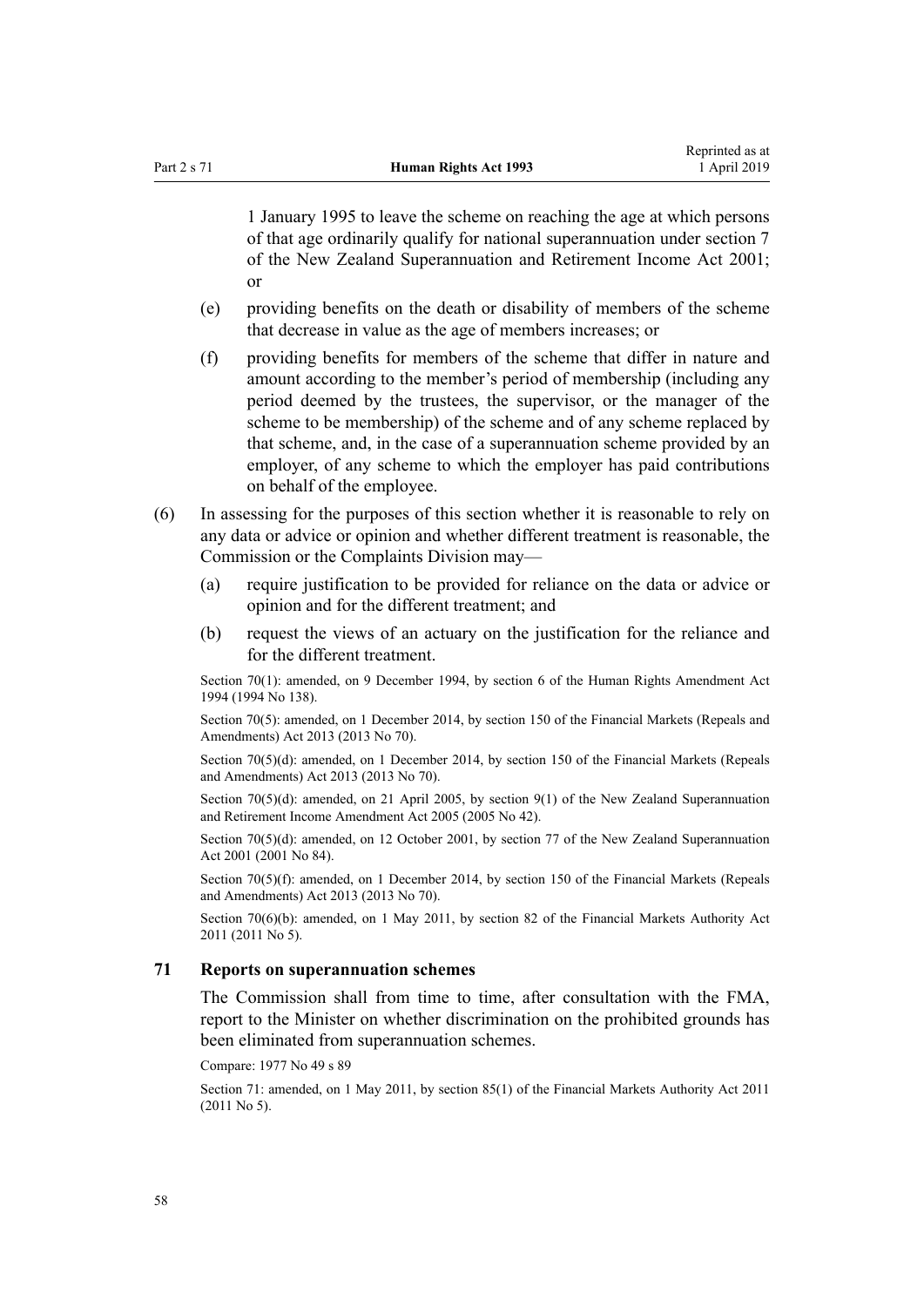## **72 Power to vary trust deeds**

- (1) Notwithstanding any Act or rule of law or the provisions of the instrument or conditions governing any superannuation scheme, the trustees of the scheme, or the manager of the scheme with the supervisor's consent, may make such amendments to that instrument or those conditions as are necessary or desirable to give effect to the provisions of [sections 22,](#page-31-0) [44](#page-43-0), and [70.](#page-55-0)
- (2) Every amendment to the provisions of an instrument or conditions governing any superannuation scheme made under subsection (1) on or after the commencement of the [Human Rights Amendment Act 1994](http://legislation.govt.nz/pdflink.aspx?id=DLM345299) must be made by deed.

Section 72: substituted, on 9 December 1994, by [section 7](http://legislation.govt.nz/pdflink.aspx?id=DLM345614) of the Human Rights Amendment Act 1994 (1994 No 138).

Section 72(1): amended, on 1 December 2014, by [section 150](http://legislation.govt.nz/pdflink.aspx?id=DLM5561603) of the Financial Markets (Repeals and Amendments) Act 2013 (2013 No 70).

#### *Other matters*

#### **73 Measures to ensure equality**

- (1) Anything done or omitted which would otherwise constitute a breach of any of the provisions of this Part shall not constitute such a breach if—
	- (a) it is done or omitted in good faith for the purpose of assisting or advancing persons or groups of persons, being in each case persons against whom discrimination is unlawful by virtue of this Part; and
	- (b) those persons or groups need or may reasonably be supposed to need assistance or advancement in order to achieve an equal place with other members of the community.
- (2) Nothing in this Part—
	- (a) limits the power of the Crown to establish or arrange work or training schemes or employment assistance measures, eligibility for which may, in whole or in part, be determined by a person's age, employment status, or family status; or
	- (b) makes it unlawful for any person to recruit or refer any other person who is of a particular age or of a particular employment status or of a particular family status for any work or training scheme or employment assistance measure that is established or arranged by the Crown, the eligibility for which may, in whole or in part, be determined by a person's age, employment status, or family status.

Compare: 1977 No 49 s 29; 1992 No 16 s 13(1)

## **74 Measures relating to pregnancy, childbirth, or family responsibilities**

For the avoidance of doubt it is hereby declared that preferential treatment granted by reason of—

(a) a woman's pregnancy or childbirth; or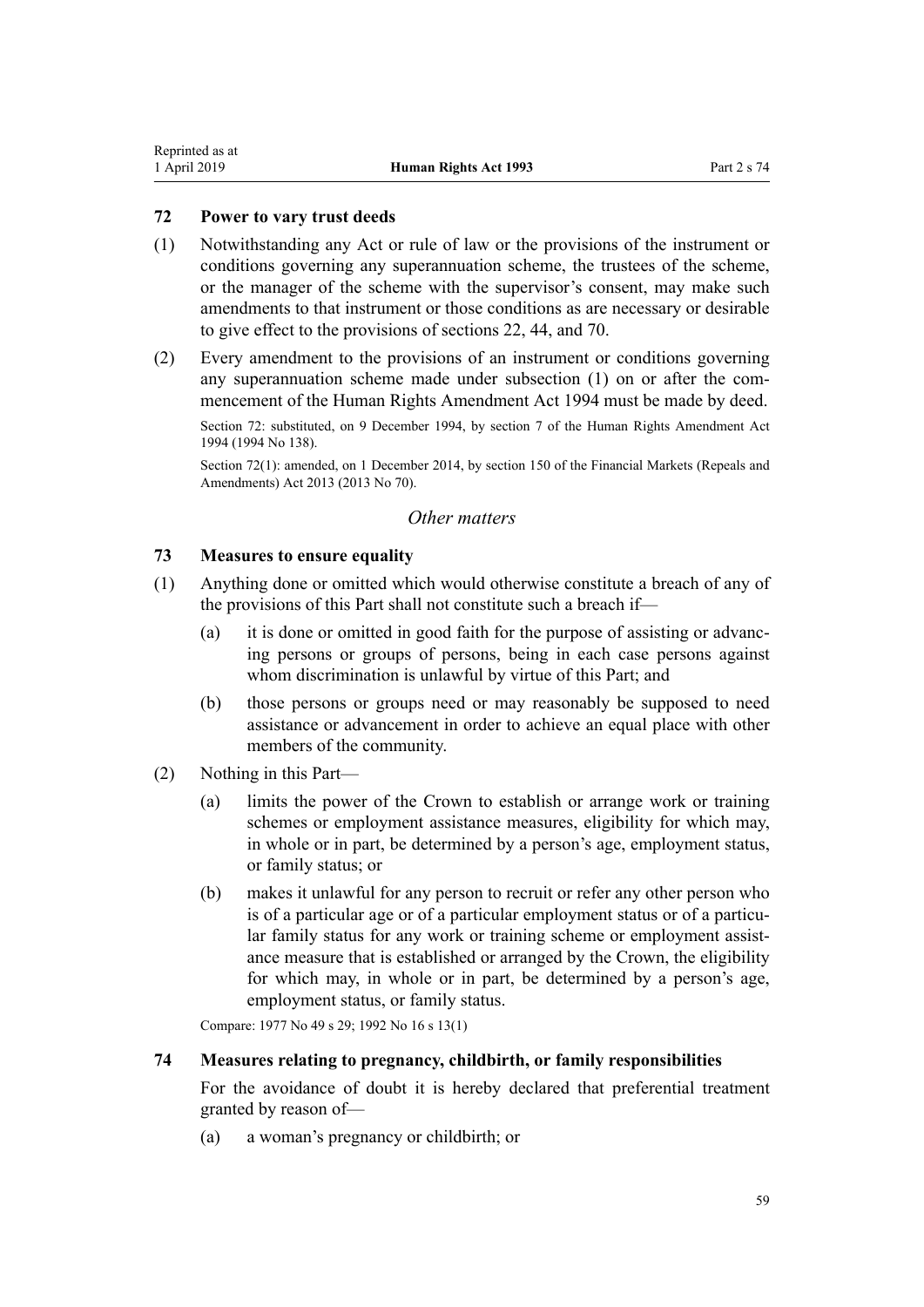<span id="page-59-0"></span>(b) a person's responsibility for part-time care or full-time care of children or other dependants—

shall not constitute a breach of this Part.

Compare: 1977 No 49 s 30

# **Part 3**

# **Resolution of disputes about compliance with Part 1A and Part 2**

Part 3: substituted, on 1 January 2002, by [section 9](http://legislation.govt.nz/pdflink.aspx?id=DLM121897) of the Human Rights Amendment Act 2001 (2001 No 96).

## **75 Object of this Part**

The object of this Part is to establish procedures that—

- (a) facilitate the provision of information to members of the public who have questions about discrimination; and
- (b) recognise that disputes about compliance with [Part 1A](#page-26-0) or [Part 2](#page-28-0) are more likely to be successfully resolved if those disputes can be resolved promptly by the parties themselves; and
- (c) recognise that, if disputes about compliance with [Part 1A](#page-26-0) or [Part 2](#page-28-0) are to be resolved promptly, expert problem-solving support, information, and assistance needs to be available to the parties to those disputes; and
- (d) recognise that the procedures for dispute resolution under this Part need to be flexible; and
- (e) recognise that judicial intervention at the lowest level needs to be that of a specialist decision-making body that is not inhibited by strict procedural requirements; and
- (f) recognise that difficult issues of law may need to be determined by higher courts.

Section 75: substituted, on 1 January 2002, by [section 9](http://legislation.govt.nz/pdflink.aspx?id=DLM121897) of the Human Rights Amendment Act 2001 (2001 No 96).

#### **76 Functions of Commission under this Part**

- (1) The primary functions of the Commission under this Part are—
	- (a) to provide information to members of the public who have questions about discrimination; and
	- (b) to facilitate the resolution of disputes about compliance with [Part 1A](#page-26-0) or [Part 2](#page-28-0), by the parties concerned, in the most efficient, informal, and costeffective manner possible.
- (2) The Commission has, in order to carry out its function under subsection (1)(b), the following functions:
	- (a) to receive and assess a complaint alleging that there has been a breach of [Part 1A](#page-26-0) or [Part 2](#page-28-0), or both: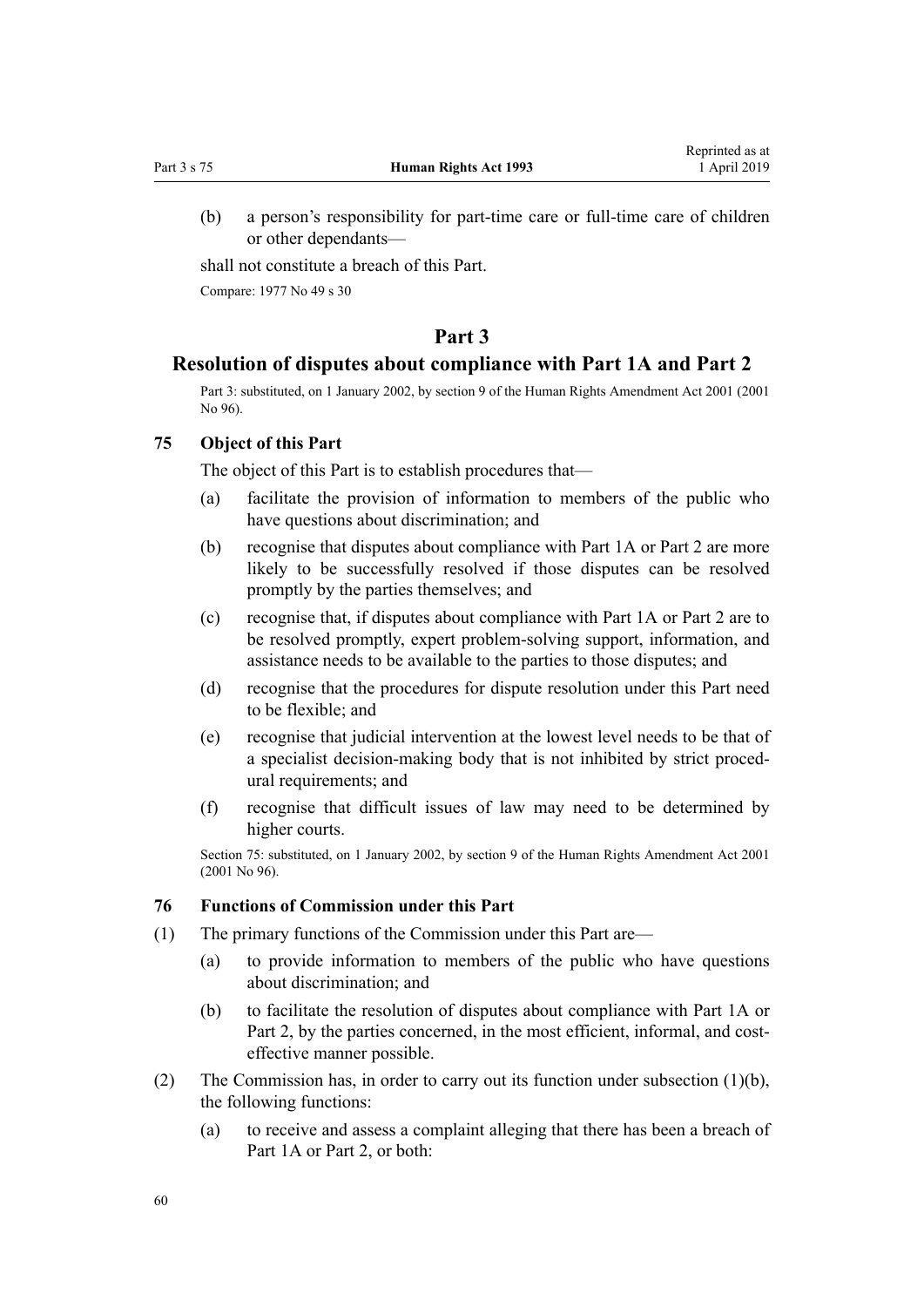- (b) to gather information in relation to a complaint of that kind (including one referred back to it by the Director under [section 90\(1\)\(b\)](#page-67-0), or the Tribunal under [section 92D\)](#page-72-0) for the purposes of paragraphs (c) and (d):
- (c) to offer services designed to facilitate resolution of the complaint, including information, expert problem-solving support, mediation, and other assistance:
- (d) to take action or further action under this Part in relation to the complaint, if the complainant or aggrieved person wishes to proceed with it, unless section  $80(2)$  or  $(3)$  applies:
- (e) to provide information gathered in relation to a complaint to the parties concerned.

Section 76: substituted, on 1 January 2002, by [section 9](http://legislation.govt.nz/pdflink.aspx?id=DLM121897) of the Human Rights Amendment Act 2001 (2001 No 96).

## **77 Dispute resolution services**

- (1) The Commission must provide dispute resolution services for the purposes of carrying out its functions under [section 76](#page-59-0).
- (2) Services provided under this section may include—
	- (a) the provision of general information about discrimination and legal obligations in relation to discrimination:
	- (b) the provision of information about what services are available for persons who have disputes about compliance with [Part 1A](#page-26-0) or [Part 2:](#page-28-0)
	- (c) the provision of a venue for, and a mediator at, any dispute resolution meeting that—
		- (i) is designed to enable each party to discuss and seek to resolve any complaint, without prejudice to his or her position; and
		- (ii) is convened at the request, or with the agreement of, the parties or, if [section 84\(4\)](#page-65-0) applies, by the Commission:
	- (d) other services (of a type that can address a variety of circumstances) that assist persons to resolve, promptly and effectively, their disputes about compliance with [Part 1A](#page-26-0) or [Part 2](#page-28-0).

Section 77: substituted, on 1 January 2002, by [section 9](http://legislation.govt.nz/pdflink.aspx?id=DLM121897) of the Human Rights Amendment Act 2001 (2001 No 96).

## **78 Method of providing services**

Services provided under section 77 may be provided in any manner, including—

(a) by a telephone, facsimile, internet, or email service (whether as a means of explaining where information can be found or as a means of actually providing the information or of otherwise seeking to resolve the problem); or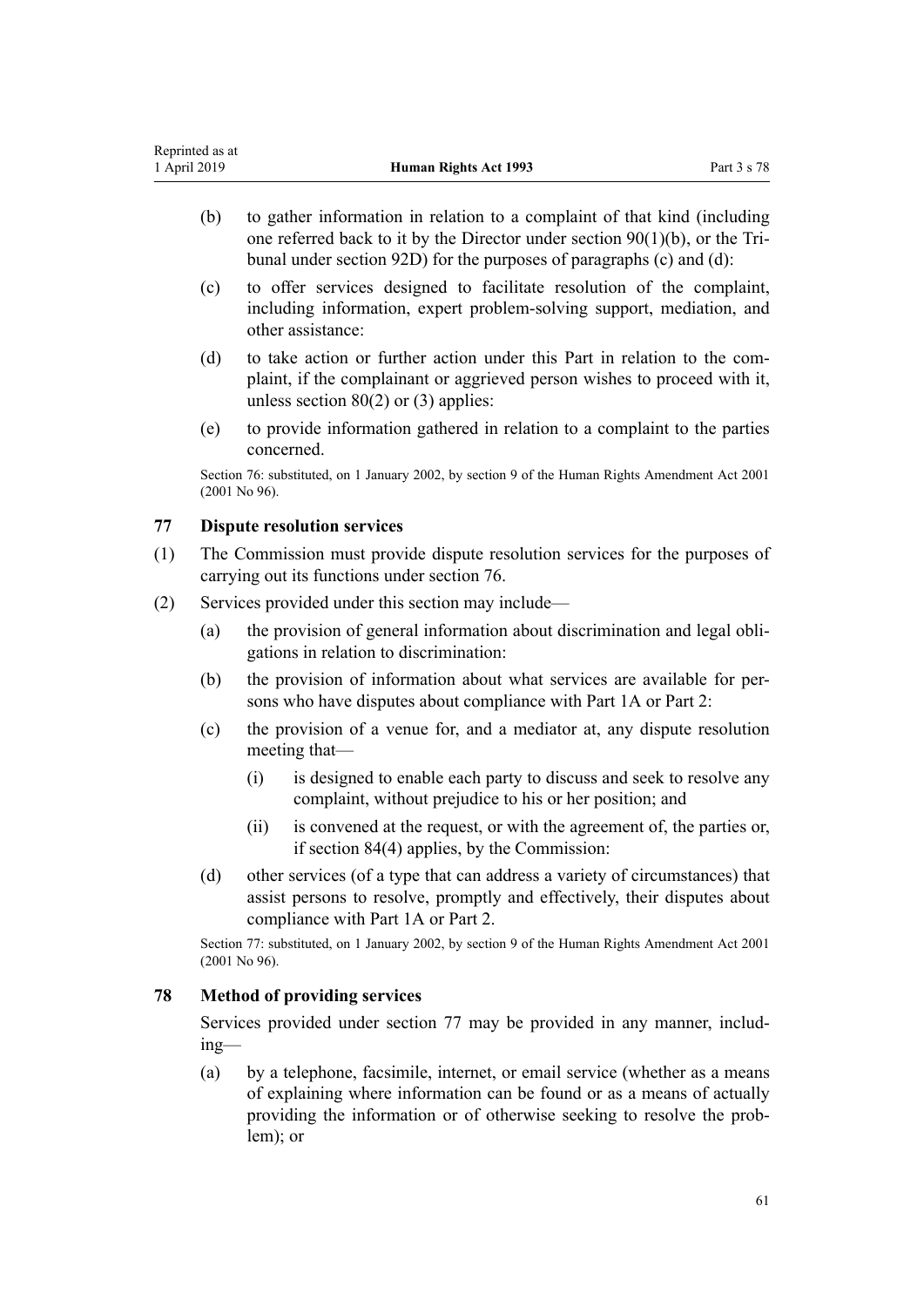- <span id="page-61-0"></span>(b) by publishing pamphlets, brochures, booklets, or codes; or
- (c) by specialists who—
	- (i) respond to requests or themselves identify how, where, and when their services can best support the object of this Part; or
	- (ii) provide their services in the manner, and at the time and place that is, most likely to resolve the problem or dispute in question; or
	- (iii) provide their services in all of the ways described in this paragraph.

Section 78: substituted, on 1 January 2002, by [section 9](http://legislation.govt.nz/pdflink.aspx?id=DLM121897) of the Human Rights Amendment Act 2001 (2001 No 96).

## **79 How complaints received to be treated**

- (1) This section applies if the Commission receives, under section  $76(2)(a)$ , a complaint alleging that there has been a breach of [Part 1A](#page-26-0) or [Part 2](#page-28-0) or both Parts.
- (2) If the complaint or part of it concerns an enactment, or an act or omission that is authorised or required by an enactment, the complaint or relevant part of it must be treated only as a complaint that the enactment is in breach of [Part 1A.](#page-26-0)
- (3) Despite every other provision of this section, if the complaint or part of it concerns a judgment or other order of a court, or an act or omission of a court affecting the conduct of any proceedings, the Commission must take no further action in relation to the complaint or relevant part of it.
- (4) If the complaint or part of it concerns an act or omission by a person or body referred to in [section 3](http://legislation.govt.nz/pdflink.aspx?id=DLM224799) of the New Zealand Bill of Rights Act 1990, and neither subsection (2) nor subsection (3) applies, the complaint or relevant part of it—
	- (a) must be treated only as a complaint that there is a breach of [Part 1A](#page-26-0), unless the act or omission complained of involves conduct that
		- (i) is unlawful under any of [sections 22,](#page-31-0) [23](#page-32-0), [61 to 63,](#page-49-0) and [66](#page-53-0); or
		- (ii) is unlawful under any of [sections 65](#page-53-0) and [67 to 74](#page-54-0), but only to the extent that those sections relate to conduct that is unlawful under any provision referred to in subparagraph (i):
	- (b) must be treated only as a complaint that there has been a breach of the relevant provision or provisions of [Part 2](#page-28-0) if the act or omission complained of involves conduct that is unlawful under any of [sections 22](#page-31-0), [23,](#page-32-0) [61 to 63](#page-49-0), and [66.](#page-53-0)
- (5) If the complaint or relevant part of it concerns a breach of [Part 2](#page-28-0), and none of subsections (2) to (4) applies to the complaint or relevant part of it, the complaint or relevant part of it must be treated only as a complaint that there has been a breach of the relevant provision or provisions of [Part 2.](#page-28-0)
- (6) Nothing in this section prevents the Commission from involving any person that it considers appropriate in information gathering and the resolution of disputes.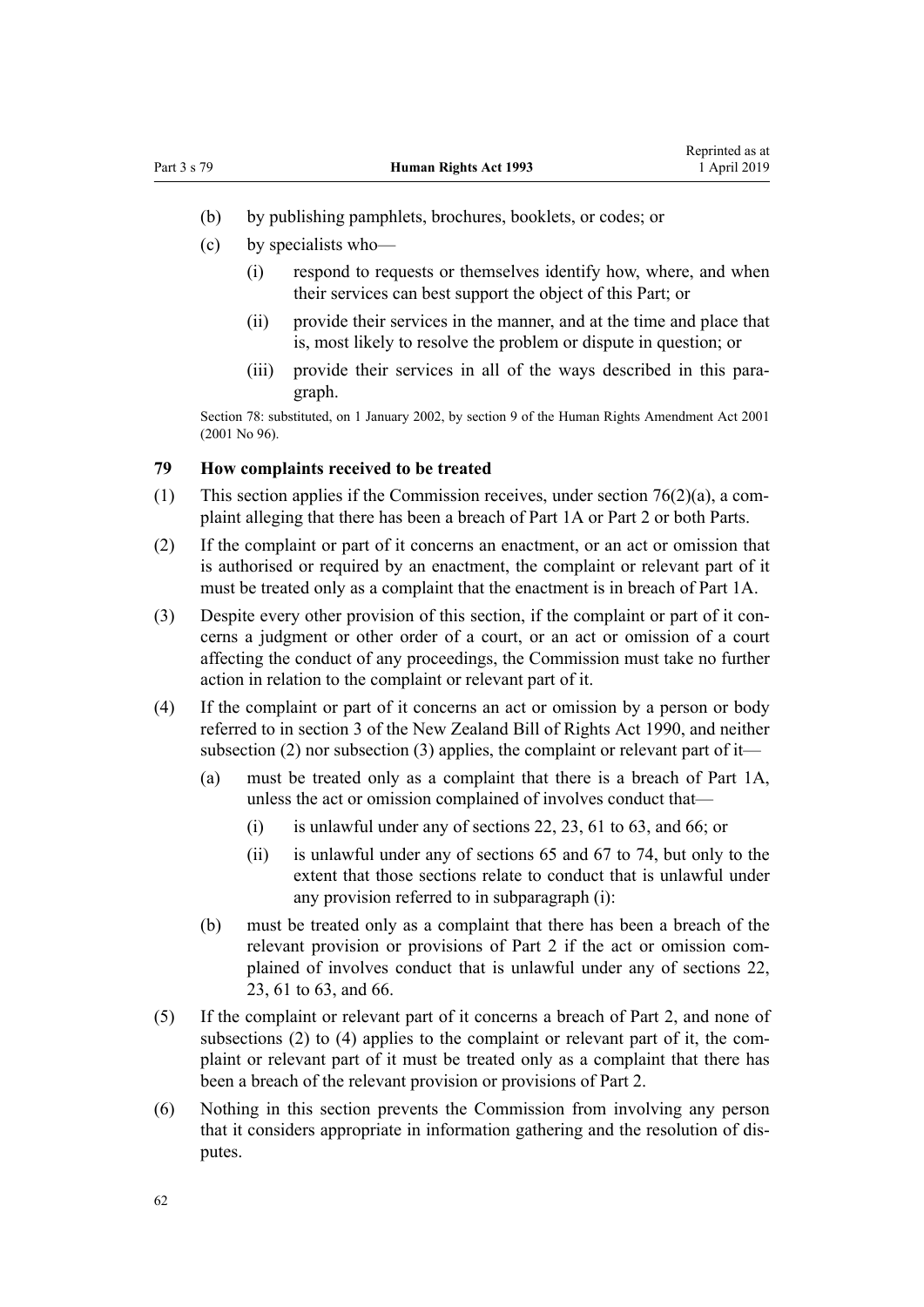<span id="page-62-0"></span>Section 79: substituted, on 1 January 2002, by [section 9](http://legislation.govt.nz/pdflink.aspx?id=DLM121897) of the Human Rights Amendment Act 2001 (2001 No 96).

## **79A Choice of procedures**

- (1) If the circumstances giving rise to a complaint under [Part 2](#page-28-0) are such that an employee would also be entitled to pursue a personal grievance under the [Employment Relations Act 2000](http://legislation.govt.nz/pdflink.aspx?id=DLM58316), the employee may take one, but not both, of the following steps:
	- (a) the employee may make in relation to those circumstances a complaint under this Act:
	- (b) the employee may, if the grievance is not otherwise resolved, apply to the Employment Relations Authority for the resolution of the grievance under the [Employment Relations Act 2000](http://legislation.govt.nz/pdflink.aspx?id=DLM58316).
- (2) To avoid doubt, a complaint referred to in subsection (1) includes, but is not limited to, a complaint about sexual harassment or racial harassment.
- (3) For the purposes of subsection  $(1)(a)$ , an employee makes a complaint when proceedings about that complaint are commenced by the complainant or the Commission.
- (4) If an employee makes a complaint under subsection (1)(a), the employee may not exercise or continue to exercise any rights relating to the subject matter of the complaint that the employee may have under the [Employment Relations](http://legislation.govt.nz/pdflink.aspx?id=DLM58316) [Act 2000.](http://legislation.govt.nz/pdflink.aspx?id=DLM58316)
- (5) If an employee applies to the Employment Relations Authority for a resolution of the grievance under subsection (1)(b), the employee may not exercise or continue to exercise any rights relating to the subject matter of the grievance that the employee may have under this Act.

Section 79A: inserted, on 1 December 2004, by [section 4](http://legislation.govt.nz/pdflink.aspx?id=DLM316652) of the Human Rights Amendment Act 2004 (2004 No 88).

#### **80 Taking action or further action in relation to complaint**

- (1) The Commission may only take action or further action under this Part in relation to a complaint if the complainant or person alleged to be aggrieved (if not the complainant) informs the Commission that he or she wishes to proceed with the complaint.
- (2) The Commission may decline to take action or further action under this Part in relation to a complaint if the complaint relates to a matter of which the complainant or the person alleged to be aggrieved (if not the complainant) has had knowledge for more than 12 months before the complaint is received by the Commission.
- (3) The Commission may also decline to take action or further action under this Part in relation to a complaint if, in the Commission's opinion,—
	- (a) the subject matter of the complaint is trivial; or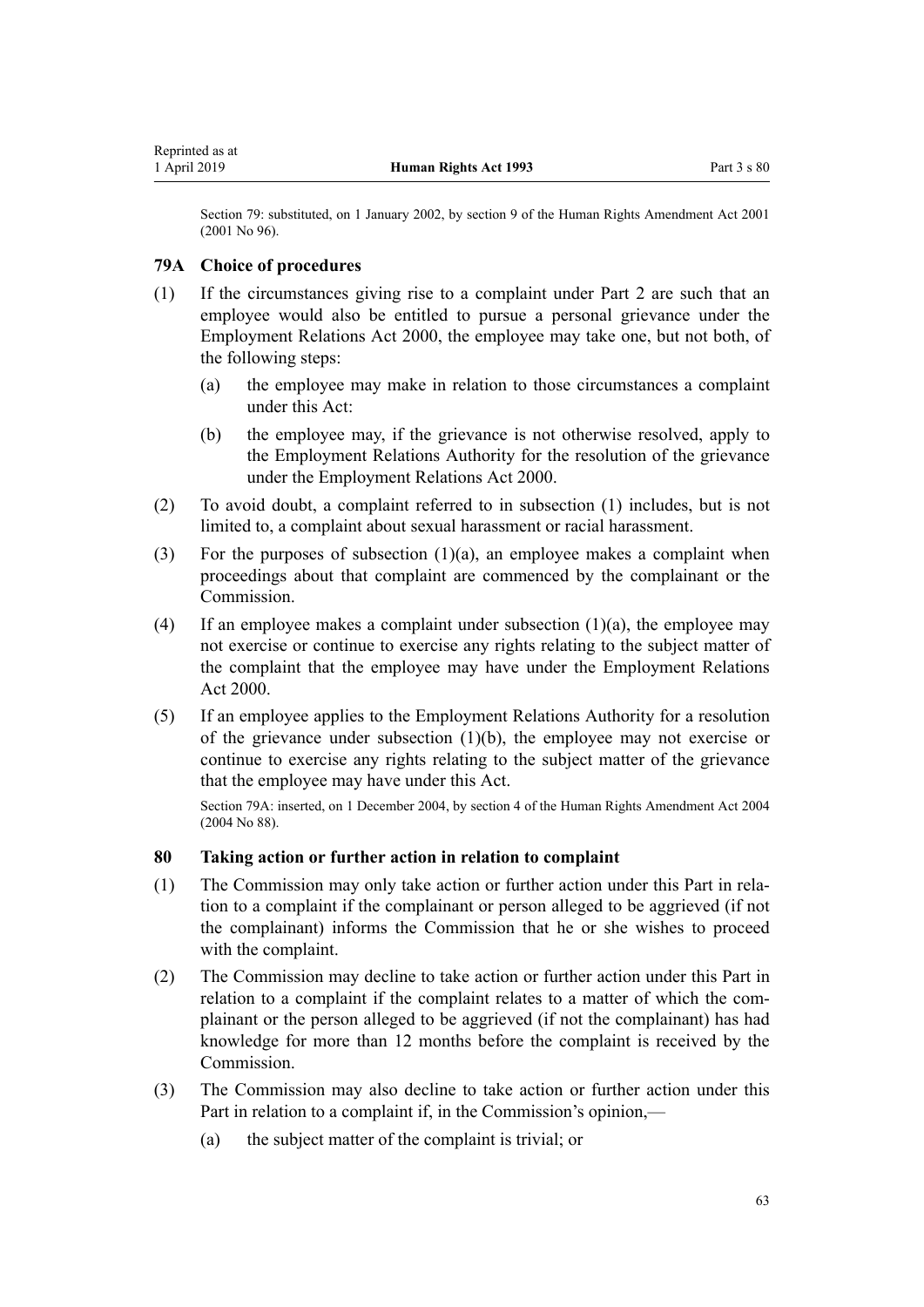- <span id="page-63-0"></span>(b) the complaint is frivolous or vexatious or is not made in good faith; or
- (c) having regard to all the circumstances of the case, it is unnecessary to take further action in relation to the complaint; or
- (d) there is in all the circumstances an adequate remedy or right of appeal, other than the right to petition Parliament or to make a complaint to the Ombudsman, that it would be reasonable for the complainant or the person alleged to be aggrieved (if not the complainant) to exercise.
- (4) If the Commission decides to take no action or no further action in relation to a complaint, it must inform the complainant or the person alleged to be aggrieved (if not the complainant) and the person against whom the complaint is made—
	- (a) of that decision; and
	- (b) of the reasons for that decision; and
	- (c) of his or her right, under [section 92B](#page-70-0), to bring proceedings before the Human Rights Review Tribunal.

Compare: 1977 No 49 s 35; 1981 No 127 s 3

Section 80: substituted, on 1 January 2002, by [section 9](http://legislation.govt.nz/pdflink.aspx?id=DLM121897) of the Human Rights Amendment Act 2001 (2001 No 96).

## **81 Commission to inform parties of process**

- (1) Before gathering information about a complaint, the Commission must comply with subsections (2) and (4).
- (2) The Commission must inform the following persons of the Commission's intention to gather information under [section 82,](#page-64-0) and provide them with general information about the matters stated in subsection (3):
	- (a) the complainant (if any); and
	- (b) any person alleged to be aggrieved (if not the complainant); and
	- (c) the person against whom the complaint is made; and
	- (d) if the complaint alleges a breach of [Part 1A,](#page-26-0) or alleges a breach of [Part 2](#page-28-0) by a person or body referred to in [section 3](http://legislation.govt.nz/pdflink.aspx?id=DLM224799) of the New Zealand Bill of Rights Act 1990, the Attorney-General:
	- (e) any other person or body that the Commission considers relevant.
- (3) The matters referred to in subsection (2) are—
	- (a) rights and obligations under this Act; and
	- (b) processes that apply to complaints under this Act; and
	- (c) other services that may help the parties to a complaint secure a settlement of the matter.
- (4) The Commission must also inform the person against whom the complaint was made and, if subsection (2)(d) applies, the Attorney-General—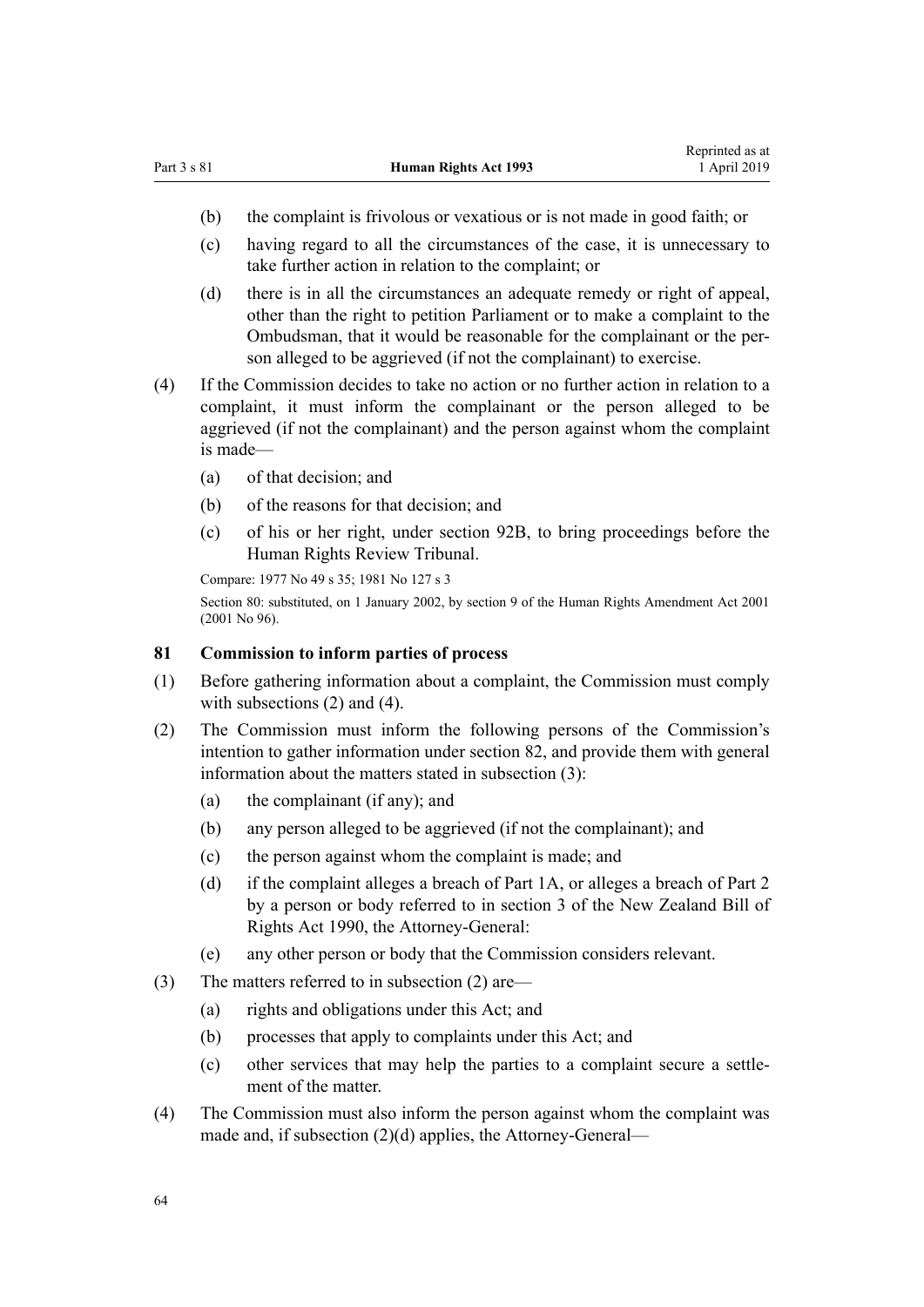- <span id="page-64-0"></span>(a) of the details of the complaint (if any); and
- (b) of the right of that person and, if subsection  $(2)(d)$  applies, of the Attorney-General to submit to the Commission, within a reasonable time, information in response to the complaint.
- (5) A requirement under this section to inform a person is satisfied if all reasonable efforts have been made to inform the person.

Section 81: substituted, on 1 January 2002, by [section 9](http://legislation.govt.nz/pdflink.aspx?id=DLM121897) of the Human Rights Amendment Act 2001 (2001 No 96).

#### **82 Information gathering and disclosure by Commission**

- (1) When the Commission gathers information about a complaint under [section](#page-59-0) [76\(2\)\(b\)](#page-59-0) for the purposes of [section 76\(2\)\(c\) or \(d\)—](#page-59-0)
	- (a) that process must be conducted in private:
	- (b) the Commission may hear or obtain information from any persons it thinks fit:
	- (c) except as provided in [section 81\(4\)\(b\),](#page-63-0) no person is entitled as of right to be heard by the Commission.
- (2) The Commission must make all reasonable efforts to give all parties concerned all relevant information gathered (if any) by it in relation to a complaint promptly after the information is gathered.

Section 82: substituted, on 1 January 2002, by [section 9](http://legislation.govt.nz/pdflink.aspx?id=DLM121897) of the Human Rights Amendment Act 2001 (2001 No 96).

#### **83 Settlement**

- (1) This section applies if at any time it appears to the Commission from a complaint (including one referred back to the Commission by the Director, under [section 90\(1\)\(b\)](#page-67-0), or the Tribunal, under [section 92D\)](#page-72-0), or from information gathered in relation to the complaint (including any response made under [section](#page-63-0) [81\(4\)\(b\)\)](#page-63-0), that it may be possible to reach a settlement.
- (2) The Commission must use its best endeavours to assist the parties to secure a settlement.
- (3) In this section, **settlement**
	- (a) means the agreement of the parties concerned on actions that settle the matter, which may include the payment of compensation or the tendering of an apology; and
	- (b) includes a satisfactory assurance by the person to whom the complaint relates against the repetition of the conduct that was the subject matter of the complaint or against further conduct of a similar kind.

Section 83: substituted, on 1 January 2002, by [section 9](http://legislation.govt.nz/pdflink.aspx?id=DLM121897) of the Human Rights Amendment Act 2001 (2001 No 96).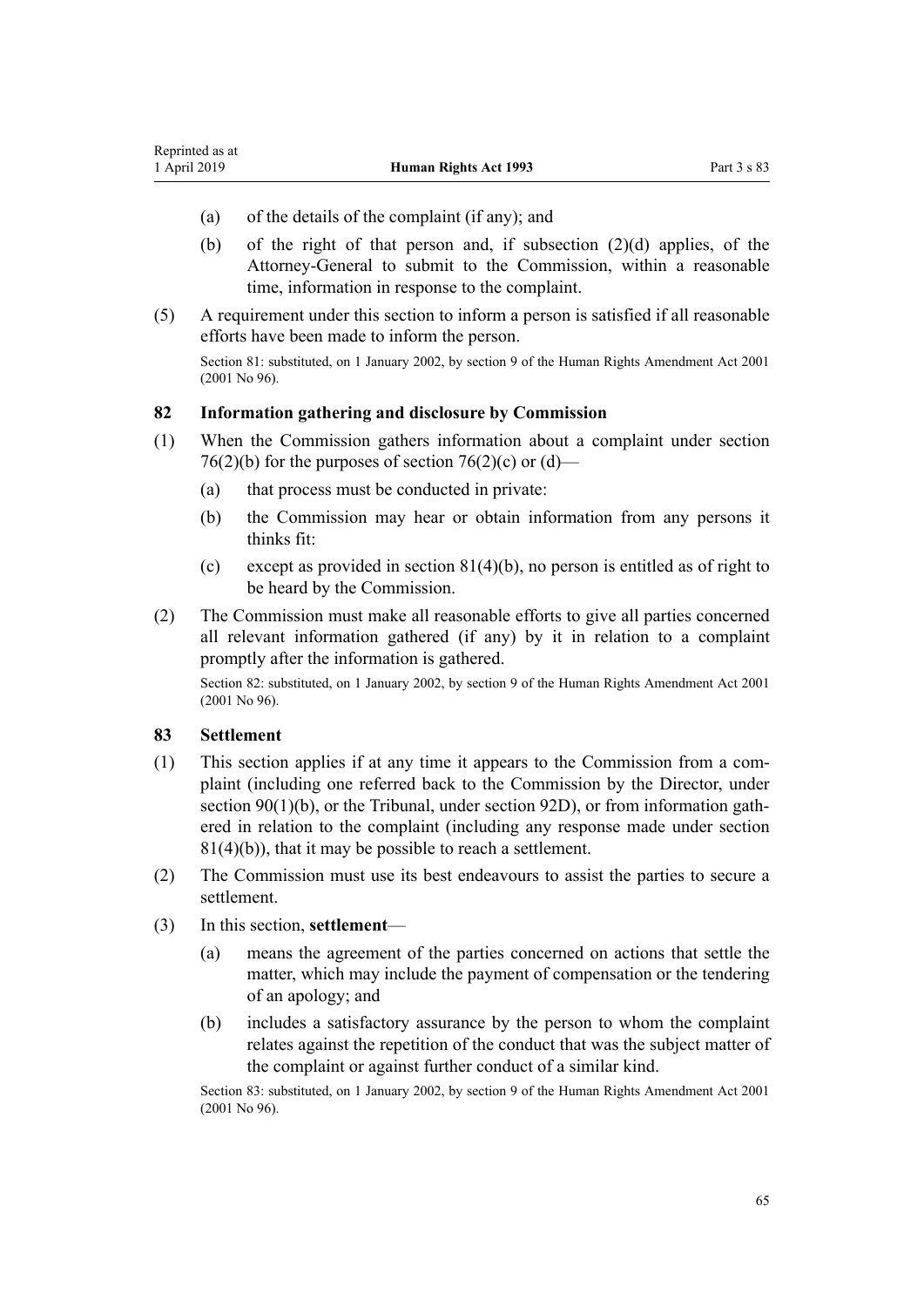# <span id="page-65-0"></span>**84 Reference of complaint to Director or from Director or Tribunal**

- (1) The complainant, aggrieved person, or party seeking to enforce a settlement may refer a complaint to the Director so that he or she may decide, under [sec](#page-67-0)[tion 90\(1\)\(a\) or \(c\),](#page-67-0) whether to represent that person in proceedings before the Human Rights Tribunal.
- (2) The Commission must promptly inform all parties concerned of every reference of a complaint back to the Commission, whether the reference back is one by the Director, under [section 90\(1\)\(b\),](#page-67-0) or one by the Tribunal, under [section](#page-72-0) [92D](#page-72-0).
- (3) A requirement under this section to inform a person is satisfied if all reasonable efforts have been made to inform the person.
- (4) If a complaint is referred back to the Commission by the Director, under [sec](#page-67-0)[tion 90\(1\)\(b\)](#page-67-0), or by the Tribunal, under [section 92D](#page-72-0), the Commission may, without limiting its other powers, require the parties to attend a dispute resolution meeting or other form of mediation designed to facilitate resolution of the complaint.

Section 84: substituted, on 1 January 2002, by [section 9](http://legislation.govt.nz/pdflink.aspx?id=DLM121897) of the Human Rights Amendment Act 2001 (2001 No 96).

## **85 Confidentiality of information disclosed at dispute resolution meeting**

- (1) Except with the consent of the parties or the relevant party, persons referred to in subsection (2) must keep confidential—
	- (a) a statement, admission, or document created or made for the purposes of a dispute resolution meeting; and
	- (b) information that is disclosed orally for the purposes of, and in the course of, a dispute resolution meeting.
- (2) Subsection (1) applies to every person who—
	- (a) is a mediator for a dispute resolution meeting; or
	- (b) attends a dispute resolution meeting; or
	- (c) is a person employed or engaged by the Commission; or
	- (d) is a person who assists either a mediator at a dispute resolution meeting or a person who attends a dispute resolution meeting.

Section 85: substituted, on 1 January 2002, by [section 9](http://legislation.govt.nz/pdflink.aspx?id=DLM121897) of the Human Rights Amendment Act 2001 (2001 No 96).

#### **86 Evidence as to dispute resolution meeting**

- (1) No mediator at a dispute resolution meeting may give evidence in any proceedings, whether under this Act or any other Act, about—
	- (a) the meeting; or
	- (b) anything related to the meeting that comes to his or her knowledge for the purposes of, or in the course of, the meeting.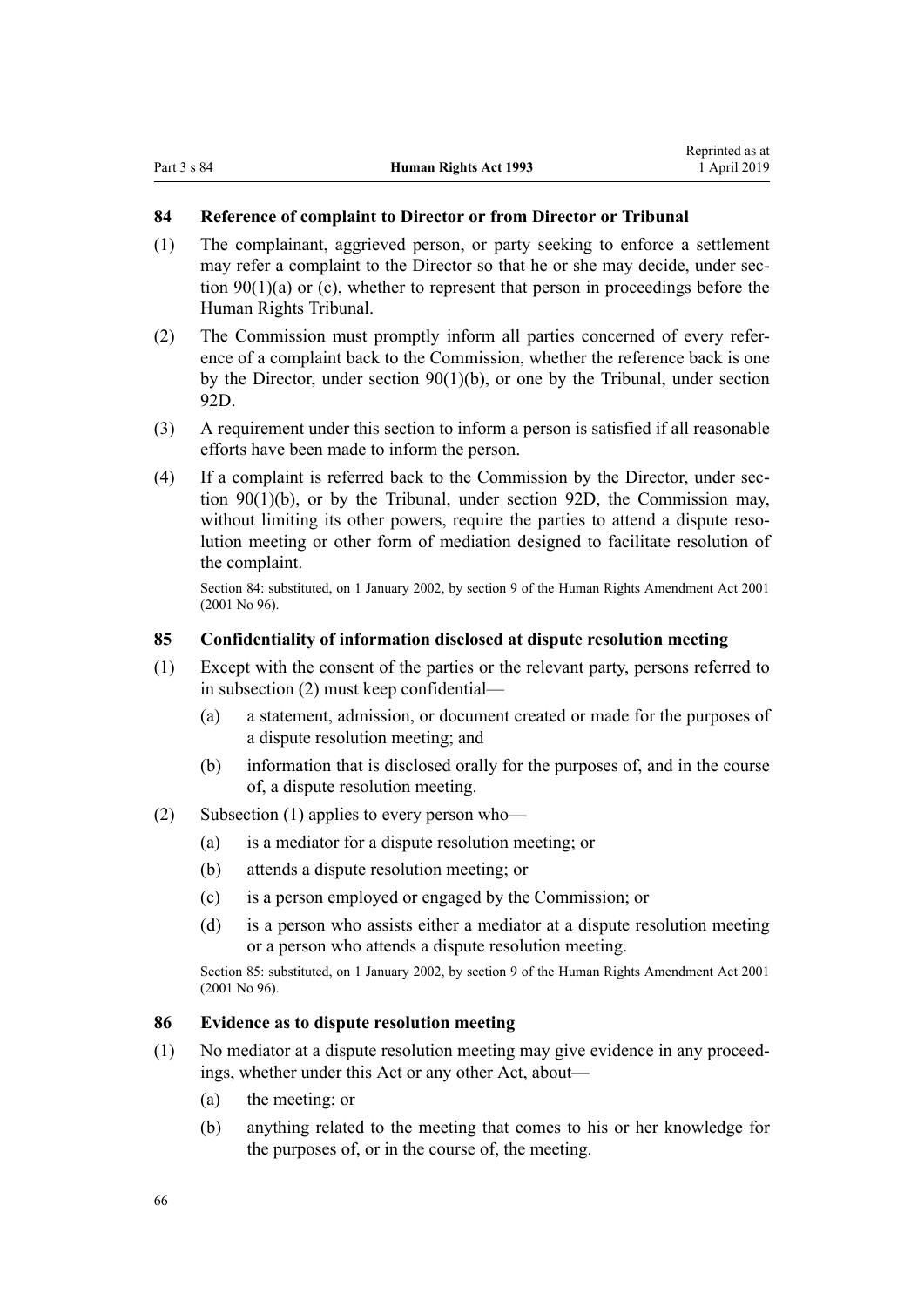| Reprinted as at |                       |             |
|-----------------|-----------------------|-------------|
| 1 April 2019    | Human Rights Act 1993 | Part 3 s 89 |

(2) No evidence is admissible in any court, or before any person acting judicially, of any statement, admission, document, or information that, under [section](#page-65-0) [85\(1\)](#page-65-0), is required to be kept confidential.

Section 86: substituted, on 1 January 2002, by [section 9](http://legislation.govt.nz/pdflink.aspx?id=DLM121897) of the Human Rights Amendment Act 2001 (2001 No 96).

#### **87 Certain information not to be made available**

Any statement, admission, document, or information disclosed or made to the mediator at a dispute resolution meeting for the purposes of the dispute resolution meeting must not be made available under the [Official Information Act](http://legislation.govt.nz/pdflink.aspx?id=DLM64784) [1982](http://legislation.govt.nz/pdflink.aspx?id=DLM64784) or the [Local Government Official Information and Meetings Act 1987](http://legislation.govt.nz/pdflink.aspx?id=DLM122241) by a person to whom [section 85\(1\)](#page-65-0) applies, except with the consent of the parties or the relevant party.

Section 87: substituted, on 1 January 2002, by [section 9](http://legislation.govt.nz/pdflink.aspx?id=DLM121897) of the Human Rights Amendment Act 2001 (2001 No 96).

#### **88 Limits on effect of section 80(1) or sections 85 to 87**

Nothing in [section 80\(1\)](#page-62-0) or [sections 85 to 87—](#page-65-0)

- (a) prevents the discovery or affects the admissibility of any evidence (being evidence that is otherwise discoverable or admissible and that existed independently of the mediation process) just because the evidence was presented for the purposes of, or in the course of, a dispute resolution meeting; or
- (b) prevents the gathering of information by the Commission for research or educational purposes so long as the parties and the specific matters in issue between them are not identifiable; or
- (c) prevents the disclosure by any person employed or engaged by the Commission to any other person employed or engaged by the Commission of matters that need to be disclosed for the purposes of giving effect to this Act; or
- (d) prevents the disclosure of information by any person, if that person has reasonable grounds to believe that disclosure is necessary to prevent, or minimise the danger of, injury to any person or damage to any property.

Section 88: substituted, on 1 January 2002, by [section 9](http://legislation.govt.nz/pdflink.aspx?id=DLM121897) of the Human Rights Amendment Act 2001 (2001 No 96).

#### **89 Enforcement of terms of settlement agreed by parties**

A settlement between parties to a complaint may be enforced by proceedings before the Tribunal brought under [section 92B\(4\)](#page-70-0)—

- (a) by the complainant (if any) or the aggrieved person (if not the complainant); or
- (b) by the person against whom the complaint was made.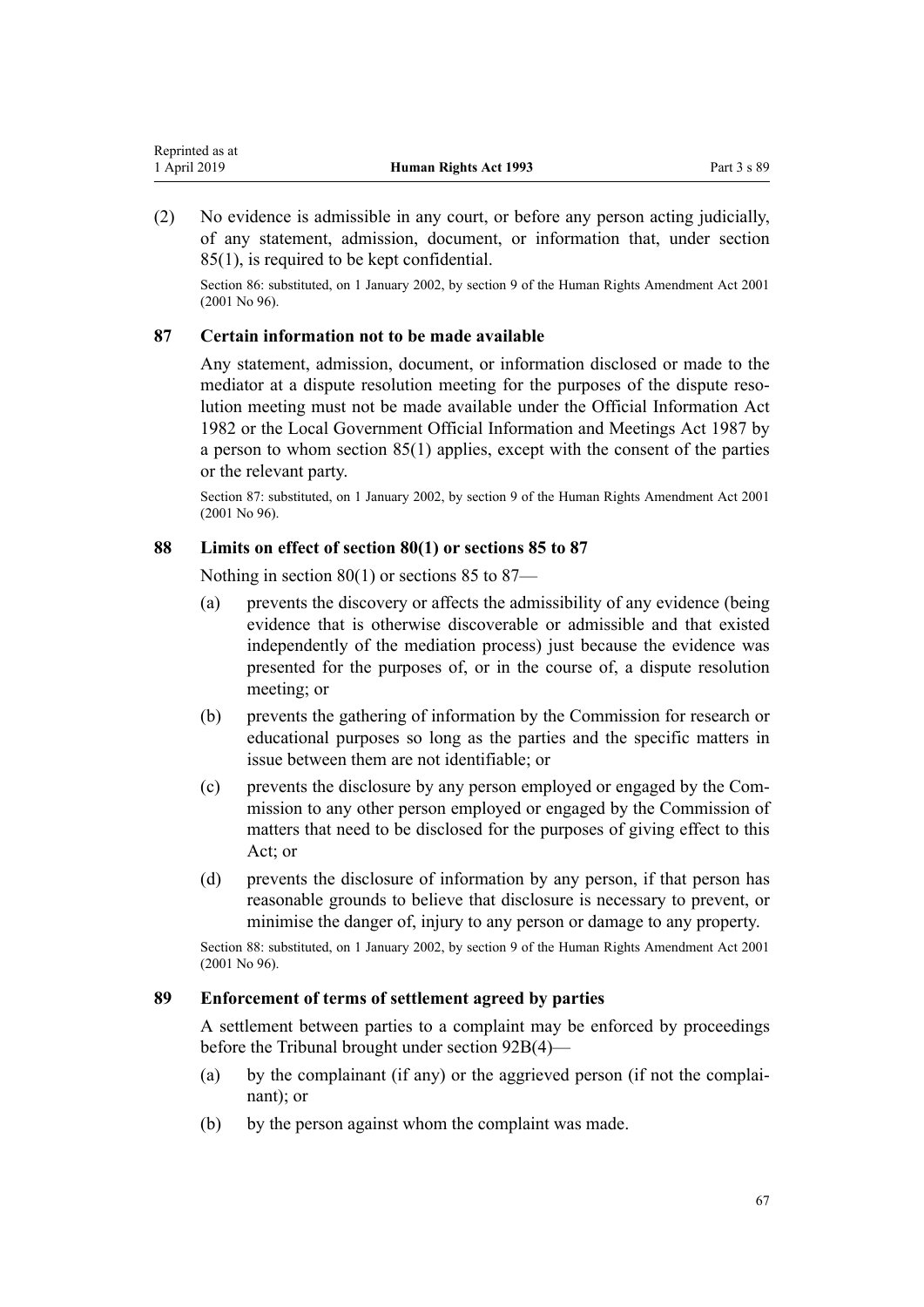<span id="page-67-0"></span>Section 89: substituted, on 1 January 2002, by [section 9](http://legislation.govt.nz/pdflink.aspx?id=DLM121897) of the Human Rights Amendment Act 2001 (2001 No 96).

## **90 Functions of Director of Human Rights Proceedings under this Part**

- (1) The Director's functions under this Part include, in relation to a complaint,—
	- (a) deciding, in accordance with [sections 91\(1\)](#page-68-0) and [92,](#page-68-0) whether, and to what extent, to provide representation for a party who requests the Director to provide representation in proceedings before the Tribunal or in related proceedings seeking to enforce a settlement reached on a previous occasion (including a settlement secured at a dispute resolution meeting), and providing representation for the party accordingly:
	- (b) deciding, in accordance with [section 91\(2\)](#page-68-0), whether to refer the complaint back to the Commission:
	- (c) deciding, in accordance with [sections 91\(3\)](#page-68-0) and [92,](#page-68-0) whether, and to what extent, to provide representation for a complainant, aggrieved person (if not the complainant), or group of persons who requests, or who request, the Director to provide representation in proceedings before the Tribunal or in related proceedings against the person against whom the complaint was made or the Attorney-General, and providing representation for the complainant, aggrieved person, or group of persons, accordingly.
- (2) The Director's functions under this Part include, in relation to a request from the Commission to provide representation in proceedings brought under [section](#page-70-0) [92B](#page-70-0), [section 92E](#page-73-0), or [section 97](#page-85-0) or in proceedings in which the Commission is entitled to appear and be heard under [section 92H](#page-74-0), deciding, in accordance with [sections 91\(3\)](#page-68-0) and [92,](#page-68-0) whether, and to what extent, to provide representation for the Commission in proceedings before the Tribunal or in related proceedings.
- (3) In this section and [sections 92](#page-68-0) and [92C](#page-71-0), **related proceedings**, in relation to proceedings before the Tribunal, means proceedings of any of the following descriptions:
	- (a) an appeal to the High Court against a decision of the Tribunal:
	- (b) proceedings in the High Court arising out of—
		- (i) the statement of a case under [section 122;](#page-100-0) or
		- (ii) the removal of proceedings or a matter at issue in them under [sec](#page-100-0)[tion 122A:](#page-100-0)
	- (c) an appeal to the Court of Appeal against a decision of the High Court made in proceedings described in paragraph (a) or paragraph (b):
	- (d) an appeal to the Supreme Court against—
		- (i) a decision of the High Court made in proceedings described in paragraph (a) or paragraph (b); or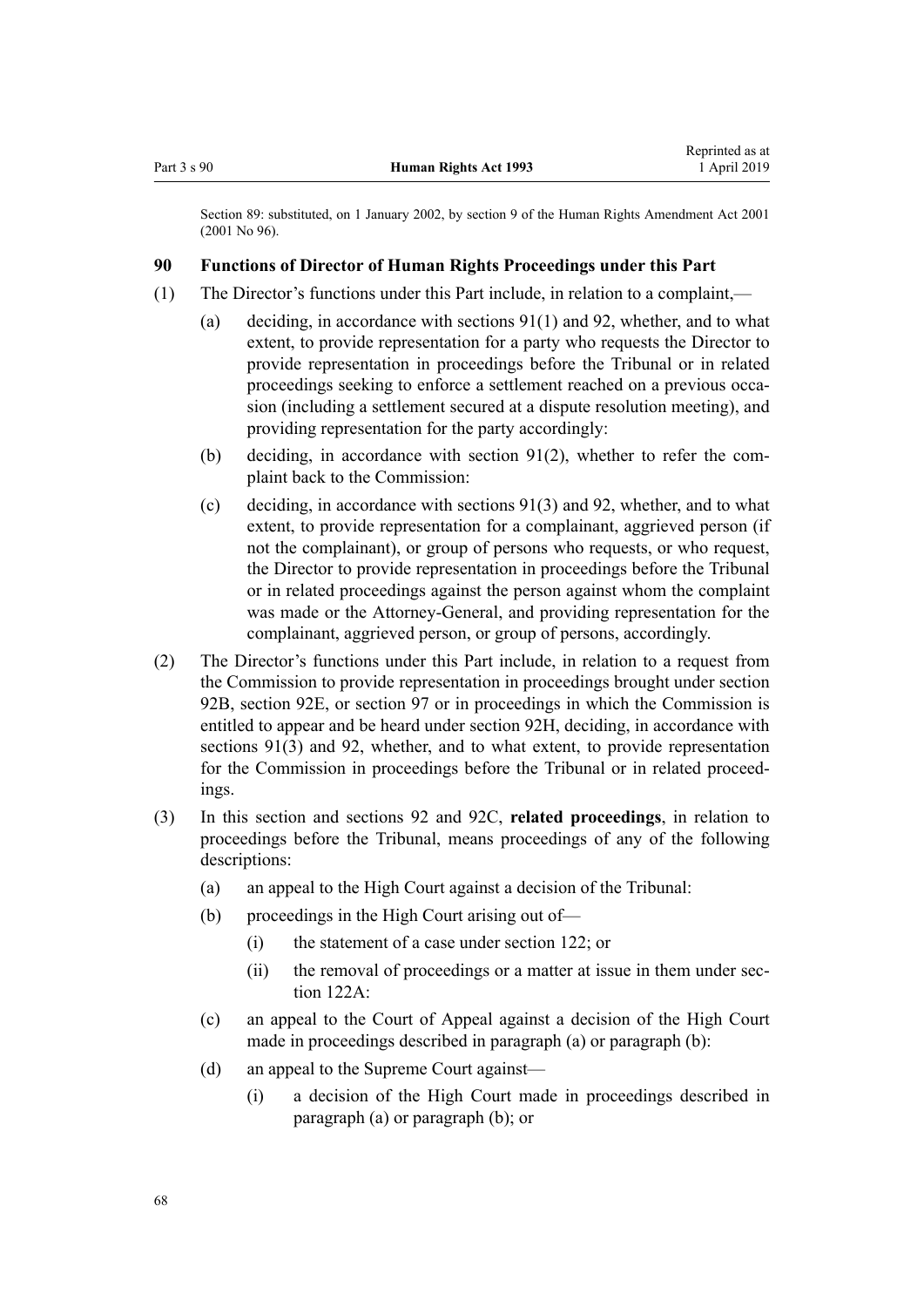<span id="page-68-0"></span>(ii) a decision of the Court of Appeal made in proceedings described in paragraph (c).

Section 90: substituted, on 1 January 2002, by [section 9](http://legislation.govt.nz/pdflink.aspx?id=DLM121897) of the Human Rights Amendment Act 2001 (2001 No 96).

Section 90(3): substituted, on 1 January 2004, by [section 48\(1\)](http://legislation.govt.nz/pdflink.aspx?id=DLM214522) of the Supreme Court Act 2003 (2003 No 53).

#### **91 Requirements for Director's decisions under section 90**

- (1) The Director may make a decision under [section 90\(1\)\(a\)](#page-67-0) if it appears to him or her that a party has failed to observe the terms of a settlement reached on a previous occasion.
- (2) The Director may make a decision under section  $90(1)(b)$  if—
	- (a) it appears to the Director that the complaint may yet be able to be resolved by the parties and the Commission (for example, by mediation); or
	- (b) it is unclear to the Director, from information available to him or her, in relation to the complaint, whether a party has failed to observe the terms of a settlement reached on a previous occasion.
- (3) The Director may make a decision under section  $90(1)(c)$  or (2) if it appears to him or her that a settlement has not been reached and that no action or further action by the Commission is likely to facilitate a settlement.

Section 91: substituted, on 1 January 2002, by [section 9](http://legislation.govt.nz/pdflink.aspx?id=DLM121897) of the Human Rights Amendment Act 2001 (2001 No 96).

## **92 Matters Director to have regard to in deciding whether to provide representation in proceedings before Tribunal or in related proceedings**

- (1) In deciding under section  $90(1)(a)$  or (c) or section  $90(2)$  whether, and to what extent, to provide representation for a complainant, aggrieved person, group of persons, party to a settlement of a complaint, or the Commission, the Director—
	- (a) must have regard to the matters stated in subsection (2):
	- (b) may have regard to any other matter that the Director considers relevant.
- (2) The matters referred to in subsection  $(1)(a)$  are—
	- (a) whether the complaint raises a significant question of law:
	- (b) whether resolution of the complaint would affect a large number of people (for example, because the proceedings would be brought by or affect a large group of persons):
	- (c) the level of harm involved in the matters that are the subject of the complaint:
	- (d) whether the proceedings in question are likely to be successful: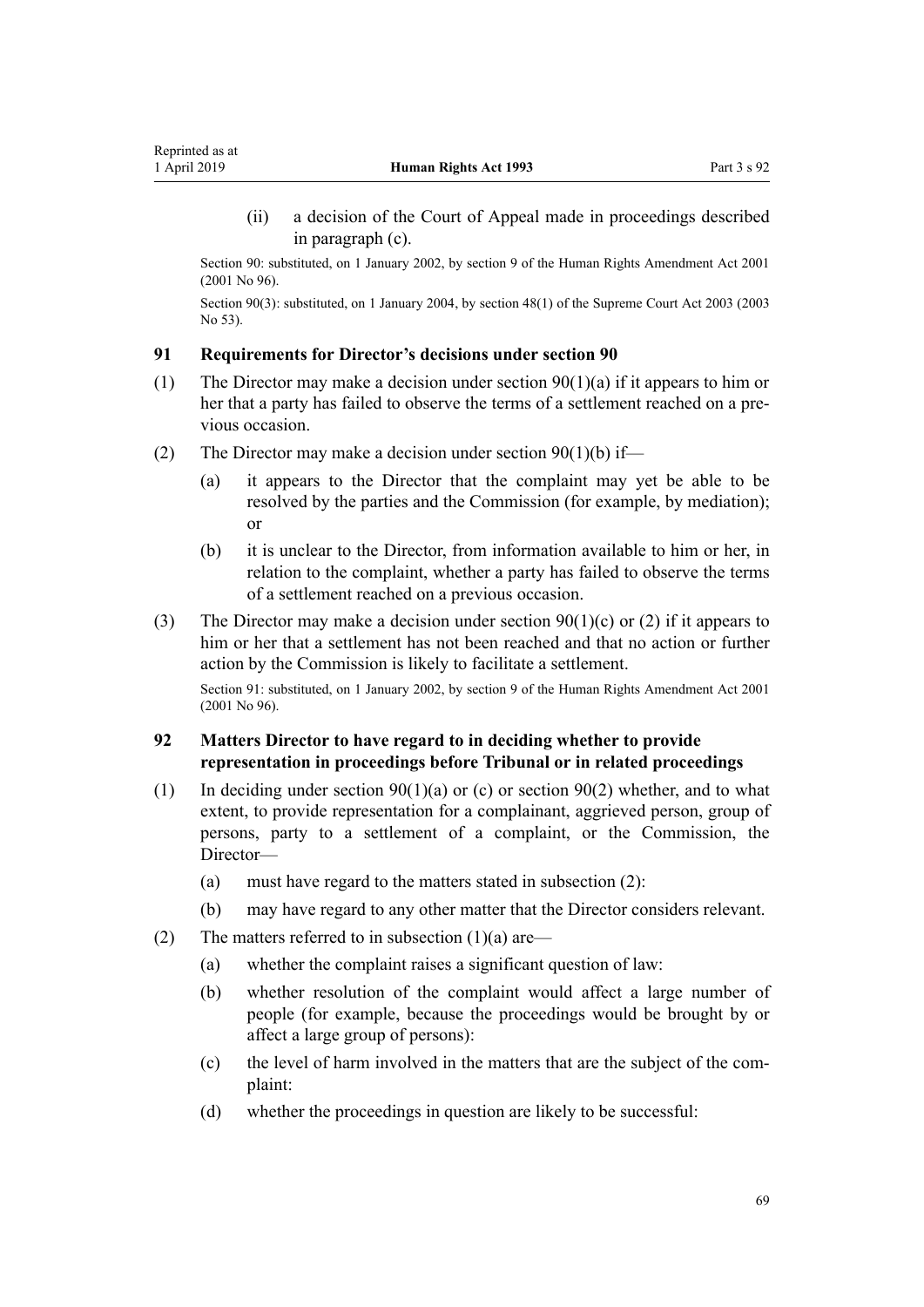- (e) whether the remedies available through proceedings of that kind are likely to suit the particular case:
- (f) whether there is likely to be any conflict of interest in the provision by the Director of representation to any person described in subsection (1):
- (g) whether the provision of representation is an effective use of resources:
- (h) whether or not it would be in the public interest to provide representation.

Section 92: substituted, on 1 January 2002, by [section 9](http://legislation.govt.nz/pdflink.aspx?id=DLM121897) of the Human Rights Amendment Act 2001 (2001 No 96).

#### **92A Director to notify and report on decisions on representation**

- (1) Promptly after making a decision under section  $90(1)(a)$  or (c), the Director must notify the complainant, aggrieved person, group of persons, or party seeking to enforce a settlement reached on a previous occasion—
	- (a) of the terms of the decision; and
	- (b) if the Director has decided not to provide representation for the complainant, aggrieved person, class of persons, or party seeking to enforce a settlement, of the reasons for the decision.
- (2) Promptly after making a decision under [section 90\(2\),](#page-67-0) the Director must notify the Commission—
	- (a) of the terms of the decision; and
	- (b) of the reasons for the decision.
- (3) If the Director decides to provide representation to the Commission in proceedings in which the Commission is entitled to be heard under [section 92H](#page-74-0), but subsequently concludes that there is, or may be, a conflict of interest in the provision, or continued provision, of legal representation by the Director to both the complainant and the Commission, the Director must—
	- (a) cease to provide representation to the Commission; and
	- (b) promptly advise the Commission of the Director's decision.
- (4) The Director must report to the Minister, at least once each year and without referring to identifiable individuals concerned, on the Director's decisions under section  $90(1)(a)$  and (c), and, as soon as practicable, the Minister must present a copy of the report to the House of Representatives.

Section 92A: inserted, on 1 January 2002, by [section 9](http://legislation.govt.nz/pdflink.aspx?id=DLM121897) of the Human Rights Amendment Act 2001 (2001 No 96).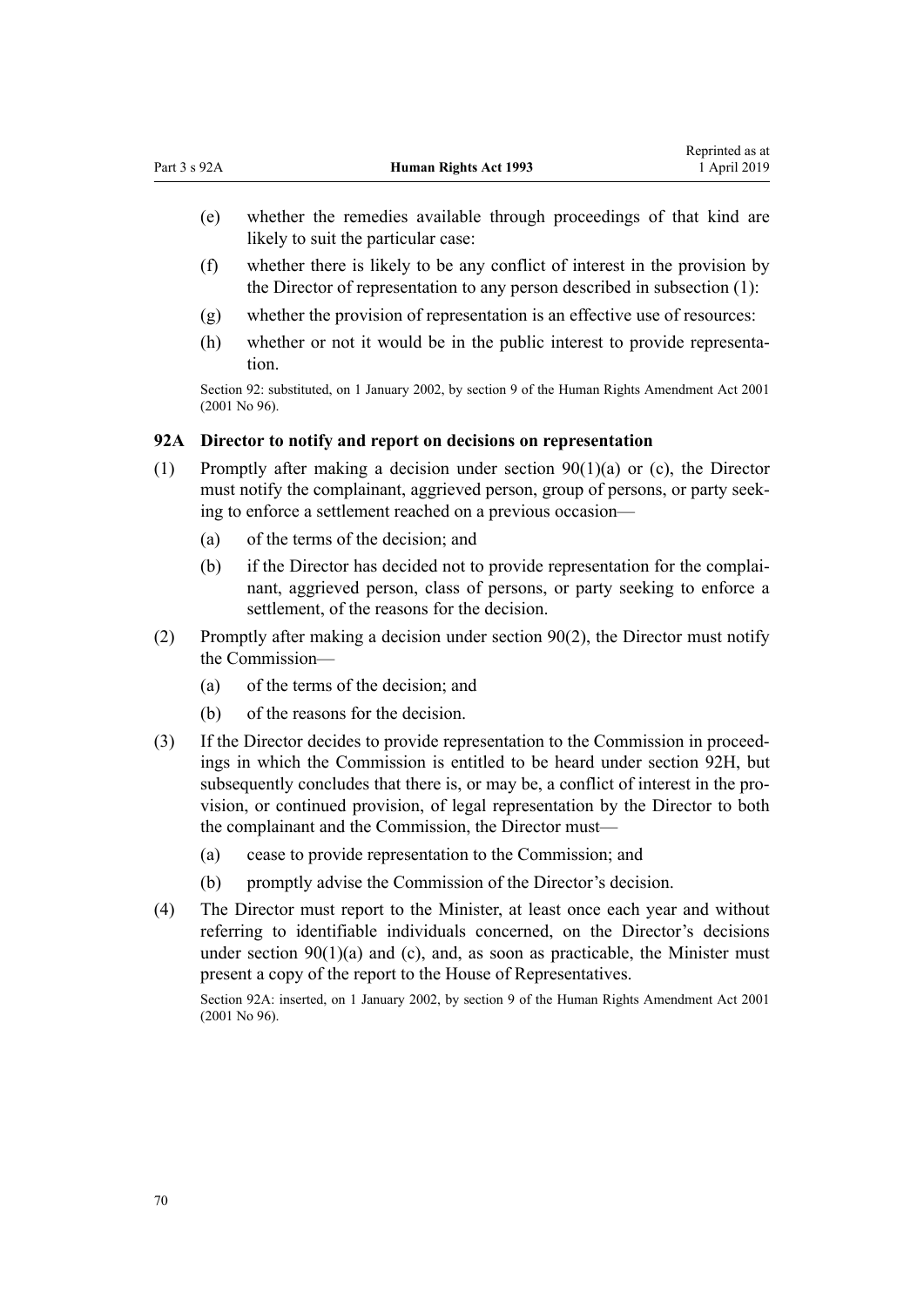#### *Proceedings*

<span id="page-70-0"></span>Heading: inserted, on 1 January 2002, by [section 9](http://legislation.govt.nz/pdflink.aspx?id=DLM121897) of the Human Rights Amendment Act 2001 (2001 No 96).

#### **92B Civil proceedings arising from complaints**

- (1) If a complaint referred to in [section 76\(2\)\(a\)](#page-59-0) has been made, the complainant, the person aggrieved (if not the complainant), or the Commission may bring civil proceedings before the Human Rights Review Tribunal—
	- (a) for a breach of [Part 1A](#page-26-0) (other than a breach of Part 1A that is an enactment, or an act or omission authorised or required by an enactment or otherwise by law), against the person or persons alleged to be responsible for the breach:
	- (b) for a breach of [Part 1A](#page-26-0) that is an enactment, or an act or omission authorised or required by an enactment or otherwise by law, against the Attorney-General, or against a person or body referred to in [section 3\(b\)](http://legislation.govt.nz/pdflink.aspx?id=DLM224799) of the New Zealand Bill of Rights Act 1990 alleged to be responsible for the breach:
	- (c) for a breach of [Part 2](#page-28-0), against the person or persons alleged to be responsible for the breach.
- (2) If a complaint under section  $76(2)(a)$  relates to a discriminatory practice alleged to be in breach of [Part 1A](#page-26-0) or [Part 2](#page-28-0) and to affect a class of persons, proceedings under subsection (1) may be brought by the Commission on behalf of the class of persons affected.
- (3) A person against whom a complaint referred to in section  $76(2)(a)$  has been made may bring civil proceedings before the Tribunal in relation to the complaint if no proceedings in relation to the complaint have been brought under subsection (1) by, or on behalf of, the complainant or person aggrieved or a class of persons.
- (4) If parties to a complaint under section  $76(2)(a)$  have reached a settlement of the complaint (whether through mediation or otherwise) but one of them is failing to observe a term of the settlement, another of them may bring proceedings before the Tribunal to enforce the settlement.
- (5) The rights given by subsections (1), (3), and (4) are not limited or affected just because the Commission or a mediator at a dispute resolution meeting or the Director is taking any action in relation to the complaint concerned.
- (6) Despite subsection (2), the Commission may bring proceedings under subsection  $(1)$  only if—
	- (a) the complainant or person aggrieved (if not the complainant) has not brought proceedings; and
	- (b) the Commission has obtained the agreement of that person before bringing the proceedings; and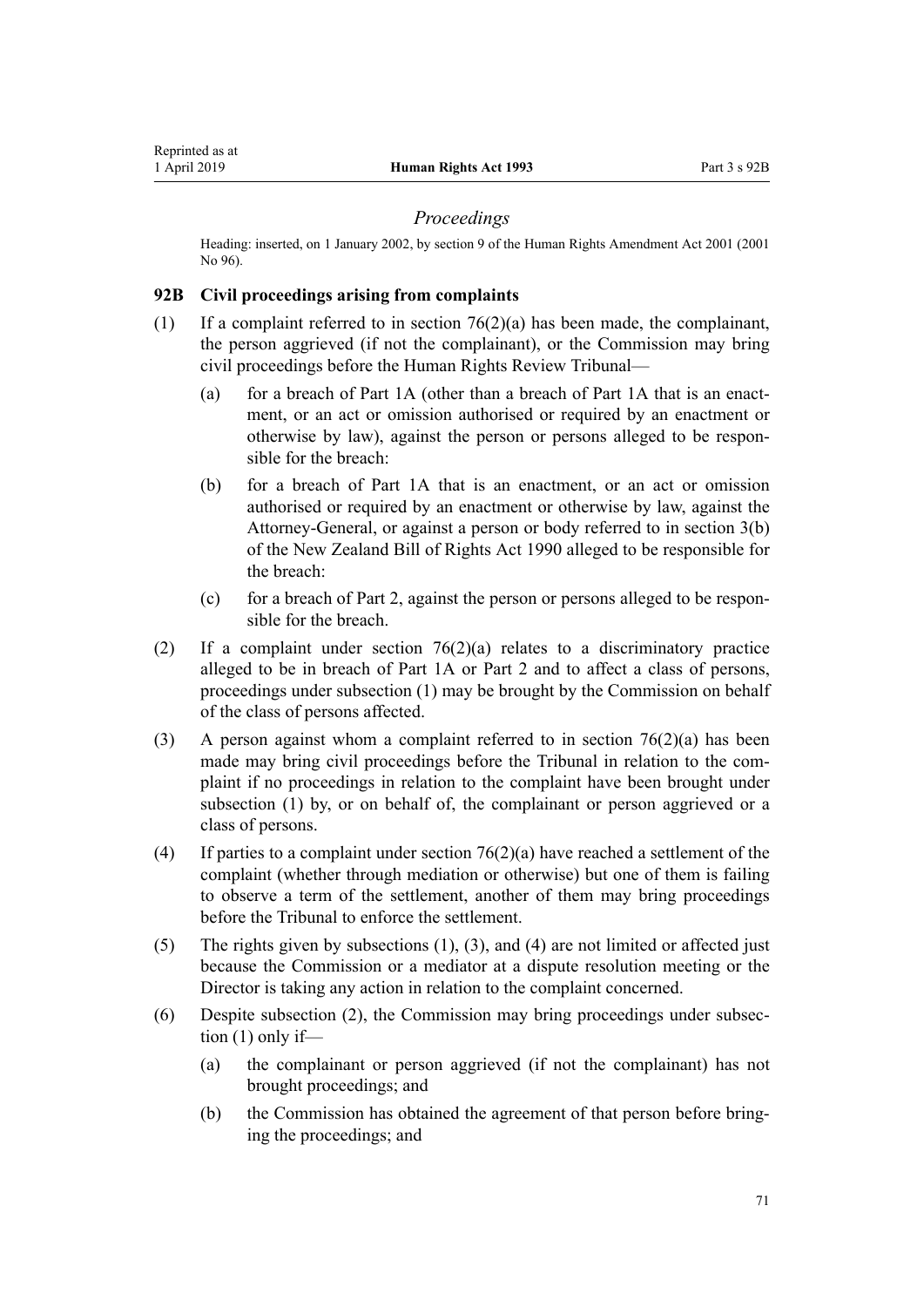- <span id="page-71-0"></span>(c) it considers that bringing the proceedings will facilitate the performance of its functions stated in [section 5\(2\)\(a\).](#page-12-0)
- (7) Despite subsections (1) to (6), no proceedings may be brought under this section in respect of a complaint or relevant part of a complaint to which [section](#page-61-0) [79\(3\)](#page-61-0) applies.

Section 92B: inserted, on 1 January 2002, by [section 9](http://legislation.govt.nz/pdflink.aspx?id=DLM121897) of the Human Rights Amendment Act 2001 (2001 No 96).

#### **92BA Lodging of applications**

Proceedings before the Tribunal are to be commenced by the lodging of an application in the prescribed form.

Section 92BA: inserted, on 1 December 2004, by [section 5](http://legislation.govt.nz/pdflink.aspx?id=DLM316654) of the Human Rights Amendment Act 2004 (2004 No 88).

#### **92C Representation in civil proceedings arising from complaints**

- (1) A party to proceedings before the Tribunal or related proceedings may appear and be heard—
	- (a) in person, or by a barrister or solicitor provided by the person; or
	- (b) by a barrister or solicitor provided by the Director if, and to the extent that, the Director has decided, under section  $90(1)(a)$  or (c) or (2), to provide representation for the party in the proceedings.
- (2) The Tribunal may, on an application for the purpose by any person, give directions as to the representation, in proceedings before it, of a plaintiff of a kind referred to in section  $92N(1)$  to (3) or of any other party to the proceedings who may be able to bring, take part in, or defend the proceedings, only through a representative.
- (3) The Office of Human Rights Proceedings must pay all costs of representation provided—
	- (a) by the Director for a complainant, aggrieved person, group of persons, or party to a settlement of a complaint; and
	- (b) in accordance with a decision of the Director under section  $90(1)(a)$  or [\(c\).](#page-67-0)
- (4) The Office of Human Rights Proceedings must pay any award of costs made against a person in proceedings for which representation is provided for that person by the Director.
- (5) Any award of costs made in favour of a person in proceedings for which representation is provided for that person by the Director must be paid to the Office of Human Rights Proceedings.
- (6) Nothing in this Act limits or affects the entitlement to legal aid (if any) of a party in respect of proceedings or intended proceedings (whether or not representation for the party in the proceedings may, or is to be, is being, or has been,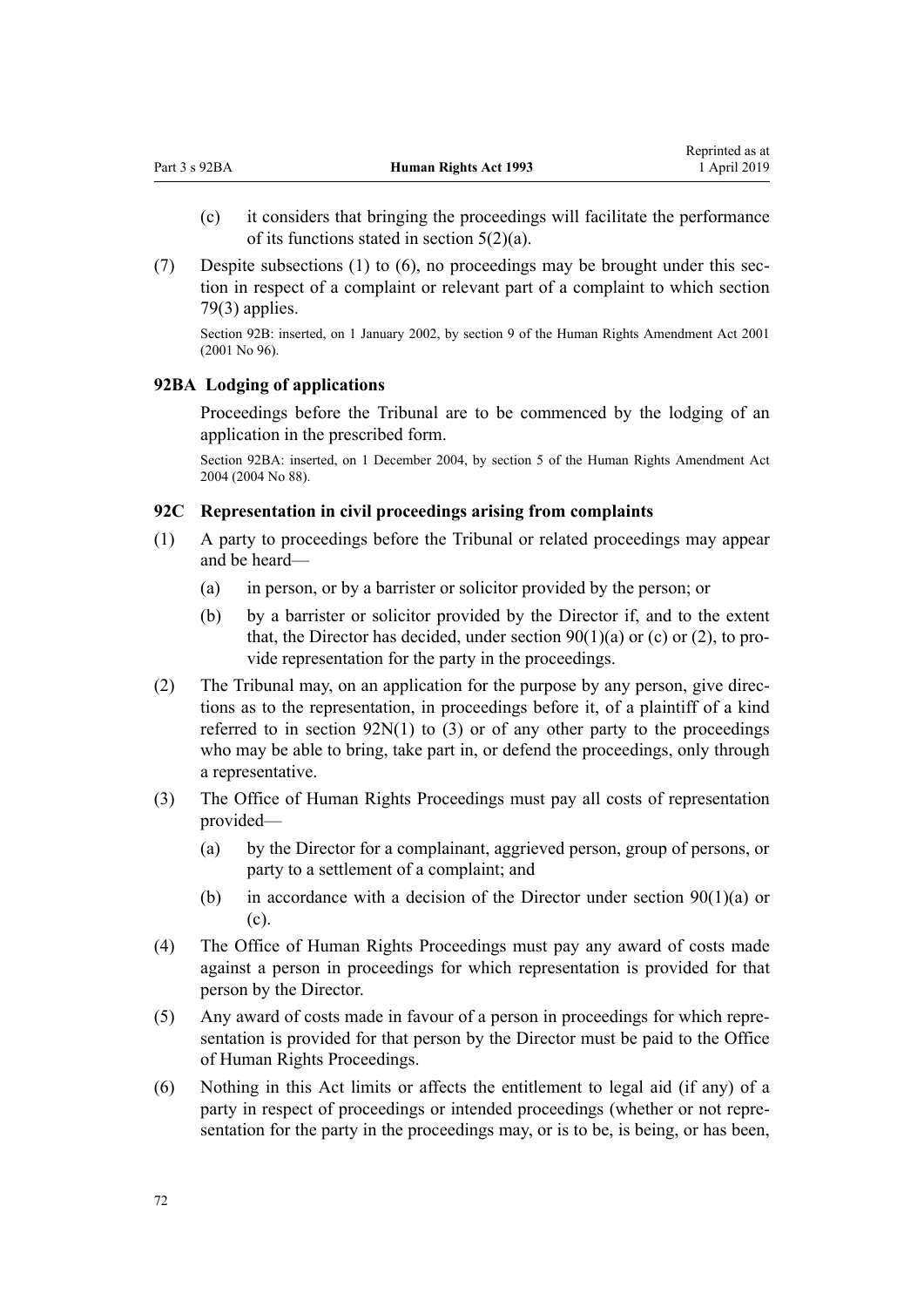provided in accordance with a decision of the Director under section  $90(1)(a)$ or  $(c)$ ).

Section 92C: inserted, on 1 January 2002, by [section 9](http://legislation.govt.nz/pdflink.aspx?id=DLM121897) of the Human Rights Amendment Act 2001 (2001 No 96).

# **92D Tribunal or Chairperson or Deputy Chairperson may refer complaint back to Commission, or adjourn proceedings to seek resolution by settlement**

- (1) When proceedings under [section 92B](#page-70-0) are brought, the Tribunal or the Chairperson or a Deputy Chairperson—
	- (a) must (whether through a member or officer) first consider whether an attempt has been made to resolve the complaint (whether through mediation or otherwise); and
	- (b) must refer the complaint under section  $76(2)(a)$  to which the proceedings relate back to the Commission unless the Tribunal or the Chairperson or a Deputy Chairperson is satisfied that attempts at resolution, or further attempts at resolution, of the complaint by the parties and the Commission—
		- (i) will not contribute constructively to resolving the complaint; or
		- (ii) will not, in the circumstances, be in the public interest; or
		- (iii) will undermine the urgent or interim nature of the proceedings.
- (2) The Tribunal or the Chairperson or a Deputy Chairperson may, at any time before, during, or after the hearing of proceedings, refer a complaint under [sec](#page-59-0)[tion 76\(2\)\(a\)](#page-59-0) back to the Commission if it appears to the Tribunal or the Chairperson or a Deputy Chairperson, from what is known to it about the complaint, that the complaint may yet be able to be resolved by the parties and the Commission (for example, by mediation).
- (3) The Tribunal or the Chairperson or a Deputy Chairperson may, instead of exercising the power conferred by subsection (2), adjourn any proceedings relating to a complaint under section  $76(2)(a)$  for a specified period if it appears to the Tribunal or the Chairperson or a Deputy Chairperson, from what is known about the complaint, that the complaint may yet be able to be resolved by the parties.

Section 92D: inserted, on 1 January 2002, by [section 9](http://legislation.govt.nz/pdflink.aspx?id=DLM121897) of the Human Rights Amendment Act 2001 (2001 No 96).

Section 92D heading: amended, on 14 November 2018, by [section 78\(1\)](http://legislation.govt.nz/pdflink.aspx?id=LMS18536) of the Tribunals Powers and Procedures Legislation Act 2018 (2018 No 51).

Section 92D(1): amended, on 14 November 2018, by [section 78\(2\)](http://legislation.govt.nz/pdflink.aspx?id=LMS18536) of the Tribunals Powers and Procedures Legislation Act 2018 (2018 No 51).

Section 92D(1)(b): amended, on 14 November 2018, by [section 78\(2\)](http://legislation.govt.nz/pdflink.aspx?id=LMS18536) of the Tribunals Powers and Procedures Legislation Act 2018 (2018 No 51).

Section 92D(2): amended, on 14 November 2018, by [section 78\(3\)](http://legislation.govt.nz/pdflink.aspx?id=LMS18536) of the Tribunals Powers and Procedures Legislation Act 2018 (2018 No 51).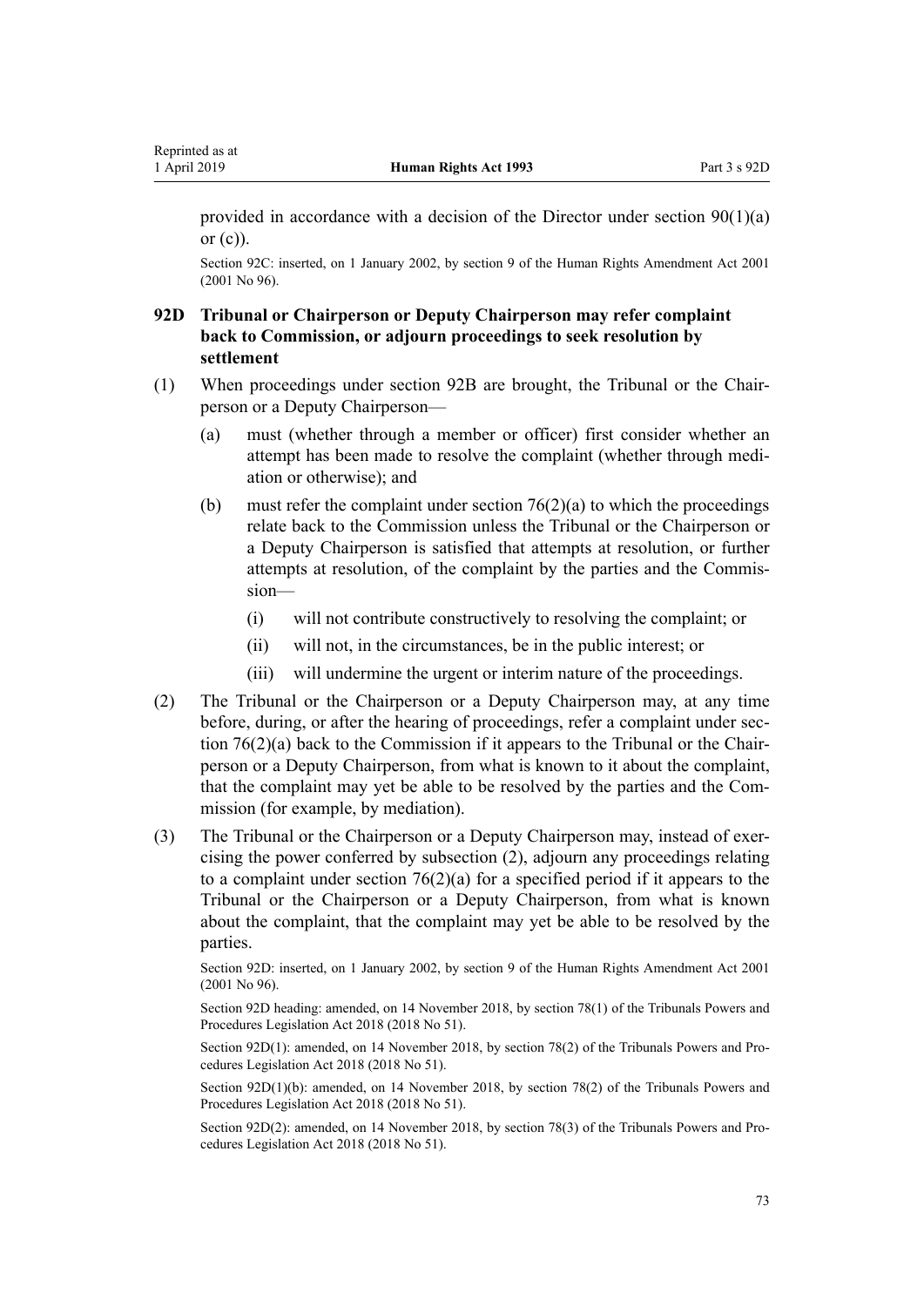<span id="page-73-0"></span>Section 92D(3): amended, on 14 November 2018, by [section 78\(4\)](http://legislation.govt.nz/pdflink.aspx?id=LMS18536) of the Tribunals Powers and Procedures Legislation Act 2018 (2018 No 51).

# **92E Civil proceedings arising from inquiry by Commission**

- (1) If the Commission considers that an inquiry by it under section  $5(2)(h)$  has disclosed or may have disclosed a breach of a kind referred to in any of paragraphs (a) to (c), it may bring civil proceedings before the Tribunal,—
	- (a) for a breach of [Part 1A](#page-26-0) (other than a breach of Part 1A that is an enactment, or an act or omission authorised or required by an enactment or otherwise by law), against the person or persons alleged to be responsible for the breach:
	- (b) for a breach of [Part 1A](#page-26-0) that is an enactment, or an act or omission authorised or required by an enactment or otherwise by law, against the Attorney-General, or against a person or body referred to in [section 3\(b\)](http://legislation.govt.nz/pdflink.aspx?id=DLM224799) of the New Zealand Bill of Rights Act 1990 alleged to be responsible for the breach:
	- (c) for a breach of [Part 2](#page-28-0), against the person or persons alleged to be responsible for the breach.
- (2) The Commission may exercise the right in subsection (1) only if it considers that the exercise of the right will facilitate the performance of its functions stated in section  $5(2)(a)$ .
- (3) This section does not limit [section 6](#page-15-0) or [section 92H](#page-74-0) or [section 97](#page-85-0).

Section 92E: inserted, on 1 January 2002, by [section 9](http://legislation.govt.nz/pdflink.aspx?id=DLM121897) of the Human Rights Amendment Act 2001 (2001 No 96).

# **92F Proof of justified limits and exceptions**

- (1) The onus of proving, in any proceedings under this Part, that an act or omission is, under [section 5](http://legislation.govt.nz/pdflink.aspx?id=DLM225501) of the New Zealand Bill of Rights Act 1990, a justified limit on the right to freedom from discrimination affirmed by [section 19](http://legislation.govt.nz/pdflink.aspx?id=DLM225519) of the New Zealand Bill of Rights Act 1990 lies on the defendant.
- (2) The onus of proving, in any proceedings under this Part, that conduct is, under any provision of [Part 2](#page-28-0), excepted from conduct that is unlawful under any provision of Part 2 lies on the defendant.

Compare: 1977 No 49 s 39

Section 92F: inserted, on 1 January 2002, by [section 9](http://legislation.govt.nz/pdflink.aspx?id=DLM121897) of the Human Rights Amendment Act 2001 (2001 No 96).

# **92G Right of Attorney-General to appear in civil proceedings**

- (1) The Attorney-General may appear and be heard, in person or by a barrister or solicitor,—
	- (a) in proceedings before the Human Rights Review Tribunal alleging a breach of [Part 1A](#page-26-0), or alleging a breach of [Part 2](#page-28-0) by a person or body referred to in [section 3](http://legislation.govt.nz/pdflink.aspx?id=DLM224799) of the New Zealand Bill of Rights Act 1990: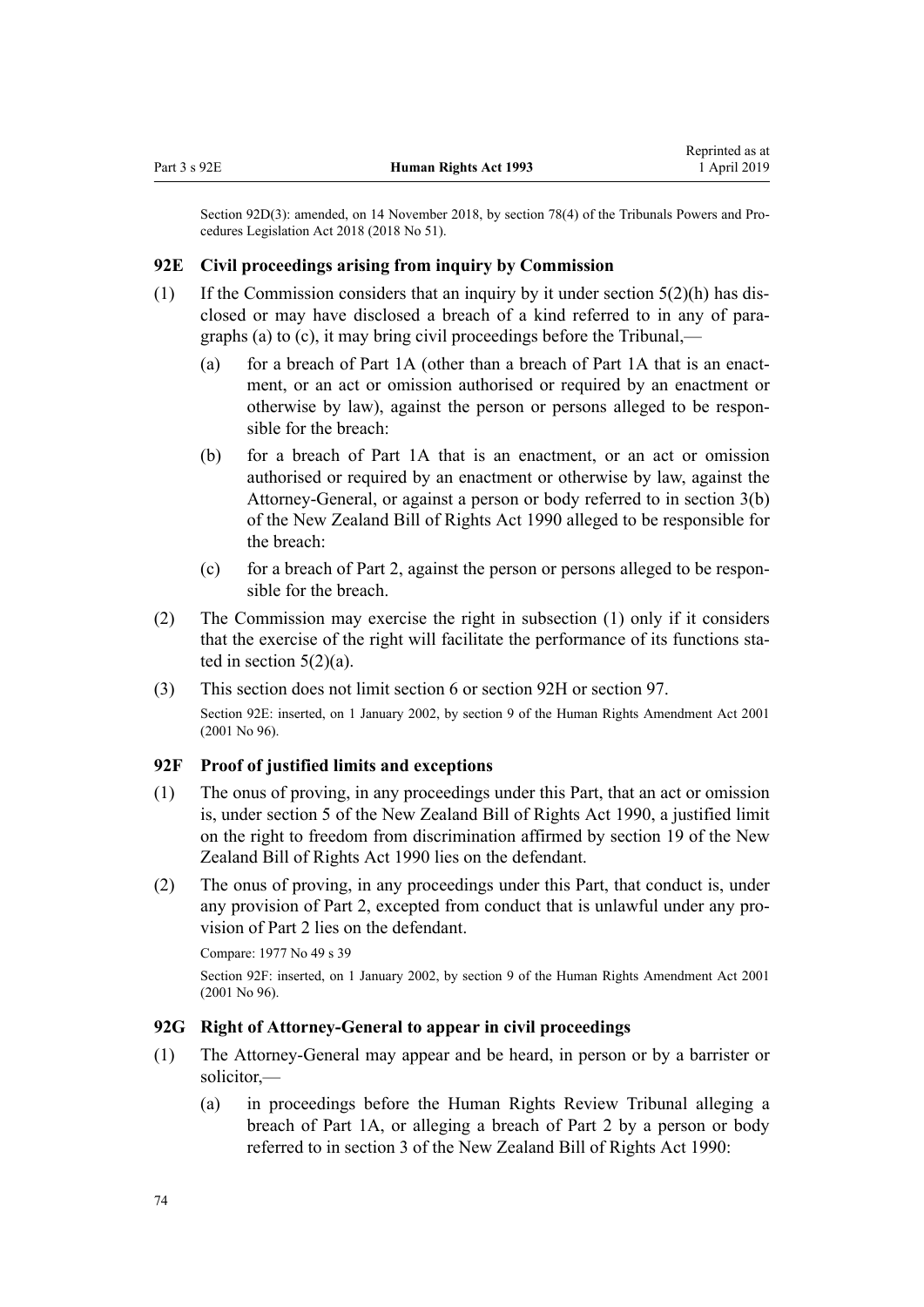- <span id="page-74-0"></span>(b) in proceedings in any of the following courts in relation to proceedings of a kind referred to in paragraph (a) that are or have been before the Human Rights Review Tribunal:
	- (i) the District Court:
	- (ii) the High Court:
	- (iii) the Court of Appeal:
	- (iv) the Supreme Court.
- (2) The right to appear and be heard given by subsection (1) may be exercised whether or not the Attorney-General is or was a party to the proceedings before the Human Rights Review Tribunal.
- (3) If, under subsection (1), the Attorney-General appears in any proceedings of a kind described in that subsection, he or she has, unless those proceedings are by way of appeal, the right to adduce evidence and the right to cross-examine witnesses.

Compare: 1977 No 49 s 38A; 1983 No 56 s 13; 1993 No 35 s 3(5)

Section 92G: inserted, on 1 January 2002, by [section 9](http://legislation.govt.nz/pdflink.aspx?id=DLM121897) of the Human Rights Amendment Act 2001 (2001 No 96).

Section 92G(1)(b)(i): amended, on 1 March 2017, by [section 261](http://legislation.govt.nz/pdflink.aspx?id=DLM6942680) of the District Court Act 2016 (2016 No 49).

Section 92G(1)(b)(iv): added, on 1 January 2004, by [section 48\(1\)](http://legislation.govt.nz/pdflink.aspx?id=DLM214522) of the Supreme Court Act 2003 (2003 No 53).

# **92H Right of Commission to appear in civil proceedings**

- (1) The Commission may appear and be heard, in person or by a barrister or solicitor,—
	- (a) in proceedings before the Human Rights Review Tribunal; and
	- (b) in proceedings in any of the following courts in relation to proceedings that are or have been before the Human Rights Review Tribunal:
		- (i) the District Court:
		- (ii) the High Court:
		- (iii) the Court of Appeal:
		- (iv) the Supreme Court.
- (2) The right to appear and be heard given by subsection (1) may be exercised—
	- (a) whether or not the Commission is or was a party to the proceedings before the Human Rights Review Tribunal; but
	- (b) only if the Commission considers that the exercise of the right will facilitate the performance of its functions stated in section  $5(2)(a)$ .
- (3) If, under subsection (1), the Commission appears in any proceedings of a kind described in that subsection, it has, unless those proceedings are by way of appeal, the right to adduce evidence and the right to cross-examine witnesses.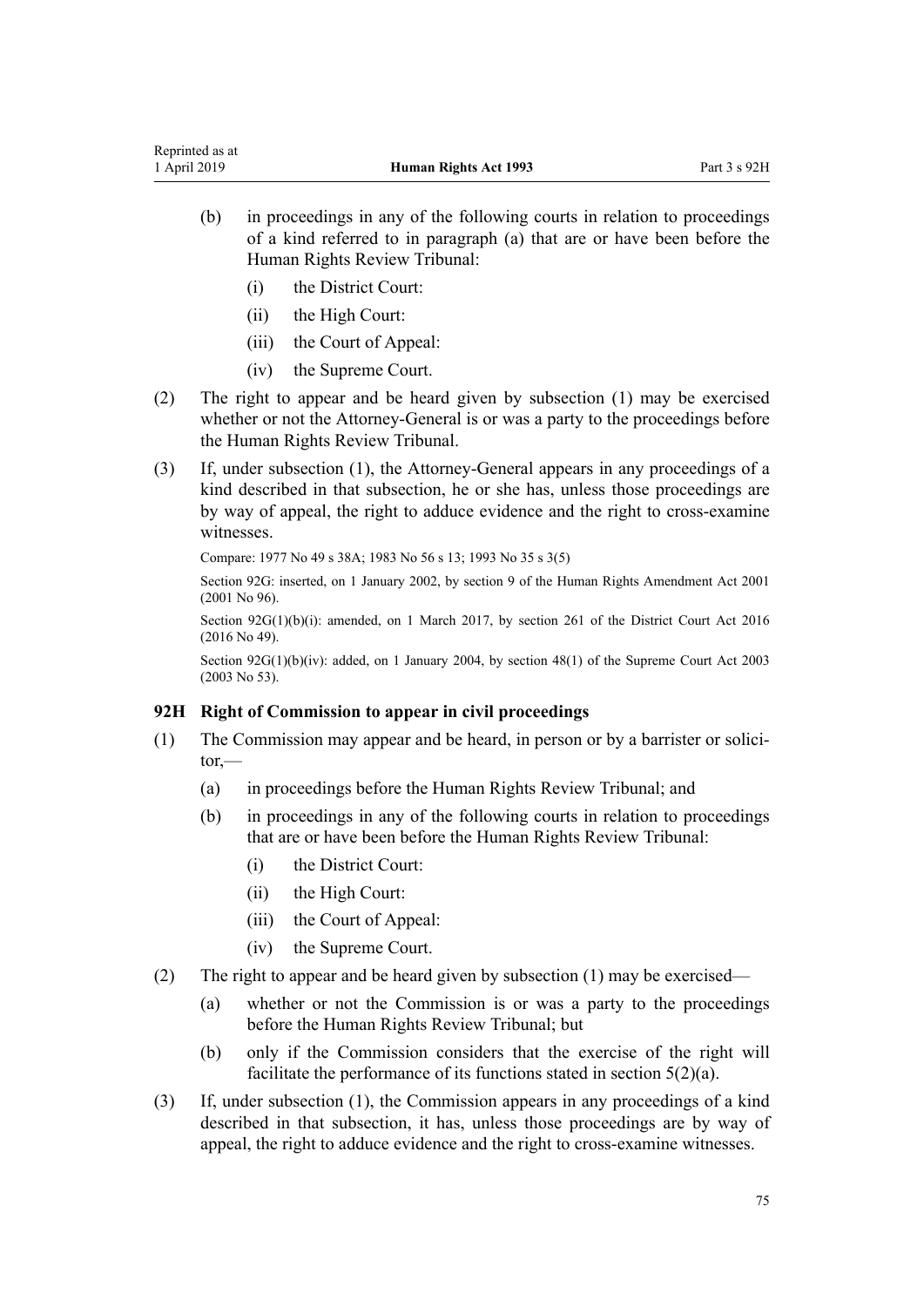### <span id="page-75-0"></span>(4) This section is not limited by [section 92B](#page-70-0) or [section 92E](#page-73-0) or [section 97](#page-85-0).

Compare: 1977 No 49 s 38A; 1983 No 56 s 13; 1993 No 35 s 3(5)

Section 92H: inserted, on 1 January 2002, by [section 9](http://legislation.govt.nz/pdflink.aspx?id=DLM121897) of the Human Rights Amendment Act 2001 (2001 No 96).

Section 92H(1)(b)(i): amended, on 1 March 2017, by [section 261](http://legislation.govt.nz/pdflink.aspx?id=DLM6942680) of the District Court Act 2016 (2016 No 49).

Section 92H(1)(b)(iv): added, on 1 January 2004, by [section 48\(1\)](http://legislation.govt.nz/pdflink.aspx?id=DLM214522) of the Supreme Court Act 2003 (2003 No 53).

### *Remedies*

Heading: inserted, on 1 January 2002, by [section 9](http://legislation.govt.nz/pdflink.aspx?id=DLM121897) of the Human Rights Amendment Act 2001 (2001 No 96).

#### **92I Remedies**

- (1) This section is subject to [sections 92J](#page-76-0) and [92K](#page-76-0) (which relate to the only remedy that may be granted by the Tribunal if it finds that an enactment is in breach of Part [1A\)](#page-26-0).
- (2) In proceedings before the Human Rights Review Tribunal brought under [sec](#page-70-0)[tion 92B\(1\) or \(4\)](#page-70-0) or [section 92E,](#page-73-0) the plaintiff may seek any of the remedies described in subsection (3) that the plaintiff thinks fit.
- (3) If, in proceedings referred to in subsection (2), the Tribunal is satisfied on the balance of probabilities that the defendant has committed a breach of [Part 1A](#page-26-0) or [Part 2](#page-28-0) or the terms of a settlement of a complaint, the Tribunal may grant 1 or more of the following remedies:
	- (a) a declaration that the defendant has committed a breach of [Part 1A](#page-26-0) or [Part 2](#page-28-0) or the terms of a settlement of a complaint:
	- (b) an order restraining the defendant from continuing or repeating the breach, or from engaging in, or causing or permitting others to engage in, conduct of the same kind as that constituting the breach, or conduct of any similar kind specified in the order:
	- (c) damages in accordance with [sections 92M to 92O](#page-77-0):
	- (d) an order that the defendant perform any acts specified in the order with a view to redressing any loss or damage suffered by the complainant or, as the case may be, the aggrieved person as a result of the breach:
	- (e) a declaration that any contract entered into or performed in contravention of any provision of [Part 1A](#page-26-0) or [Part 2](#page-28-0) is an illegal contract:
	- (f) an order that the defendant undertake any specified training or any other programme, or implement any specified policy or programme, in order to assist or enable the defendant to comply with the provisions of this Act:
	- (g) relief in accordance with [subpart 5](http://legislation.govt.nz/pdflink.aspx?id=DLM6844158) of Part 2 of the Contract and Commercial Law Act 2017 in respect of any such contract to which the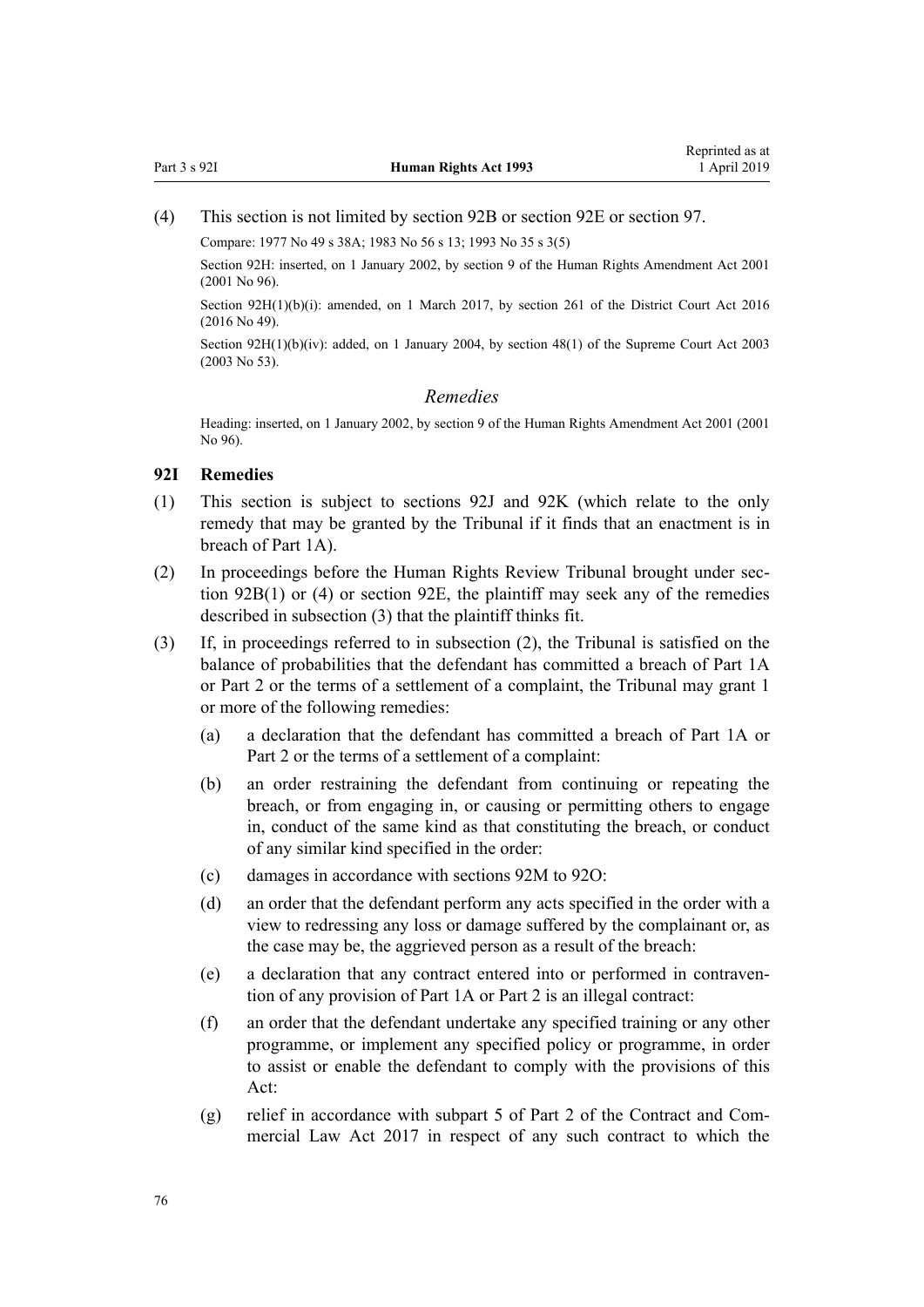<span id="page-76-0"></span>defendant and the complainant or, as the case may be, the aggrieved person are parties:

- (h) any other relief the Tribunal thinks fit.
- (4) It is no defence to proceedings referred to in subsection (2) or subsection (5) that the breach was unintentional or without negligence on the part of the party against whom the complaint was made, but, subject to [section 92P,](#page-80-0) the Tribunal must take the conduct of the parties into account in deciding what, if any, remedy to grant.
- (5) In proceedings before the Human Rights Review Tribunal brought, under [sec](#page-70-0)[tion 92B\(3\),](#page-70-0) by the person against whom a complaint was made, that person may seek a declaration that he or she has not committed a breach of [Part 1A](#page-26-0) or [Part 2](#page-28-0).

Compare: 1977 No 49 s 38(5), (6), (8); 1983 No 56 s 12(3)

Section 92I: inserted, on 1 January 2002, by [section 9](http://legislation.govt.nz/pdflink.aspx?id=DLM121897) of the Human Rights Amendment Act 2001 (2001 No 96).

Section 92I(3)(g): amended, on 1 September 2017, by [section 347](http://legislation.govt.nz/pdflink.aspx?id=DLM6844761) of the Contract and Commercial Law Act 2017 (2017 No 5).

# **92J Remedy for enactments in breach of Part 1A**

- (1) If, in proceedings before the Human Rights Review Tribunal, the Tribunal finds that an enactment is in breach of [Part 1A](#page-26-0), the only remedy that the Tribunal may grant is the declaration referred to in subsection (2).
- (2) The declaration that may be granted by the Tribunal, if subsection (1) applies, is a declaration that the enactment that is the subject of the finding is inconsistent with the right to freedom from discrimination affirmed by [section 19](http://legislation.govt.nz/pdflink.aspx?id=DLM225519) of the New Zealand Bill of Rights Act 1990.
- (3) The Tribunal may not grant a declaration under subsection (2) unless that decision has the support of all or a majority of the members of the Tribunal.
- (4) Nothing in this section affects the [New Zealand Bill of Rights Act 1990](http://legislation.govt.nz/pdflink.aspx?id=DLM224791). Section 92J: inserted, on 1 January 2002, by [section 9](http://legislation.govt.nz/pdflink.aspx?id=DLM121897) of the Human Rights Amendment Act 2001 (2001 No 96).

# **92K Effect of declaration**

- (1) A declaration under section 92J does not—
	- (a) affect the validity, application, or enforcement of the enactment in respect of which it is given; or
	- (b) prevent the continuation of the act, omission, policy, or activity that was the subject of the complaint.
- (2) If a declaration is made under section 92J and that declaration is not overturned on appeal or the time for lodging an appeal expires, the Minister for the time being responsible for the administration of the enactment must present to the House of Representatives—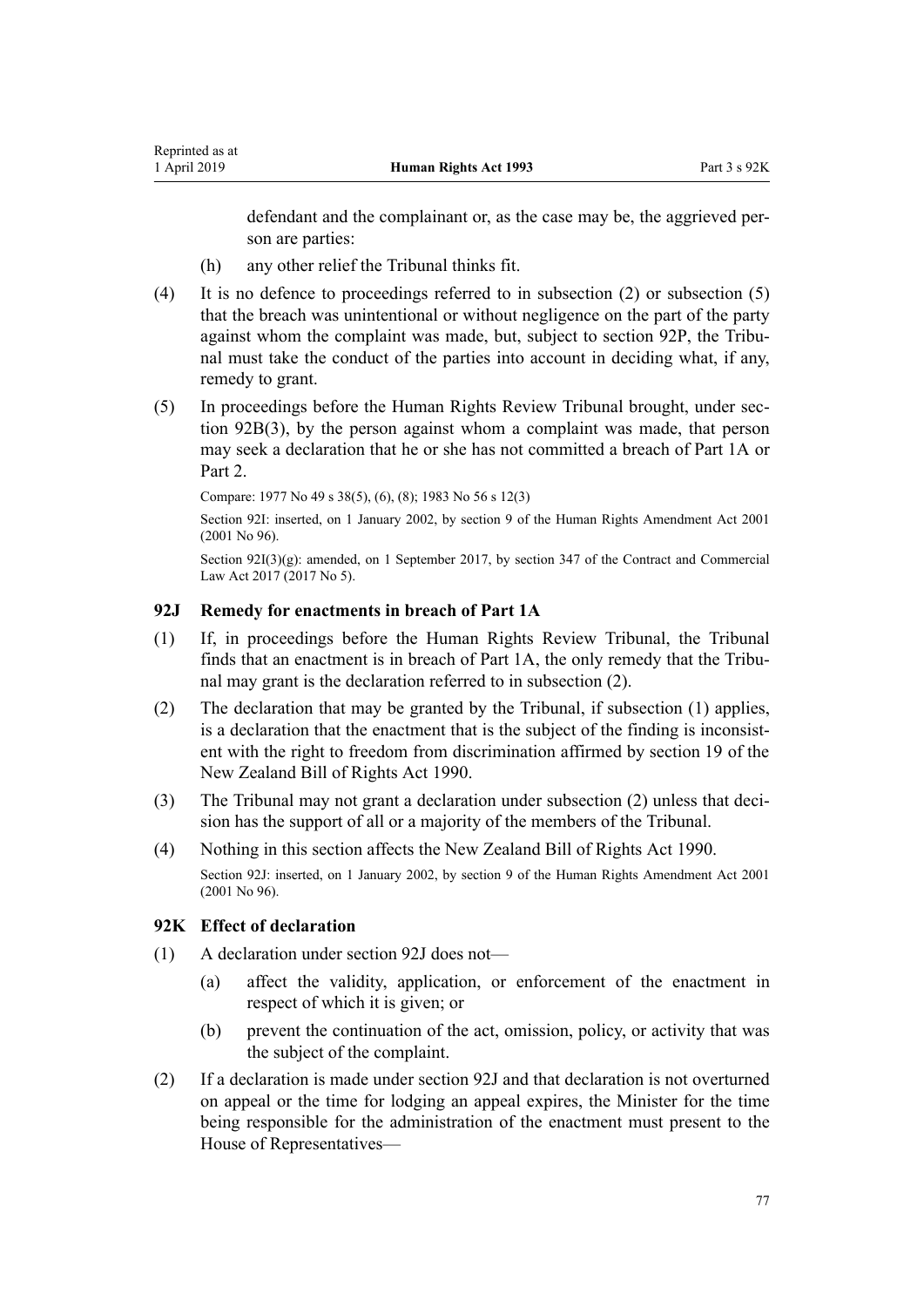- <span id="page-77-0"></span>(a) a report bringing the declaration to the attention of the House of Representatives; and
- (b) a report containing advice on the Government's response to the declaration.
- (3) The Minister referred to in subsection (2) must carry out the duties imposed on the Minister by that subsection within 120 days of the date of disposal of all appeals against the granting of the declaration or, if no appeal is lodged, the date when the time for lodging an appeal expires.

Section 92K: inserted, on 1 January 2002, by [section 9](http://legislation.govt.nz/pdflink.aspx?id=DLM121897) of the Human Rights Amendment Act 2001 (2001 No 96).

## **92L Costs**

- (1) In any proceedings under [section 92B](#page-70-0) or [section 92E](#page-73-0) or [section 97,](#page-85-0) the Tribunal may make any award as to costs that it thinks fit, whether or not it grants any other remedy.
- (2) Without limiting the matters that the Tribunal may consider in determining whether to make an award of costs under this section, the Tribunal may take into account whether, and to what extent, any party to the proceedings—
	- (a) has participated in good faith in the process of information gathering by the Commission:
	- (b) has facilitated or obstructed that information-gathering process:
	- (c) has acted in a manner that facilitated the resolution of the issues that were the subject of the proceedings.

Compare: 1977 No 49 s 38(7); 1983 No 56 s 12(4)

Section 92L: inserted, on 1 January 2002, by [section 9](http://legislation.govt.nz/pdflink.aspx?id=DLM121897) of the Human Rights Amendment Act 2001 (2001 No 96).

### **92M Damages**

- (1) In any proceedings under [section 92B\(1\) or \(4\)](#page-70-0) or [section 92E,](#page-73-0) the Tribunal may award damages against the defendant for a breach of [Part 1A](#page-26-0) or [Part 2](#page-28-0) or the terms of a settlement of a complaint in respect of any 1 or more of the following:
	- (a) pecuniary loss suffered as a result of, and expenses reasonably incurred by the complainant or, as the case may be, the aggrieved person for the purpose of, the transaction or activity out of which the breach arose:
	- (b) loss of any benefit, whether or not of a monetary kind, that the complainant or, as the case may be, the aggrieved person might reasonably have been expected to obtain but for the breach:
	- (c) humiliation, loss of dignity, and injury to the feelings of the complainant or, as the case may be, the aggrieved person.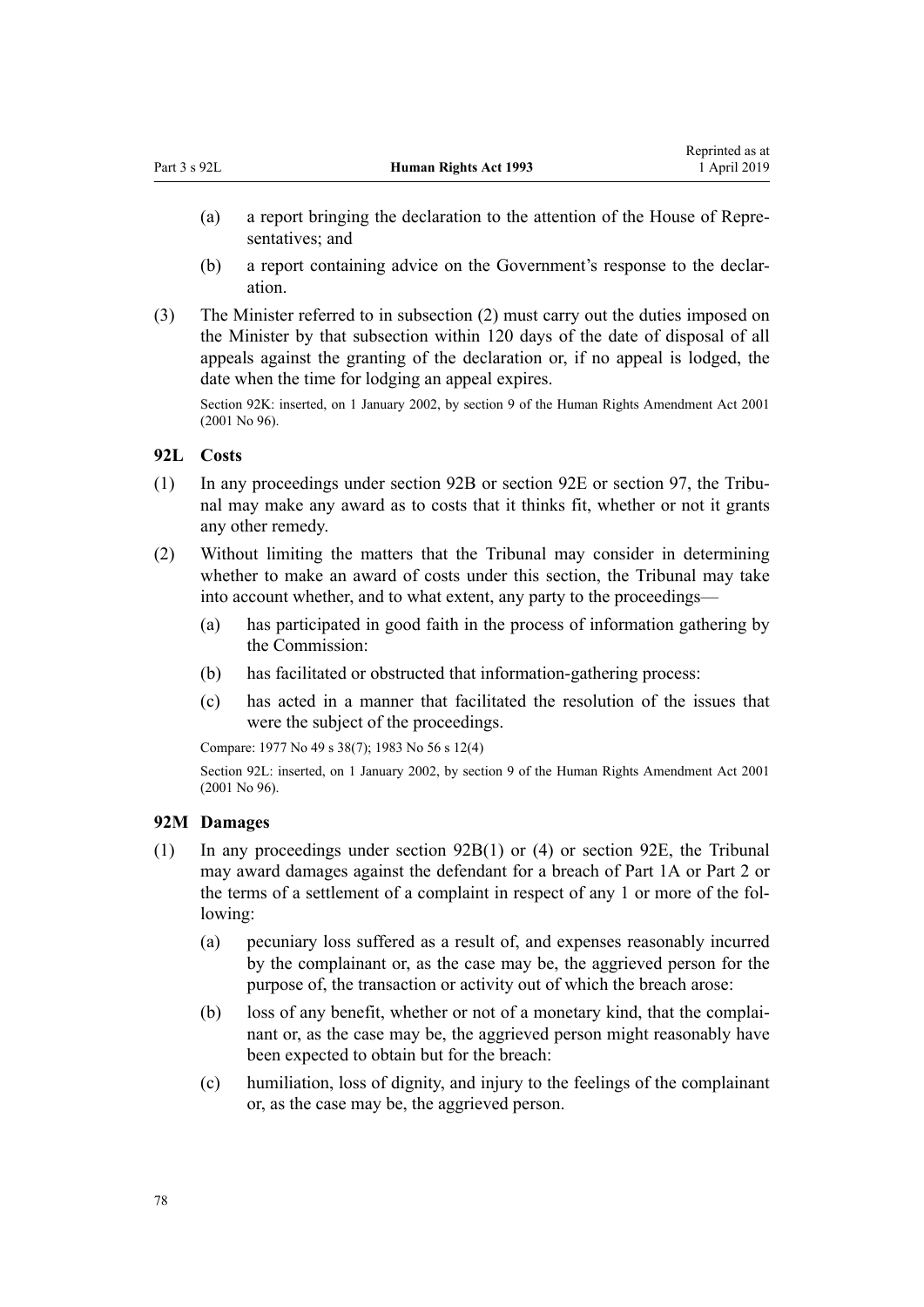(2) This section applies subject to [sections 92J,](#page-76-0) 92N, and [92O](#page-79-0) and to [subpart 1](http://legislation.govt.nz/pdflink.aspx?id=DLM351424) of Part 2 of the Prisoners' and Victims' Claims Act 2005.

Compare: 1977 No 49 s 40(1)

Section 92M: inserted, on 1 January 2002, by [section 9](http://legislation.govt.nz/pdflink.aspx?id=DLM121897) of the Human Rights Amendment Act 2001 (2001 No 96).

Section 92M(2): amended, on 4 June 2005, by section 65 of the Prisoners' and Victims' Claims Act 2005 (2005 No 74).

#### **92N Directions as to payment of damages in certain cases**

- (1) If the plaintiff is a minor who is not married or in a civil union, the Tribunal may, in its discretion, direct the defendant to pay damages awarded under [sec](#page-77-0)[tion 92M](#page-77-0) to Public Trust or to a person or trustee corporation acting as the manager of any property of the plaintiff.
- (2) If the plaintiff is a mentally disordered person within the meaning of [section](http://legislation.govt.nz/pdflink.aspx?id=DLM262181) [2\(1\)](http://legislation.govt.nz/pdflink.aspx?id=DLM262181) of the Mental Health (Compulsory Assessment and Treatment) Act 1992 whose property is not being managed under the [Protection of Personal and](http://legislation.govt.nz/pdflink.aspx?id=DLM126527) [Property Rights Act 1988](http://legislation.govt.nz/pdflink.aspx?id=DLM126527), but who lacks, in the opinion of the Tribunal, the mental capacity to manage his or her own affairs in relation to his or her own property, the Tribunal may, in its discretion, direct the defendant to pay damages awarded under [section 92M](#page-77-0) to Public Trust.
- (3) If the plaintiff is a person whose property is being managed under the [Protec](http://legislation.govt.nz/pdflink.aspx?id=DLM126527)[tion of Personal and Property Rights Act 1988,](http://legislation.govt.nz/pdflink.aspx?id=DLM126527) the Tribunal must ascertain whether the terms of the property order cover management of money received as damages and,—
	- (a) if damages fall within the terms of the property order, the Tribunal must direct the defendant to pay damages awarded under [section 92M](#page-77-0) to the person or trustee corporation acting as the property manager; or
	- (b) if damages do not fall within the terms of the property order, the Tribunal may, in its discretion, direct the defendant to pay damages awarded under [section 92M](#page-77-0) to Public Trust.
- (4) If money is paid to Public Trust under any of subsections (1) to (3),—
	- (a) [sections 103 to 110](http://legislation.govt.nz/pdflink.aspx?id=DLM6844224) of the Contract and Commercial Law Act 2017 applies in the case of a minor who is not married or in a civil union; and
	- (b) [sections 108D](http://legislation.govt.nz/pdflink.aspx?id=DLM127586), [108F,](http://legislation.govt.nz/pdflink.aspx?id=DLM127590) and [108G](http://legislation.govt.nz/pdflink.aspx?id=DLM127592) of the Protection of Personal and Property Rights Act 1988 apply, with any necessary modifications, in the case of a person referred to in subsection (2) or subsection (3)(b); and
	- (c) [section 108E](http://legislation.govt.nz/pdflink.aspx?id=DLM127588) of the Protection of Personal and Property Rights Act 1988 applies, with any necessary modifications, in the case of a person referred to in subsection (3)(a).

Compare: 1977 No 49 s 40; 1983 No 56 s 14(2)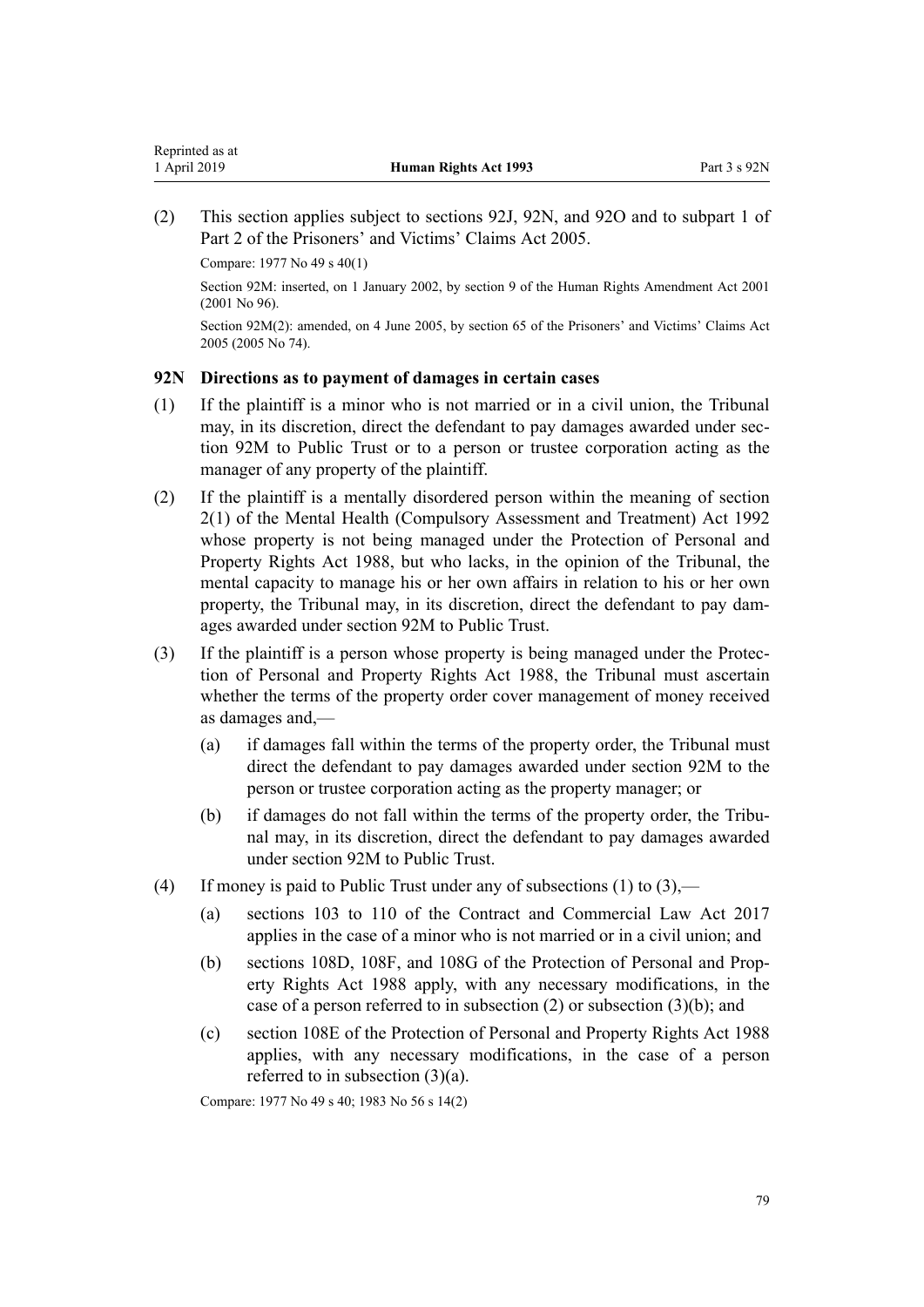<span id="page-79-0"></span>Section 92N: inserted, on 1 January 2002, by [section 9](http://legislation.govt.nz/pdflink.aspx?id=DLM121897) of the Human Rights Amendment Act 2001 (2001 No 96).

Section 92N(1): amended, on 26 April 2005, by [section 7](http://legislation.govt.nz/pdflink.aspx?id=DLM333795) of the Relationships (Statutory References) Act 2005 (2005 No 3).

Section 92N(1): amended, on 1 March 2002, by [section 170\(1\)](http://legislation.govt.nz/pdflink.aspx?id=DLM124529) of the Public Trust Act 2001 (2001 No 100).

Section 92N(2): amended, on 1 March 2002, by [section 170\(1\)](http://legislation.govt.nz/pdflink.aspx?id=DLM124529) of the Public Trust Act 2001 (2001) No 100).

Section 92N(3)(b): amended, on 1 March 2002, by [section 170\(1\)](http://legislation.govt.nz/pdflink.aspx?id=DLM124529) of the Public Trust Act 2001 (2001 No 100).

Section 92N(4): amended, on 1 March 2002, by [section 170\(1\)](http://legislation.govt.nz/pdflink.aspx?id=DLM124529) of the Public Trust Act 2001 (2001 No 100).

Section 92N(4)(a): amended, on 1 September 2017, by [section 347](http://legislation.govt.nz/pdflink.aspx?id=DLM6844761) of the Contract and Commercial Law Act 2017 (2017 No 5).

Section 92N(4)(a): amended, on 26 April 2005, by [section 7](http://legislation.govt.nz/pdflink.aspx?id=DLM333795) of the Relationships (Statutory References) Act 2005 (2005 No 3).

Section 92N(4)(b): substituted, on 1 March 2002, by [section 170\(1\)](http://legislation.govt.nz/pdflink.aspx?id=DLM124529) of the Public Trust Act 2001 (2001 No 100).

Section 92N(4)(c): added, on 1 March 2002, by [section 170\(1\)](http://legislation.govt.nz/pdflink.aspx?id=DLM124529) of the Public Trust Act 2001 (2001 No 100).

### **92O Tribunal may defer or modify remedies for breach of Part 1A or Part 2 or terms of settlement**

- (1) If, in any proceedings under this Part, the Tribunal determines that an act or omission is in breach of [Part 1A](#page-26-0) or [Part 2](#page-28-0) or the terms of a settlement of a complaint, it may, on the application of any party to the proceedings, take 1 or more of the actions stated in subsection (2).
- (2) The actions are,—
	- (a) instead of, or as well as, awarding damages or granting any other remedy,—
		- (i) to specify a period during which the defendant must remedy the breach; and
		- (ii) to adjourn the proceedings to a specified date to enable further consideration of the remedies or further remedies (if any) to be granted:
	- (b) to refuse to grant any remedy that has retrospective effect:
	- (c) to refuse to grant any remedy in respect of an act or omission that occurred before the bringing of proceedings or the date of the determination of the Tribunal or any other date specified by the Tribunal:
	- (d) to provide that any remedy granted has effect only prospectively or only from a date specified by the Tribunal:
	- (e) to provide that the retrospective effect of any remedy is limited in a way specified by the Tribunal.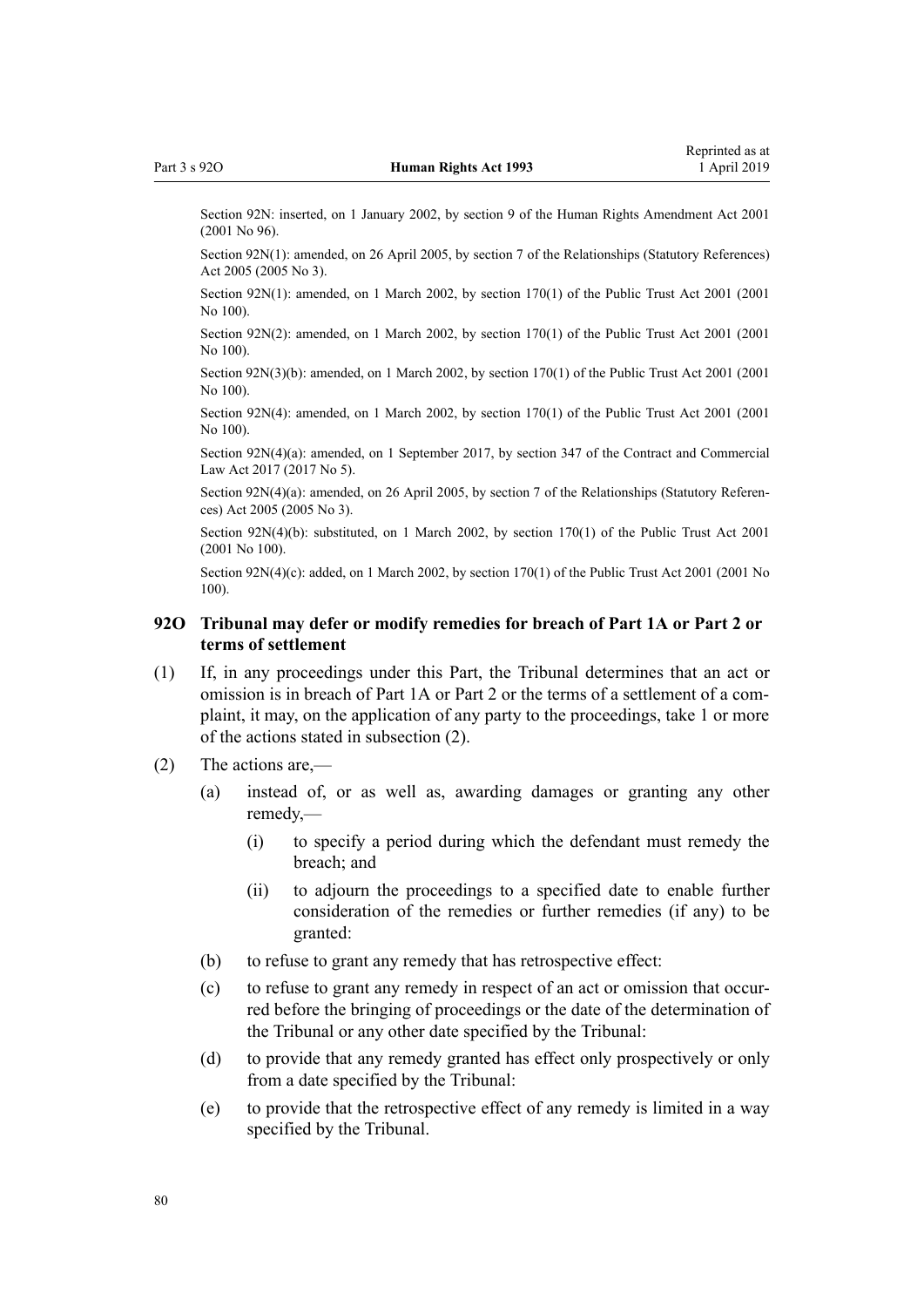<span id="page-80-0"></span>Section 92O: inserted, on 1 January 2002, by [section 9](http://legislation.govt.nz/pdflink.aspx?id=DLM121897) of the Human Rights Amendment Act 2001 (2001 No 96).

# **92P Matters to be taken into account in exercising powers given by section 92O**

- (1) In determining whether to take 1 or more of the actions referred to in [section](#page-79-0) [92O](#page-79-0), the Tribunal must take account of the following matters:
	- (a) whether or not the defendant in the proceedings has acted in good faith:
	- (b) whether or not the interests of any person or body not represented in the proceedings would be adversely affected if 1 or more of the actions referred to in [section 92O](#page-79-0) is, or is not, taken:
	- (c) whether or not the proceedings involve a significant issue that has not previously been considered by the Tribunal:
	- (d) the social and financial implications of granting any remedy sought by the plaintiff:
	- (e) the significance of the loss or harm suffered by any person as a result of the breach of [Part 1A](#page-26-0) or [Part 2](#page-28-0) or the terms of a settlement of a complaint:
	- (f) the public interest generally:
	- (g) any other matter that the Tribunal considers relevant.
- (2) If the Tribunal finds that an act or omission is in breach of [Part 1A](#page-26-0) or that an act or omission by a person or body referred to in [section 3](http://legislation.govt.nz/pdflink.aspx?id=DLM224799) of the New Zealand Bill of Rights Act 1990 is in breach of [Part 2,](#page-28-0) in determining whether to take 1 or more of the actions referred to in [section 92O,](#page-79-0) the Tribunal must, in addition to the matters specified in subsection (1), take account of—
	- (a) the requirements of fair public administration; and
	- (b) the obligation of the Government to balance competing demands for the expenditure of public money.

Section 92P: inserted, on 1 January 2002, by [section 9](http://legislation.govt.nz/pdflink.aspx?id=DLM121897) of the Human Rights Amendment Act 2001 (2001 No 96).

### *Monetary limits on remedies Tribunal may grant*

Heading: inserted, on 1 January 2002, by [section 9](http://legislation.govt.nz/pdflink.aspx?id=DLM121897) of the Human Rights Amendment Act 2001 (2001 No 96).

### **92Q Monetary limits on remedies Tribunal may grant**

- (1) Proceedings under [section 92B](#page-70-0) or [section 92E](#page-73-0) may be brought before the Human Rights Review Tribunal irrespective of the amount of damages claimed or the value of the property in respect of which any remedy is sought.
- (2) However, except as provided in [sections 92R to 92V,](#page-81-0) the Tribunal must not award any damages or grant any remedy in any proceedings of that kind if the making of that award or the granting of that remedy would, because of the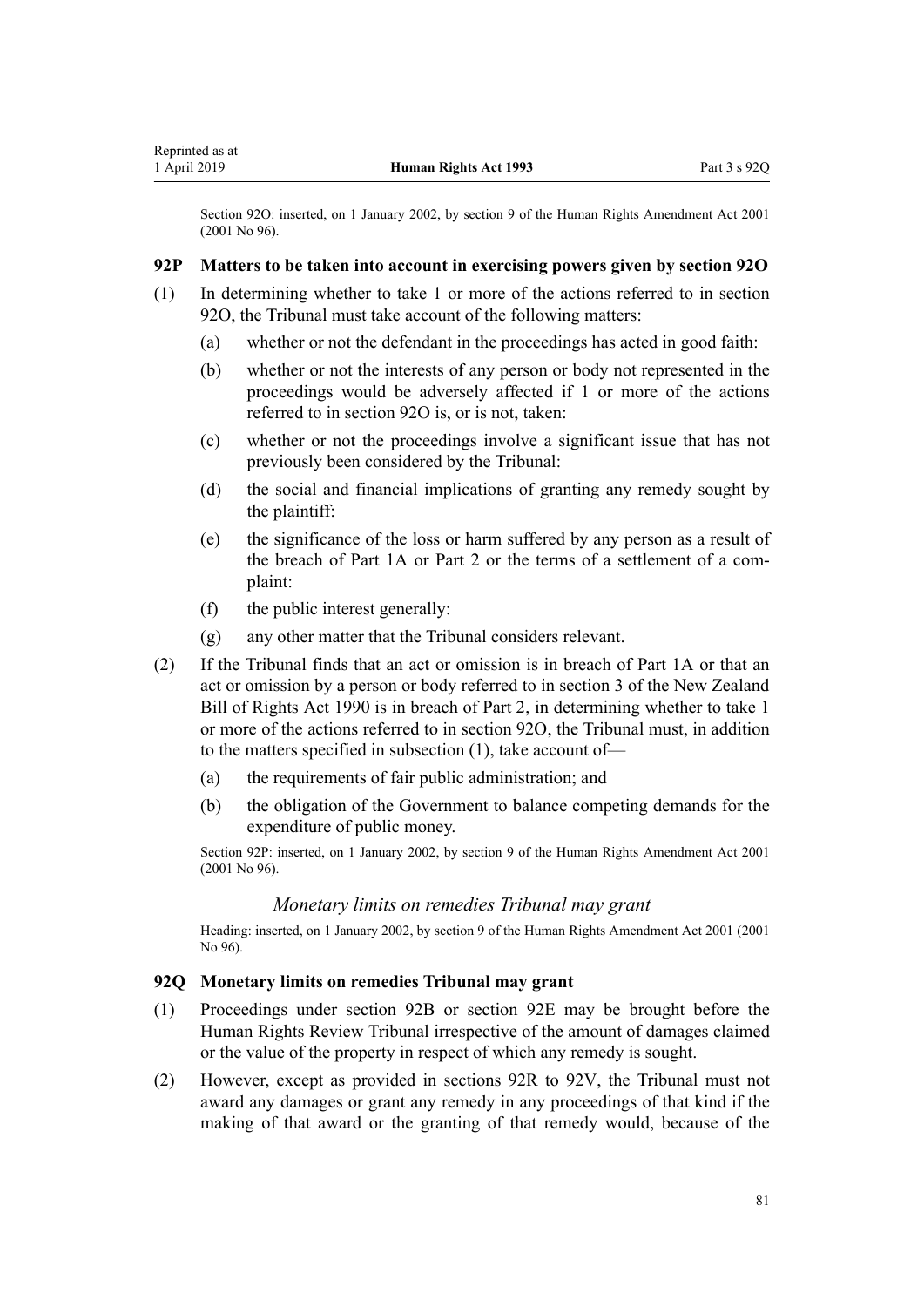<span id="page-81-0"></span>monetary limits contained in [sections 74 to 79](http://legislation.govt.nz/pdflink.aspx?id=DLM6942370) of the District Court Act 2016, be beyond the jurisdiction of the District Court.

(3) For the purposes of subsection (2), if civil proceedings under [section 92B](#page-70-0) are brought on behalf of more than 1 complainant or, as the case may be, more than 1 aggrieved person, those proceedings must, for the purpose of applying any monetary limit under subsection (2), be treated as if each complainant or, as the case may be, each aggrieved person on whose behalf those proceedings are brought, were the plaintiff in a separate action against the defendant.

Compare: 1977 No 49 s 41; 1983 No 56 s 15; 1993 No 5 s 3(6)

Section 92Q: inserted, on 1 January 2002, by [section 9](http://legislation.govt.nz/pdflink.aspx?id=DLM121897) of the Human Rights Amendment Act 2001 (2001 No 96).

Section 92Q(2): amended, on 1 March 2017, by [section 261](http://legislation.govt.nz/pdflink.aspx?id=DLM6942680) of the District Court Act 2016 (2016 No 49).

*Granting of remedies by High Court on reference from Tribunal*

Heading: inserted, on 1 January 2002, by [section 9](http://legislation.govt.nz/pdflink.aspx?id=DLM121897) of the Human Rights Amendment Act 2001 (2001 No 96).

#### **92R Tribunal to refer granting of remedies to High Court**

The Human Rights Review Tribunal must refer the granting of a remedy in any proceedings under [section 92B](#page-70-0) or [section 92E](#page-73-0) to the High Court if the Tribunal is satisfied on the balance of probabilities that a defendant in the proceedings has committed a breach of [Part 1A](#page-26-0) or [Part 2](#page-28-0) or the terms of a settlement of a complaint, but that—

- (a) the granting of the appropriate remedy under [section 92I](#page-75-0) would be outside the limits imposed by [section 92Q](#page-80-0); or
- (b) that the granting of a remedy in those proceedings would be better dealt with by the High Court.

Compare: 1977 No 49 s 42(1)

Section 92R: inserted, on 1 January 2002, by [section 9](http://legislation.govt.nz/pdflink.aspx?id=DLM121897) of the Human Rights Amendment Act 2001 (2001 No 96).

#### **92S Further provisions on reference to High Court**

- (1) A reference under section 92R is made by sending, to the Registrar of the High Court nearest to where the proceedings were commenced, a report on the proceedings that—
	- (a) sets out the Tribunal's finding with regard to the breach of [Part 1A](#page-26-0) or [Part 2](#page-28-0) or the terms of a settlement of a complaint; and
	- (b) includes, or is accompanied by, a statement of the considerations to which the Tribunal has had regard in making the reference to that court.
- (2) A copy of the report must be given or sent promptly to every party to the proceedings.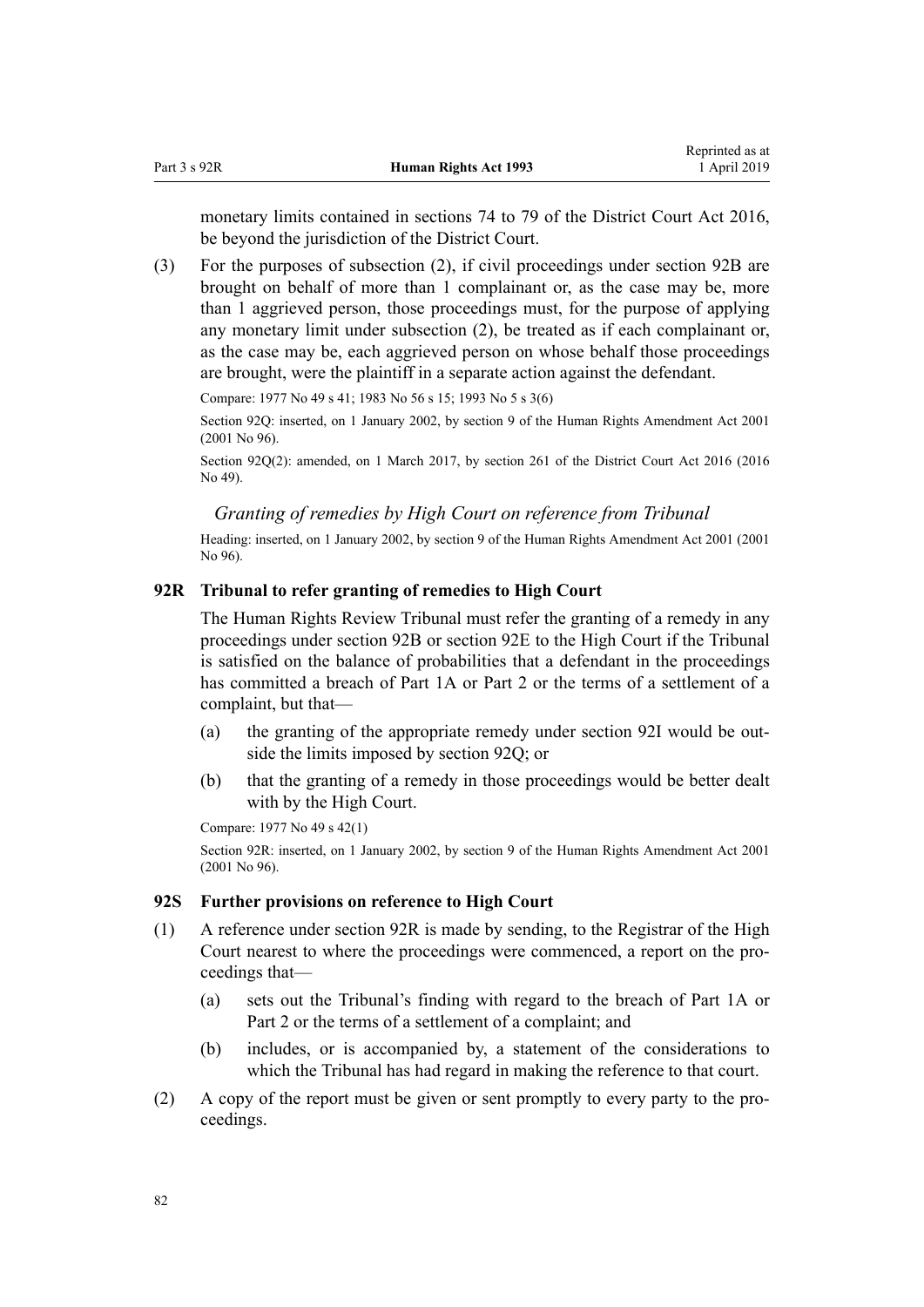<span id="page-82-0"></span>(3) Except as provided in this Act, the procedure for a reference under [section 92R](#page-81-0) is the same as the procedure prescribed by rules of court in respect of appeals, and those rules apply with all necessary modifications.

Compare: 1977 No 49 s 42(4)–(6), (8)

Section 92S: inserted, on 1 January 2002, by [section 9](http://legislation.govt.nz/pdflink.aspx?id=DLM121897) of the Human Rights Amendment Act 2001 (2001 No 96).

## **92T High Court decides remedies on reference from Tribunal**

- (1) This section applies where the granting of a remedy in any proceedings under [section 92B](#page-70-0) or [section 92E](#page-73-0) is referred to the High Court under [section 92R](#page-81-0).
- (2) The High Court may direct the Tribunal to amplify any report made under [sec](#page-81-0)[tion 92S\(1\)](#page-81-0).
- (3) Every person who, under [section 92S\(2\)](#page-81-0), is given or sent a copy of a report under [section 92S\(1\)](#page-81-0) is entitled to be heard and to tender in the High Court evidence as to the remedy (if any) to be granted on the basis of the Tribunal's finding that the defendant has committed a breach of [Part 1A](#page-26-0) or [Part 2](#page-28-0) or the terms of a settlement of a complaint.
- (4) However, no person referred to in subsection (3) may, on the reference under [section 92R,](#page-81-0) challenge the finding of the Tribunal referred to in subsection (3).
- (5) The High Court must decide, on the basis of the Tribunal's finding that the defendant has committed a breach of [Part 1A](#page-26-0) or [Part 2,](#page-28-0) whether 1 or more of the remedies set out in [section 92I](#page-75-0) or the remedy set out in [section 92J](#page-76-0) is to be granted.

Compare: 1977 No 49 s 42(2), (5), (6)

Section 92T: inserted, on 1 January 2002, by [section 9](http://legislation.govt.nz/pdflink.aspx?id=DLM121897) of the Human Rights Amendment Act 2001 (2001 No 96).

## **92U High Court's decision on remedies to be included in, and given effect to as part of, Tribunal's determination**

- (1) Every decision of the High Court under section 92T(5)—
	- (a) must be remitted to the Tribunal for inclusion in its determination with regard to the proceedings; and
	- (b) has effect as part of that determination despite the limits imposed by [sec](#page-80-0)[tion 92Q.](#page-80-0)
- (2) Nothing in subsection (1)—
	- (a) limits [sections 123 to 125](#page-102-0); or
	- (b) prevents the making of an appeal in accordance with [section 123](#page-102-0) in respect of a determination of the Tribunal in which a decision of the High Court is included in accordance with subsection (1)(a).

Compare: 1977 No 49 s 42(3), (9)

Section 92U: inserted, on 1 January 2002, by [section 9](http://legislation.govt.nz/pdflink.aspx?id=DLM121897) of the Human Rights Amendment Act 2001 (2001 No 96).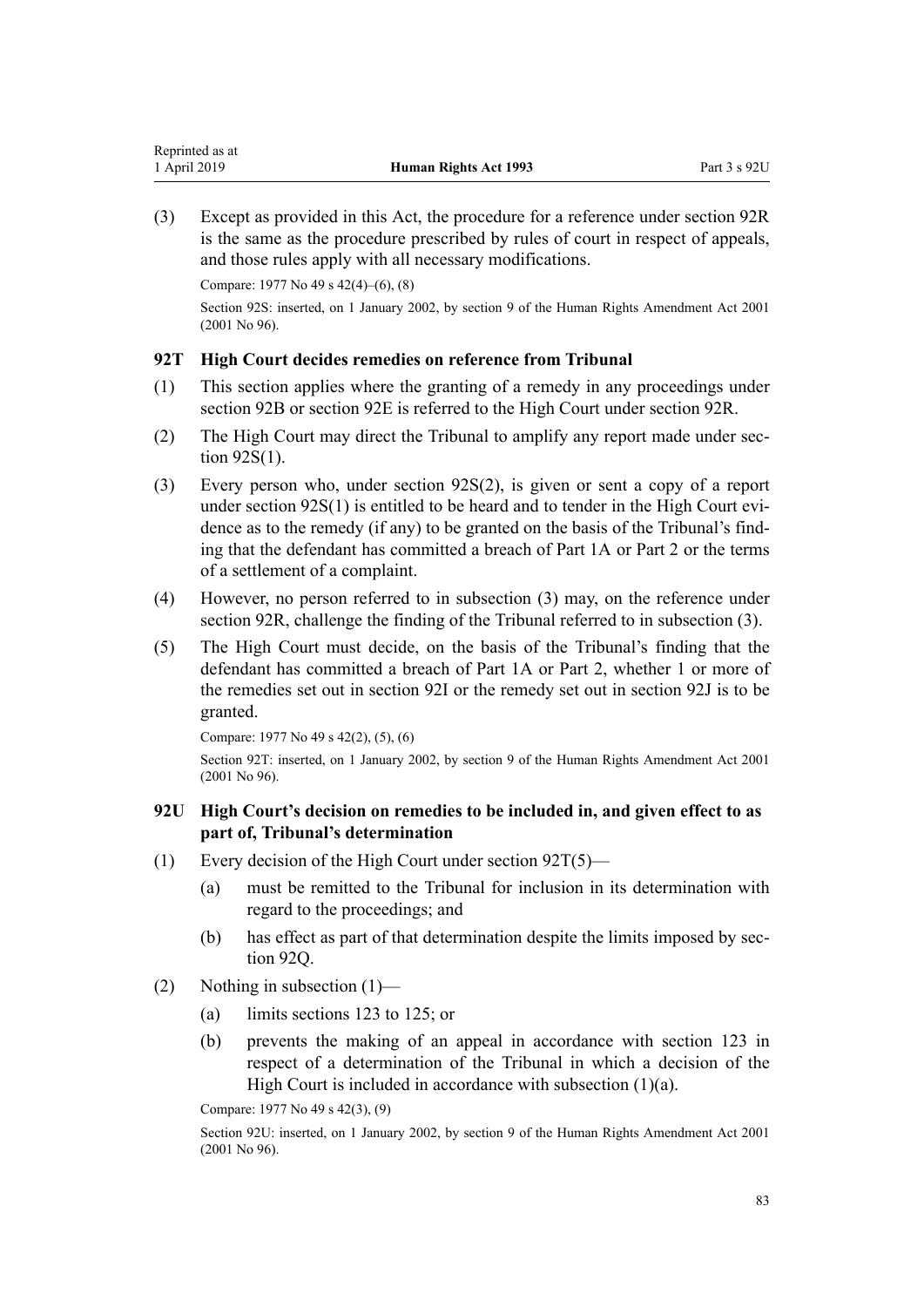#### *Abandonment or agreement to bring claim within Tribunal's jurisdiction*

Heading: inserted, on 1 January 2002, by [section 9](http://legislation.govt.nz/pdflink.aspx?id=DLM121897) of the Human Rights Amendment Act 2001 (2001 No 96).

#### **92V Abandonment to enable Tribunal to make award of damages**

- (1) This section applies where the Tribunal would have jurisdiction in any proceedings under [section 92B](#page-70-0) or [section 92E](#page-73-0) to make an award of damages in accordance with [section 92M](#page-77-0) if the amount of the award were within the limit for the time being fixed by [section 74\(1\)](http://legislation.govt.nz/pdflink.aspx?id=DLM6942370) of the District Court Act 2016 (as applied by [section 92Q\(2\)\)](#page-80-0).
- (2) The Tribunal may make an award within that limit if the plaintiff abandons the excess.
- (3) An award of damages in those proceedings in accordance with [section 92M](#page-77-0) operates to discharge from liability in respect of the amount abandoned in that way any person against whom the proceedings are brought and the subsequent award is made.
- (4) This section overrides [sections 92Q to 92U.](#page-80-0)

Compare: 1977 No 49 s 43

Section 92V: inserted, on 1 January 2002, by [section 9](http://legislation.govt.nz/pdflink.aspx?id=DLM121897) of the Human Rights Amendment Act 2001 (2001 No 96).

Section 92V(1): amended, on 1 March 2017, by [section 261](http://legislation.govt.nz/pdflink.aspx?id=DLM6942680) of the District Court Act 2016 (2016 No 49).

### **92W Extension of jurisdiction by agreement between parties**

- (1) If, in any proceedings under [section 92B](#page-70-0) or [section 92E,](#page-73-0) only [section 92Q](#page-80-0) prevents the Tribunal from granting any 1 or more of the remedies stated in [sec](#page-75-0)[tion 92I](#page-75-0), and the parties to the proceedings, by memorandum signed by them or their respective solicitors or agents, agree that the Tribunal is to have jurisdiction to grant any 1 or more of those remedies irrespective of section 92Q, the Tribunal has jurisdiction to grant 1 or more of those remedies accordingly.
- (2) This section overrides [sections 92Q to 92U.](#page-80-0)

Compare: 1977 No 49 s 44(1)

Section 92W: inserted, on 1 January 2002, by [section 9](http://legislation.govt.nz/pdflink.aspx?id=DLM121897) of the Human Rights Amendment Act 2001 (2001 No 96).

# **Part 4**

# **Human Rights Review Tribunal**

Part 4 heading: substituted, on 1 January 2002, by [section 10](http://legislation.govt.nz/pdflink.aspx?id=DLM122148) of the Human Rights Amendment Act 2001 (2001 No 96).

### **93 Human Rights Review Tribunal**

The Tribunal constituted by section 45 of the Human Rights Commission Act 1977 and, immediately before 1 January 2002 (being the date of the com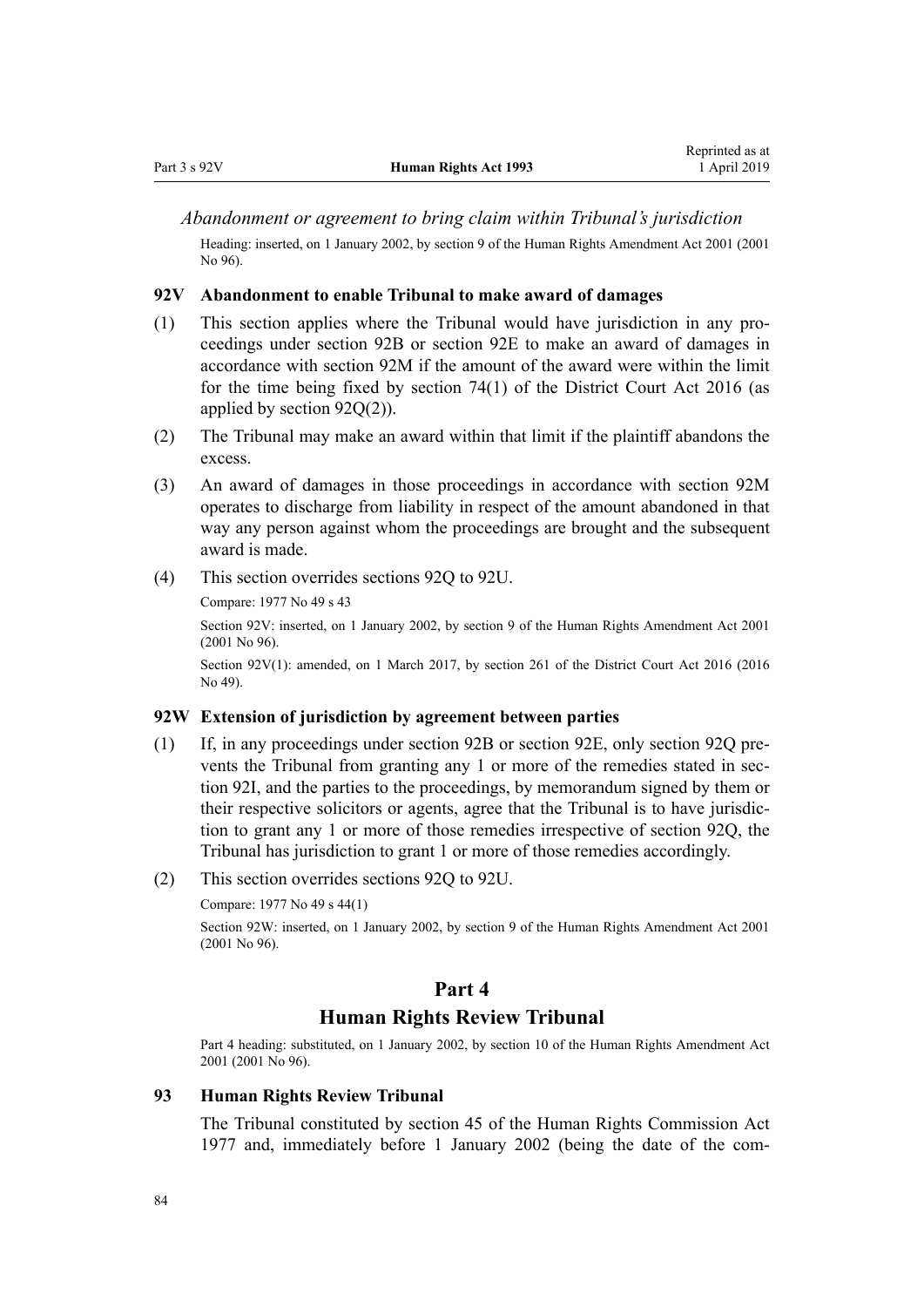<span id="page-84-0"></span>mencement of the [Human Rights Amendment Act 2001\)](http://legislation.govt.nz/pdflink.aspx?id=DLM121284), known as the Complaints Review Tribunal shall continue in being, and, on and after 1 January 2002, is called the Human Rights Review Tribunal.

Compare: 1977 No 49 s 45; 1993 No 35 s 3(1)

Section 93 heading: amended, on 1 January 2002, by [section 11\(a\)](http://legislation.govt.nz/pdflink.aspx?id=DLM122150) of the Human Rights Amendment Act 2001 (2001 No 96).

Section 93: amended, on 1 January 2002, by [section 11\(b\)](http://legislation.govt.nz/pdflink.aspx?id=DLM122150) of the Human Rights Amendment Act 2001 (2001 No 96).

Section 93: amended, on 1 January 2002, by [section 11\(c\)](http://legislation.govt.nz/pdflink.aspx?id=DLM122150) of the Human Rights Amendment Act 2001 (2001 No 96).

#### *Functions and powers of Tribunal*

#### **94 Functions of Tribunal**

The functions of the Tribunal shall be—

- (a) to consider and adjudicate upon proceedings brought pursuant to [sec](#page-70-0)[tions 92B,](#page-70-0) [92E,](#page-73-0) 95, and [97:](#page-85-0)
- (b) to exercise and perform such other functions, powers, and duties as are conferred or imposed on it by or under this Act or any other enactment.

Compare: 1977 No 49 s 46; 1993 No 35 s 4(2)

Section 94(a): amended, on 1 January 2002, by [section 12](http://legislation.govt.nz/pdflink.aspx?id=DLM122151) of the Human Rights Amendment Act 2001 (2001 No 96).

#### **95 Power to make interim order**

- (1) In respect of any matter in which the Tribunal has jurisdiction under this Act to make any final determination, the Chairperson or a Deputy Chairperson of the Tribunal shall have power to make an interim order if he or she is satisfied that it is necessary in the interests of justice to make the order to preserve the position of the parties pending a final determination of the proceedings.
- (2) An application for an interim order may be made,—
	- (a) in the case of proceedings under section  $92B(1)$ ,  $(2)$ ,  $(3)$ , or  $(4)$ , by the person or body bringing the proceedings; and
	- (b) in the case of proceedings under [section 92E,](#page-73-0) by the Commission.
- (3) A copy of the application shall be served on the defendant who shall be entitled to be heard before a decision on the application is made.

Compare: 1977 No 49 s 46A; 1993 No 35 s 4(1)

Section 95(1): amended, on 14 November 2018, by [section 79](http://legislation.govt.nz/pdflink.aspx?id=LMS18397) of the Tribunals Powers and Procedures Legislation Act 2018 (2018 No 51).

Section 95(2): substituted, on 1 January 2002, by [section 13](http://legislation.govt.nz/pdflink.aspx?id=DLM122152) of the Human Rights Amendment Act 2001 (2001 No 96).

### **96 Review of interim orders**

Where an interim order has been made, the defendant may, with the leave of the Tribunal and instead of appealing against the order, apply to the High Court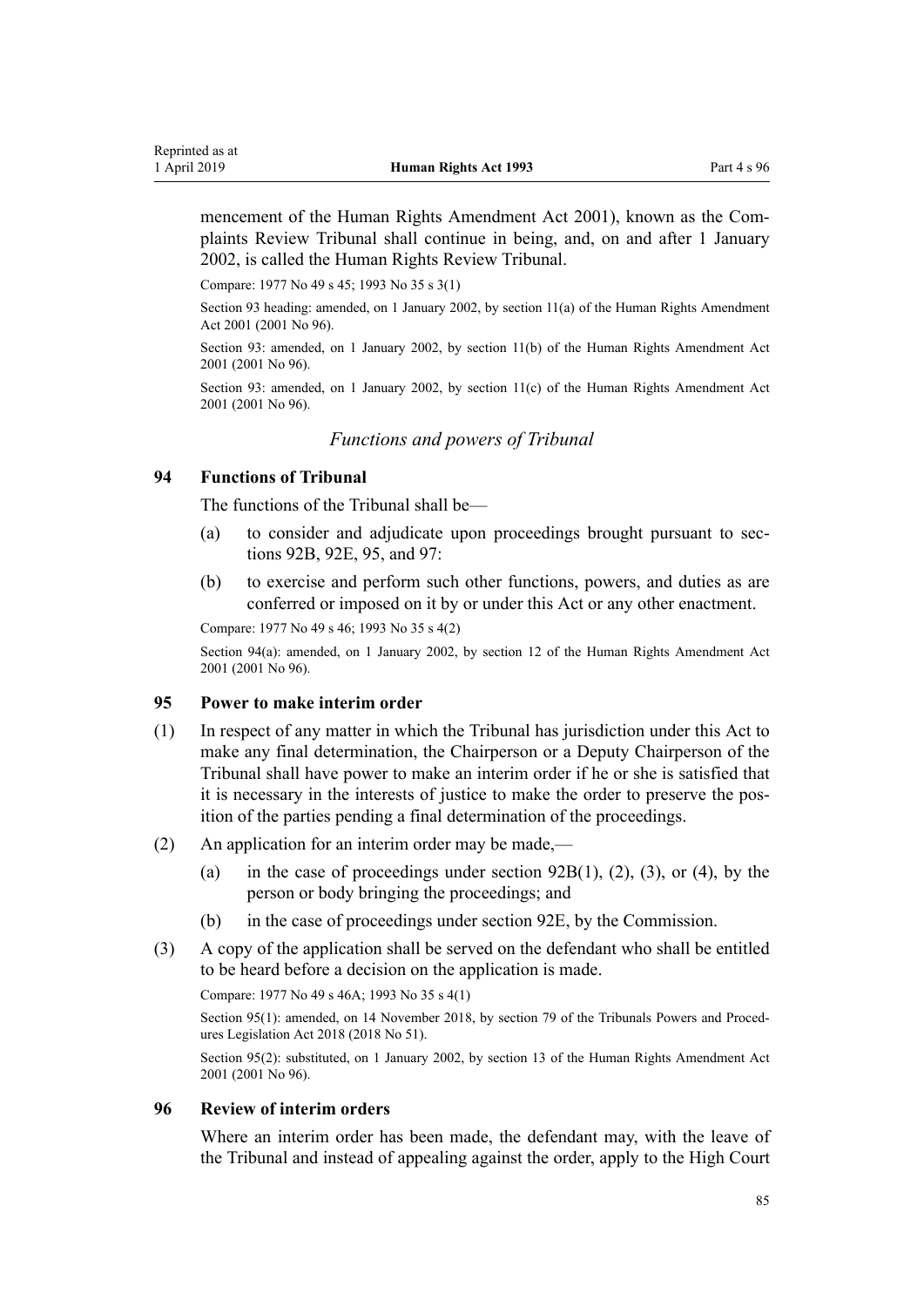<span id="page-85-0"></span>to vary or rescind the order unless that order was made with the defendant's consent.

Compare: 1977 No 49 s 46B; 1993 No 35 s 4(1)

# **97 Power in respect of exception for genuine occupational qualification or genuine justification**

- (1) The Tribunal may exercise the power referred to in subsection (2), but only—
	- (a) in respect of a matter in which it has jurisdiction under this Act to make a final determination; and
	- (b) on an application by the Commission, a person or persons against whom a complaint under [section 76\(2\)\(a\)](#page-59-0) has been made, or a person who is the subject of an inquiry under section  $5(2)(h)$ .
- (2) The power is to declare that an act, omission, practice, requirement, or condition that would otherwise be unlawful under [Part 2](#page-28-0) is not unlawful because it constitutes either or both—
	- (a) a genuine occupational qualification, in respect of [sections 22 to 41](#page-31-0):
	- (b) a genuine justification, in respect of [sections 42 to 60](#page-42-0).

Section 97: substituted, on 1 January 2002, by [section 14](http://legislation.govt.nz/pdflink.aspx?id=DLM122153) of the Human Rights Amendment Act 2001 (2001 No 96).

### *Constitution of Tribunal*

## **98 Membership of Tribunal**

The Tribunal shall consist of—

- (a) the Chairperson or a Deputy Chairperson or, if [section 103B](#page-91-0) applies, the Chairperson and a Deputy Chairperson; and
- (b) 2 other persons appointed by the Chairperson for the purposes of each hearing from a panel maintained by the Minister under [section 101](#page-87-0).

Compare: 1977 No 49 s 47; 1993 No 35 s 5(1)

Section 98(a): replaced, on 14 November 2018, by [section 80](http://legislation.govt.nz/pdflink.aspx?id=LMS11266) of the Tribunals Powers and Procedures Legislation Act 2018 (2018 No 51).

### **99 Chairperson of Tribunal**

The Chairperson of the Tribunal must be appointed by the Governor-General, on the recommendation of the Minister.

Section 99: replaced, on 14 November 2018, by [section 81](http://legislation.govt.nz/pdflink.aspx?id=LMS18414) of the Tribunals Powers and Procedures Legislation Act 2018 (2018 No 51).

#### **99AA Deputy Chairpersons of Tribunal**

One or more Deputy Chairpersons of the Tribunal may be appointed by the Governor-General, on the recommendation of the Minister.

Section 99AA: inserted, on 14 November 2018, by [section 81](http://legislation.govt.nz/pdflink.aspx?id=LMS18414) of the Tribunals Powers and Procedures Legislation Act 2018 (2018 No 51).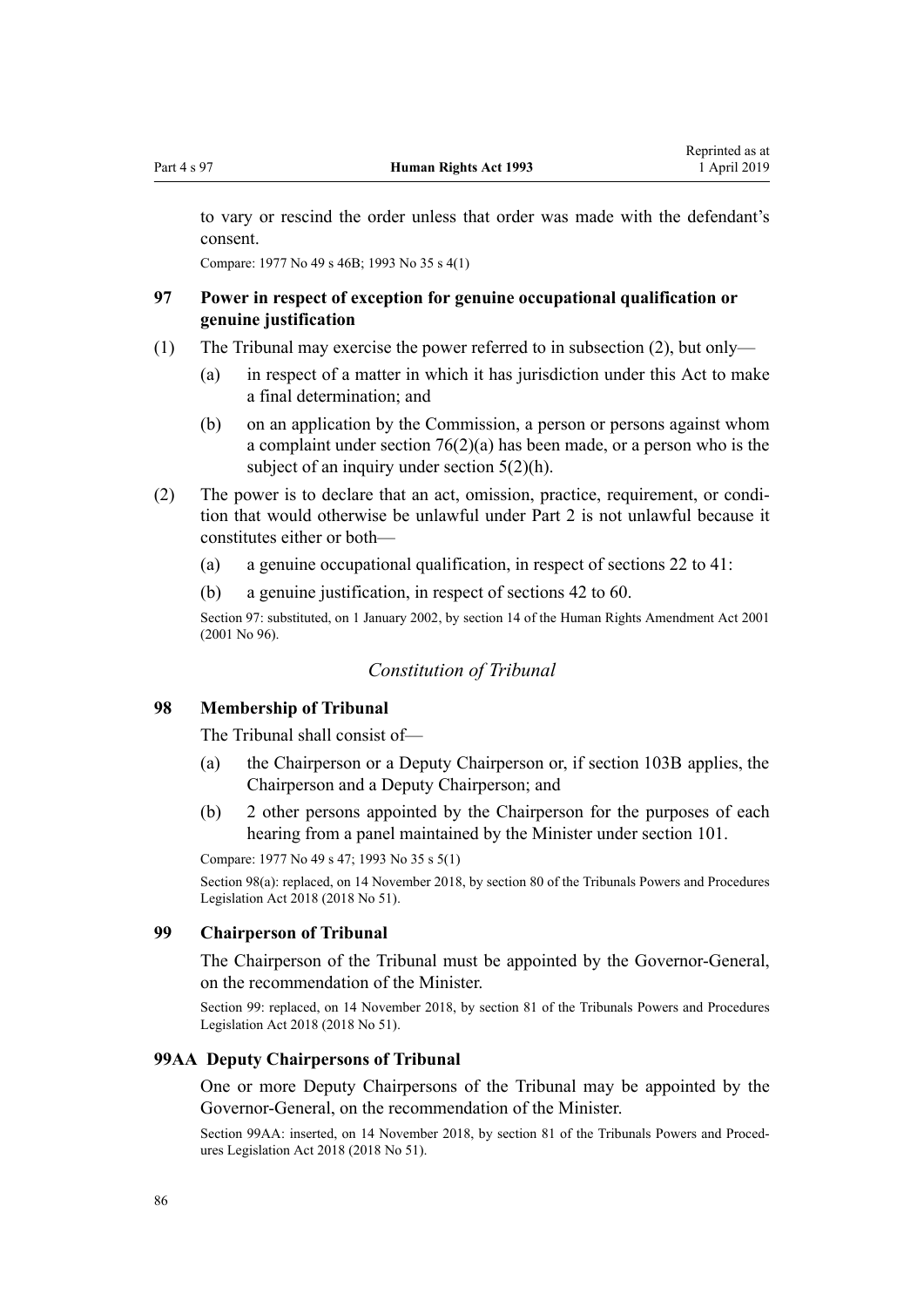## <span id="page-86-0"></span>**99A Criteria and requirement for appointment of Chairperson and Deputy Chairperson**

- (1) In recommending a person for appointment as the Chairperson or a Deputy Chairperson of the Tribunal, the Minister must have regard not only to the matters stated in [section 101\(2\)](#page-87-0) but also to the person's—
	- (a) experience in dispute resolution:
	- (b) experience as a Chairperson or a Deputy Chairperson and in other leadership roles:
	- (c) ability to perform the functions of the Chairperson or a Deputy Chairperson of the Tribunal.
- (2) Every person appointed as the Chairperson or a Deputy Chairperson of the Tribunal must be a barrister or solicitor of the High Court of not less than 5 years' practice.

Section 99A: inserted, on 1 January 2002, by [section 15](http://legislation.govt.nz/pdflink.aspx?id=DLM122155) of the Human Rights Amendment Act 2001 (2001 No 96).

Section 99A heading: amended, on 14 November 2018, by [section 82\(1\)](http://legislation.govt.nz/pdflink.aspx?id=LMS18473) of the Tribunals Powers and Procedures Legislation Act 2018 (2018 No 51).

Section 99A(1): amended, on 14 November 2018, by [section 82\(2\)](http://legislation.govt.nz/pdflink.aspx?id=LMS18473) of the Tribunals Powers and Procedures Legislation Act 2018 (2018 No 51).

Section 99A(1)(b): amended, on 14 November 2018, by [section 82\(3\)](http://legislation.govt.nz/pdflink.aspx?id=LMS18473) of the Tribunals Powers and Procedures Legislation Act 2018 (2018 No 51).

Section 99A(1)(c): amended, on 14 November 2018, by [section 82\(4\)](http://legislation.govt.nz/pdflink.aspx?id=LMS18473) of the Tribunals Powers and Procedures Legislation Act 2018 (2018 No 51).

Section 99A(2): amended, on 14 November 2018, by [section 82\(5\)](http://legislation.govt.nz/pdflink.aspx?id=LMS18473) of the Tribunals Powers and Procedures Legislation Act 2018 (2018 No 51).

### **100 Appointment and term of office**

- (1) *[Repealed]*
- (2) Except as otherwise provided in [section 103,](#page-90-0) every person appointed as the Chairperson or a Deputy Chairperson of the Tribunal shall hold office for such term, not exceeding 5 years, as the Governor-General on the recommendation of the Minister shall specify in the instrument appointing the Chairperson or Deputy Chairperson.
- (3) Any person appointed as the Chairperson or a Deputy Chairperson may hold that office concurrently with any other office held by him or her and may from time to time be reappointed.
- (4) Where the term for which the Chairperson or a Deputy Chairperson expires, the Chairperson or that Deputy Chairperson, unless sooner vacating or removed from office under [section 103](#page-90-0), continues to hold office, by virtue of the appointment for the term that has expired until—
	- (a) the Chairperson or that Deputy Chairperson is reappointed; or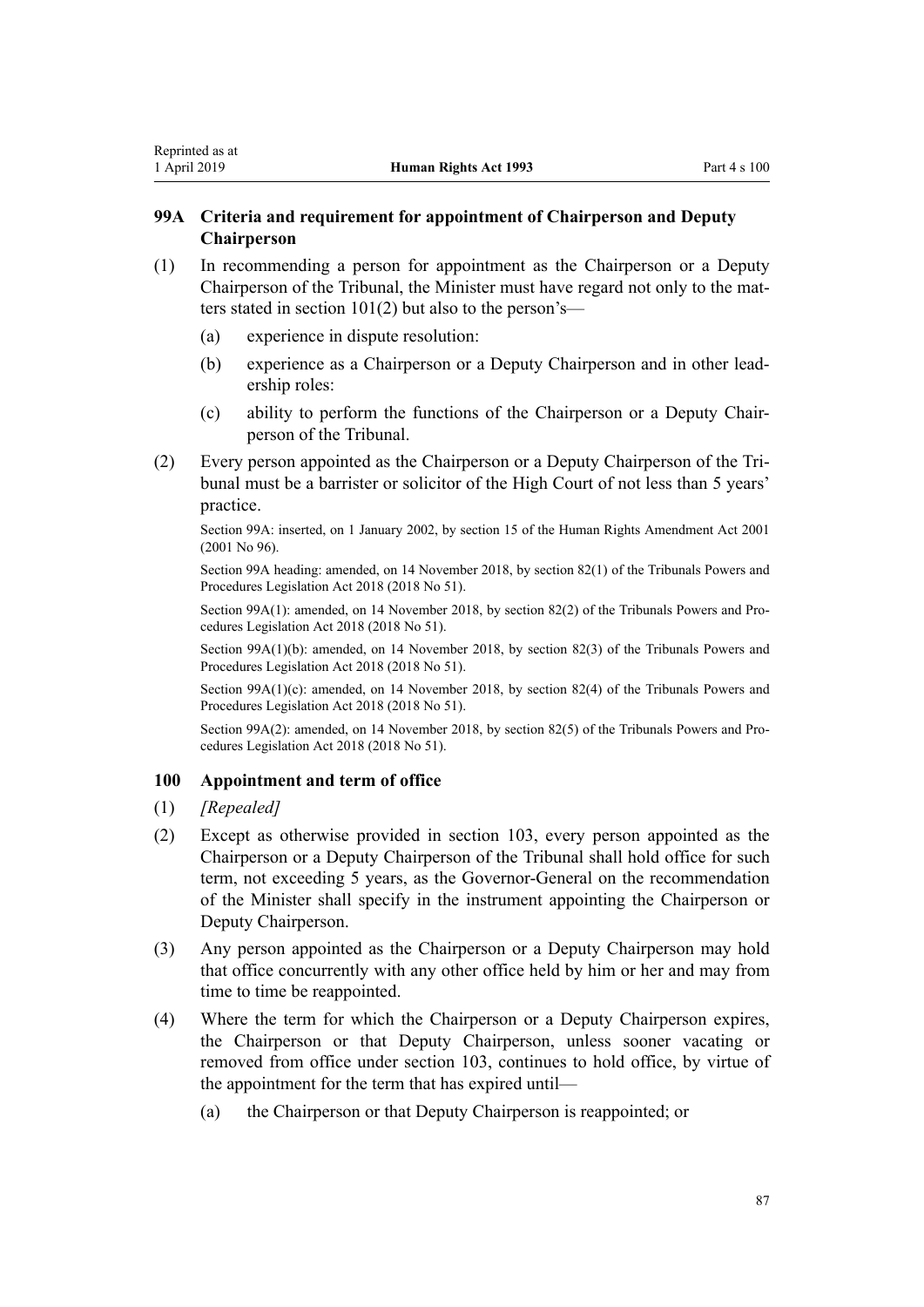- <span id="page-87-0"></span>(b) a successor to the Chairperson or that Deputy Chairperson is appointed; or
- (c) in the case of a Deputy Chairperson, that Deputy Chairperson is informed in writing by the Minister that the Deputy Chairperson is not to be reappointed and that a successor to that Deputy Chairperson is not to be appointed.
- (5) The Chairperson or a Deputy Chairperson who continues in office for any period under subsection (4) may act as the Chairperson or a Deputy Chairperson during and after that period for the purpose of—
	- (a) completing any proceedings partly or wholly heard by the Tribunal before the Chairperson or the Deputy Chairperson ceased to hold office under subsection (4):
	- (b) hearing any other proceedings commenced before the Chairperson or the Deputy Chairperson ceased to hold office under subsection (4).
- (6) The Chairperson or a Deputy Chairperson who has resigned, or whose successor is appointed or who will not be replaced (unless he or she was removed from office), may continue in office for the purpose of completing any proceedings that are partly or wholly heard.

Compare: 1977 No 49 s 47B; 1993 No 35 s 5(1)

Section 100(1): repealed, on 1 January 2002, by [section 16](http://legislation.govt.nz/pdflink.aspx?id=DLM122157) of the Human Rights Amendment Act 2001 (2001 No 96).

Section 100(2): amended, on 14 November 2018, by [section 83\(1\)](http://legislation.govt.nz/pdflink.aspx?id=DLM7374288) of the Tribunals Powers and Procedures Legislation Act 2018 (2018 No 51).

Section 100(2): amended, on 14 November 2018, by [section 83\(2\)](http://legislation.govt.nz/pdflink.aspx?id=DLM7374288) of the Tribunals Powers and Procedures Legislation Act 2018 (2018 No 51).

Section 100(3): amended, on 14 November 2018, by [section 83\(3\)](http://legislation.govt.nz/pdflink.aspx?id=DLM7374288) of the Tribunals Powers and Procedures Legislation Act 2018 (2018 No 51).

Section 100(4): replaced, on 14 November 2018, by [section 83\(4\)](http://legislation.govt.nz/pdflink.aspx?id=DLM7374288) of the Tribunals Powers and Procedures Legislation Act 2018 (2018 No 51).

Section 100(5): inserted, on 14 November 2018, by [section 83\(5\)](http://legislation.govt.nz/pdflink.aspx?id=DLM7374288) of the Tribunals Powers and Procedures Legislation Act 2018 (2018 No 51).

Section 100(6): inserted, on 14 November 2018, by [section 83\(5\)](http://legislation.govt.nz/pdflink.aspx?id=DLM7374288) of the Tribunals Powers and Procedures Legislation Act 2018 (2018 No 51).

# **101 Panel**

- (1) The Minister must maintain a panel of any number of persons that may be required to ensure—
	- (a) the efficient and expeditious exercise of the jurisdiction of the Tribunal throughout New Zealand; and
	- (b) the performance of other functions under this Act or any other enactment requiring the participation of members of the panel.
- (1A) The Minister must specify a period of up to 5 years for which a person is approved as a member of the panel.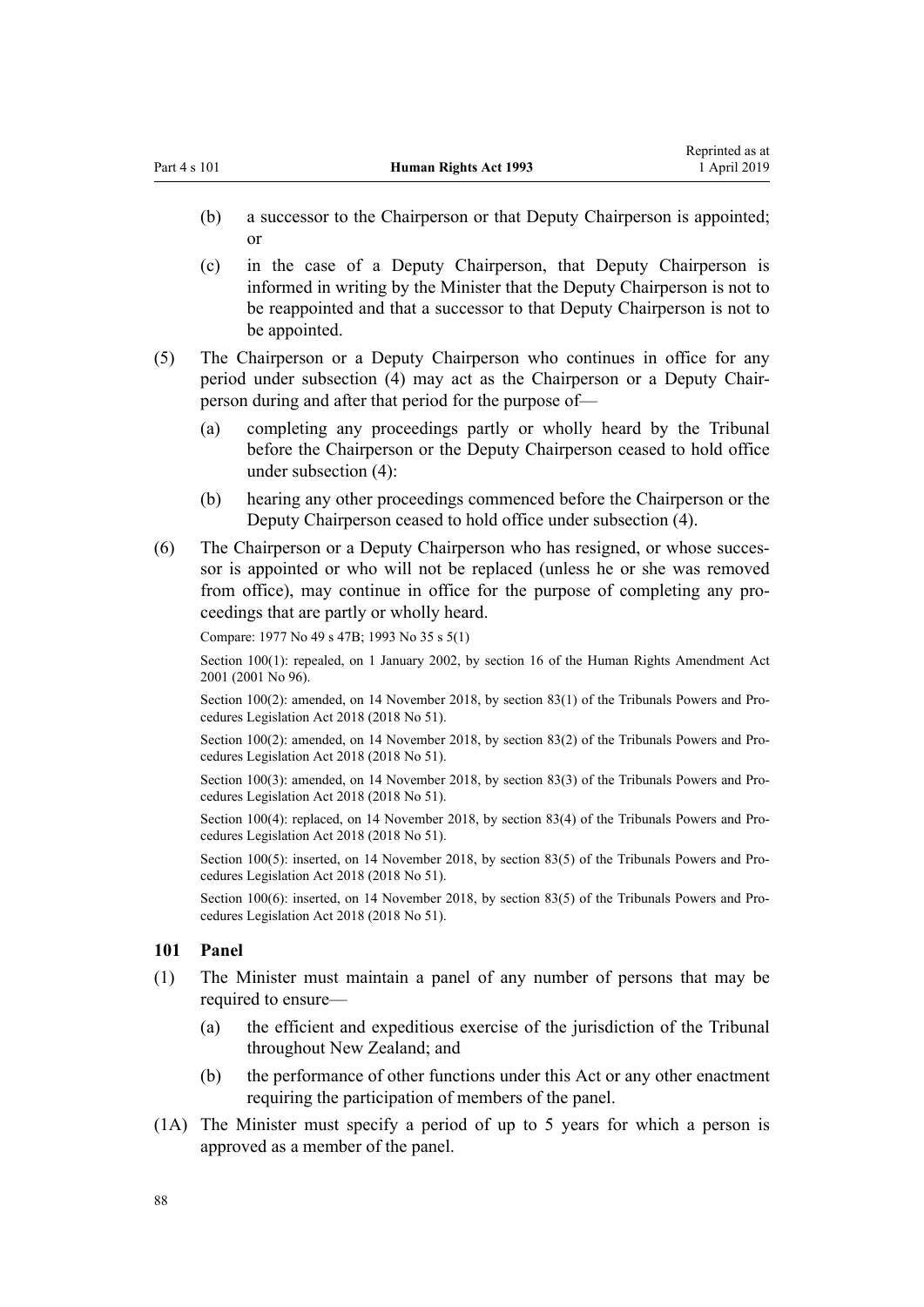- (1B) The Minister may approve the inclusion of a person on the panel for further periods of up to 5 years.
- (2) In considering the suitability of persons for inclusion on the panel, the Minister must have regard to the need for persons included on the panel to have between them knowledge of, or experience in,—
	- (a) different aspects of matters likely to come before the Tribunal:
	- (b) New Zealand law, or the law of another country, or international law, on human rights:
	- (c) public administration, or the law relating to public administration:
	- (d) current economic, employment, or social issues:
	- (e) cultural issues and the needs and aspirations (including life experiences) of different communities of interest and population groups in New Zealand society.
- (2A) At least 3 members of the panel must be barristers or solicitors of the High Court of not less than 5 years' practice.
- (3) The name of a person shall be removed from the panel if—
	- (a) the person dies or is, under the Insolvency Act 2006, adjudged bankrupt; or
	- (b) the Minister directs that the name of the person be removed from the panel for disability affecting performance of duty, neglect of duty, or misconduct, proved to the satisfaction of the Minister; or
	- (c) a period of up to 5 years has elapsed since the date on which the Minister last approved the entry of the person's name; or
	- (d) the person requests by writing addressed to the Minister that his or her name be removed.
- (4) If subsection (3)(c) or (d) applies, or the period for which a person is approved as a member of the panel expires, the person may continue in office for the purpose of completing any proceedings that are partly or wholly heard.

Compare: 1977 No 49 s 47C; 1993 No 35 s 5(1)

Section 101(1): replaced, on 14 November 2018, by [section 84\(1\)](http://legislation.govt.nz/pdflink.aspx?id=DLM7374289) of the Tribunals Powers and Procedures Legislation Act 2018 (2018 No 51).

Section 101(1A): inserted, on 14 November 2018, by [section 84\(1\)](http://legislation.govt.nz/pdflink.aspx?id=DLM7374289) of the Tribunals Powers and Procedures Legislation Act 2018 (2018 No 51).

Section 101(1B): inserted, on 14 November 2018, by [section 84\(1\)](http://legislation.govt.nz/pdflink.aspx?id=DLM7374289) of the Tribunals Powers and Procedures Legislation Act 2018 (2018 No 51).

Section 101(2): substituted, on 1 January 2002, by [section 17](http://legislation.govt.nz/pdflink.aspx?id=DLM122158) of the Human Rights Amendment Act 2001 (2001 No 96).

Section 101(2A): inserted, on 1 January 2002, by [section 17](http://legislation.govt.nz/pdflink.aspx?id=DLM122158) of the Human Rights Amendment Act 2001 (2001 No 96).

Section 101(3)(a): amended, on 3 December 2007, by [section 445](http://legislation.govt.nz/pdflink.aspx?id=DLM387857) of the Insolvency Act 2006 (2006 No 55).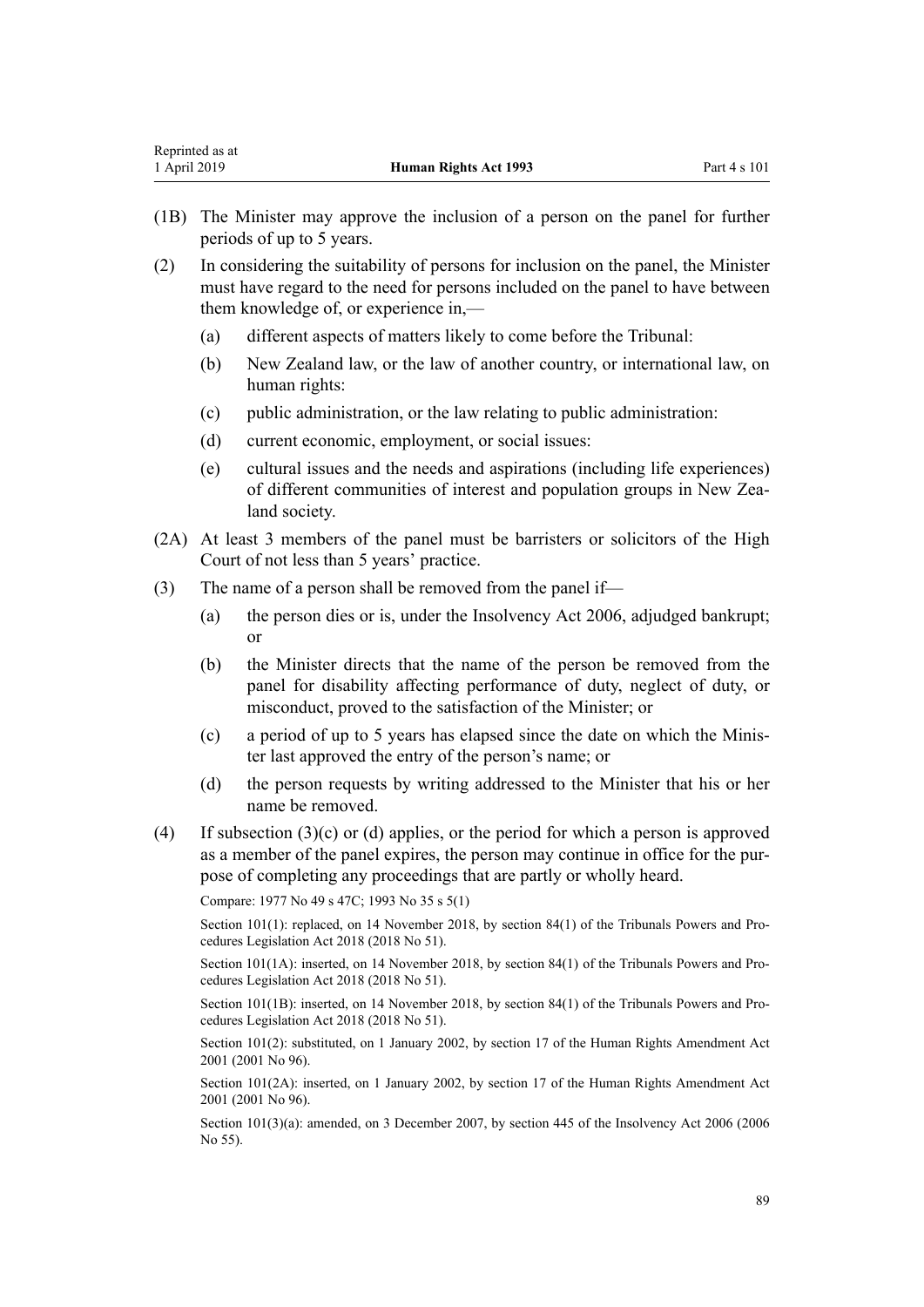<span id="page-89-0"></span>Section 101(3)(c): amended, on 14 November 2018, by [section 84\(2\)](http://legislation.govt.nz/pdflink.aspx?id=DLM7374289) of the Tribunals Powers and Procedures Legislation Act 2018 (2018 No 51).

Section 101(4): replaced, on 14 November 2018, by [section 84\(3\)](http://legislation.govt.nz/pdflink.aspx?id=DLM7374289) of the Tribunals Powers and Procedures Legislation Act 2018 (2018 No 51).

## **101A Functions, duties, and powers of Deputy Chairpersons**

Subject to any directions issued by the Chairperson, a Deputy Chairperson of the Tribunal has all the functions, duties, and powers of the Chairperson.

Section 101A: inserted, on 14 November 2018, by [section 85](http://legislation.govt.nz/pdflink.aspx?id=DLM7374290) of the Tribunals Powers and Procedures Legislation Act 2018 (2018 No 51).

### **101B Delegation by Chairperson of Tribunal**

- (1) The Chairperson of the Tribunal may delegate any of the Chairperson's functions, duties, and powers to a member of the panel who—
	- (a) the Chairperson is satisfied has the necessary capability, skills, and experience to perform or exercise those functions, duties, and powers; and
	- (b) satisfies the criteria set out in [section 99A](#page-86-0) for appointment as the Chairperson.
- (2) A delegation—
	- (a) must be in writing; and
	- (b) must be to a named person; and
	- (c) is revocable at any time, in writing; and
	- (d) does not prevent the performance or exercise of a function, duty, or power by the Chairperson.
- (3) A person to whom any functions, duties, or powers are delegated may perform or exercise them in the same manner and with the same effect as if they had been conferred directly by this Act and not by delegation.
- (4) A person who appears to act under a delegation is presumed to be acting in accordance with its terms in the absence of evidence to the contrary.
- (5) A person to whom any functions, duties, or powers are delegated must be paid remuneration and expenses (if any) determined in accordance with [section 119](#page-98-0) for work undertaken in that capacity.

Section 101B: inserted, on 14 November 2018, by [section 85](http://legislation.govt.nz/pdflink.aspx?id=DLM7374290) of the Tribunals Powers and Procedures Legislation Act 2018 (2018 No 51).

## **101C References to Chairpersons include deputies and delegates and temporary acting Chairperson**

Unless the context otherwise requires, a reference in this Act or regulations made under this Act to the Chairperson includes—

(a) a Deputy Chairperson appointed under [section 99AA;](#page-85-0) or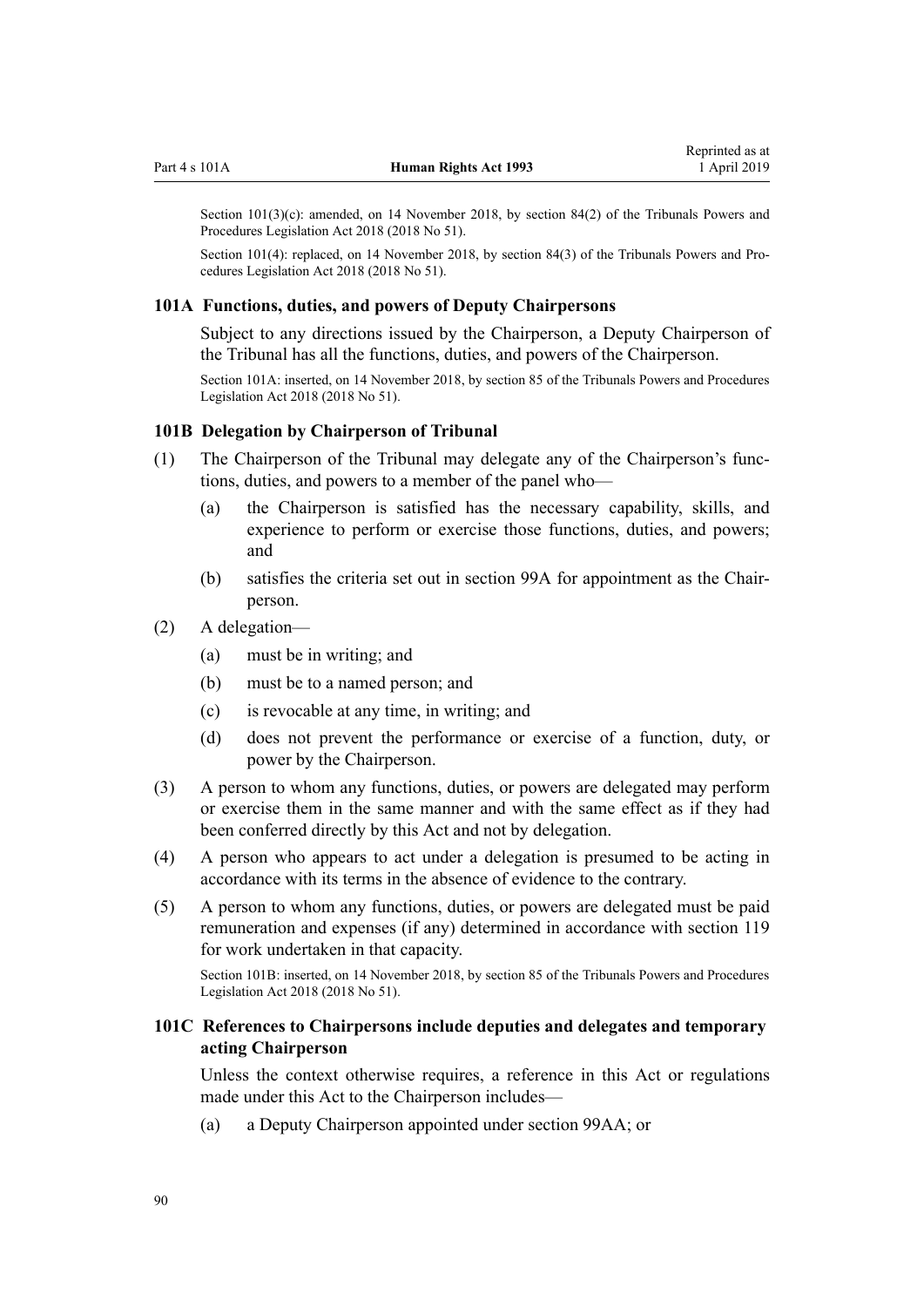- <span id="page-90-0"></span>(b) a person to whom the functions, powers, and duties of the Chairperson are delegated under [section 101B](#page-89-0); or
- (c) a temporary acting Chairperson appointed under section 102.

Section 101C: inserted, on 14 November 2018, by [section 85](http://legislation.govt.nz/pdflink.aspx?id=DLM7374290) of the Tribunals Powers and Procedures Legislation Act 2018 (2018 No 51).

### **102 Appointment of temporary acting Chairperson**

- (1) If the Chairperson of the Tribunal becomes incapable of acting by reason of illness, absence, or other sufficient cause, or if the Chairperson considers it is not proper or not desirable that he or she should adjudicate on a specified matter, the Governor-General, on the recommendation of the Minister, may appoint a suitable person as the acting Chairperson for the period or purpose stated in the appointment.
- (2) No person may be appointed as the acting Chairperson unless he or she is eligible for appointment as the Chairperson.
- (3) The acting Chairperson is, while acting in the position, to be treated as the Chairperson of the Tribunal.
- (4) No appointment of the acting Chairperson, no act done by the acting Chairperson, and no act done by the Tribunal may be questioned in any proceedings on the ground that the occasion for the appointment had not arisen or had ceased.

Section 102: replaced, on 14 November 2018, by [section 86](http://legislation.govt.nz/pdflink.aspx?id=DLM7374292) of the Tribunals Powers and Procedures Legislation Act 2018 (2018 No 51).

## **103 Vacation of office by Chairperson, temporary acting Chairperson, and Deputy Chairperson**

- (1) The Chairperson, a temporary acting Chairperson, and any Deputy Chairperson of the Tribunal may at any time resign his or her office by delivering a notice in writing to that effect to the Minister.
- (2) The Chairperson, a temporary acting Chairperson, and any Deputy Chairperson of the Tribunal shall be deemed to have vacated his or her office if he or she dies or is, under the Insolvency Act 2006, adjudged bankrupt.
- (3) The Chairperson, a temporary acting Chairperson, and any Deputy Chairperson of the Tribunal may at any time be removed from office by the Governor-General for disability affecting performance of duty, neglect of duty, or misconduct, proved to the satisfaction of the Governor-General.

Compare: 1977 No 49 s 49; 1993 No 35 s 5(1)

Section 103 heading: amended, on 14 November 2018, by [section 87\(1\)](http://legislation.govt.nz/pdflink.aspx?id=LMS35558) of the Tribunals Powers and Procedures Legislation Act 2018 (2018 No 51).

Section 103(1): amended, on 14 November 2018, by [section 87\(2\)](http://legislation.govt.nz/pdflink.aspx?id=LMS35558) of the Tribunals Powers and Procedures Legislation Act 2018 (2018 No 51).

Section 103(2): amended, on 14 November 2018, by [section 87\(2\)](http://legislation.govt.nz/pdflink.aspx?id=LMS35558) of the Tribunals Powers and Procedures Legislation Act 2018 (2018 No 51).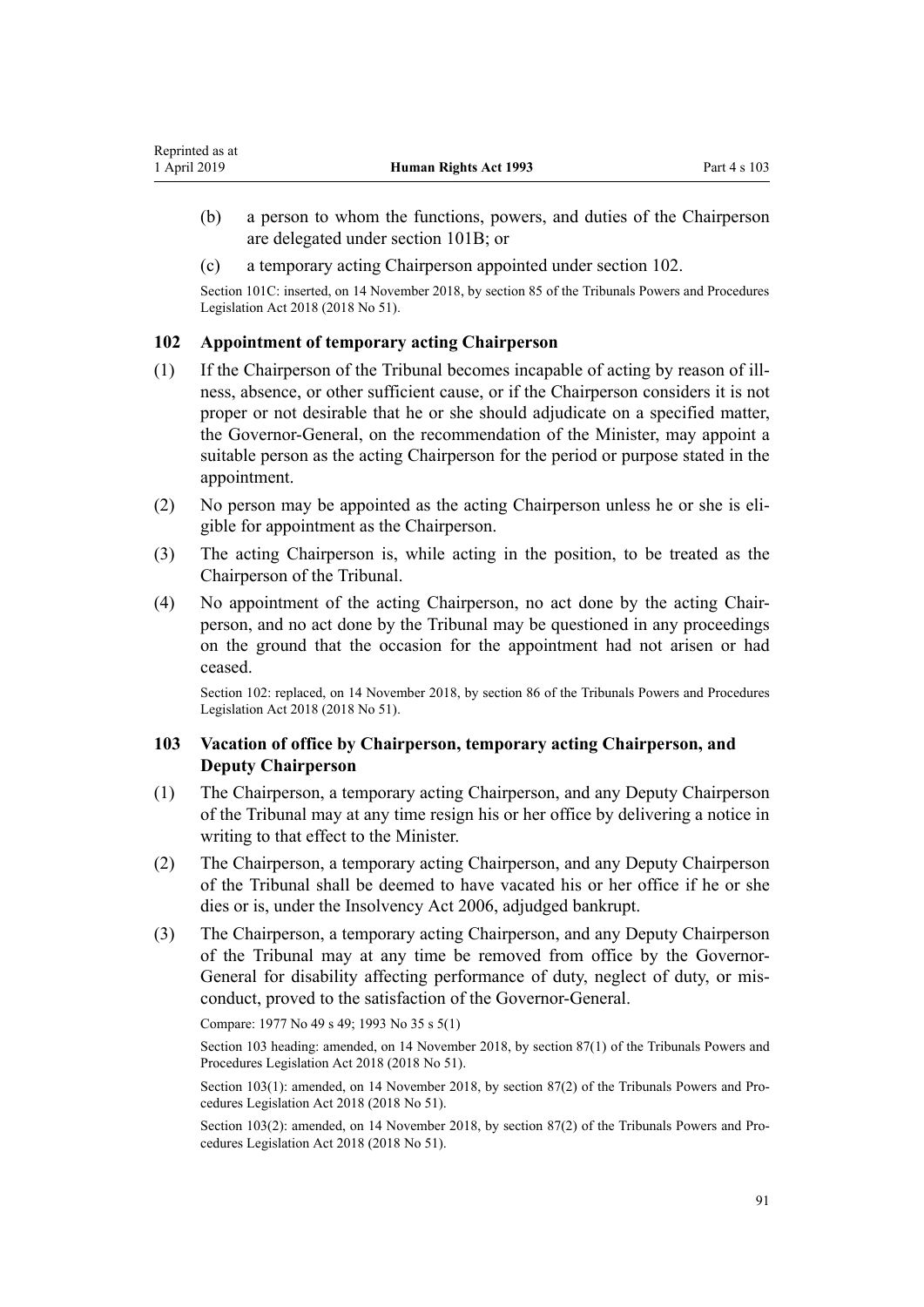<span id="page-91-0"></span>Section 103(2): amended, on 3 December 2007, by [section 445](http://legislation.govt.nz/pdflink.aspx?id=DLM387857) of the Insolvency Act 2006 (2006 No 55).

Section 103(3): amended, on 14 November 2018, by [section 87\(2\)](http://legislation.govt.nz/pdflink.aspx?id=LMS35558) of the Tribunals Powers and Procedures Legislation Act 2018 (2018 No 51).

#### **103A Orderly and efficient operation**

The Chairperson of the Tribunal is responsible for making such arrangements as are practicable to ensure that, in relation to the work of the Tribunal, the Chairperson, each Deputy Chairperson and each member of the panel performs their functions—

- (a) in an orderly and efficient manner; and
- (b) in a way that achieves the purposes of this Act or any other enactment.

Section 103A: inserted, on 14 November 2018, by [section 88](http://legislation.govt.nz/pdflink.aspx?id=DLM7374295) of the Tribunals Powers and Procedures Legislation Act 2018 (2018 No 51).

### **103B Powers of Chairperson to direct constitution of Tribunal**

- (1) The Chairperson of the Tribunal may direct, for the purposes of any particular proceedings, that the Tribunal be constituted by—
	- (a) the Chairperson; and
	- (b) a Deputy Chairperson; and
	- (c) two panel members.
- (2) The Chairperson of the Tribunal may give a direction under subsection (1) if he or she is satisfied that—
	- (a) the proceedings are unusually complex or difficult; or
	- (b) it is desirable for training purposes that the Tribunal be constituted in this way.

Section 103B: inserted, on 14 November 2018, by [section 88](http://legislation.govt.nz/pdflink.aspx?id=DLM7374295) of the Tribunals Powers and Procedures Legislation Act 2018 (2018 No 51).

### *Procedure of Tribunal*

#### **104 Sittings of Tribunal**

- (1) Sittings of the Tribunal shall be held at such times and places as the Tribunal, the Chairperson, or a Deputy Chairperson from time to time appoints.
- (2) Any sitting may be adjourned from time to time and from place to place by the Tribunal or the Chairperson or a Deputy Chairperson or by the Secretary to the Tribunal.
- (3) No sitting of the Tribunal shall take place unless all the members are present, but the decision of a majority of the members shall be the decision of the Tribunal.
- (4) The Chairperson or a Deputy Chairperson shall preside at all sittings of the Tribunal.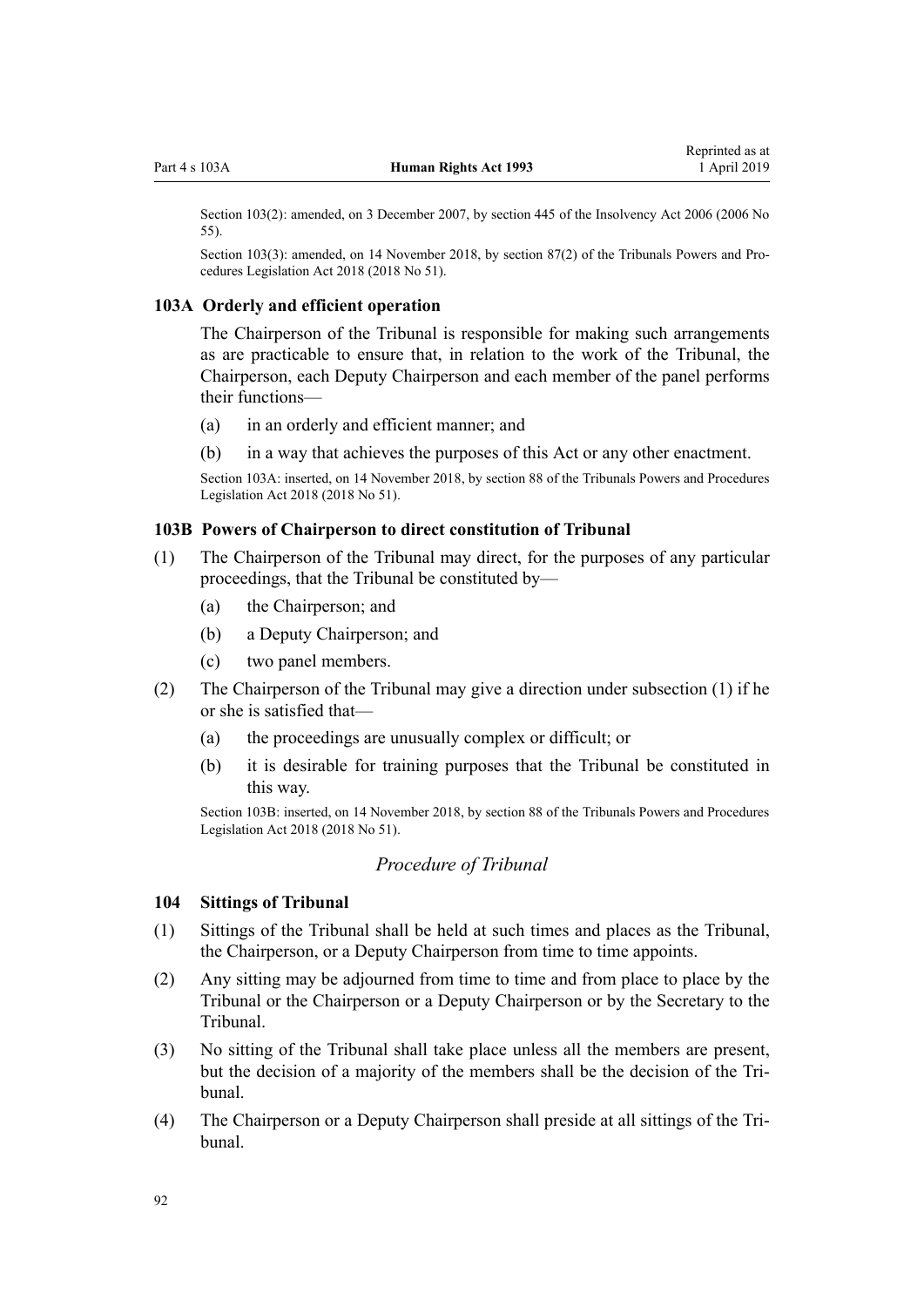<span id="page-92-0"></span>

| Reprinted as at |                              |              |
|-----------------|------------------------------|--------------|
| 1 April 2019    | <b>Human Rights Act 1993</b> | Part 4 s 106 |

- (4A) Despite anything in this Act to the contrary, the Tribunal or the Chairperson or a Deputy Chairperson may determine a proceeding on the papers if the Tribunal or the Chairperson or a Deputy Chairperson considers it appropriate.
- (4B) Before doing so, the Tribunal or the Chairperson or a Deputy Chairperson must give the parties a reasonable opportunity to comment on whether the proceeding should be dealt with in that manner.
- (4C) The hearing of a matter or any part of it may be conducted by telephone, audiovisual link, or other remote access facility if the Tribunal or the Chairperson or a Deputy Chairperson considers it appropriate and the necessary facilities are available.
- (5) The Tribunal may regulate its procedure as it thinks fit, subject to this Act and any regulations made under it, and any practice notes issued under [section](#page-100-0) [121A.](#page-100-0)

Compare: 1977 No 49 s 50; 1993 No 35 s 5(2)

Section 104(1): amended, on 14 November 2018, by [section 89\(1\)](http://legislation.govt.nz/pdflink.aspx?id=DLM7374297) of the Tribunals Powers and Procedures Legislation Act 2018 (2018 No 51).

Section 104(2): amended, on 14 November 2018, by [section 89\(2\)](http://legislation.govt.nz/pdflink.aspx?id=DLM7374297) of the Tribunals Powers and Procedures Legislation Act 2018 (2018 No 51).

Section 104(4): amended, on 14 November 2018, by [section 89\(3\)](http://legislation.govt.nz/pdflink.aspx?id=DLM7374297) of the Tribunals Powers and Procedures Legislation Act 2018 (2018 No 51).

Section 104(4A): inserted, on 14 November 2018, by [section 89\(4\)](http://legislation.govt.nz/pdflink.aspx?id=DLM7374297) of the Tribunals Powers and Procedures Legislation Act 2018 (2018 No 51).

Section 104(4B): inserted, on 14 November 2018, by [section 89\(4\)](http://legislation.govt.nz/pdflink.aspx?id=DLM7374297) of the Tribunals Powers and Procedures Legislation Act 2018 (2018 No 51).

Section 104(4C): inserted, on 14 November 2018, by [section 89\(4\)](http://legislation.govt.nz/pdflink.aspx?id=DLM7374297) of the Tribunals Powers and Procedures Legislation Act 2018 (2018 No 51).

Section 104(5): replaced, on 14 November 2018, by [section 89\(5\)](http://legislation.govt.nz/pdflink.aspx?id=DLM7374297) of the Tribunals Powers and Procedures Legislation Act 2018 (2018 No 51).

#### **105 Substantial merits**

- (1) The Tribunal must act according to the substantial merits of the case, without regard to technicalities.
- (2) In exercising its powers and functions, the Tribunal must act—
	- (a) in accordance with the principles of natural justice; and
	- (b) in a manner that is fair and reasonable; and
	- (c) according to equity and good conscience.

Section 105: substituted, on 1 January 2002, by [section 18](http://legislation.govt.nz/pdflink.aspx?id=DLM122159) of the Human Rights Amendment Act 2001 (2001 No 96).

#### **106 Evidence in proceedings before Tribunal**

- (1) The Tribunal may—
	- (a) call for evidence and information from the parties or any other person: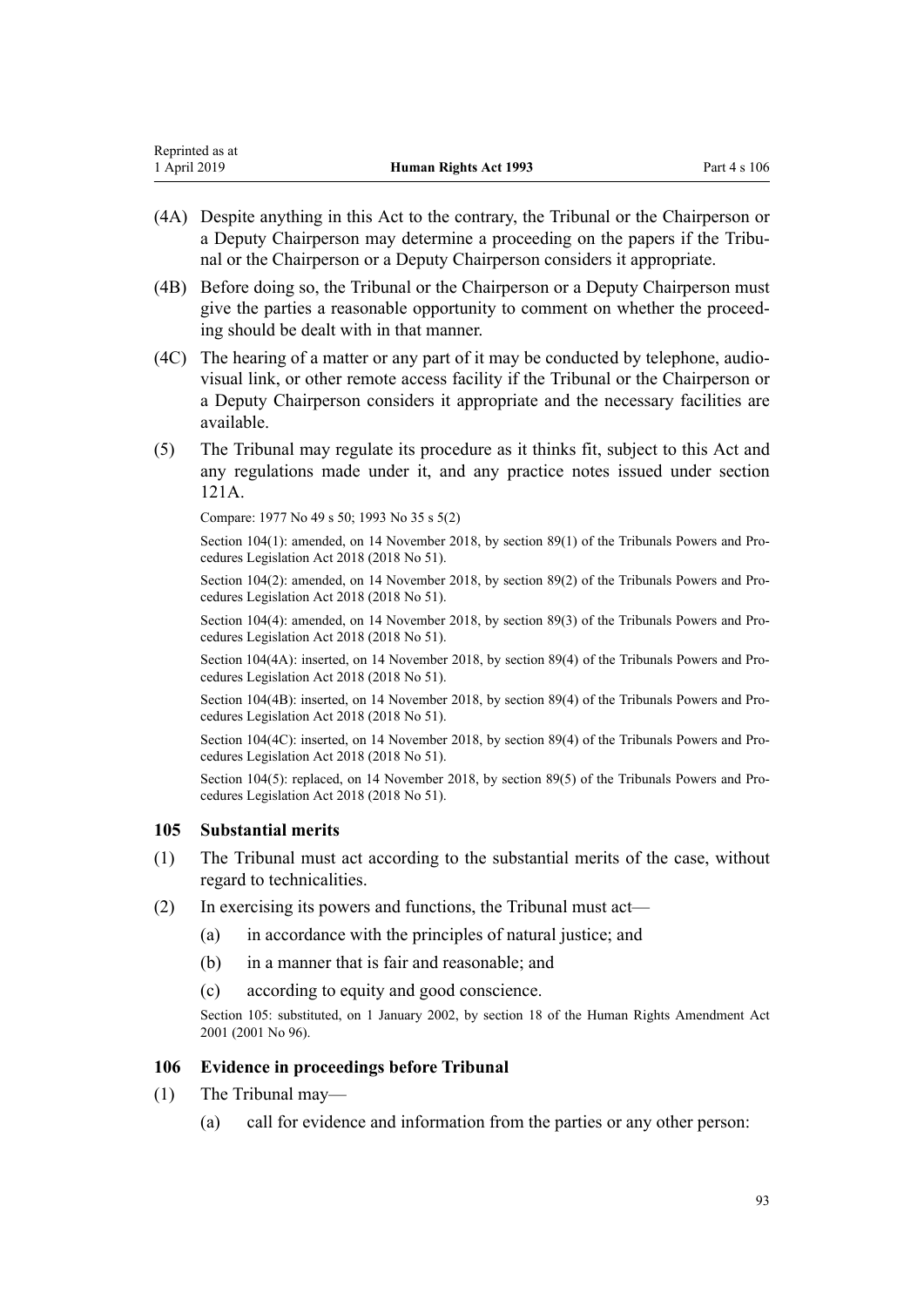- (b) request or require the parties or any other person to attend the proceedings to give evidence:
- (c) fully examine any witness:
- (d) receive as evidence any statement, document, information, or matter that may, in its opinion, assist to deal effectively with the matter before it, whether or not it would be admissible in a court of law.
- (2) The Tribunal may take evidence on oath, and for that purpose any member or officer of the Tribunal may administer an oath.
- (3) The Tribunal may permit a person appearing as a witness before it to give evidence by tendering a written statement and, if the Tribunal thinks fit, verifying it by oath.
- (4) Subject to subsections (1) to (3), the [Evidence Act 2006](http://legislation.govt.nz/pdflink.aspx?id=DLM393462) shall apply to the Tribunal in the same manner as if the Tribunal were a court within the meaning of that Act.

Compare: 1977 No 49 s 52

Section 106(1): substituted, on 1 January 2002, by [section 19](http://legislation.govt.nz/pdflink.aspx?id=DLM122161) of the Human Rights Amendment Act 2001 (2001 No 96).

Section 106(4): amended, on 1 August 2007, by [section 216](http://legislation.govt.nz/pdflink.aspx?id=DLM394552) of the Evidence Act 2006 (2006 No 69).

#### **107 Sittings to be held in public except in special circumstances**

- (1) Except as provided by subsections (2) and (3), every hearing of the Tribunal shall be held in public.
- (2) The Tribunal may deliberate in private as to its decision in any matter or as to any question arising in the course of any proceedings before it.
- (3) Where the Tribunal is satisfied that it is desirable to do so, the Tribunal may, of its own motion or on the application of any party to the proceedings,—
	- (a) order that any hearing held by it be heard in private, either as to the whole or any portion thereof:
	- (b) make an order prohibiting the publication of any report or account of the evidence or other proceedings in any proceedings before it (whether heard in public or in private) either as to the whole or any portion thereof:
	- (c) make an order prohibiting the publication of the whole or part of any books or documents produced at any hearing of the Tribunal.
- (4) Every person commits an offence and is liable on conviction to a fine not exceeding \$3,000 who acts in contravention of any order made by the Tribunal under subsection  $(3)(b)$  or subsection  $(3)(c)$ .

#### Compare: 1977 No 49 s 54

Section 107(4): amended, on 1 July 2013, by [section 413](http://legislation.govt.nz/pdflink.aspx?id=DLM3360714) of the Criminal Procedure Act 2011 (2011) No 81).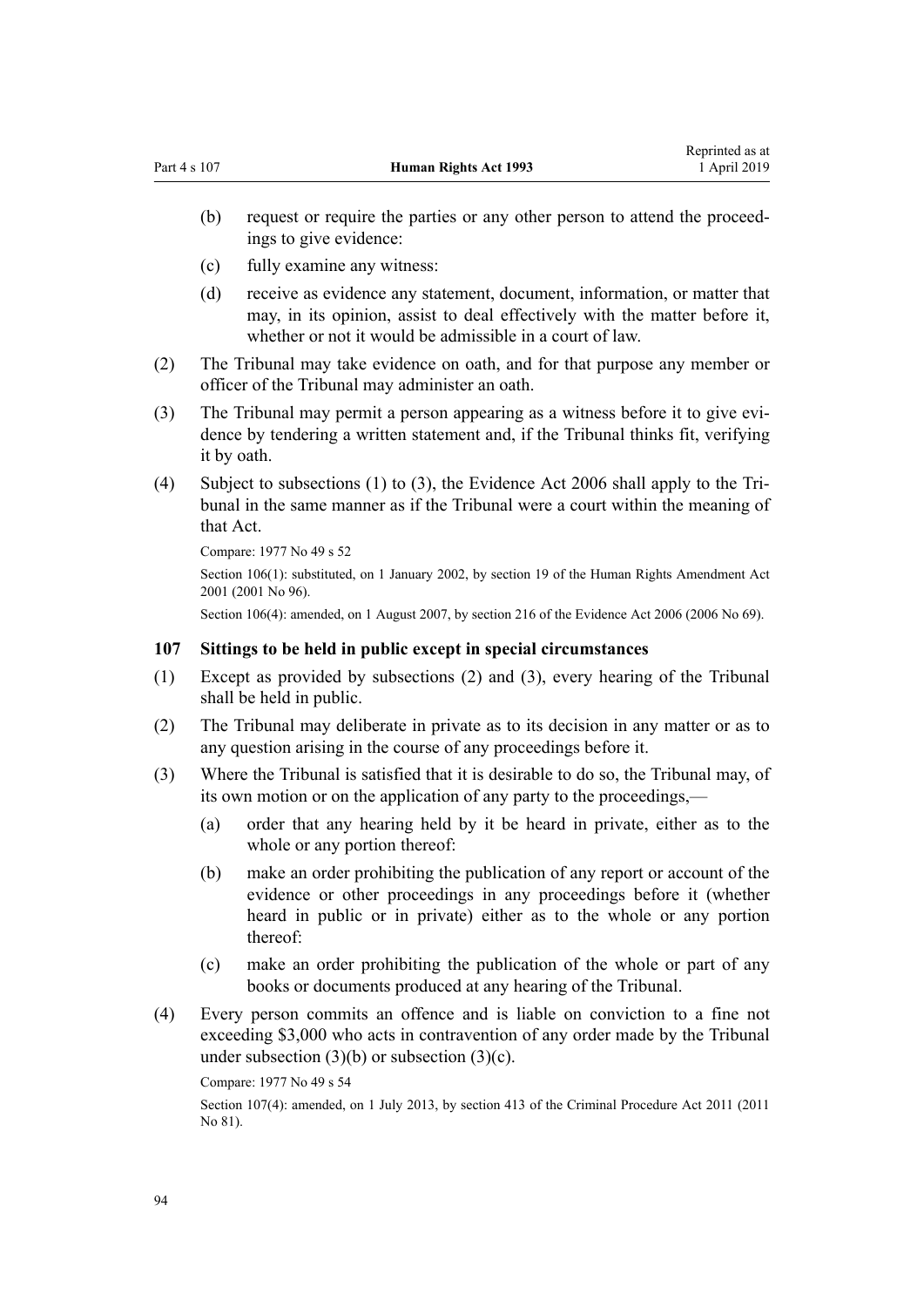### <span id="page-94-0"></span>**108 Persons entitled to be heard**

- (1) Any person who is a party to the proceedings before the Tribunal, and any person who satisfies the Tribunal that he or she has an interest in the proceedings greater than the public generally, may appear and may call evidence on any matter that should be taken into account in determining the proceedings.
- (2) If any person who is not a party to the proceedings before the Tribunal wishes to appear, the person must give notice to the Tribunal and to every party before appearing.
- (3) A person who has a right to appear or is allowed to appear before the Tribunal may appear in person or be represented by his or her counsel or agent.

Section 108(2): substituted, on 1 January 2002, by [section 20](http://legislation.govt.nz/pdflink.aspx?id=DLM122162) of the Human Rights Amendment Act 2001 (2001 No 96).

### **108A Tribunal to give notice of proceedings**

The Tribunal must notify the Attorney-General promptly of the bringing of proceedings before the Tribunal alleging a breach of [Part 1A,](#page-26-0) or alleging a breach of [Part 2](#page-28-0) by a person or body referred to in [section 3](http://legislation.govt.nz/pdflink.aspx?id=DLM224799) of the New Zealand Bill of Rights Act 1990, if the Attorney-General is not a party to the proceedings.

Section 108A: inserted, on 1 January 2002, by [section 21](http://legislation.govt.nz/pdflink.aspx?id=DLM122163) of the Human Rights Amendment Act 2001 (2001 No 96).

### **108B Submissions in relation to remedies**

- (1) Before the Tribunal grants any remedy under [Part 3,](#page-59-0) it must give the parties to the proceedings and, if the remedy under consideration is a declaration under [section 92J,](#page-76-0) the Attorney-General, an opportunity to make submissions on—
	- (a) the implications of granting that remedy; and
	- (b) the appropriateness of that remedy.
- (2) Subsection (1) does not limit any provision in [Part 3](#page-59-0) or section 108.

Section 108B: inserted, on 1 January 2002, by [section 21](http://legislation.govt.nz/pdflink.aspx?id=DLM122163) of the Human Rights Amendment Act 2001 (2001 No 96).

#### **109 Witness summons**

- (1) The Tribunal may, if it considers it necessary, of its own motion, or on the application of any party to the proceedings, issue a witness summons to any person requiring that person to attend before the Tribunal to give evidence at the hearing of the proceedings.
- (2) The witness summons shall state—
	- (a) the place where the person is to attend; and
	- (b) the date and time when the person is to attend; and
	- (c) the papers, documents, records, or things which that person is required to bring and produce to the Tribunal; and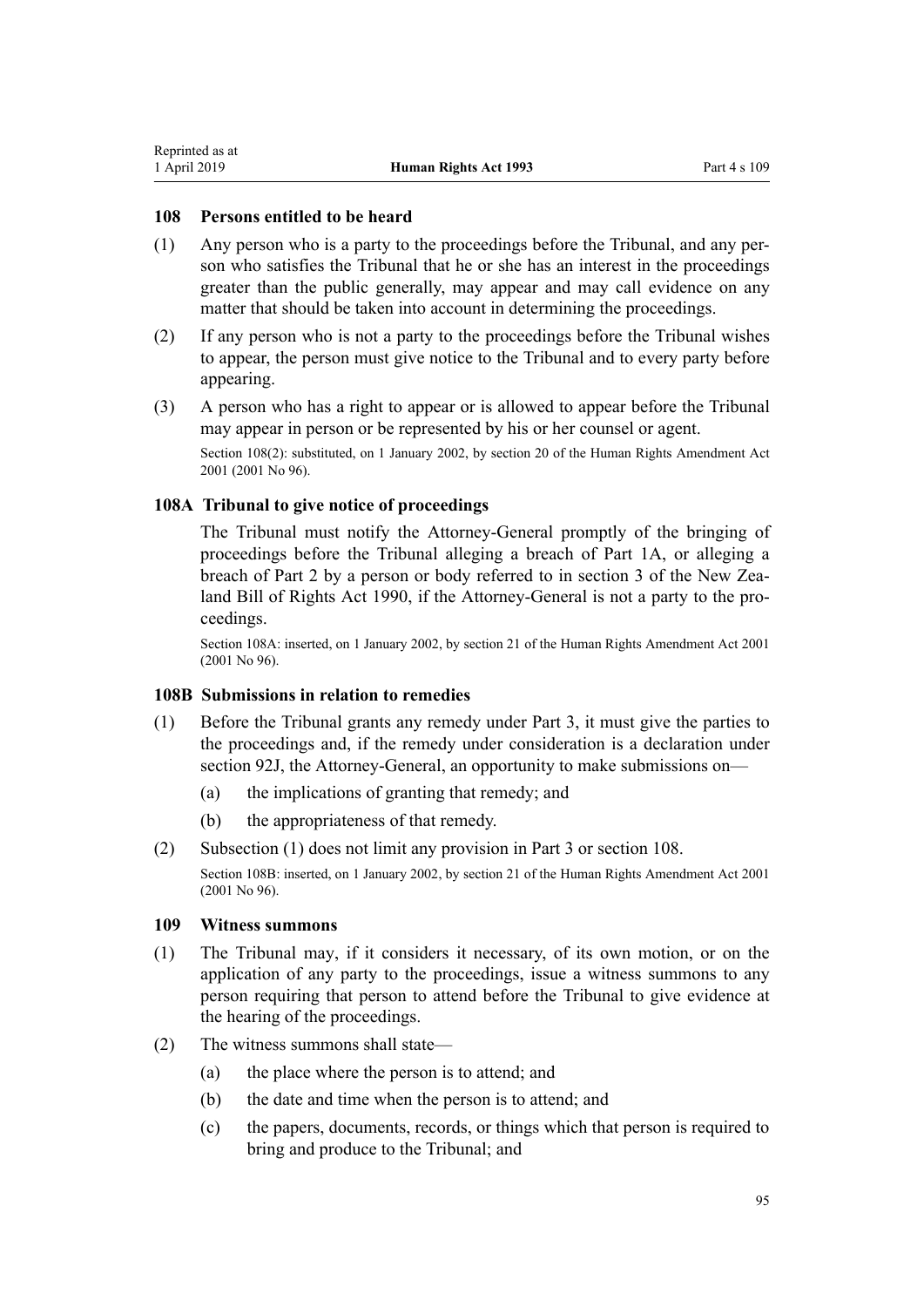- <span id="page-95-0"></span>(d) the entitlement to be tendered or paid a sum in respect of allowances and travelling expenses; and
- (e) the penalty for failing to attend.
- (3) The power to issue a witness summons may be exercised by the Tribunal or the Chairperson or a Deputy Chairperson, or by any officer of the Tribunal purporting to act by the direction or with the authority of the Tribunal or the Chairperson or a Deputy Chairperson.

Section 109(1): amended, on 1 January 2002, by [section 22](http://legislation.govt.nz/pdflink.aspx?id=DLM122166) of the Human Rights Amendment Act 2001 (2001 No 96).

Section 109(3): amended, on 14 November 2018, by [section 90](http://legislation.govt.nz/pdflink.aspx?id=LMS18534) of the Tribunals Powers and Procedures Legislation Act 2018 (2018 No 51).

#### **110 Service of summons**

- (1) A witness summons may be served by—
	- (a) delivering the summons personally to the witness or, if he or she refuses to accept it, bringing it to his or her attention; or
	- (b) delivering the summons to the witness at his or her usual place of residence by any form of prepaid delivery service that requires an acknowledgement of receipt of delivery from the witness.
- (2) The summons shall,—
	- (a) where it is served under subsection  $(1)(a)$ , be served at least 24 hours before the attendance of the witness is required; or
	- (b) where it is served under subsection (1)(b), be served at least 8 working days before the date on which the attendance of the witness is required.
- (3) *[Repealed]*

Section 110(1): replaced, on 14 November 2018, by [section 91\(1\)](http://legislation.govt.nz/pdflink.aspx?id=DLM7374298) of the Tribunals Powers and Procedures Legislation Act 2018 (2018 No 51).

Section 110(2)(b): amended, on 14 November 2018, by [section 91\(2\)](http://legislation.govt.nz/pdflink.aspx?id=DLM7374298) of the Tribunals Powers and Procedures Legislation Act 2018 (2018 No 51).

Section 110(3): repealed, on 14 November 2018, by [section 91\(3\)](http://legislation.govt.nz/pdflink.aspx?id=DLM7374298) of the Tribunals Powers and Procedures Legislation Act 2018 (2018 No 51).

#### **111 Witnesses' allowances**

- (1) Every witness attending before the Tribunal to give evidence pursuant to a summons shall be entitled to be paid witnesses' fees, allowances, and travelling expenses according to the scales for the time being prescribed by regulations made under the [Criminal Procedure Act 2011,](http://legislation.govt.nz/pdflink.aspx?id=DLM3359902) and those regulations shall apply accordingly.
- (2) On each occasion on which the Tribunal issues a summons under [section](#page-94-0) [109\(1\),](#page-94-0) the Tribunal, or the person exercising the power of the Tribunal under subsection (3) of that section, shall fix an amount which, on the service of the summons, or at some other reasonable time before the date on which the witness is required to attend, shall be paid or tendered to the witness.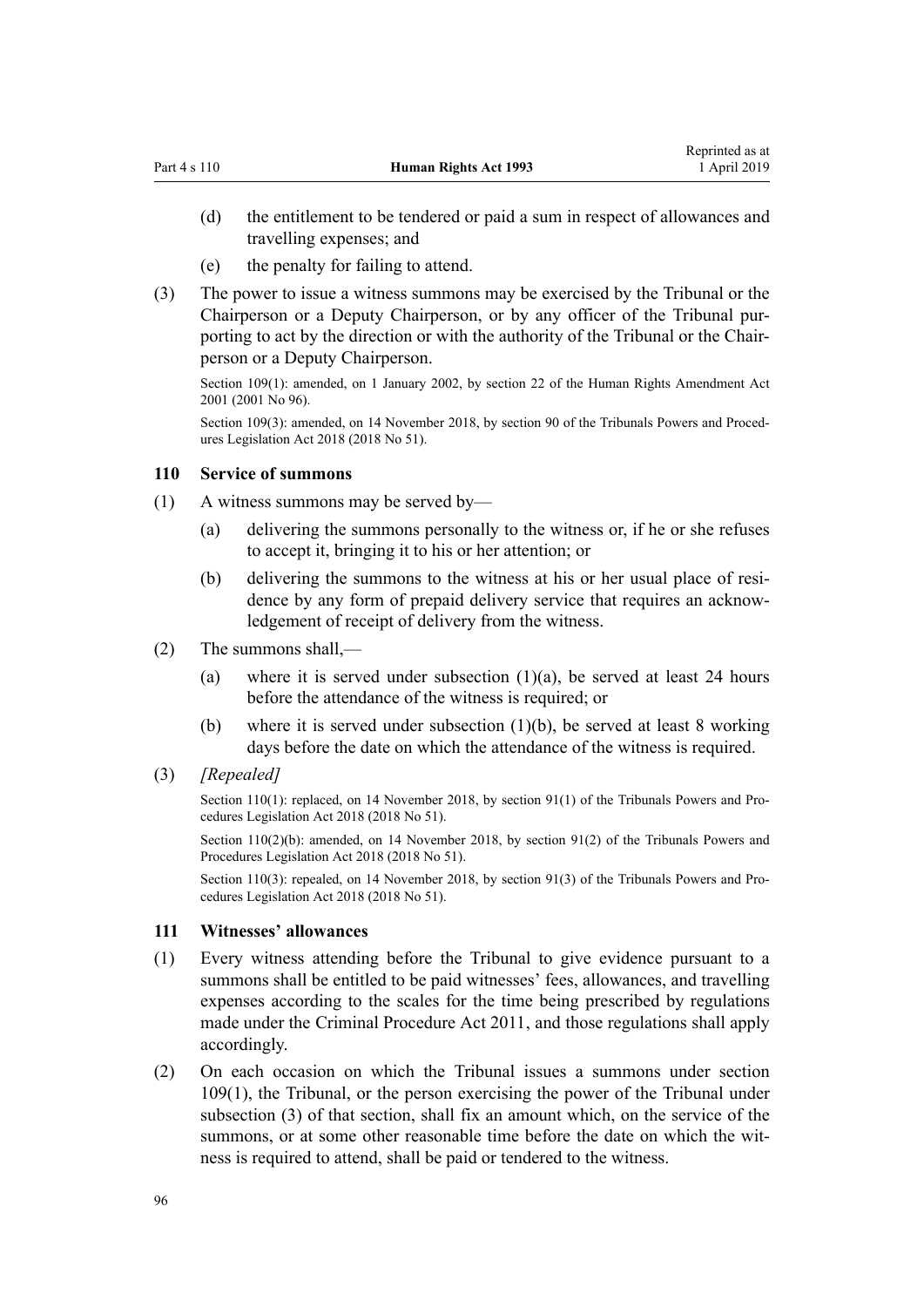| Reprinted as at |                       |              |
|-----------------|-----------------------|--------------|
| 1 April 2019    | Human Rights Act 1993 | Part 4 s 114 |

- (3) The amount fixed under subsection (2) shall be the estimated amount of the allowances and travelling expenses to which, in the opinion of the Tribunal or person, the witness will be entitled according to the prescribed scales if the witness attends at the time and place specified in the summons.
- (4) Where a party to the proceedings has requested the issue of the witness summons, the fees, allowances, and travelling expenses payable to the witness shall be paid by that party.
- (5) Where the Tribunal has of its own motion issued the witness summons, the Tribunal may direct that the amount of those fees, allowances, and travelling expenses—
	- (a) form part of the costs of the proceedings; or
	- (b) be paid from money appropriated by Parliament for the purpose.

Section 111(1): amended, on 1 July 2013, by [section 413](http://legislation.govt.nz/pdflink.aspx?id=DLM3360714) of the Criminal Procedure Act 2011 (2011) No 81).

## **112 Privileges and immunities**

Witnesses and counsel appearing before the Tribunal shall have the same privileges and immunities as witnesses and counsel have in proceedings in the District Court.

Section 112: amended, on 1 March 2017, by [section 261](http://legislation.govt.nz/pdflink.aspx?id=DLM6942680) of the District Court Act 2016 (2016 No 49).

### **113 Non-attendance or refusal to co-operate**

- (1) Every person commits an offence who, after being summoned to attend to give evidence before the Tribunal or to produce to the Tribunal any papers, documents, records, or things, without sufficient cause,—
	- (a) fails to attend in accordance with the summons; or
	- (b) refuses to be sworn or to give evidence, or, having been sworn, refuses to answer any question that the person is lawfully required by the Tribunal or any member of it to answer concerning the proceedings; or
	- (c) fails to produce any such paper, document, record, or thing.
- (2) Every person who commits an offence against subsection (1) is liable on conviction to a fine not exceeding \$1,500.
- (3) No person summoned to attend before a Tribunal shall be convicted of an offence against subsection (1) unless there was tendered or paid to that person travelling expenses in accordance with [section 111](#page-95-0).

Section 113(2): amended, on 1 July 2013, by [section 413](http://legislation.govt.nz/pdflink.aspx?id=DLM3360714) of the Criminal Procedure Act 2011 (2011 No 81).

## **114 Power to commit for contempt**

(1) If any person—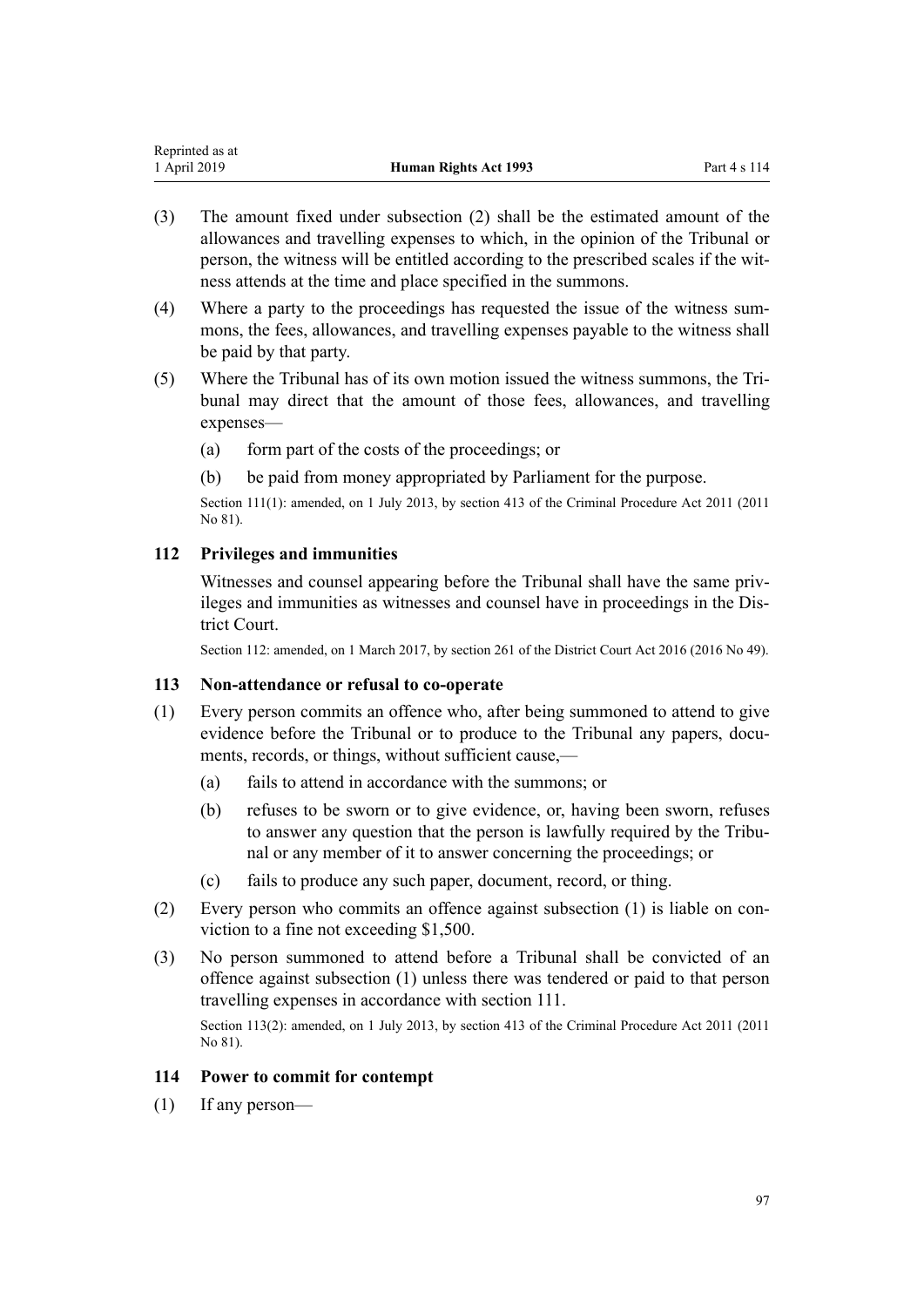- (a) threatens, or intimidates, or intentionally insults, the Tribunal or any member of it or any special adviser to or officer of the Tribunal, during a sitting of the Tribunal, or in going to, or returning from, any sitting; or
- (b) intentionally interrupts the proceedings of the Tribunal or otherwise misbehaves while the Tribunal is sitting; or
- (c) intentionally and without lawful excuse disobeys an order or direction of a member of the Tribunal in the course of any proceedings before the Tribunal,—

any officer of the Tribunal, with or without the assistance of any constable or other person, may, in accordance with any order given by a member of the Tribunal, take the person into custody and detain him or her for a period expiring not later than 1 hour following the rising of the Tribunal, and the Chairperson or a Deputy Chairperson may, if he or she thinks fit, by warrant under his or her hand, commit the person to prison for any period not exceeding 10 days or impose a fine not exceeding \$1,500.

(2) A warrant under subsection (1) may be filed in the District Court and shall then be enforceable as an order made by that court.

Section 114(1): amended, on 14 November 2018, by [section 92\(2\)](http://legislation.govt.nz/pdflink.aspx?id=LMS11267) of the Tribunals Powers and Procedures Legislation Act 2018 (2018 No 51).

Section 114(1)(a): amended, on 14 November 2018, by [section 92\(1\)](http://legislation.govt.nz/pdflink.aspx?id=LMS11267) of the Tribunals Powers and Procedures Legislation Act 2018 (2018 No 51).

Section  $114(1)(c)$ : amended, on 1 October 2008, pursuant to section  $116(a)(ii)$  of the Policing Act 2008 (2008 No 72).

Section 114(2): amended, on 1 March 2017, by [section 261](http://legislation.govt.nz/pdflink.aspx?id=DLM6942680) of the District Court Act 2016 (2016) No 49).

### **115 Tribunal may dismiss trivial, etc, proceedings**

The Tribunal may at any time dismiss any proceedings brought under [section](#page-70-0) [92B](#page-70-0) or [section 92E](#page-73-0) if it is satisfied that they are trivial, frivolous, or vexatious or are not brought in good faith.

Compare: 1977 No 49 s 55

Section 115: amended, on 1 January 2002, by [section 23](http://legislation.govt.nz/pdflink.aspx?id=DLM122167) of the Human Rights Amendment Act 2001 (2001 No 96).

### **115A Tribunal may strike out, determine, or adjourn proceedings**

- (1) The Tribunal may strike out, in whole or in part, a proceeding if satisfied that it—
	- (a) discloses no reasonable cause of action; or
	- (b) is likely to cause prejudice or delay; or
	- (c) is frivolous or vexatious; or
	- (d) is otherwise an abuse of process.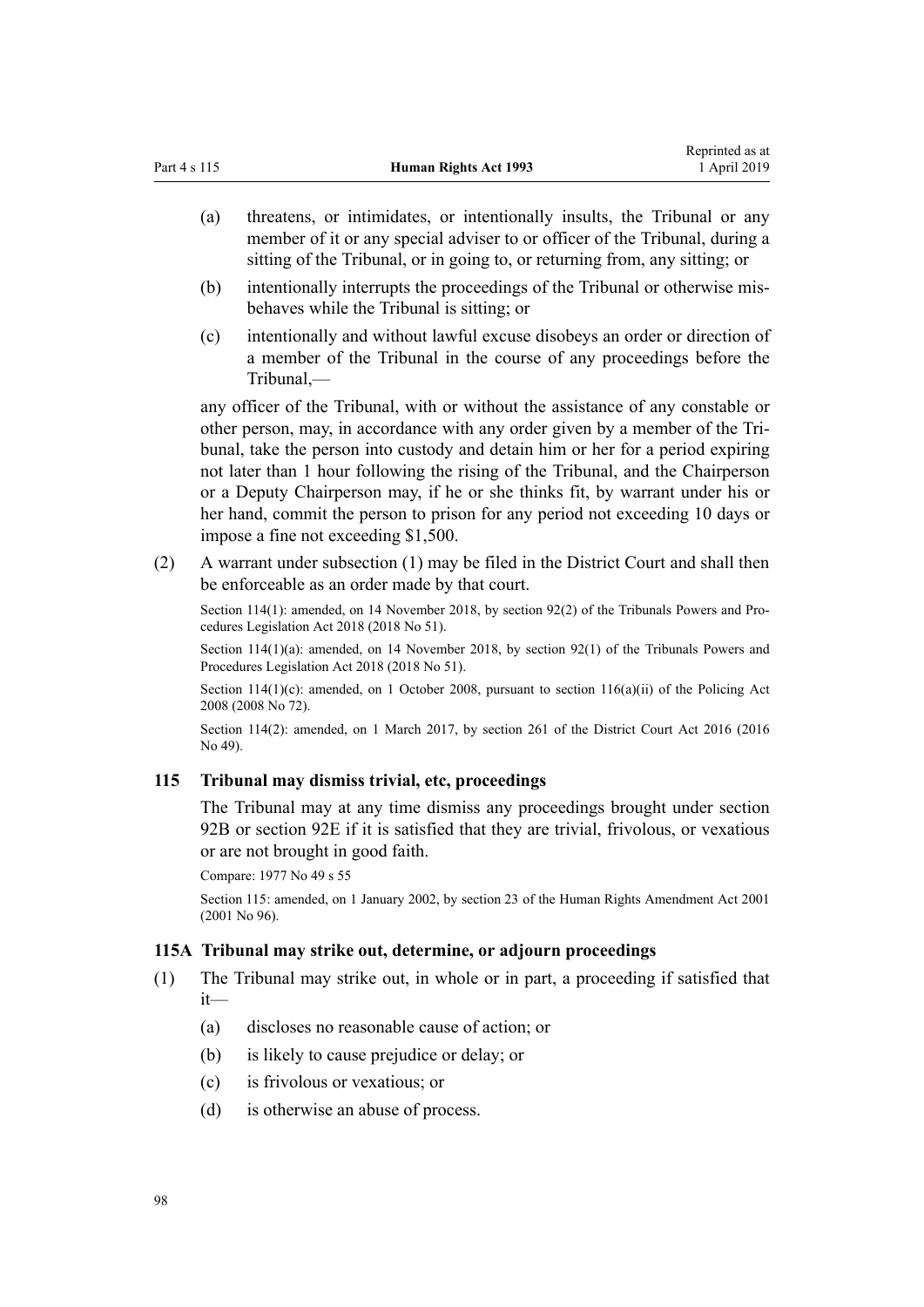- <span id="page-98-0"></span>(2) If a party is neither present nor represented at the hearing of a proceeding, the Tribunal may,—
	- (a) if the party is required to be present, strike out the proceeding; or
	- (b) determine the proceeding in the absence of the party; or
	- (c) adjourn the hearing.

Section 115A: inserted, on 14 November 2018, by [section 93](http://legislation.govt.nz/pdflink.aspx?id=DLM7374299) of the Tribunals Powers and Procedures Legislation Act 2018 (2018 No 51).

## **116 Reasons to be given**

- (1) This section applies to the following decisions of the Tribunal:
	- (a) a decision to grant 1 or more of the remedies described in [section 92I](#page-75-0) or the remedy described in [section 92J](#page-76-0) or an order under [section 95:](#page-84-0)
	- (b) a decision to make a declaration under [section 97:](#page-85-0)
	- (c) a decision to dismiss proceedings brought under [section 92B](#page-70-0) or [section](#page-73-0) [92E](#page-73-0) or [section 95](#page-84-0) or [section 97](#page-85-0).
- (2) Every decision to which this section applies must be in writing and must show the Tribunal's reasons for the decision, including—
	- (a) relevant findings of fact; and
	- (b) explanations and findings on relevant issues of law; and
	- (c) conclusions on matters or issues it considers require determination in order to dispose of the matter.
- (3) The Tribunal must notify the parties, the Attorney-General, and the Human Rights Commission of every decision of the Tribunal.

Section 116: substituted, on 1 January 2002, by [section 24](http://legislation.govt.nz/pdflink.aspx?id=DLM122168) of the Human Rights Amendment Act 2001 (2001 No 96).

# **117 Seal of Tribunal**

The Tribunal shall have a seal, which shall be judicially noticed in all courts and for all purposes.

Compare: 1977 No 49 s 57

# **118 Members of Tribunal not personally liable**

No member of the Tribunal shall be personally liable for any act done or omitted to be done by the Tribunal or any member thereof in good faith in pursuance or intended pursuance of the functions, duties, powers, or authorities of the Tribunal.

Compare: 1977 No 49 s 58

### **119 Fees of members of Tribunal**

(1) A member of the Tribunal is entitled—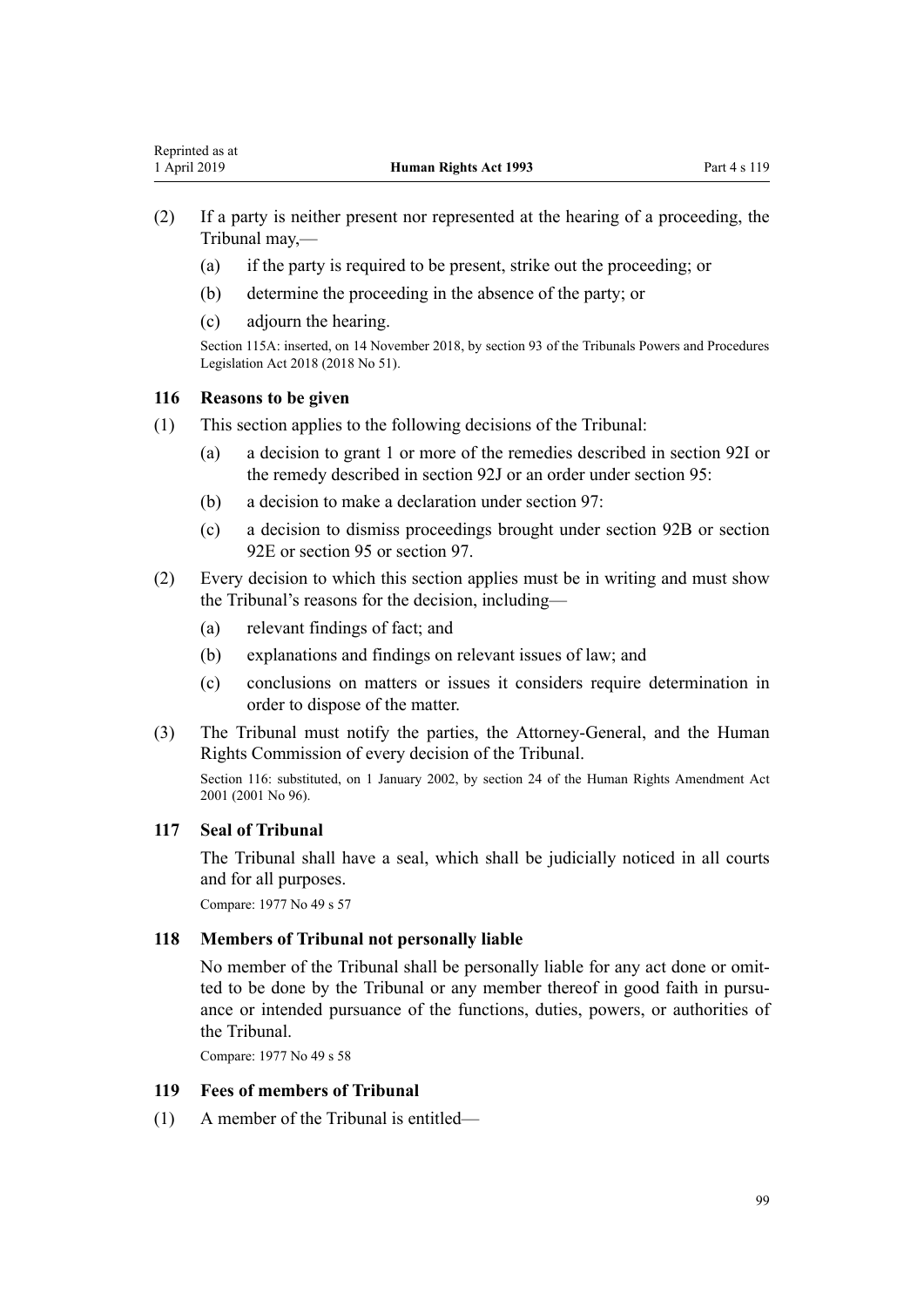- (a) to receive remuneration not within paragraph (b) for services as a member at a rate and of a kind determined by the Minister in accordance with the fees framework; and
- (b) in accordance with the fees framework, to be reimbursed for actual and reasonable travelling and other expenses incurred in carrying out his or her office as a member.
- (2) For the purposes of subsection (1), **fees framework** means the framework determined by the Government from time to time for the classification and remuneration of statutory and other bodies in which the Crown has an interest. Section 119: substituted, on 25 January 2005, by [section 200](http://legislation.govt.nz/pdflink.aspx?id=DLM331111) of the Crown Entities Act 2004 (2004 No 115).

# **120 Services for Tribunal**

- (1) The Ministry of Justice shall furnish such secretarial, recording, and clerical services as may be necessary to enable the Tribunal to discharge its functions.
- (2) The cost of any services provided by the Ministry of Justice pursuant to this section shall be paid from public money appropriated by Parliament for the purpose.

Compare: 1977 No 49 s 60

Section 120(1): amended, on 1 October 2003, pursuant to [section 14\(1\)](http://legislation.govt.nz/pdflink.aspx?id=DLM201378) of the State Sector Amendment Act 2003 (2003 No 41).

Section 120(2): amended, on 1 October 2003, pursuant to [section 14\(1\)](http://legislation.govt.nz/pdflink.aspx?id=DLM201378) of the State Sector Amendment Act 2003 (2003 No 41).

### **121 Enforcement**

- (1) The following orders made by the Tribunal may, on registration of a certified copy in the District Court, be enforced in all respects as if they were an order of that court:
	- (a) an order for the award of costs under [section 92L;](#page-77-0) and
	- (b) an order for the award of damages under [section 92M](#page-77-0); and
	- (c) an interim order under [section 95](#page-84-0).
- (2) Every person commits an offence and is liable on conviction to a fine not exceeding \$5,000 who contravenes or refuses to comply with any other order of the Tribunal made under [section 92I](#page-75-0) or an interim order of the Tribunal made under [section 95.](#page-84-0)

Compare: 1977 No 49 s 61

Section 121(1): substituted, on 1 January 2002, by [section 25\(1\)](http://legislation.govt.nz/pdflink.aspx?id=DLM122170) of the Human Rights Amendment Act 2001 (2001 No 96).

Section 121(2): amended, on 1 July 2013, by [section 413](http://legislation.govt.nz/pdflink.aspx?id=DLM3360714) of the Criminal Procedure Act 2011 (2011 No 81).

Section 121(2): amended, on 1 January 2002, by [section 25\(2\)](http://legislation.govt.nz/pdflink.aspx?id=DLM122170) of the Human Rights Amendment Act 2001 (2001 No 96).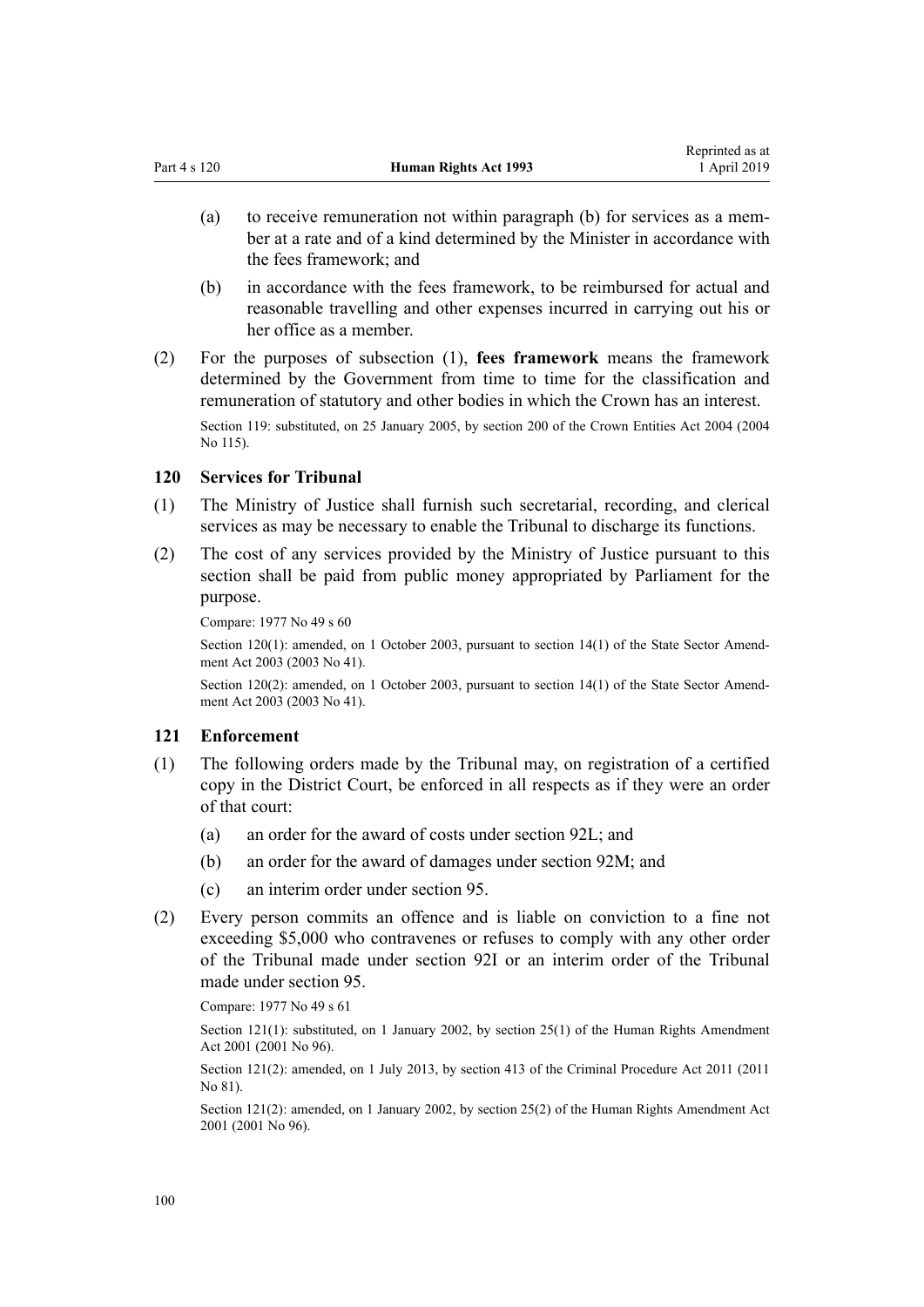### <span id="page-100-0"></span>**121A Practice notes**

- (1) The Chairperson of the Tribunal may issue practice notes as he or she considers appropriate.
- (2) The practice notes must not be inconsistent with this Act or any regulations made under it, and are for the guidance of the other members of the Tribunal, officers of the Tribunal, and parties before the Tribunal.

Section 121A: inserted, on 14 November 2018, by [section 94](http://legislation.govt.nz/pdflink.aspx?id=DLM7374301) of the Tribunals Powers and Procedures Legislation Act 2018 (2018 No 51).

#### **122 Stating case for High Court**

- (1) The Tribunal may, at any time, before or during the hearing or before delivering its decision, on the application of any party to the proceedings or of its own motion, state a case for the opinion of the High Court on any question of law arising in any proceedings before the Tribunal.
- (1A) If, in any proceedings before the Tribunal, the validity of any regulation is questioned, the Tribunal must, unless it considers that there is no arguable case in support of the contention that the regulation is invalid, either—
	- (a) state a case for the opinion of the High Court on the relevant question or questions of law; or
	- (b) if the leave of the High Court is obtained, order, under section  $122A(1)$ , that the proceedings before it or the relevant matter or matters at issue be removed to the High Court for determination.
- (2) The Tribunal shall give notice to the parties to the proceedings of the Tribunal's intention to state a case under this section, specifying the registry of the High Court in which the case is to be filed.
- (3) Except where the Tribunal intends to state the case of its own motion, the question shall be in the form of a special case drawn up by the parties to the proceedings, and, if the parties do not agree, to be settled by the Tribunal.
- (4) Where the Tribunal intends to state the case of its own motion, it shall itself state and sign a case setting forth the facts and questions of law arising for the determination of the High Court.
- (5) The High Court shall hear and determine any question submitted to it under this section, and shall remit the case with its opinion to the Tribunal.

Compare: 1977 No 49 s 62

Section 122(1A): inserted, on 1 January 2002, by [section 26](http://legislation.govt.nz/pdflink.aspx?id=DLM122171) of the Human Rights Amendment Act 2001 (2001 No 96).

## **122A Removal to High Court of proceedings or issue**

(1) The Tribunal may, with the leave of the High Court, order that proceedings before it under this Act, or a matter at issue in them, be removed to the High Court for determination.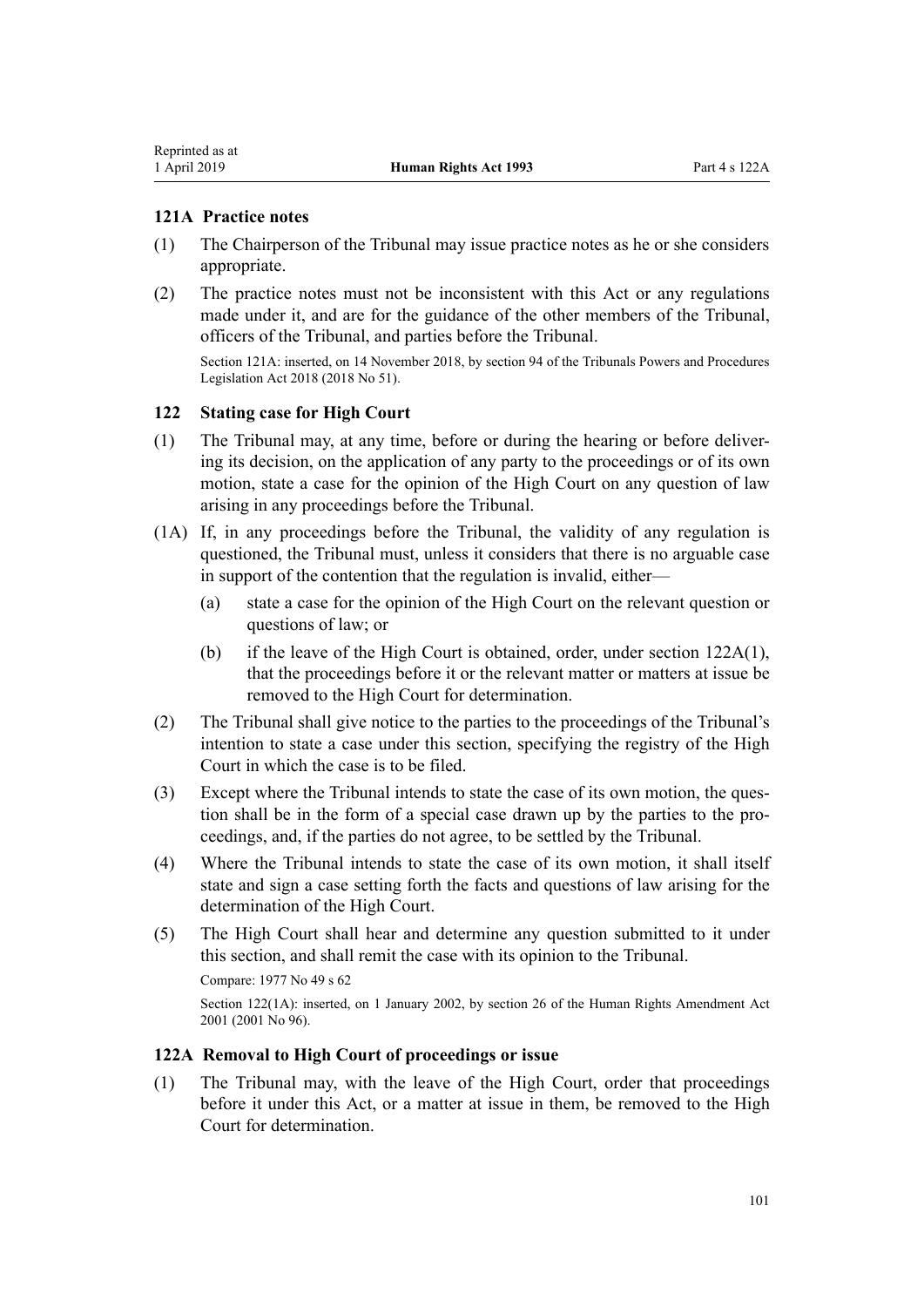|               |                              | Reprinted as at |
|---------------|------------------------------|-----------------|
| Part 4 s 122B | <b>Human Rights Act 1993</b> | 1 April 2019    |

- (2) The Tribunal may make an order under this section, with the leave of the High Court, before or during the hearing, and either on the application of a party to the proceedings or on its own initiative, but only if—
	- (a) an important question of law is likely to arise in the proceedings or matter other than incidentally; or
	- (b) the validity of any regulation is questioned in proceedings before the Tribunal (whether on the ground that it authorises or requires unjustifiable discrimination in circumstances where the statutory provision purportedly empowering the making of the regulation does not authorise the making of a regulation authorising or requiring unjustified discrimination, or otherwise); or
	- (c) the nature and the urgency of the proceedings or matter mean that it is in the public interest that they or it be removed immediately to the High Court; or
	- (d) the High Court already has before it other proceedings, or other matters, that are between the same parties and involve issues that are the same as, or similar or related to, those raised by the proceedings or matter; or
	- (e) the Tribunal is of the opinion that, in all the circumstances, the High Court should determine the proceedings or matter.
- (3) Despite subsection (2), if the validity of any regulation is questioned in proceedings before the Tribunal and the leave of the High Court is obtained for the making of an order under this section, the Tribunal must make an order under this section.
- (4) If the Tribunal declines to remove proceedings, or a matter at issue in them, to the High Court (whether as a result of the refusal of the High Court to grant leave or otherwise), the party applying for the removal may seek the special leave of the High Court for an order of the High Court that the proceedings or matter be removed to the High Court and, in determining whether to grant an order of that kind, the High Court must apply the criteria stated in subsection  $(2)(a)$  to  $(d)$ .
- (5) An order for removal to the High Court under this section may be made subject to any conditions the Tribunal or the High Court, as the case may be, thinks fit.
- (6) Nothing in this section limits [section 122](#page-100-0).

Section 122A: inserted, on 1 January 2002, by [section 27](http://legislation.govt.nz/pdflink.aspx?id=DLM122172) of the Human Rights Amendment Act 2001 (2001 No 96).

# **122B Proceedings or issue removed to High Court**

(1) If the Tribunal, acting under [section 122A,](#page-100-0) orders the removal of proceedings, or a matter at issue in them, to the High Court, unless [section 122A\(2\)\(b\)](#page-100-0) applies the High Court may, if it considers that the proceedings or matter ought instead to be determined by the Tribunal, order that the Tribunal determine the matter.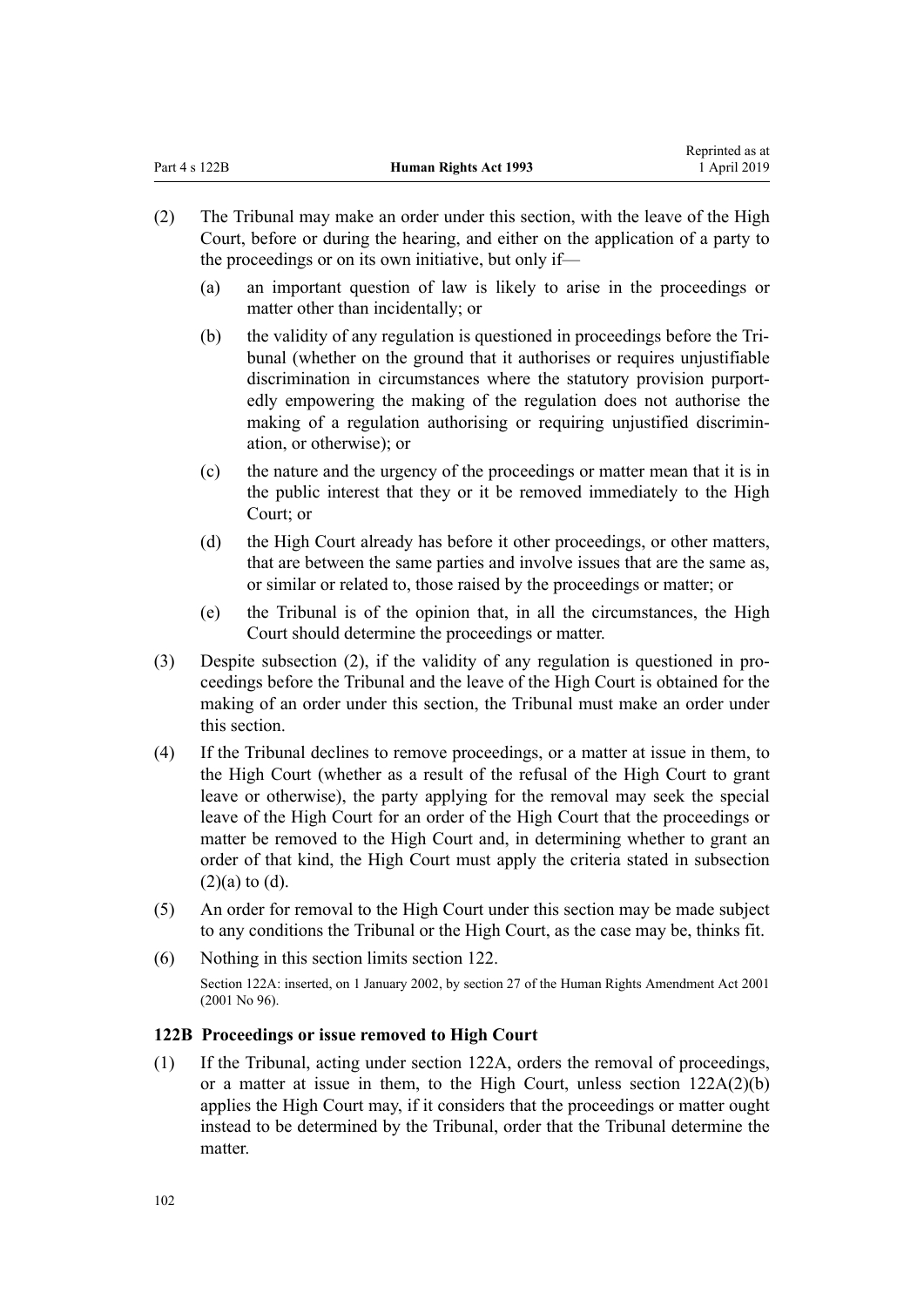- <span id="page-102-0"></span>(2) If the Tribunal, under [section 122A,](#page-100-0) orders that proceedings, or a matter at issue in them, be removed to the High Court, and the High Court makes no order under subsection (1),—
	- (a) the High Court must determine the proceedings or matter and may exercise any power that the Tribunal could have exercised in, or in relation to, the proceedings or matter; and
	- (b) a party to the proceedings may, under [section 124](#page-103-0), appeal to the Court of Appeal against the determination of the High Court on a question of law arising in the proceedings.

Section 122B: inserted, on 1 January 2002, by [section 27](http://legislation.govt.nz/pdflink.aspx?id=DLM122172) of the Human Rights Amendment Act 2001 (2001 No 96).

# **123 Appeals to High Court**

- (1) Where any party is dissatisfied with any interim order made by the Chairperson or a Deputy Chairperson under section [95](#page-84-0), that party may appeal to the High Court against the whole or part of that order.
- (2) A party to a proceeding under [section 92B](#page-70-0) or [section 92E](#page-73-0) may appeal to the High Court against all or any part of a decision of the Tribunal—
	- (a) dismissing the proceeding; or
	- (b) granting 1 or more of the remedies described in [section 92I](#page-75-0); or
	- (c) granting the remedy described in [section 92J;](#page-76-0) or
	- (d) refusing to grant the remedy described in [section 92J;](#page-76-0) or
	- (e) constituting a final determination of the Tribunal in the proceeding.
- (2A) For the purposes of subsection (2)(d), the Tribunal does not in a proceeding refuse to grant the remedy described in [section 92J](#page-76-0) unless—
	- (a) a party to the proceeding expressly applies to the Tribunal for the remedy in relation to a particular enactment; and
	- (b) the Tribunal does not grant the remedy in relation to that enactment.
- (3) Where any party is dissatisfied with any decision of the Tribunal making a declaration under [section 97,](#page-85-0) that party may appeal to the High Court against the whole or any part of that decision.
- (4) Every appeal under this section shall be made by giving notice of appeal within 22 working days after the date of the giving by the Tribunal in writing of the decision to which the appeal relates.
- (5) In determining any appeal under this section the High Court shall have the powers conferred on the Tribunal by [sections 105](#page-92-0) and [106](#page-92-0), and those sections shall apply accordingly with such modifications as are necessary.
- (6) In its determination of any appeal, the court may—
	- (a) confirm, modify, or reverse the order or decision appealed against, or any part of that order or decision: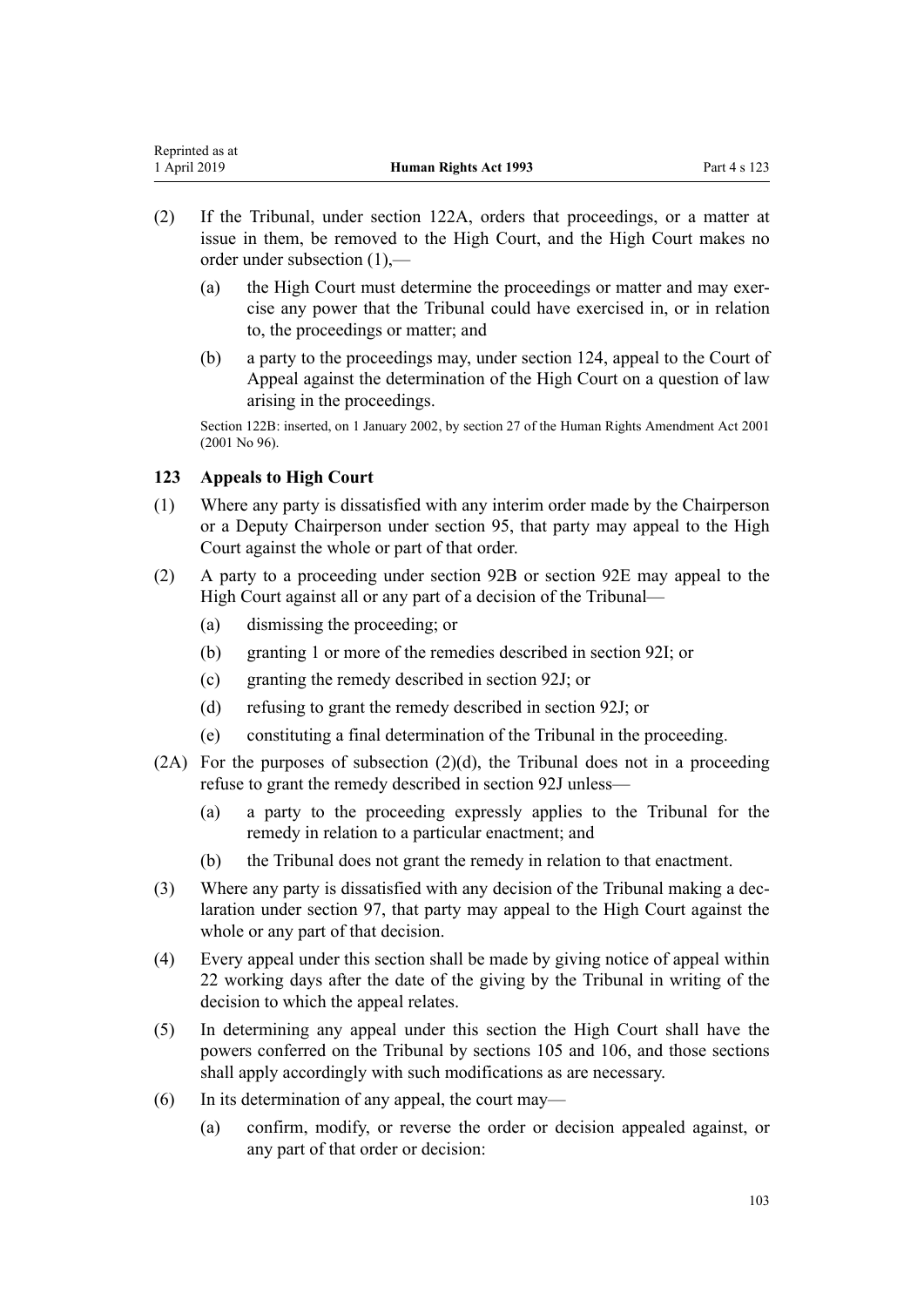<span id="page-103-0"></span>

| Part 4 s 124 | <b>Human Rights Act 1993</b> | $\mathbf{r}$<br>1 April 2019 |
|--------------|------------------------------|------------------------------|
|              |                              |                              |

(b) exercise any of the powers that could have been exercised by the Tribunal in the proceedings to which the appeal relates.

Reprinted as at

- (7) Notwithstanding anything in subsection (6), the court may in any case, instead of determining any appeal, refer to the Tribunal, in accordance with the rules of court, for further consideration by the Tribunal, the whole or any part of the matter to which the appeal relates.
- (8) Subject to the provisions of this Act, the procedure in respect of any such appeal shall be in accordance with the rules of court.
- (9) Notice of appeal shall not operate as a stay of proceedings in respect of the decision to which the appeal relates unless the Tribunal or the High Court so orders.

Compare: 1977 No 49 s 63

Section 123(1): amended, on 14 November 2018, by [section 96\(1\)](http://legislation.govt.nz/pdflink.aspx?id=LMS40343) of the Tribunals Powers and Procedures Legislation Act 2018 (2018 No 51).

Section 123(2): substituted, on 1 January 2004, by [section 47](http://legislation.govt.nz/pdflink.aspx?id=DLM214520) of the Supreme Court Act 2003 (2003 No 53).

Section 123(2A): inserted, on 1 January 2004, by [section 47](http://legislation.govt.nz/pdflink.aspx?id=DLM214520) of the Supreme Court Act 2003 (2003 No 53).

Section 123(4): amended, on 14 November 2018, by [section 96\(2\)](http://legislation.govt.nz/pdflink.aspx?id=LMS40343) of the Tribunals Powers and Procedures Legislation Act 2018 (2018 No 51).

### **124 Appeal to Court of Appeal on a question of law**

(1) Any party to any proceedings before the High Court under this Act may, with the leave of the High Court, appeal to the Court of Appeal against any determination of the High Court on a question of law arising in those proceedings:

provided that, if the High Court refuses to grant leave to appeal to the Court of Appeal, the Court of Appeal may grant special leave to appeal.

- (2) A party desiring to appeal to the Court of Appeal under this section shall, within 15 working days after the determination of the High Court, or within such further time as that court may allow, give notice of his or her application for leave to appeal in such manner as may be directed by the rules of that court, and the High Court may grant leave accordingly if in the opinion of that court the question of law involved in the appeal is one which, by reason of its general or public importance or for any other reason, ought to be submitted to the Court of Appeal for decision.
- (3) Where the High Court refuses leave to any party to appeal to the Court of Appeal under this section, that party may, within 15 working days after the refusal of the High Court or within such further time as the Court of Appeal may allow, apply to the Court of Appeal, in such manner as may be directed by the rules of that court, for special leave to appeal to that court, and the Court of Appeal may grant leave accordingly if, in the opinion of that court, the question of law involved in the appeal is one which, by reason of its general or pub-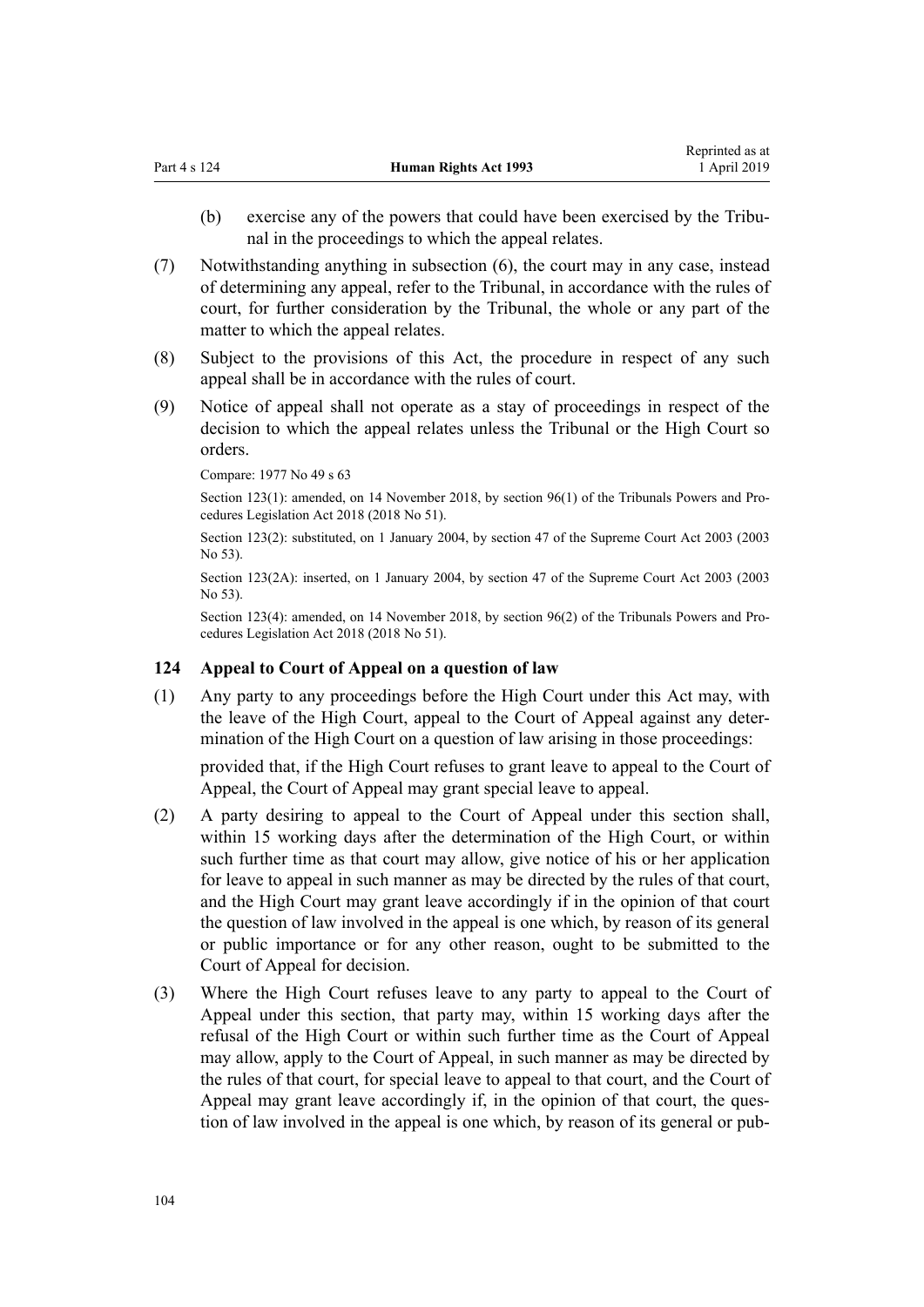lic importance or for any other reason, ought to be submitted to the Court of Appeal for decision.

- (4) On any appeal to the Court of Appeal under this section, the Court of Appeal shall have the same power to adjudicate on the proceedings as the High Court had.
- (5) The same judgment must be entered in the High Court, and the same execution and other consequences and proceedings must follow on it, as if the decision of the Court of Appeal on an appeal under this section had been given in the High Court.
- (6) The decision of the Court of Appeal on any application to that court for leave to appeal shall be final.

Compare: 1977 No 49 s 64

Section 124(2): amended, on 14 November 2018, by [section 97\(1\)](http://legislation.govt.nz/pdflink.aspx?id=LMS40345) of the Tribunals Powers and Procedures Legislation Act 2018 (2018 No 51).

Section 124(3): amended, on 14 November 2018, by [section 97\(2\)](http://legislation.govt.nz/pdflink.aspx?id=LMS40345) of the Tribunals Powers and Procedures Legislation Act 2018 (2018 No 51).

Section 124(5): substituted, on 1 January 2004, by [section 47](http://legislation.govt.nz/pdflink.aspx?id=DLM214520) of the Supreme Court Act 2003 (2003 No 53).

#### **125 Costs of appeal**

The High Court shall have power to make such order as to the whole or any part of the costs of an appeal under [section 123](#page-102-0) as may seem just but every order for costs shall follow the outcome of the appeal unless the court otherwise orders.

Compare: 1977 No 49 s 65

### **126 Additional members of High Court for purposes of Act**

- (1) For the purpose of the exercise by the High Court of its jurisdiction and powers—
	- (a) under [section 92T](#page-82-0); or
	- (b) under [section 123](#page-102-0) in respect of any appeal under section 123(2) or section 123(3) in which a question of fact is involved,—

there shall be 2 additional members of the court who shall be persons appointed by a Judge of the court for the purposes of the hearing or appeal from the panel maintained by the Minister under [section 101.](#page-87-0)

- (2) Before entering upon the exercise of the duties of their office, the additional members shall take an oath before a Judge of the High Court that they will faithfully and impartially perform the duties of their office.
- (3) The presence of a Judge of the High Court and of at least 1 additional member shall be necessary to constitute a sitting of the court.
- (4) The decision of a majority (including the Judge, or, where more than 1 Judge sits, including a majority of the Judges) of the members present at a sitting of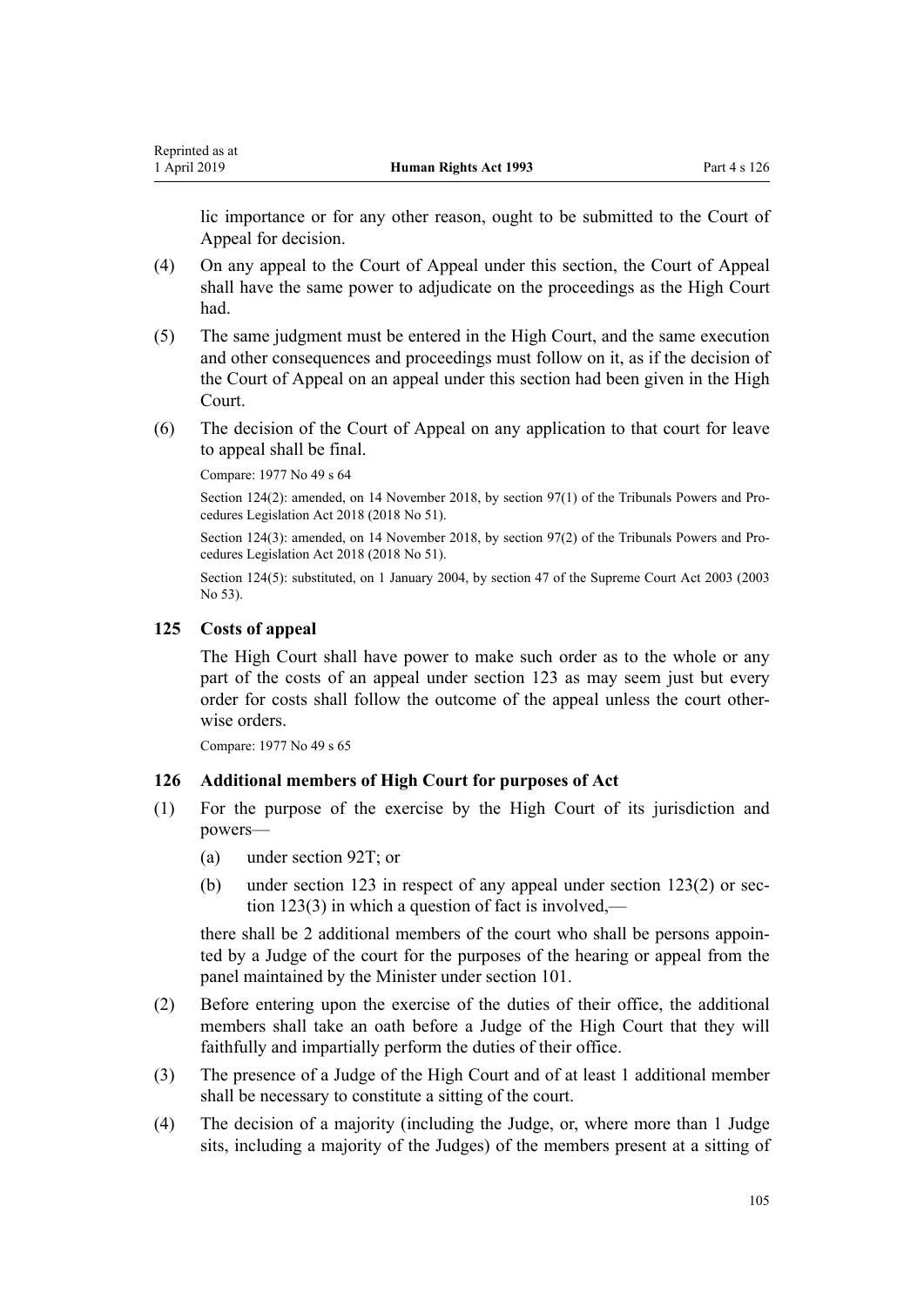<span id="page-105-0"></span>the court shall be the decision of the court. If the members present are equally divided in opinion, the decision of the Judge, or of a majority of the Judges, shall be the decision of the court.

- (5) If any question before the court cannot be decided in accordance with subsection (4), the question shall be referred to the Court of Appeal for decision in accordance with the practice and procedure of that court, which for the purpose shall have all the powers of the court under this Act. The decision of the Court of Appeal in any proceedings under this subsection shall be final and shall take effect and be entered as if it were a decision of the court under this Act.
- (6) An additional member is entitled—
	- (a) to receive remuneration not within paragraph (b) for services as a member at a rate and of a kind determined by the Minister in accordance with the fees framework; and
	- (b) in accordance with the fees framework, to be reimbursed for actual and reasonable travelling and other expenses incurred in carrying out his or her office as a member.
- (7) For the purposes of subsection (6), **fees framework** means the framework determined by the Government from time to time for the classification and remuneration of statutory and other bodies in which the Crown has an interest.

Compare: 1977 No 49 s 66; 1991 No 60 [s 3\(4\)](http://legislation.govt.nz/pdflink.aspx?id=DLM230219)

Section 126(1)(a): amended, on 1 January 2002, by [section 29\(a\)](http://legislation.govt.nz/pdflink.aspx?id=DLM122176) of the Human Rights Amendment Act 2001 (2001 No 96).

Section 126(1)(b): amended, on 1 January 2002, by [section 29\(b\)](http://legislation.govt.nz/pdflink.aspx?id=DLM122176) of the Human Rights Amendment Act 2001 (2001 No 96).

Section 126(6): substituted, on 25 January 2005, by [section 200](http://legislation.govt.nz/pdflink.aspx?id=DLM331111) of the Crown Entities Act 2004 (2004 No 115).

Section 126(7): added, on 25 January 2005, by [section 200](http://legislation.govt.nz/pdflink.aspx?id=DLM331111) of the Crown Entities Act 2004 (2004 No 115).

# **Part 5**

### **Powers in relation to inquiries**

Part 5 heading: amended, on 1 January 2002, by [section 30](http://legislation.govt.nz/pdflink.aspx?id=DLM122178) of the Human Rights Amendment Act 2001 (2001 No 96).

#### **126A Evidence order**

- (1) Any District Court Judge who is satisfied, on an application made by the Commission in accordance with subsection (3), that any person can provide information, documents, or things, or give evidence, that will or may be relevant to a specified inquiry, may make an order—
	- (a) requiring that person to produce to the Commission any information, or documents, or things specified in the order; or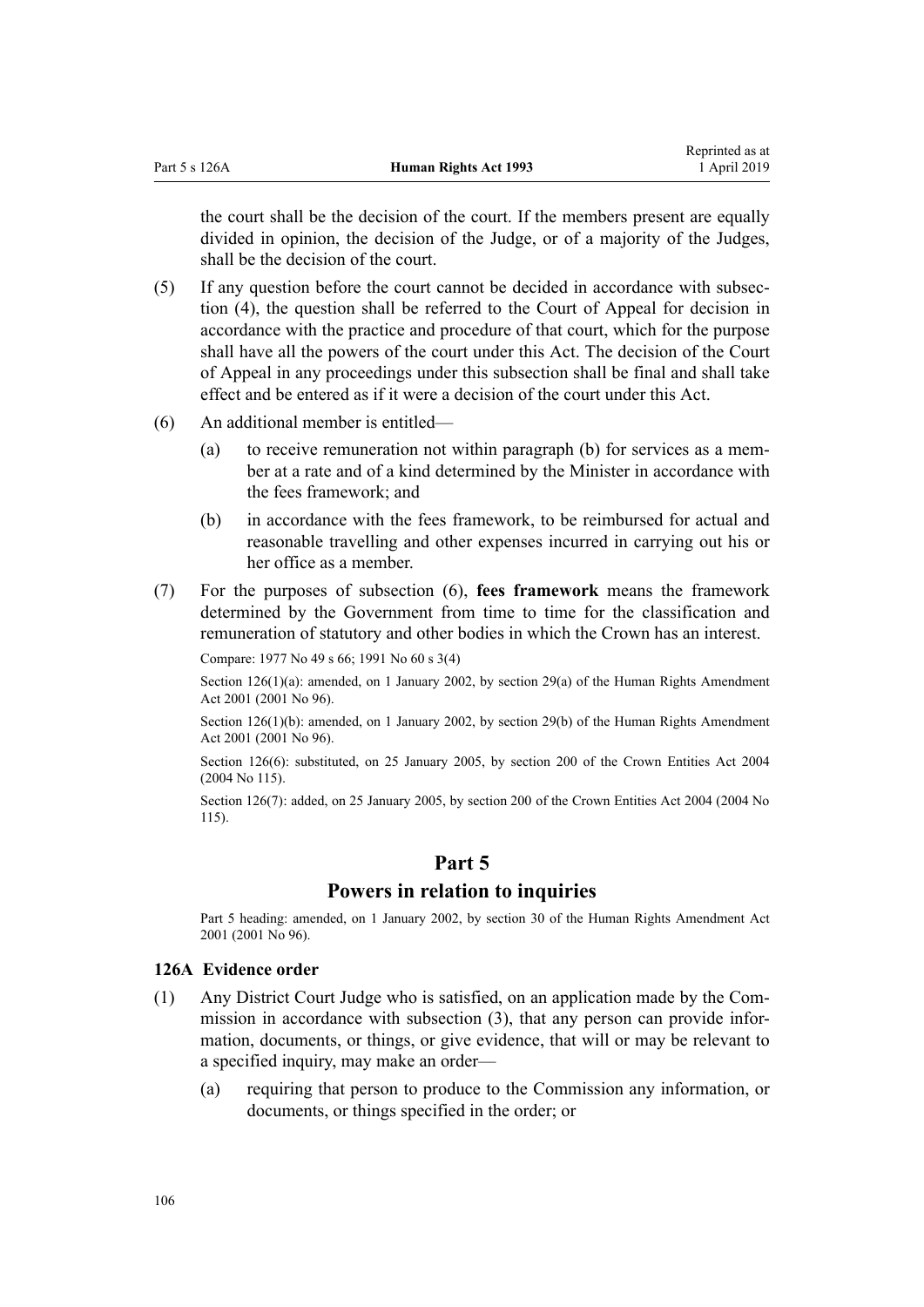| Reprinted as at |                              |              |
|-----------------|------------------------------|--------------|
| 1 April 2019    | <b>Human Rights Act 1993</b> | Part 5 s 127 |

- (b) requiring that person to give evidence to the Commission about matters that, in the opinion of the District Court Judge, are relevant to the inquiry.
- (2) If an order is made under subsection (1)(a), the District Court Judge may, as a condition of the order, require the Commission to reimburse the person who is the subject of the order for the actual and reasonable expenses incurred by that person in complying with the order or in producing any specified class of information, documents, or things.
- (3) An application by the Commission for an order under subsection (1) must be in writing and must—
	- (a) set out the reasons why the order is sought; and
	- (b) if an order is sought under subsection  $(1)(a)$ , set out the information, documents, or things in respect of which the order is sought; and
	- (c) explain why the information, documents, things, or evidence in question will or may be relevant to the inquiry.
- (4) In this section, **specified inquiry** means an inquiry by the Commission under [section 5\(2\)\(h\)](#page-12-0) into the contravention or possible contravention by any person of New Zealand law relating to human rights.
- (5) For the avoidance of doubt, nothing in this section requires the Commission in the exercise of its inquiry function under section  $5(2)(h)$  to obtain an order under subsection (1).

Section 126A: inserted, on 1 January 2002, by [section 31](http://legislation.govt.nz/pdflink.aspx?id=DLM122179) of the Human Rights Amendment Act 2001 (2001 No 96).

Section 126A(5): inserted, on 15 June 2016, by [section 15](http://legislation.govt.nz/pdflink.aspx?id=DLM4097529) of the Human Rights Amendment Act 2016 (2016 No 28).

# **127 Evidence**

<span id="page-106-0"></span>Representative as a set of the set of the set of the set of the set of the set of the set of the set of the set of the set of the set of the set of the set of the set of the set of the set of the set of the set of the set

- (1) The Commission may, by notice in writing, require any person who is the subject of an order under section  $126A(1)(a)$  to provide any information, and to produce any documents or things in the possession of or under the control of that person, that are specified in the order.
- (2) The Commission may summon before it, and examine on oath, any person who is subject to an order under [section 126A\(1\)\(b\)](#page-105-0), in accordance with the terms of the order, and a Commissioner may for that purpose administer an oath to the person summoned.
- (3) Every such examination by a Commission shall be deemed to be a judicial proceeding within the meaning of [section 108](http://legislation.govt.nz/pdflink.aspx?id=DLM328793) of the Crimes Act 1961 (which relates to perjury).

Compare: 1977 No 49 s 73(1), (2)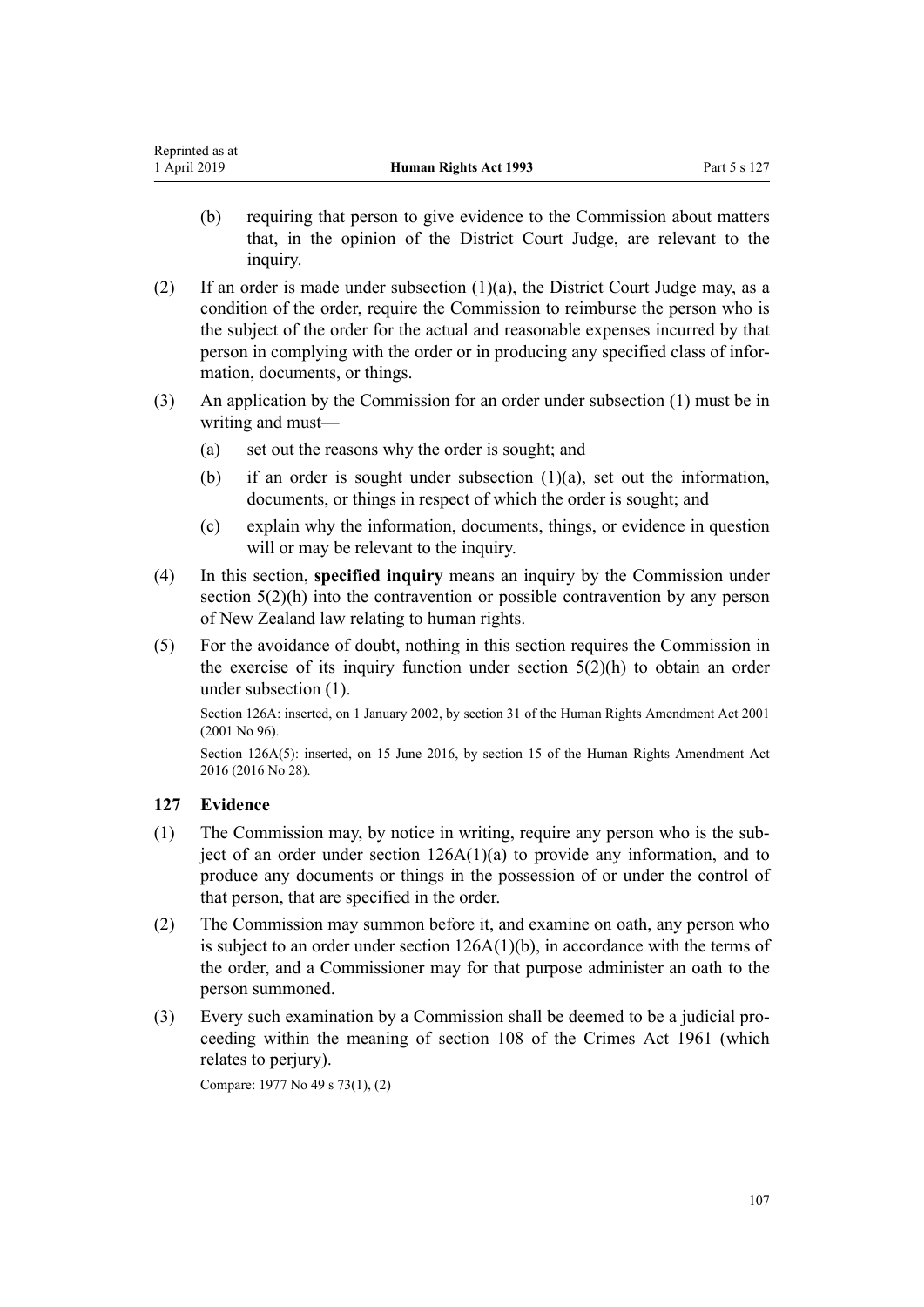Section 127(1): substituted, on 1 January 2002, by [section 32](http://legislation.govt.nz/pdflink.aspx?id=DLM122182) of the Human Rights Amendment Act 2001 (2001 No 96).

Section 127(2): substituted, on 1 January 2002, by [section 32](http://legislation.govt.nz/pdflink.aspx?id=DLM122182) of the Human Rights Amendment Act 2001 (2001 No 96).

Section 127(3): amended, on 1 January 2002, by [section 32](http://legislation.govt.nz/pdflink.aspx?id=DLM122182) of the Human Rights Amendment Act 2001 (2001 No 96).

#### **128 Protection and privileges of witnesses, etc**

- (1) Every person shall have the same privileges in relation to the giving of information to, the answering of questions put by, and the production of documents and things to, a Commission as witnesses have in any court.
- (2) No person shall be required to supply any information to or to answer any question put by a Commission in relation to any matter, or to produce to a Commission any document or paper or thing relating to any matter, in any case where compliance with that requirement would be in breach of an obligation of secrecy or non-disclosure imposed on that person by the provisions of any Act or regulations, other than the [Official Information Act 1982](http://legislation.govt.nz/pdflink.aspx?id=DLM64784).
- (3) No person shall be liable to prosecution for an offence against any enactment, other than [section 143,](#page-114-0) by reason of that person's compliance with any requirement of a Commission under [section 127](#page-106-0).
- (4) Where the attendance of any person is required by a Commission under [section](#page-106-0) [127](#page-106-0), the person shall be entitled to the same fees, allowances, and expenses as if the person were a witness in a court and, for the purpose,—
	- (a) the provisions of any regulations in that behalf under the [Criminal Pro](http://legislation.govt.nz/pdflink.aspx?id=DLM3359902)[cedure Act 2011](http://legislation.govt.nz/pdflink.aspx?id=DLM3359902) shall apply accordingly; and
	- (b) the Commission shall have the powers of a court under any such regulations to fix or disallow, in whole or in part, or to increase, any amounts payable under the regulations.

Compare: 1977 No 49 s 73(3), (4), (6), (7)

Section 128(1): amended, on 1 January 2002, by [section 33](http://legislation.govt.nz/pdflink.aspx?id=DLM122183) of the Human Rights Amendment Act 2001 (2001 No 96).

Section 128(2): amended, on 1 January 2002, by [section 33](http://legislation.govt.nz/pdflink.aspx?id=DLM122183) of the Human Rights Amendment Act 2001 (2001 No 96).

Section 128(3): amended, on 1 January 2002, by [section 33](http://legislation.govt.nz/pdflink.aspx?id=DLM122183) of the Human Rights Amendment Act 2001 (2001 No 96).

Section 128(4): amended, on 1 January 2002, by [section 33](http://legislation.govt.nz/pdflink.aspx?id=DLM122183) of the Human Rights Amendment Act 2001 (2001 No 96).

Section 128(4)(a): amended, on 1 July 2013, by [section 413](http://legislation.govt.nz/pdflink.aspx?id=DLM3360714) of the Criminal Procedure Act 2011 (2011 No 81).

Section 128(4)(b): amended, on 1 January 2002, by [section 33](http://legislation.govt.nz/pdflink.aspx?id=DLM122183) of the Human Rights Amendment Act 2001 (2001 No 96).

#### **129 Disclosure of certain matters not to be required**

(1) Where—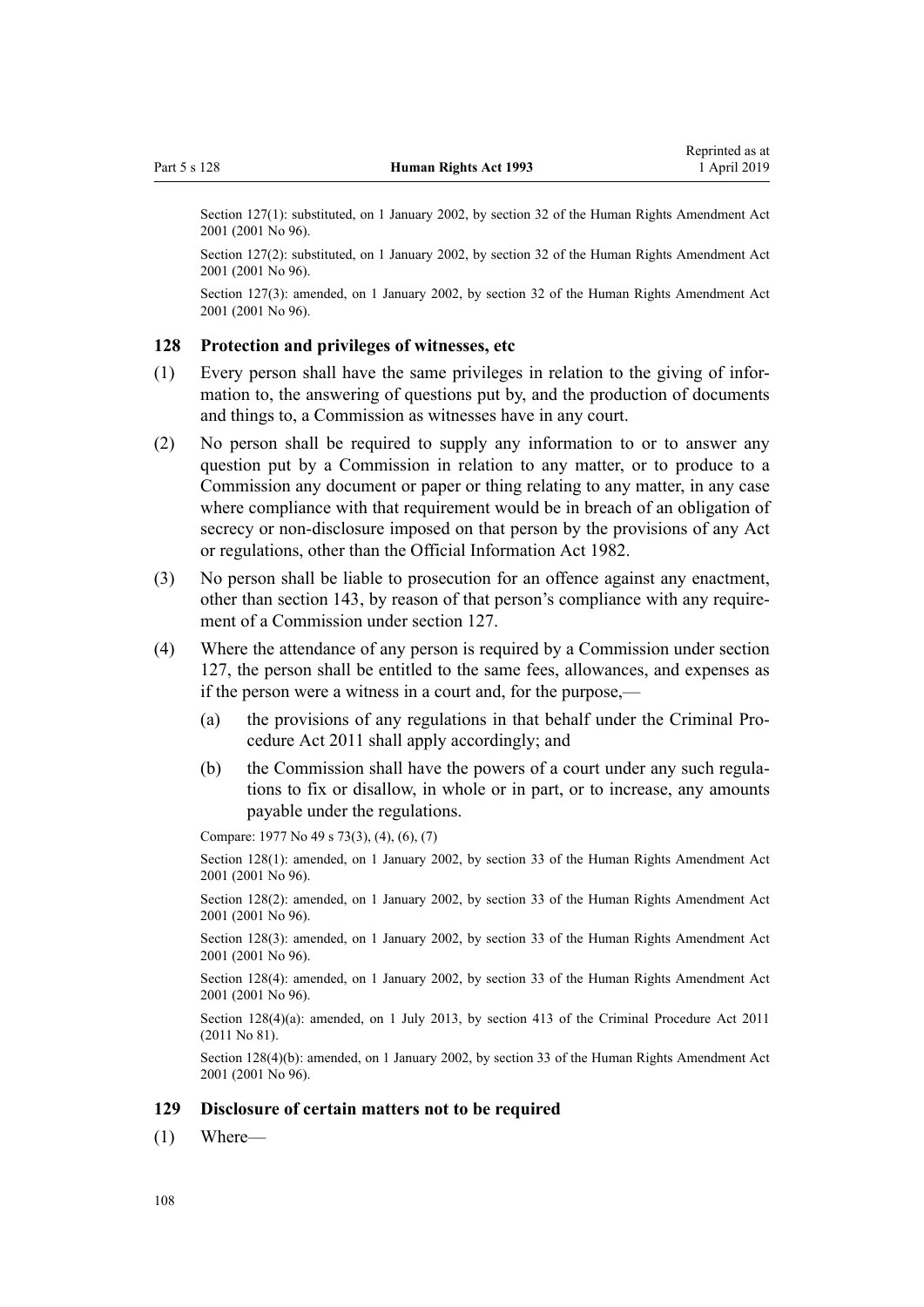- (a) the Prime Minister certifies that the giving of any information or the answering of any question or the production of any document or thing might prejudice the security, defence, or international relations of New Zealand (including New Zealand's relations with the government of any other country or with any international organisation); or
- (b) the Attorney-General certifies that the giving of any information or the answering of any question or the production of any document or thing—
	- (i) might prejudice the prevention, investigation, or detection of offences; or
	- (ii) might involve the disclosure of proceedings of Cabinet, or any committee of Cabinet, relating to matters of a secret or confidential nature, and such disclosure would be injurious to the public interest,—

the Commission shall not require the information to be given, or, as the case may be, the document or thing to be produced.

(2) Subject to the provisions of subsection (1), the rule of law which authorises or requires the withholding of any document, or the refusal to answer any question, on the ground that the disclosure of the document or the answering of the question would be injurious to the public interest shall not apply in respect of any investigation by a Commission.

Compare: 1977 No 49 s 74

Section 129(1): amended, on 1 January 2002, by [section 34](http://legislation.govt.nz/pdflink.aspx?id=DLM122184) of the Human Rights Amendment Act 2001 (2001 No 96).

Section 129(2): amended, on 1 January 2002, by [section 34](http://legislation.govt.nz/pdflink.aspx?id=DLM122184) of the Human Rights Amendment Act 2001 (2001 No 96).

# **130 Proceedings privileged**

- (1) [Sections 120 to 126](http://legislation.govt.nz/pdflink.aspx?id=DLM330372) of the Crown Entities Act 2004 apply except to the extent provided in subsections (2) and (2A) (which set out special rules relating to proceedings under [section 131](#page-109-0) (which relates to inciting racial disharmony)).
- (2) No proceedings under [section 131](#page-109-0) lie against any Commissioner or person engaged or employed in connection with the work of the Commission and the Director of Human Rights Proceedings (**relevant person**) for anything he or she may do or report or say in the course of the exercise or intended exercise of his or her duties under this Act, unless it is shown that he or she acted in bad faith.
- (2A) [Sections 122 to 126](http://legislation.govt.nz/pdflink.aspx?id=DLM330374) of the Crown Entities Act 2004 then apply as if the conduct for which a relevant person may be indemnified or insured under those sections included conduct that is covered by the immunity in subsection (2).
- (2B) No relevant person can be required to give evidence in any court, or in any proceedings of a judicial nature, in respect of anything coming to his or her knowledge in the exercise of his or her functions.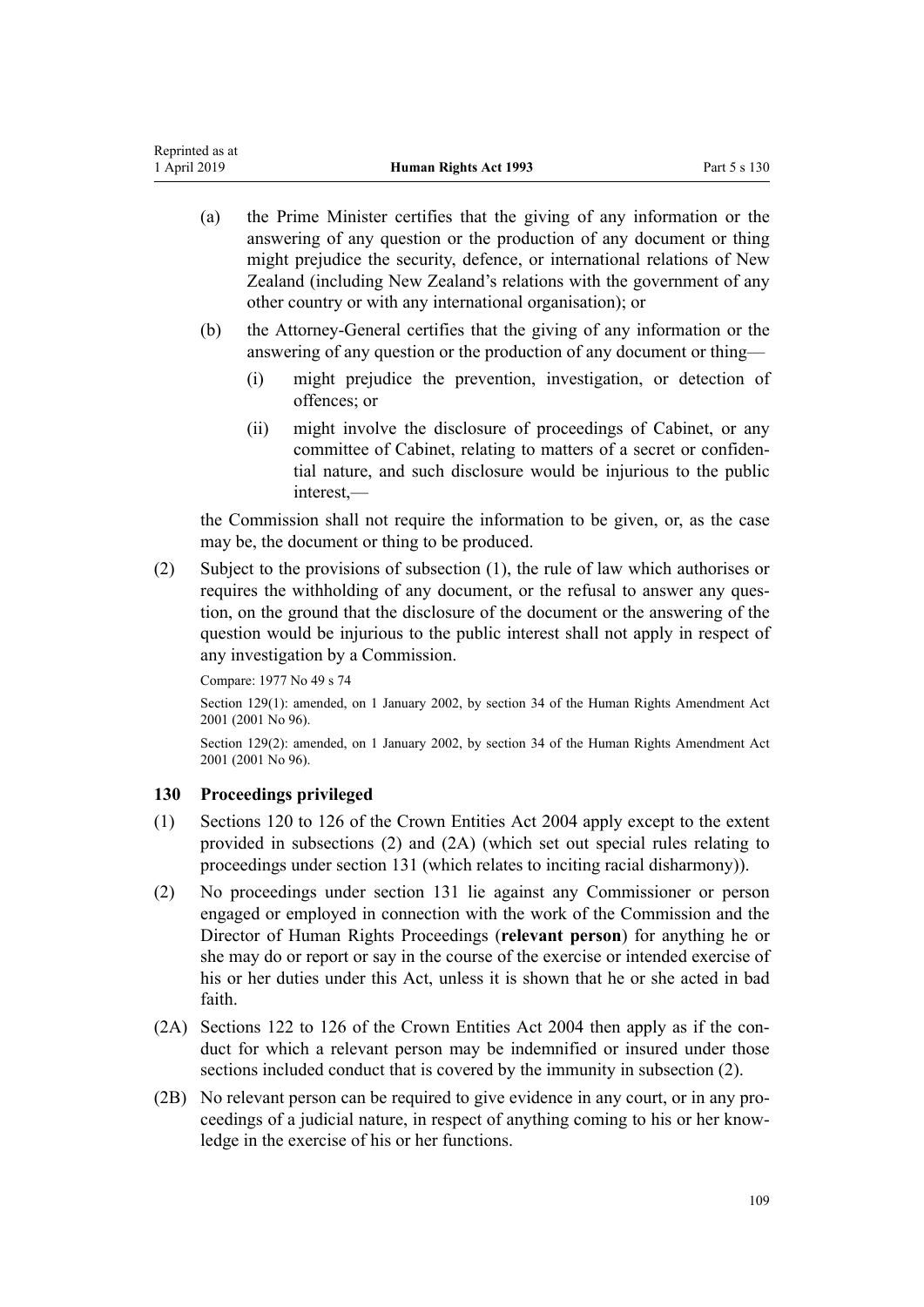- <span id="page-109-0"></span>(3) Nothing in subsection (2) applies in respect of proceedings for—
	- (a) an offence against [section 78](http://legislation.govt.nz/pdflink.aspx?id=DLM328526), [78AA\(1\)](http://legislation.govt.nz/pdflink.aspx?id=DLM7453603), [78A\(1\),](http://legislation.govt.nz/pdflink.aspx?id=DLM328528) [105](http://legislation.govt.nz/pdflink.aspx?id=DLM328753), [105A](http://legislation.govt.nz/pdflink.aspx?id=DLM328755), or [105B](http://legislation.govt.nz/pdflink.aspx?id=DLM328758) of the Crimes Act 1961; or
	- (b) the offence of attempting or conspiring to commit an offence against [section 78](http://legislation.govt.nz/pdflink.aspx?id=DLM328526), [78AA\(1\)](http://legislation.govt.nz/pdflink.aspx?id=DLM7453603), [78A\(1\)](http://legislation.govt.nz/pdflink.aspx?id=DLM328528), [105](http://legislation.govt.nz/pdflink.aspx?id=DLM328753), [105A](http://legislation.govt.nz/pdflink.aspx?id=DLM328755), or [105B](http://legislation.govt.nz/pdflink.aspx?id=DLM328758) of the Crimes Act 1961.
- (4) Anything said or any information supplied or any document or thing produced by any person in the course of any inquiry by, or proceedings before, the Commission or a Commissioner under this Act shall be privileged in the same manner as if the inquiry or proceedings were proceedings in a court.
- (5) For the purposes of [clause 3](http://legislation.govt.nz/pdflink.aspx?id=DLM281290) of Part 2 of Schedule 1 of the Defamation Act 1992, any report made by the Commission or a Commissioner under this Act shall be deemed to be an official report made by a person holding an inquiry under the authority of the Parliament of New Zealand.

Compare: 1971 No 150 s 20; 1977 No 49 s 76; 1982 No 156 [s 50;](http://legislation.govt.nz/pdflink.aspx?id=DLM65915) 1991 No 126 s 29; 1993 No 35 s 6 Section 130(1): substituted, on 25 January 2005, by [section 200](http://legislation.govt.nz/pdflink.aspx?id=DLM331111) of the Crown Entities Act 2004 (2004 No 115).

Section 130(2): substituted, on 25 January 2005, by [section 200](http://legislation.govt.nz/pdflink.aspx?id=DLM331111) of the Crown Entities Act 2004 (2004 No 115).

Section 130(2A): inserted, on 25 January 2005, by [section 200](http://legislation.govt.nz/pdflink.aspx?id=DLM331111) of the Crown Entities Act 2004 (2004 No 115).

Section 130(2B): inserted, on 25 January 2005, by [section 200](http://legislation.govt.nz/pdflink.aspx?id=DLM331111) of the Crown Entities Act 2004 (2004 No 115).

Section 130(3)(a): amended, on 28 September 2017, by [section 335](http://legislation.govt.nz/pdflink.aspx?id=DLM6921475) of the Intelligence and Security Act 2017 (2017 No 10).

Section 130(3)(b): amended, on 28 September 2017, by [section 335](http://legislation.govt.nz/pdflink.aspx?id=DLM6921475) of the Intelligence and Security Act 2017 (2017 No 10).

Section 130(4): amended, on 1 January 2002, by [section 35\(b\)](http://legislation.govt.nz/pdflink.aspx?id=DLM122185) of the Human Rights Amendment Act 2001 (2001 No 96).

# **Part 6 Inciting racial disharmony**

## **131 Inciting racial disharmony**

- (1) Every person commits an offence and is liable on conviction to imprisonment for a term not exceeding 3 months or to a fine not exceeding \$7,000 who, with intent to excite hostility or ill-will against, or bring into contempt or ridicule, any group of persons in New Zealand on the ground of the colour, race, or ethnic or national origins of that group of persons,—
	- (a) publishes or distributes written matter which is threatening, abusive, or insulting, or broadcasts by means of radio or television words which are threatening, abusive, or insulting; or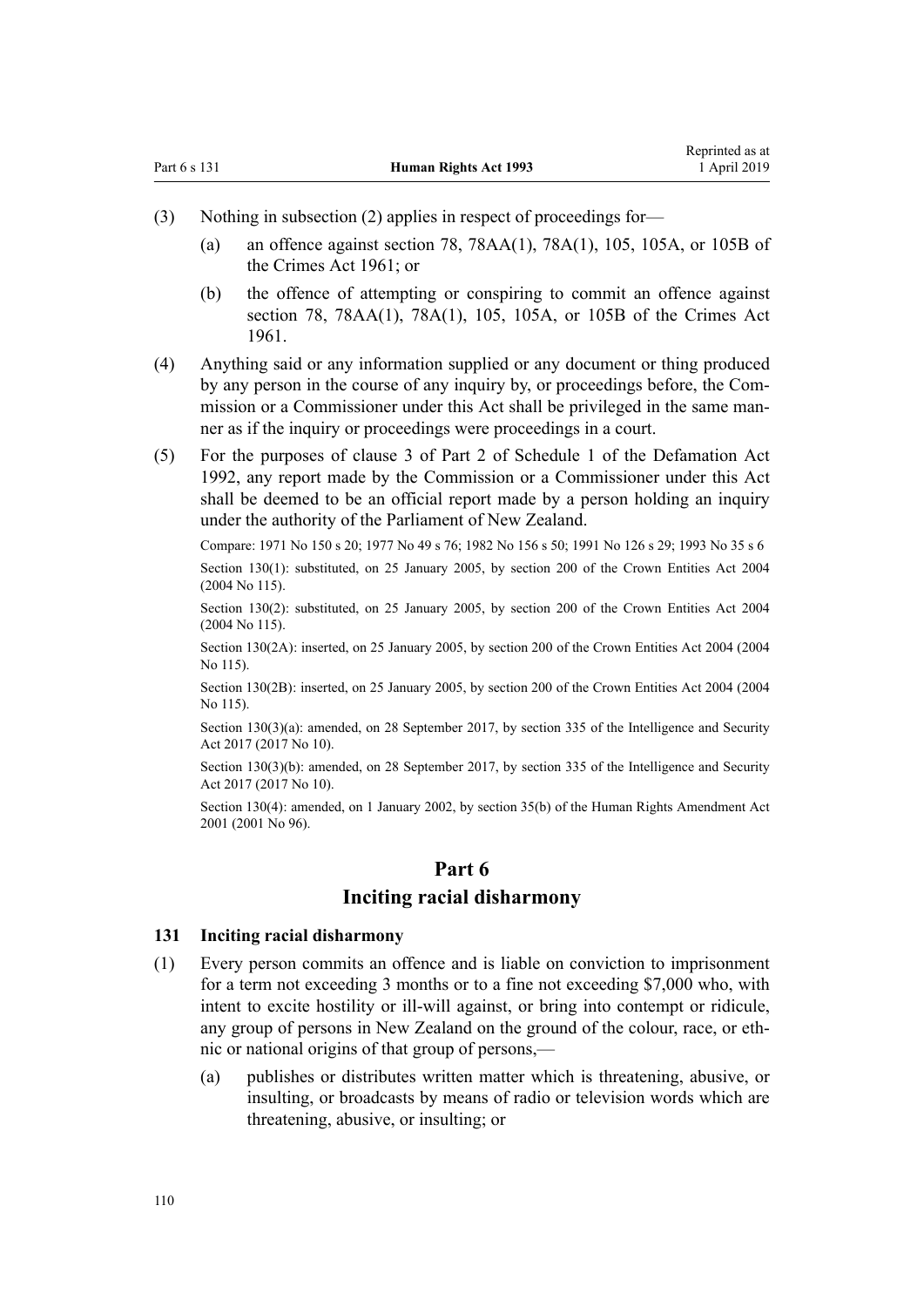(b) uses in any public place (as defined in [section 2\(1\)](http://legislation.govt.nz/pdflink.aspx?id=DLM53353) of the Summary Offences Act 1981), or within the hearing of persons in any such public place, or at any meeting to which the public are invited or have access, words which are threatening, abusive, or insulting,—

being matter or words likely to excite hostility or ill-will against, or bring into contempt or ridicule, any such group of persons in New Zealand on the ground of the colour, race, or ethnic or national origins of that group of persons.

(2) For the purposes of this section, **publishes** or **distributes** and **written matter** have the meaning given to them in [section 61](#page-49-0).

Compare: 1971 No 150 s 25; 1977 No 49 s 86

Section 131(1): amended, on 1 July 2013, by [section 413](http://legislation.govt.nz/pdflink.aspx?id=DLM3360714) of the Criminal Procedure Act 2011 (2011 No 81).

## **132 No prosecution without Attorney-General's consent**

No prosecution for an offence against [section 131](#page-109-0) shall be instituted without the consent of the Attorney-General.

Compare: 1971 No 150 s 26

## **Part 7**

## **Miscellaneous provisions**

## **133 Licences and registration**

- (1) Where any person is licensed or registered under any enactment to carry on any occupation or activity or where any premises or vehicle are registered or licensed for any purpose under any enactment, and where the person or other authority authorised to renew, revoke, cancel, or review any such licence or registration is satisfied—
	- (a) that in the carrying on of the occupation or activity; or
	- (b) that in the use of the premises or vehicle,—

there has been a breach of any of the provisions of [Part 2,](#page-28-0) the person or authority, in addition to any other powers which that person or authority has, but subject to subsection (2), may refuse to renew or may revoke or cancel any such licence or registration, as the case may require, or may impose any other penalty authorised by the enactment, whether by way of censure, fine, or otherwise.

- (2) Any procedural requirements of the enactment, including any whereby a complaint is a prerequisite to the exercise by the person or authority of its powers under the enactment, shall be observed.
- (3) In any case in which any of the powers conferred by subsection (1) are exercised,—
	- (a) the person or authority shall in giving its decision state that the decision is being made pursuant to subsection (1); and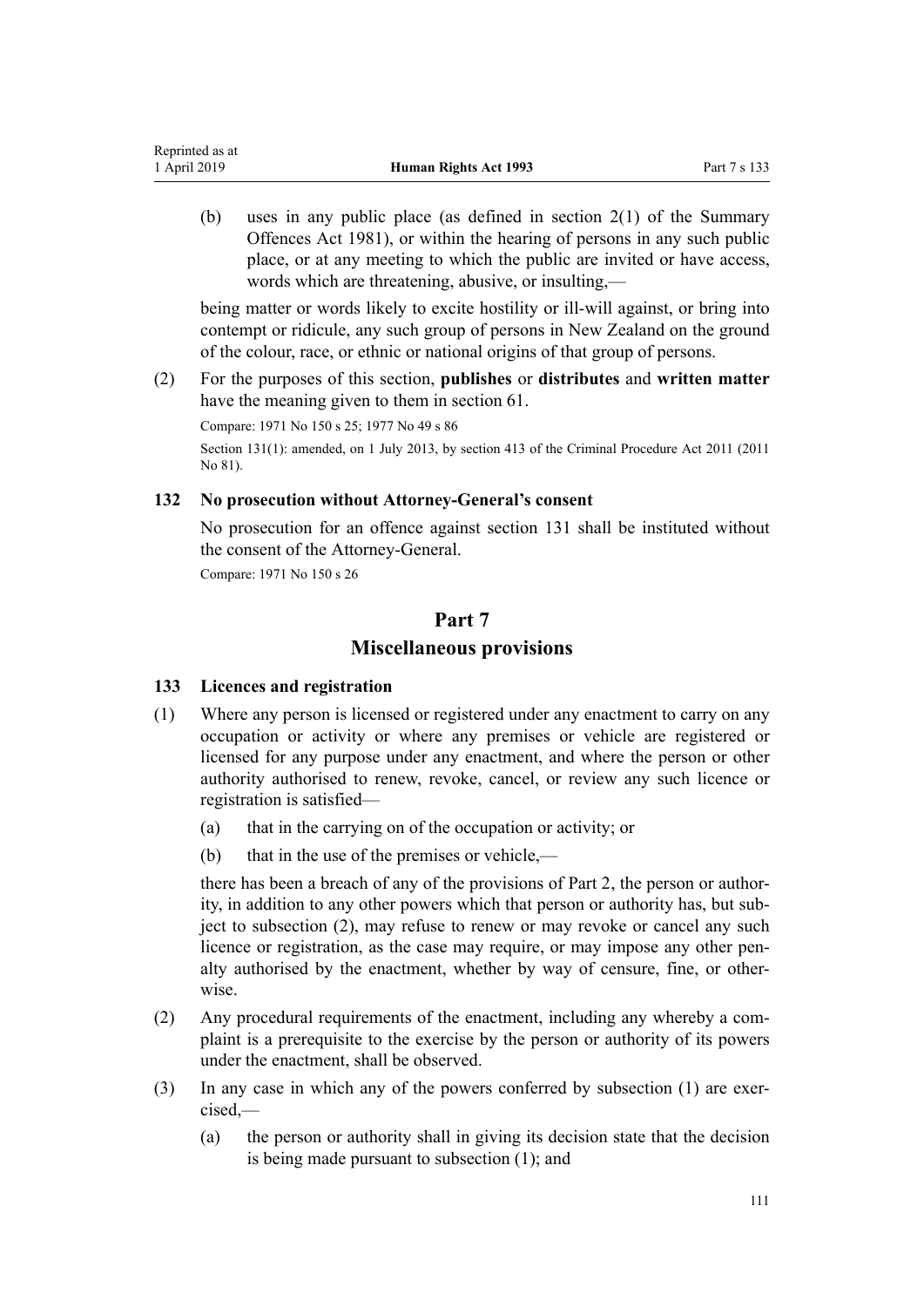- (b) any person who would have been entitled to appeal against that decision if it had been made on other grounds shall be entitled to appeal against the decision made pursuant to subsection (1).
- (4) In this section, the term **enactment** means any provision of any Act, regulations, or bylaws.

Compare: 1971 No 150 s 23

## **134 Access by the public to places, vehicles, and facilities**

- (1) Every person commits an offence who—
	- (a) refuses to allow any other person access to or use of any place or vehicle which members of the public are entitled or allowed to enter or use; or
	- (b) refuses any other person the use of any facilities in that place or vehicle which are available to members of the public; or
	- (c) requires any other person to leave or to cease to use that place or vehicle or those facilities,—

when that refusal or requirement is in breach of any of the provisions of [Part 2.](#page-28-0)

- (2) Every person who commits an offence against this section is liable on conviction to a fine not exceeding \$3,000.
- (3) In this section, the term **vehicle** includes a vessel, an aircraft, or a hovercraft. Compare: 1971 No 150 s 24; 1977 No 49 s 86 Section 134(2): amended, on 1 July 2013, by [section 413](http://legislation.govt.nz/pdflink.aspx?id=DLM3360714) of the Criminal Procedure Act 2011 (2011 No 81).

## **135 No prosecution without Attorney-General's consent**

No prosecution for an offence against section 134 shall be instituted without the consent of the Attorney-General.

Compare: 1971 No 150 s 26

## **136 Condition in restraint of marriage, civil union, or de facto relationship**

A condition, whether oral or contained in a deed, will, or other instrument, which restrains or has the effect of restraining a person from marrying or entering into a civil union or de facto relationship shall be void if the person or class of person whom the person subject to the condition may or may not marry or enter into a civil union or de facto relationship with is identified or defined, expressly or by implication, by reference to the colour, race, or ethnic or national origins of the person or class of person.

Compare: 1971 No 150 s 27(1)

Section 136 heading: amended, on 20 September 2007, by [section 4\(1\)](http://legislation.govt.nz/pdflink.aspx?id=DLM968354) of the Human Rights Amendment Act 2007 (2007 No 64).

Section 136: amended, on 20 September 2007, by [section 4\(2\)](http://legislation.govt.nz/pdflink.aspx?id=DLM968354) of the Human Rights Amendment Act 2007 (2007 No 64).

Section 136: amended, on 20 September 2007, by [section 4\(3\)](http://legislation.govt.nz/pdflink.aspx?id=DLM968354) of the Human Rights Amendment Act 2007 (2007 No 64).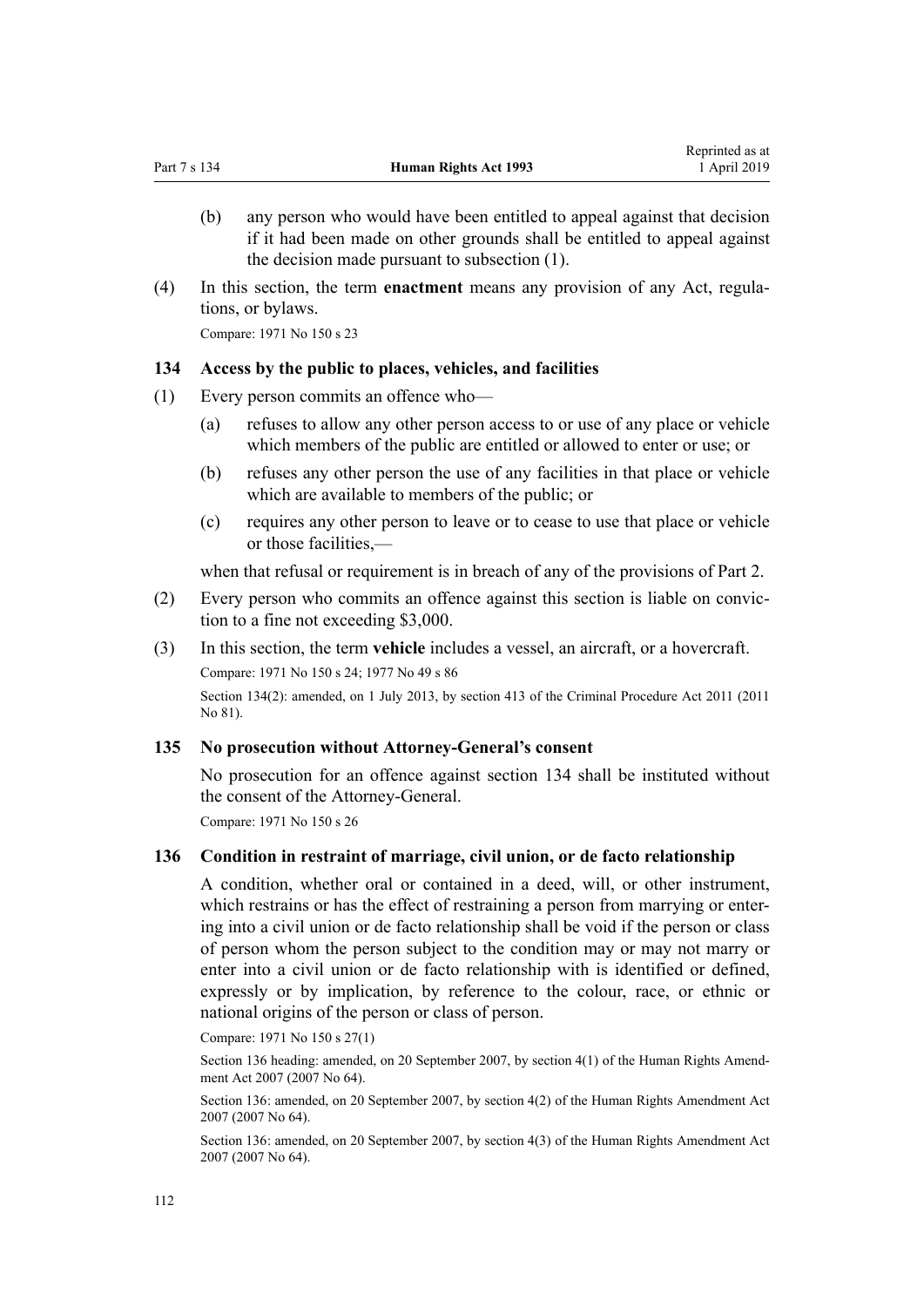## **137 Advisors to be officials**

- (1) Every person engaged by the Commission in connection with its work is an official for the purposes of [sections 105](http://legislation.govt.nz/pdflink.aspx?id=DLM328753) and [105A](http://legislation.govt.nz/pdflink.aspx?id=DLM328755) of the Crimes Act 1961.
- (2) This section does not limit [section 135](http://legislation.govt.nz/pdflink.aspx?id=DLM330503) of the Crown Entities Act 2004.

Section 137: substituted, on 25 January 2005, by [section 200](http://legislation.govt.nz/pdflink.aspx?id=DLM331111) of the Crown Entities Act 2004 (2004 No 115).

## **138 No adverse statement**

The Commission must not, in any report or statement made pursuant to this Act, make any comment that is adverse to any person unless that person has been given an opportunity to be heard.

Compare: 1977 No 49 s 78(2); 1991 No 126 s 32

Section 138: amended, on 1 January 2002, by [section 36](http://legislation.govt.nz/pdflink.aspx?id=DLM122187) of the Human Rights Amendment Act 2001 (2001 No 96).

#### **139 Restriction on delegation**

- (1) The Commission may not delegate the powers or functions in [section 7](#page-15-0) or [sec](#page-59-0)[tion 76](#page-59-0).
- (2) In other respects, [section 73](http://legislation.govt.nz/pdflink.aspx?id=DLM330308) of the Crown Entities Act 2004 applies.

Section 139: substituted, on 25 January 2005, by [section 200](http://legislation.govt.nz/pdflink.aspx?id=DLM331111) of the Crown Entities Act 2004 (2004 No 115).

## **140 Delegation of powers by Chief Commissioner**

- (1) The Chief Human Rights Commissioner may, in writing signed by him or her, delegate to an officer or employee of the Commission any of the Chief Commissioner's functions or powers under this Act, except this power of delegation and the power to make a report under this Act.
- (2) A delegation under this section—
	- (a) may be made to a specified person or to the holder for the time being of a specified office or to the holders of offices of a specified class; and
	- (b) may be made subject to any restrictions or conditions the Chief Commissioner thinks fit; and
	- (c) may be made either generally or in relation to any particular case or class of cases; and
	- (d) is revocable at will and, until revoked, continues in force according to its tenor.
- (3) If a function or power is delegated under this section, the performance or exercise of the function or power must not be inconsistent with determinations of the Commission under [section 7](#page-15-0).
- (4) If a function or power is delegated under this section and the Chief Commissioner by whom it was made ceases to hold office, the delegation continues to have effect as if it were made by his or her successor.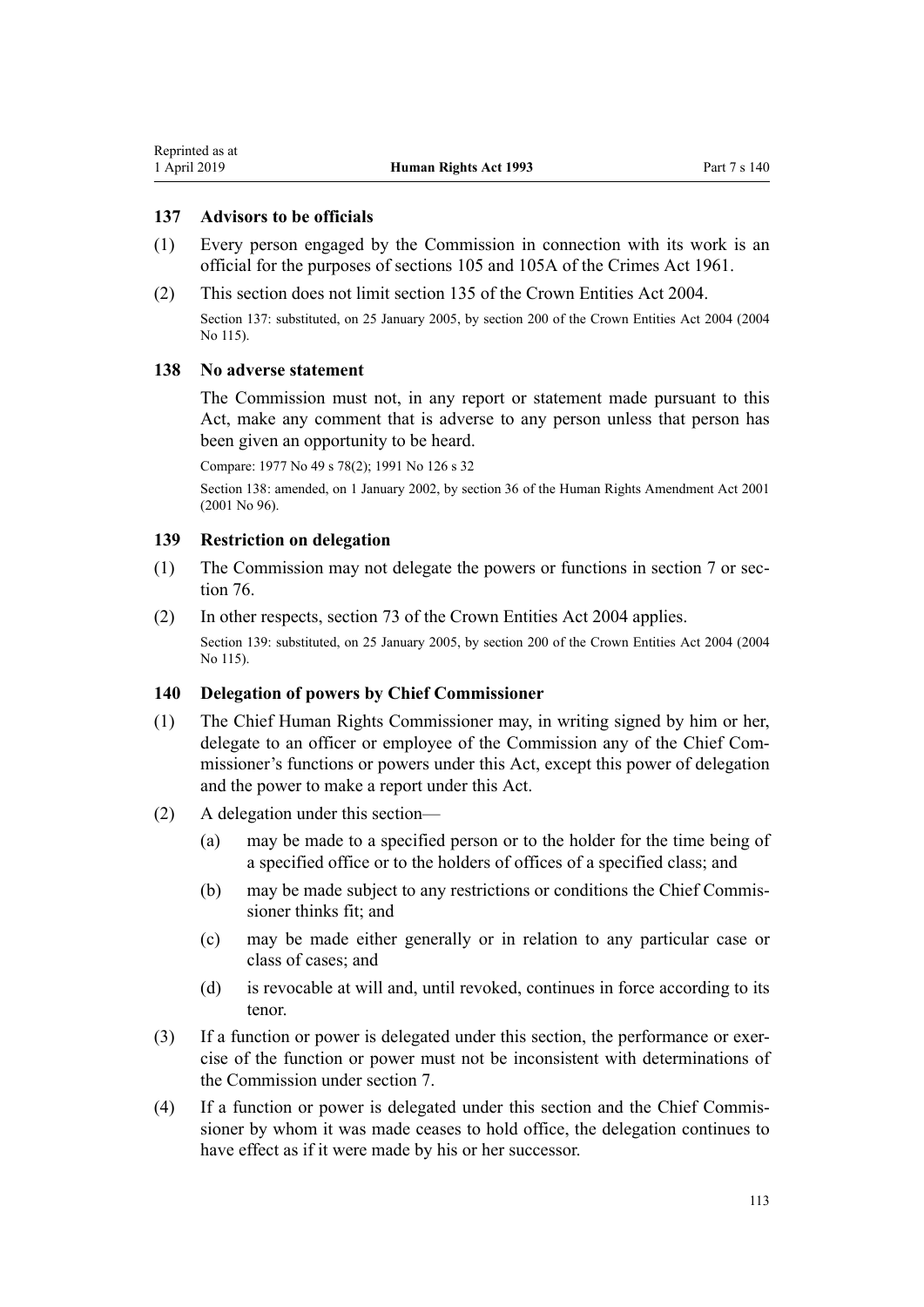| (5) | A person purporting to exercise a function or power of the Chief Commissioner<br>by virtue of a delegation under this section must, when required to do so,<br>produce evidence of the person's authority to exercise the power. |
|-----|----------------------------------------------------------------------------------------------------------------------------------------------------------------------------------------------------------------------------------|
| (6) | Sections 62 to 72 of the Crown Entities Act 2004 apply to a delegate under this<br>section as if the delegate were a member and as if the disclosure must be made<br>to the Commission and with other necessary modifications.   |
| (7) | Sections 74 to 76 of the Crown Entities Act 2004 do not apply to a delegation<br>under this section.                                                                                                                             |
|     | Compare: 1977 No 49 s 80                                                                                                                                                                                                         |
|     | Section 140: substituted, on 1 January 2002, by section 37 of the Human Rights Amendment Act<br>2001 (2001 No 96).                                                                                                               |
|     | Section 140 heading: amended, on 15 June 2016, by section 16(1) of the Human Rights Amendment<br>Act 2016 (2016 No 28).                                                                                                          |
|     | Section 140(1): amended, on 15 June 2016, by section $16(2)(a)$ of the Human Rights Amendment Act<br>2016 (2016 No 28).                                                                                                          |
|     | Section $140(1)$ : amended, on 15 June 2016, by section $16(2)(b)$ of the Human Rights Amendment<br>Act 2016 (2016 No 28).                                                                                                       |
|     | Section $140(2)(b)$ : amended, on 15 June 2016, by section $16(3)$ of the Human Rights Amendment<br>Act 2016 (2016 No 28).                                                                                                       |

Reprinted as at 1 April 2019

Part 7 s 141 **Human Rights Act 1993**

Section 140(4): amended, on 15 June 2016, by [section 16\(4\)](http://legislation.govt.nz/pdflink.aspx?id=DLM4097530) of the Human Rights Amendment Act 2016 (2016 No 28).

Section 140(5): amended, on 15 June 2016, by [section 16\(5\)](http://legislation.govt.nz/pdflink.aspx?id=DLM4097530) of the Human Rights Amendment Act 2016 (2016 No 28).

Section 140(6): added, on 25 January 2005, by [section 200](http://legislation.govt.nz/pdflink.aspx?id=DLM331111) of the Crown Entities Act 2004 (2004 No 115).

Section 140(7): added, on 25 January 2005, by [section 200](http://legislation.govt.nz/pdflink.aspx?id=DLM331111) of the Crown Entities Act 2004 (2004 No 115).

## **141 Annual report**

#### *[Repealed]*

Section 141: repealed, on 25 January 2005, by [section 200](http://legislation.govt.nz/pdflink.aspx?id=DLM331111) of the Crown Entities Act 2004 (2004 No 115).

#### **141A Certain acts not to be questioned**

#### *[Repealed]*

Section 141A: repealed (but continuing to apply, as if had not been repealed, in relation to action undertaken before its repeal), on 15 June 2016, by [section 17\(1\)](http://legislation.govt.nz/pdflink.aspx?id=DLM4097531) of the Human Rights Amendment Act 2016 (2016 No 28).

#### **142 Money to be appropriated by Parliament for purposes of this Act**

#### *[Repealed]*

Section 142: repealed, on 25 January 2005, by [section 200](http://legislation.govt.nz/pdflink.aspx?id=DLM331111) of the Crown Entities Act 2004 (2004 No 115).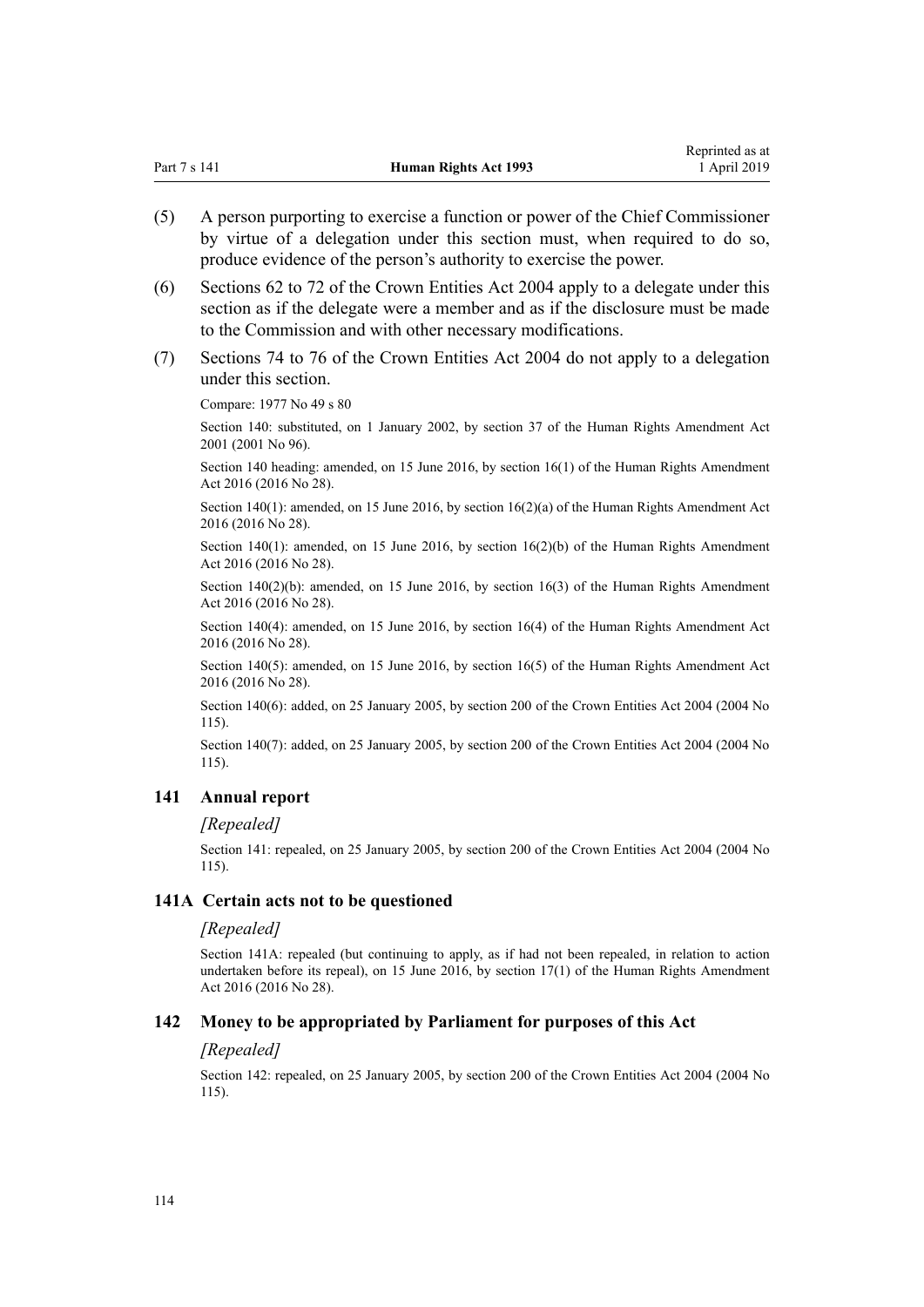Reprinted as at

Every person commits an offence against this Act and is liable on conviction to a fine not exceeding \$3,000 who—

- (a) without lawful justification or excuse, wilfully obstructs, hinders, or resists the Commission or a Commissioner or any other person in the exercise of its or his or her powers under this Act:
- (b) without lawful justification or excuse, refuses or wilfully fails to comply with any lawful requirement of the Commission or a Commissioner or any other person under this Act:
- (c) makes any false statement knowing it to be false or intentionally misleads or attempts to mislead the Commission or a Commissioner or any other person in the exercise of its or his or her powers under this Act.

Compare: 1971 No 150 s 29; 1977 No 49 s 84

Section 143: amended, on 1 July 2013, by [section 413](http://legislation.govt.nz/pdflink.aspx?id=DLM3360714) of the Criminal Procedure Act 2011 (2011 No 81).

## **144 Regulations**

- (1) The Governor-General may from time to time, by Order in Council, make regulations for all or any of the following purposes:
	- (a) prescribing the procedure to be followed under this Act in respect of complaints to and proceedings before the Commission or in respect of proceedings before the Tribunal:
	- (b) prescribing forms for the purposes of this Act, and requiring the use of such forms:
	- (c) providing for such matters as are contemplated by or necessary for giving full effect to this Act and for its due administration.
- (2) For the avoidance of doubt, it is hereby declared that the power conferred by subsection (1) to make regulations in respect of proceedings before the Tribunal includes power to make regulations in respect of proceedings in connection with the exercise or performance of any function, power, or duty conferred or imposed on the Tribunal by or under any other enactment.

Compare: 1977 No 49 s 85(1)

Section 144(1)(a): amended, on 1 January 2002, by [section 39](http://legislation.govt.nz/pdflink.aspx?id=DLM122193) of the Human Rights Amendment Act 2001 (2001 No 96).

Section 144(2): added, on 21 October 1994, by [section 82](http://legislation.govt.nz/pdflink.aspx?id=DLM334188) of the Health and Disability Commissioner Act 1994 (1994 No 88).

## **145 Related amendments to other enactments**

#### *[Repealed]*

Section 145: repealed, on 1 January 2002, by [section 40](http://legislation.govt.nz/pdflink.aspx?id=DLM122194) of the Human Rights Amendment Act 2001 (2001 No 96).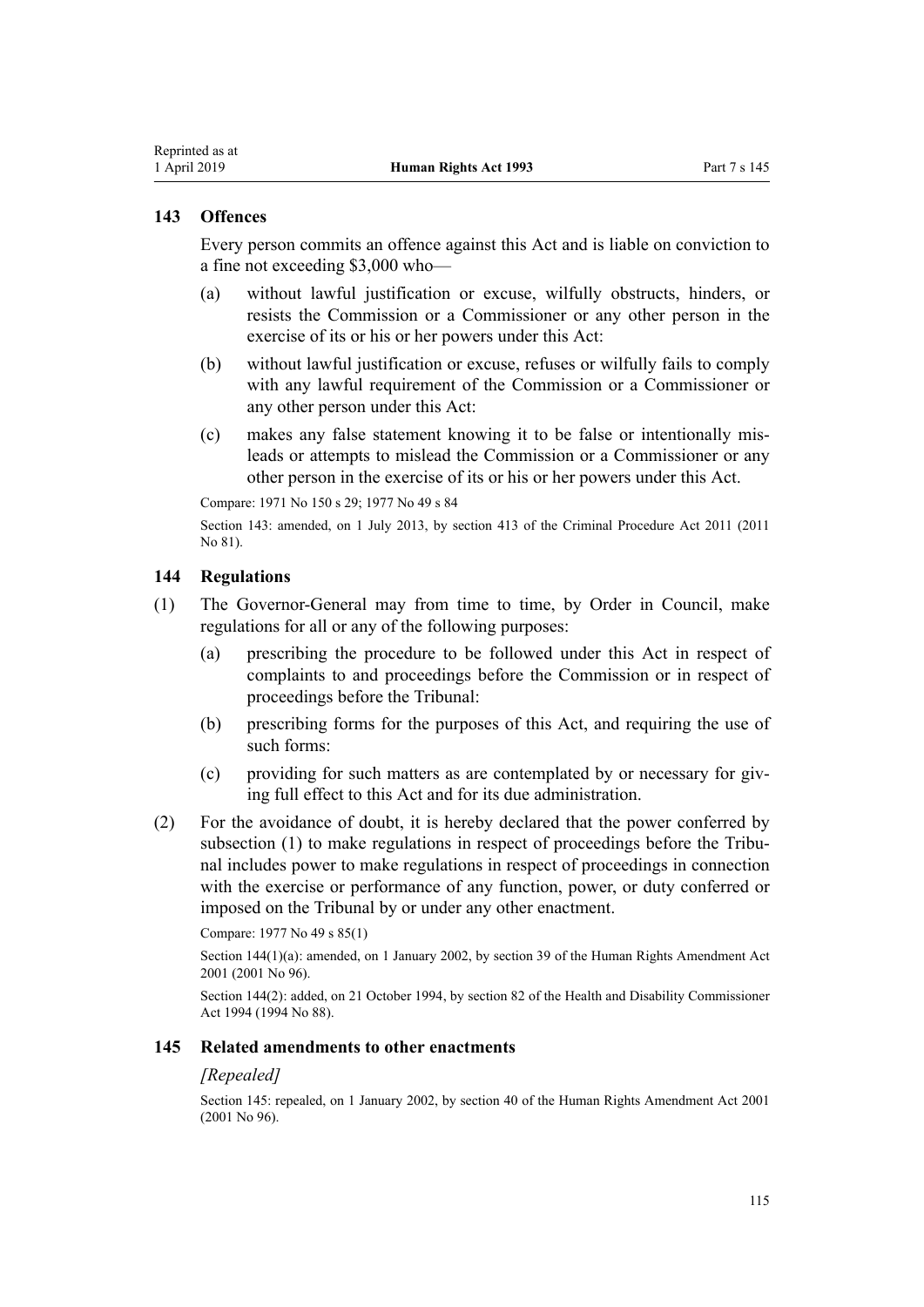#### <span id="page-115-0"></span>**146 Repeals**

#### *[Repealed]*

Section 146: repealed, on 1 January 2002, by [section 40](http://legislation.govt.nz/pdflink.aspx?id=DLM122194) of the Human Rights Amendment Act 2001 (2001 No 96).

#### **147 Revocation**

#### *[Repealed]*

Section 147: repealed, on 1 January 2002, by [section 40](http://legislation.govt.nz/pdflink.aspx?id=DLM122194) of the Human Rights Amendment Act 2001 (2001 No 96).

#### *Transitional provisions*

Heading: substituted, on 1 January 2002, by [section 40](http://legislation.govt.nz/pdflink.aspx?id=DLM122194) of the Human Rights Amendment Act 2001 (2001 No 96).

## **148 Former office of Commissioner abolished**

- (1) The office of Commissioner under [section 7\(1\)](#page-15-0) (as it read immediately before the commencement of this section) is abolished.
- (2) No person is entitled to compensation for loss of office as a Commissioner under subsection (1).

Section 148: substituted, on 1 January 2002, by [section 40](http://legislation.govt.nz/pdflink.aspx?id=DLM122194) of the Human Rights Amendment Act 2001 (2001 No 96).

#### **148A Certain former Commissioners to be transitional members of Commission**

- (1) The person who, immediately before the commencement of this section, held office as Chief Commissioner under section  $7(1)(a)$  (as it read immediately before the commencement of this section) is taken to have been appointed to the office of Chief Commissioner under section  $8(1)(a)$  (as substituted by [sec](http://legislation.govt.nz/pdflink.aspx?id=DLM121843)[tion 5](http://legislation.govt.nz/pdflink.aspx?id=DLM121843) of the Human Rights Amendment Act 2001).
- (2) The person who, immediately before the commencement of this section, held office as the Race Relations Conciliator is taken to have been appointed to the office of Race Relations Commissioner under [section 8\(1\)\(b\)](#page-15-0) (as substituted by [section 5](http://legislation.govt.nz/pdflink.aspx?id=DLM121843) of the Human Rights Amendment Act 2001).
- (3) Every person who, immediately before the commencement of this section, held office as Commissioner under [section 7\(1\)\(e\)](#page-15-0) (as it read immediately before the commencement of this section) is taken to have been appointed to the office of Commissioner under section  $8(1)(d)$  (as substituted by [section 5](http://legislation.govt.nz/pdflink.aspx?id=DLM121843) of the Human Rights Amendment Act 2001).
- (4) The Privacy Commissioner appointed under the [Privacy Act 1993](http://legislation.govt.nz/pdflink.aspx?id=DLM296638) and the Commissioner appointed to be Proceedings Commissioner under [section](#page-15-0) [7\(1\)\(d\)](#page-15-0) (as it read before the commencement of the [Human Rights Amendment](http://legislation.govt.nz/pdflink.aspx?id=DLM121284) [Act 2001](http://legislation.govt.nz/pdflink.aspx?id=DLM121284)) cease to be Human Rights Commissioners on the commencement of this section.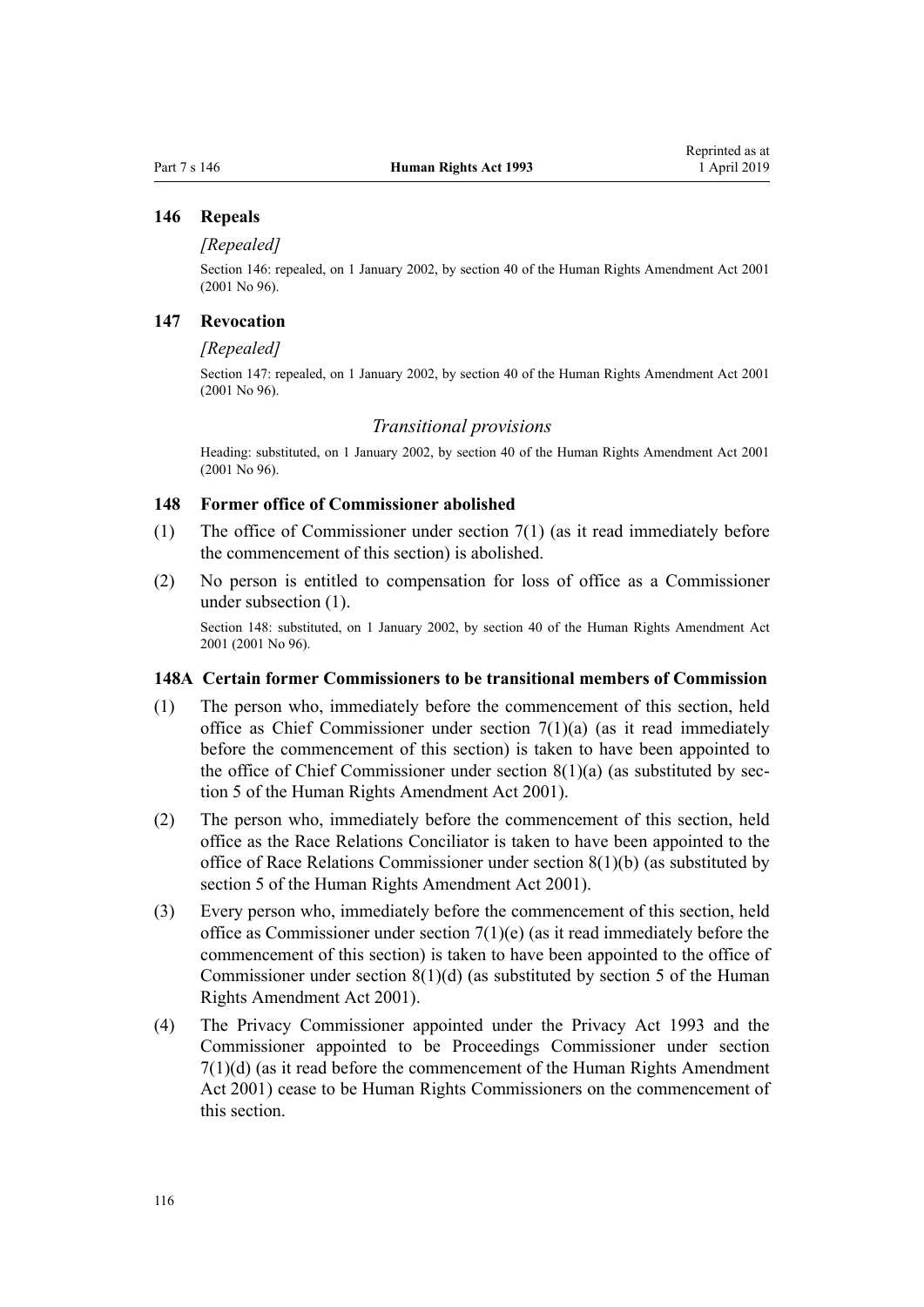(5) Every person who is taken to have been appointed to the office of Commissioner under this section is appointed on the same terms and conditions and for the remainder of the term for which the person was appointed under [section](#page-15-0) [7\(1\)](#page-15-0) (as it read immediately before the commencement of this section).

Section 148A: inserted, on 1 January 2002, by [section 40](http://legislation.govt.nz/pdflink.aspx?id=DLM122194) of the Human Rights Amendment Act 2001 (2001 No 96).

## *Race Relations Conciliator*

Heading: inserted, on 1 January 2002, by [section 40](http://legislation.govt.nz/pdflink.aspx?id=DLM122194) of the Human Rights Amendment Act 2001 (2001 No 96).

#### **148B Assets and liabilities vest in Commission**

On the commencement of this section, the assets and liabilities of the Race Relations Conciliator vest in the Commission.

Section 148B: inserted, on 1 January 2002, by [section 40](http://legislation.govt.nz/pdflink.aspx?id=DLM122194) of the Human Rights Amendment Act 2001 (2001 No 96).

#### **148C References to Race Relations Conciliator**

- (1) From the commencement of this section, unless the context otherwise requires, every reference to the Race Relations Conciliator in any instrument, document, or notice is to be read as a reference to the Race Relations Commissioner.
- (2) Despite subsection (1), every reference to the Race Relations Conciliator in any contract or other instrument, document, or notice that creates, or is evidence of, an asset or liability, must be read as a reference to the Commission.

Section 148C: inserted, on 1 January 2002, by [section 40](http://legislation.govt.nz/pdflink.aspx?id=DLM122194) of the Human Rights Amendment Act 2001 (2001 No 96).

## **148D Proceedings**

Any proceedings to which the Race Relations Conciliator was a party or that he or she was considering bringing, before the commencement of this section, may be brought, continued, completed, and enforced by or against the Commission.

Section 148D: inserted, on 1 January 2002, by [section 40](http://legislation.govt.nz/pdflink.aspx?id=DLM122194) of the Human Rights Amendment Act 2001 (2001 No 96).

#### **148E Commission to arrange final audited accounts**

The Commission must perform the duties that the Race Relations Conciliator would have had to perform under [section 41](http://legislation.govt.nz/pdflink.aspx?id=DLM162420) of the Public Finance Act 1989 if the [Human Rights Amendment Act 2001](http://legislation.govt.nz/pdflink.aspx?id=DLM121284) had not been enacted, for the period beginning on 1 July 2001 and ending with the close of 31 December 2001.

Section 148E: inserted, on 1 January 2002, by [section 40](http://legislation.govt.nz/pdflink.aspx?id=DLM122194) of the Human Rights Amendment Act 2001 (2001 No 96).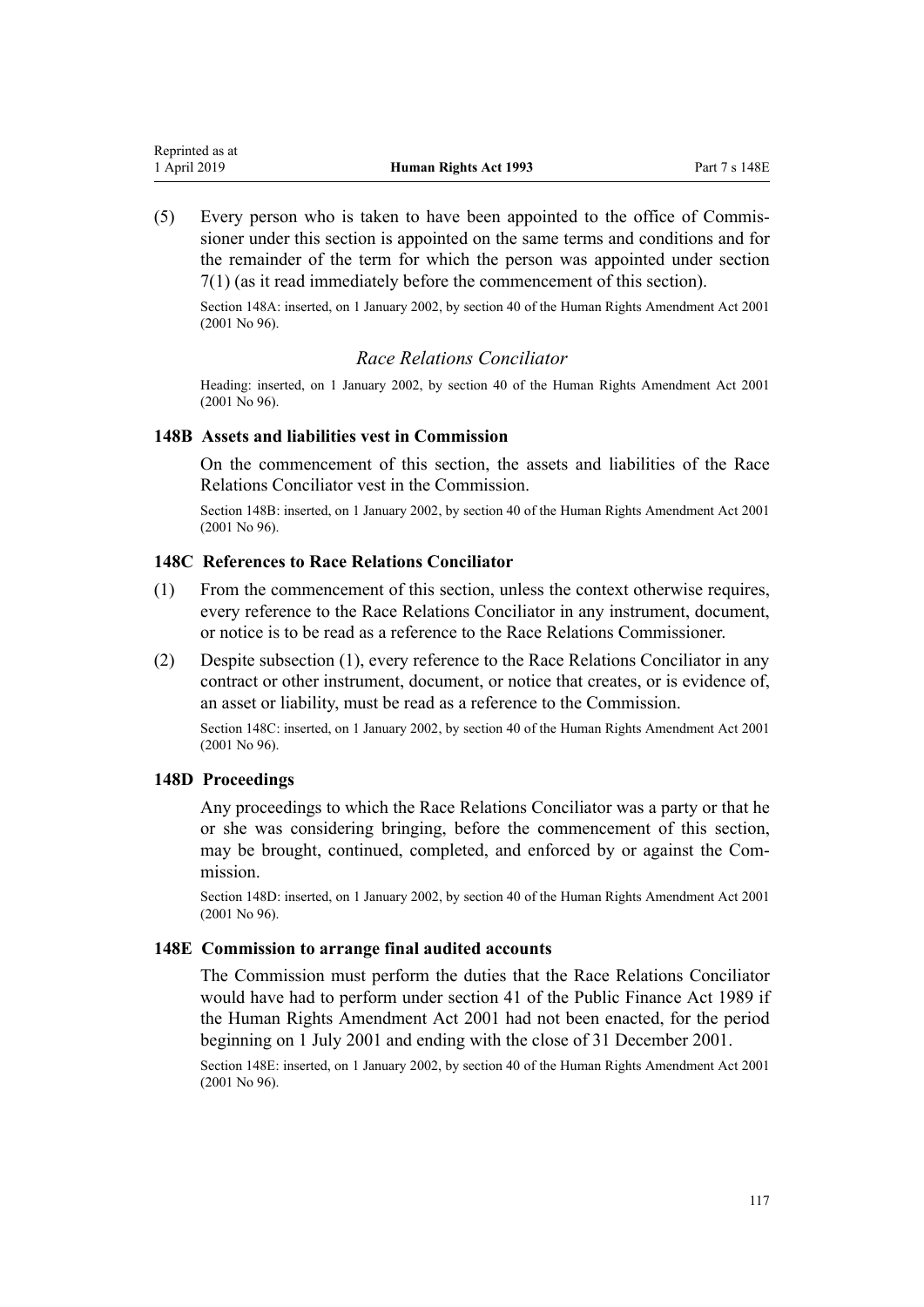#### **148F All employees transferred to Commission**

- (1) Every person employed by the Race Relations Conciliator immediately before the commencement of this section is, on and from that date, an employee of the Commission on the same terms and conditions that applied to the employee immediately before that date.
- (2) For the purposes of every enactment, law, contract, and agreement relating to the employment of the employee,—
	- (a) the contract of employment of that employee is taken to be unbroken; and
	- (b) the employee's period of service with the Race Relations Conciliator and every other period of service of that employee that is recognised by the Race Relations Conciliator as continuous service is taken to have been a period of service with the Commission.
- (3) A person to whom subsection (1) applies is not entitled to any compensation just because the person has ceased to be an employee of the Race Relations Conciliator.

Section 148F: inserted, on 1 January 2002, by [section 40](http://legislation.govt.nz/pdflink.aspx?id=DLM122194) of the Human Rights Amendment Act 2001 (2001 No 96).

# *Proceedings Commissioner*

Heading: inserted, on 1 January 2002, by [section 40](http://legislation.govt.nz/pdflink.aspx?id=DLM122194) of the Human Rights Amendment Act 2001 (2001 No 96).

## **148G Proceedings Commissioner**

- (1) The person who, immediately before the commencement of this section, held office as the Proceedings Commissioner under [section 7\(1\)\(d\)](#page-15-0) (as it read immediately before the commencement of this section) is taken to have been appointed to the office of Director of Human Rights Proceedings under [section 20A](#page-23-0) (as substituted by [section 5](http://legislation.govt.nz/pdflink.aspx?id=DLM121843) of the Human Rights Amendment Act 2001).
- (2) The Director of Human Rights Proceedings is appointed on the same terms and conditions and for the remainder of the term for which he or she was appointed Proceedings Commissioner.

Section 148G: inserted, on 1 January 2002, by [section 40](http://legislation.govt.nz/pdflink.aspx?id=DLM122194) of the Human Rights Amendment Act 2001 (2001 No 96).

#### **148H References to Proceedings Commissioner**

From the commencement of this section, unless the context otherwise requires, every reference to the Proceedings Commissioner in any instrument, document, or notice is to be read as a reference to the Director.

Section 148H: inserted, on 1 January 2002, by [section 40](http://legislation.govt.nz/pdflink.aspx?id=DLM122194) of the Human Rights Amendment Act 2001 (2001 No 96).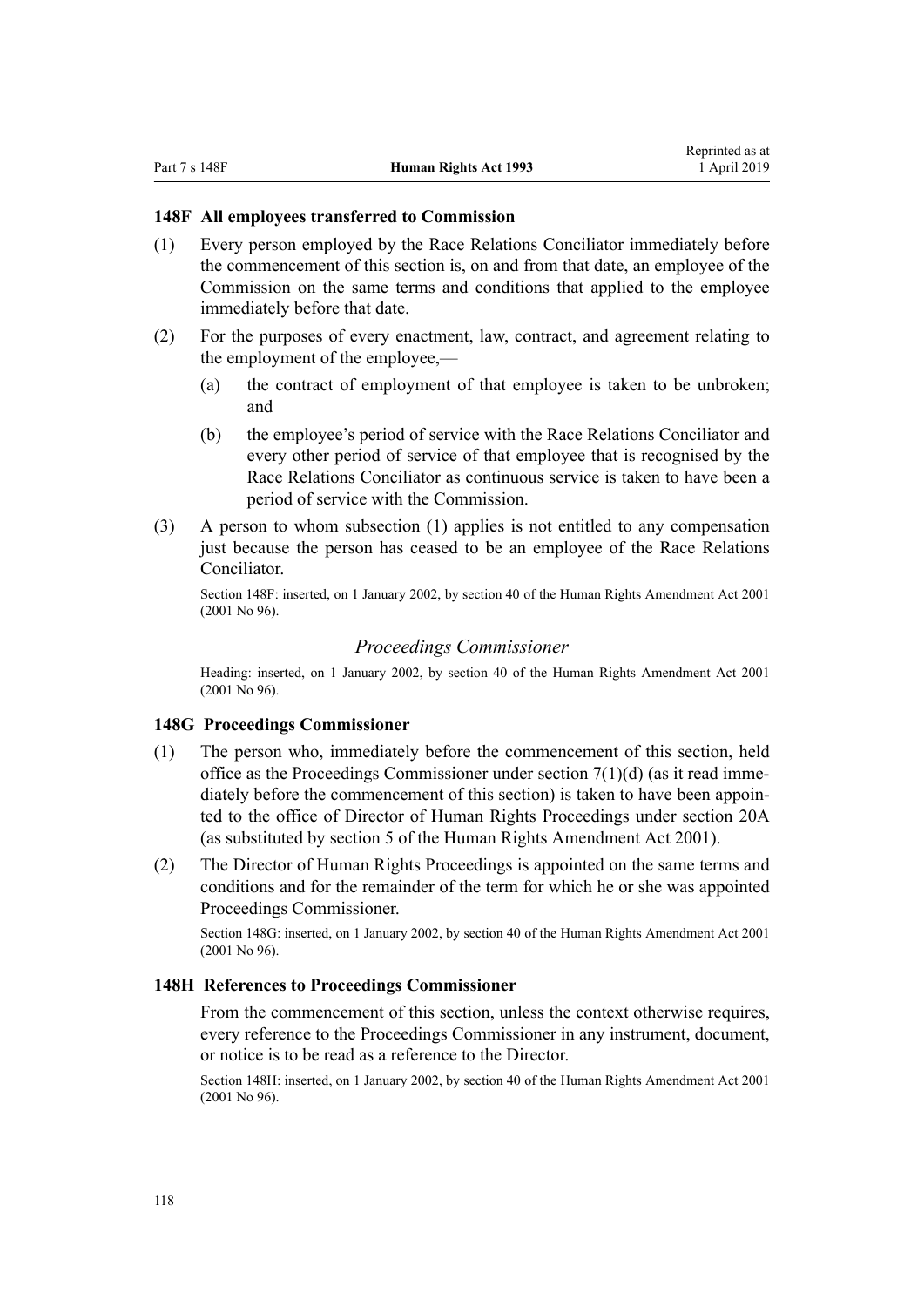#### **148I Proceedings to which Proceedings Commissioner party**

- (1) Proceedings to which the Proceedings Commissioner was a party or that he or she was considering bringing, before the commencement of this section—
	- (a) must be brought, continued, completed, and enforced by the Director; and
	- (b) may be brought, continued, completed, and enforced against the Director.
- (2) [Sections 86 to 92](#page-65-0), [95,](#page-84-0) and [97](#page-85-0) (as they read immediately before the commencement of this section) apply (with any necessary modifications) to any proceedings to which the Proceedings Commissioner was a party before the commencement of this section as if—
	- (a) the Director were the Proceedings Commissioner; and
	- (b) the Office of Human Rights Proceedings were the Commission; and
	- (c) the Human Rights Review Tribunal were the Complaints Review Tribunal.

Section 148I: inserted, on 1 January 2002, by [section 40](http://legislation.govt.nz/pdflink.aspx?id=DLM122194) of the Human Rights Amendment Act 2001 (2001 No 96).

# **148J Complaints referred to Proceedings Commissioner for decision as to proceedings**

- (1) Subsection (2) applies—
	- (a) if a complaint is referred to the Proceedings Commissioner under [section](#page-59-0)  $75(g)$  (as it read immediately before the commencement of this section), but no proceedings have been instituted by the Proceedings Commissioner; or
	- (b) if the Proceedings Commissioner was required to decide whether to institute proceedings against a party to a settlement under [section](#page-64-0)  $82(1)(c)$  (as it read immediately before the commencement of this section), but no proceedings were instituted by the Proceedings Commissioner before the commencement of this section.
- (2) If this subsection applies,—
	- (a) if the Commissioner has not made a decision on whether to institute proceedings, the Director must decide, under [section 90\(1\)\(c\)](#page-67-0), whether to provide representation in relation to the complaint:
	- (b) if the Commissioner has made a decision to institute proceedings, the Director must provide representation for the complainant or aggrieved party (as the case may be) in the proceedings:
	- (c) if the Commissioner has made a decision not to institute proceedings, that decision is deemed to have been made by the Director.

Section 148J: inserted, on 1 January 2002, by [section 40](http://legislation.govt.nz/pdflink.aspx?id=DLM122194) of the Human Rights Amendment Act 2001 (2001 No 96).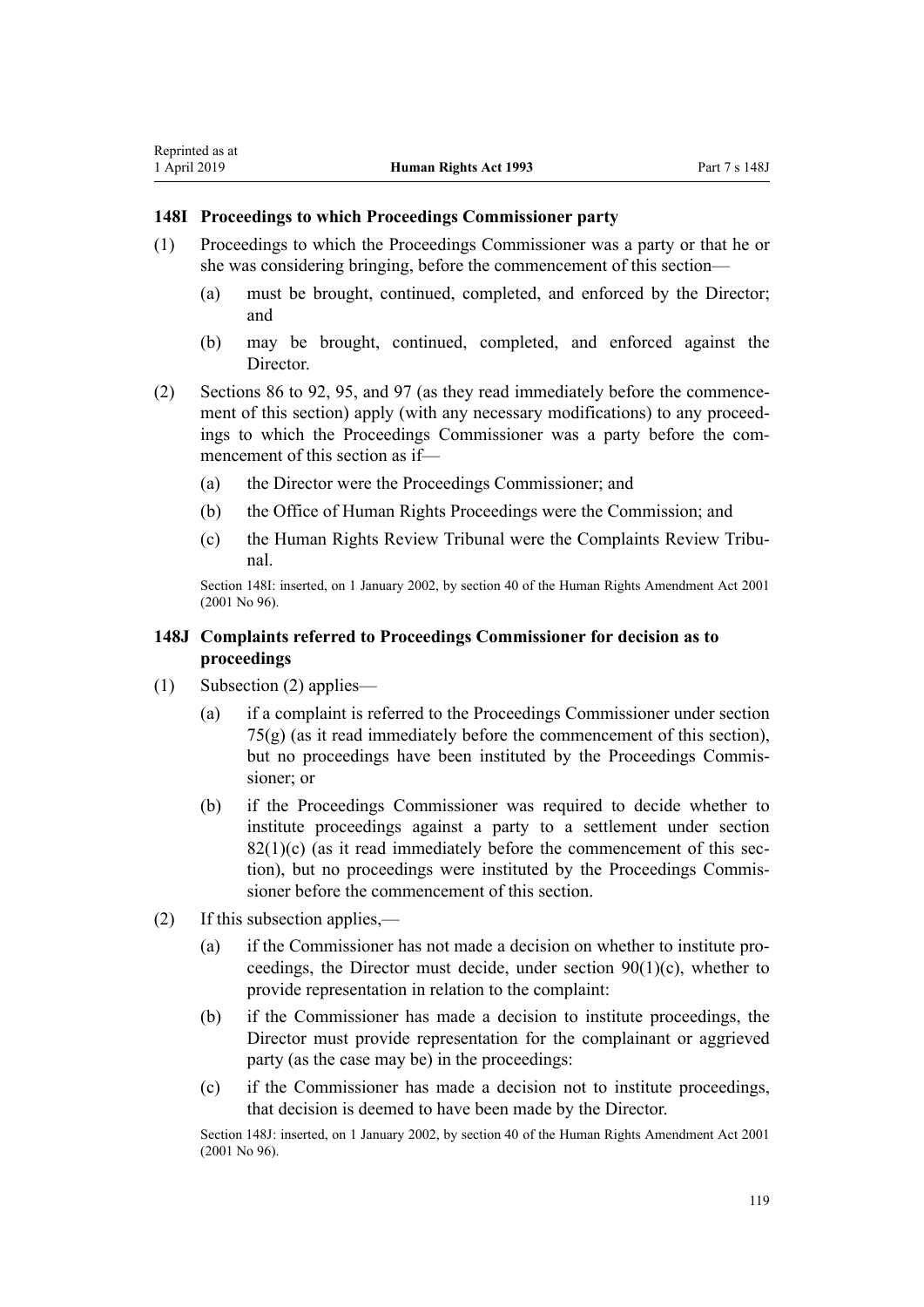## **148K Transfer of employees from Commission to Office**

- (1) The Commission and the Office of Human Rights Proceedings may, after consulting the employee concerned, agree to the transfer of an employee from the Commission to the Office of Human Rights Proceedings on the same terms and conditions that applied to the employee immediately before the date of transfer.
- (2) For the purposes of every enactment, law, contract, and agreement relating to the employment of the employee,—
	- (a) the contract of employment of that employee is taken to have been unbroken; and
	- (b) the employee's period of service with the Commission, and every other period of service of that employee that is recognised by the Commission as continuous service, is taken to have been a period of service with the Office of Human Rights Proceedings.
- (3) An employee of the Commission who is transferred to the Office of Human Rights Proceedings under subsection (1) is not entitled to any compensation just because—
	- (a) the position held by the employee with the Commission has ceased to exist; or
	- (b) the person has ceased (as a result of the transfer) to be an employee of the Commission.

Section 148K: inserted, on 1 January 2002, by [section 40](http://legislation.govt.nz/pdflink.aspx?id=DLM122194) of the Human Rights Amendment Act 2001 (2001 No 96).

## *Complaints Division*

Heading: inserted, on 1 January 2002, by [section 40](http://legislation.govt.nz/pdflink.aspx?id=DLM122194) of the Human Rights Amendment Act 2001 (2001 No 96).

## **148L Complaints Division abolished**

The Complaints Division of the Commission is abolished.

Section 148L: inserted, on 1 January 2002, by [section 40](http://legislation.govt.nz/pdflink.aspx?id=DLM122194) of the Human Rights Amendment Act 2001 (2001 No 96).

# **148M Outstanding complaints to be dealt with by Commission under new procedure**

- (1) A complaint lodged with the Complaints Division before the commencement of this Act must be dealt with by the Commission under [Part 3](#page-59-0) (as substituted by [section 9](http://legislation.govt.nz/pdflink.aspx?id=DLM121897) of the Human Rights Amendment Act 2001) as if the complaint were made to the Commission under [section 76\(2\)\(a\)](#page-59-0).
- (2) For the purposes of subsection (1),—
	- (a) if the Complaints Division has called a conciliation conference under [section 80\(1\)](#page-62-0) (as it read immediately before the commencement of this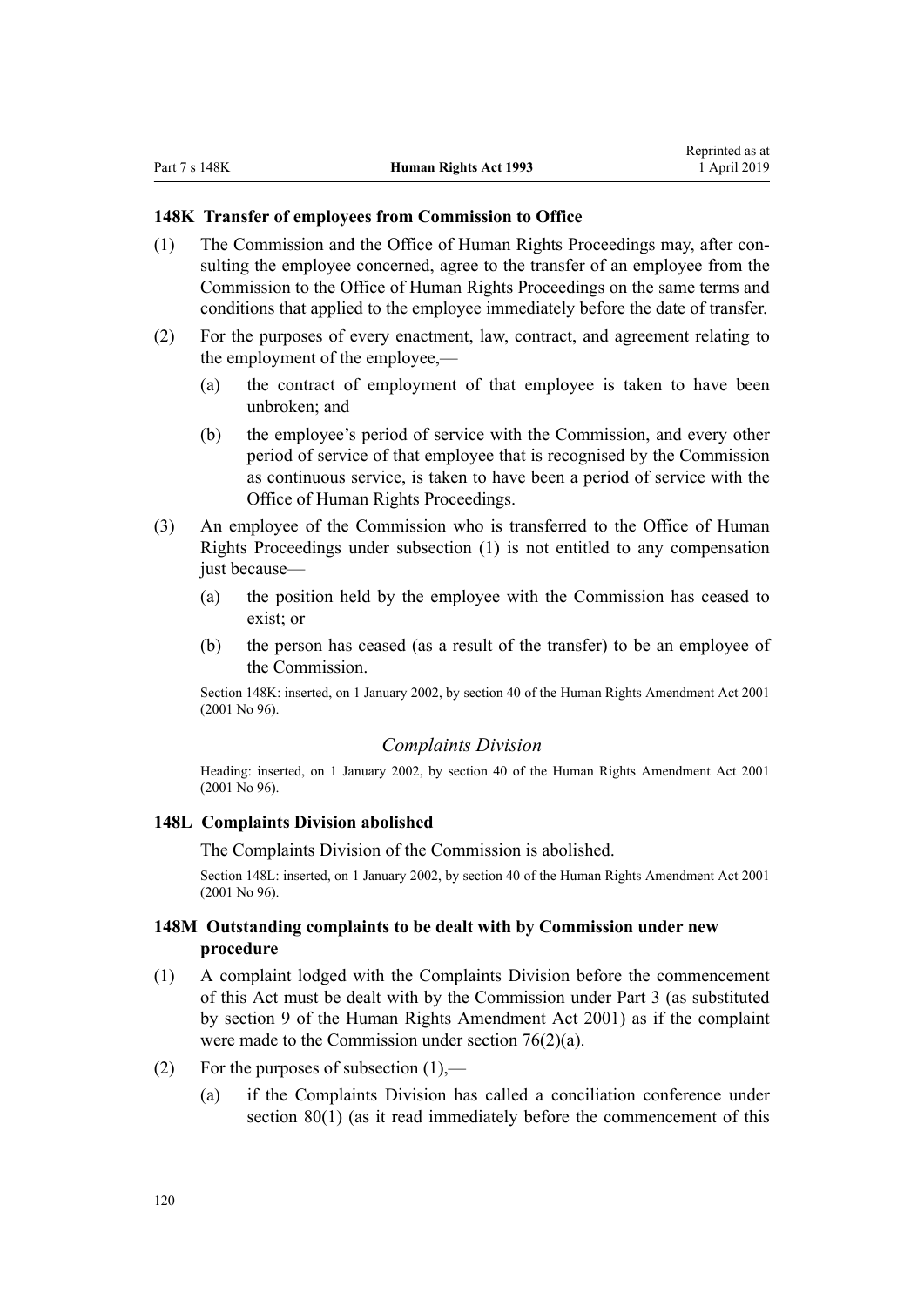section) but the conference has not taken place, the Commission must instead offer to convene a dispute resolution meeting; and

- (b) if [section 79\(2\)](#page-61-0) applies to the complaint, the Commission must inform the Attorney-General of the details of the complaint as soon as practicable.
- (3) Despite subsection (1), if, in relation to a complaint, the Complaints Division has decided not to investigate the complaint further under [section 76\(1\)](#page-59-0) or [sec](#page-60-0)[tion 77\(1\)\(a\)](#page-60-0) (as they read immediately before the commencement of this section), the Commission must take no action or further action in relation to the complaint.

Section 148M: inserted, on 1 January 2002, by [section 40](http://legislation.govt.nz/pdflink.aspx?id=DLM122194) of the Human Rights Amendment Act 2001 (2001 No 96).

## **148N Breaches of Part 1A**

No act or omission that occurred before 1 January 2002 is capable of being in breach of [Part 1A](#page-26-0) unless—

- (a) the act or omission continues on or after 1 January 2002; or
- (b) in the case of an enactment, the enactment is in force on or after 1 January 2002.

Section 148N: inserted, on 1 January 2002, by [section 40](http://legislation.govt.nz/pdflink.aspx?id=DLM122194) of the Human Rights Amendment Act 2001 (2001 No 96).

#### **148O Complaints about breaches of Part 1A**

- (1) Despite [section 76](#page-59-0), the Commission is not under a duty to receive or assess any complaint alleging a breach of [Part 1A](#page-26-0) that is made to the Commission before 1 April 2002.
- (2) The Commission is not under a duty to receive or assess any complaint alleging that an act or omission that occurred before 1 January 2002 and that ceased to continue or to be in force before 1 January 2002 is in breach of [Part 1A](#page-26-0). Section 148O: inserted, on 1 January 2002, by [section 40](http://legislation.govt.nz/pdflink.aspx?id=DLM122194) of the Human Rights Amendment Act 2001 (2001 No 96).

## *Savings*

## **149 Special provisions in relation to written employment contracts in force on 1 April 1992**

- (1) This section applies to every employment contract (whether a collective employment contract or an individual employment contract) that—
	- (a) is in writing; and
	- (b) was in force on 1 April 1992; and
	- (c) specifies an age at which an employee is required to retire.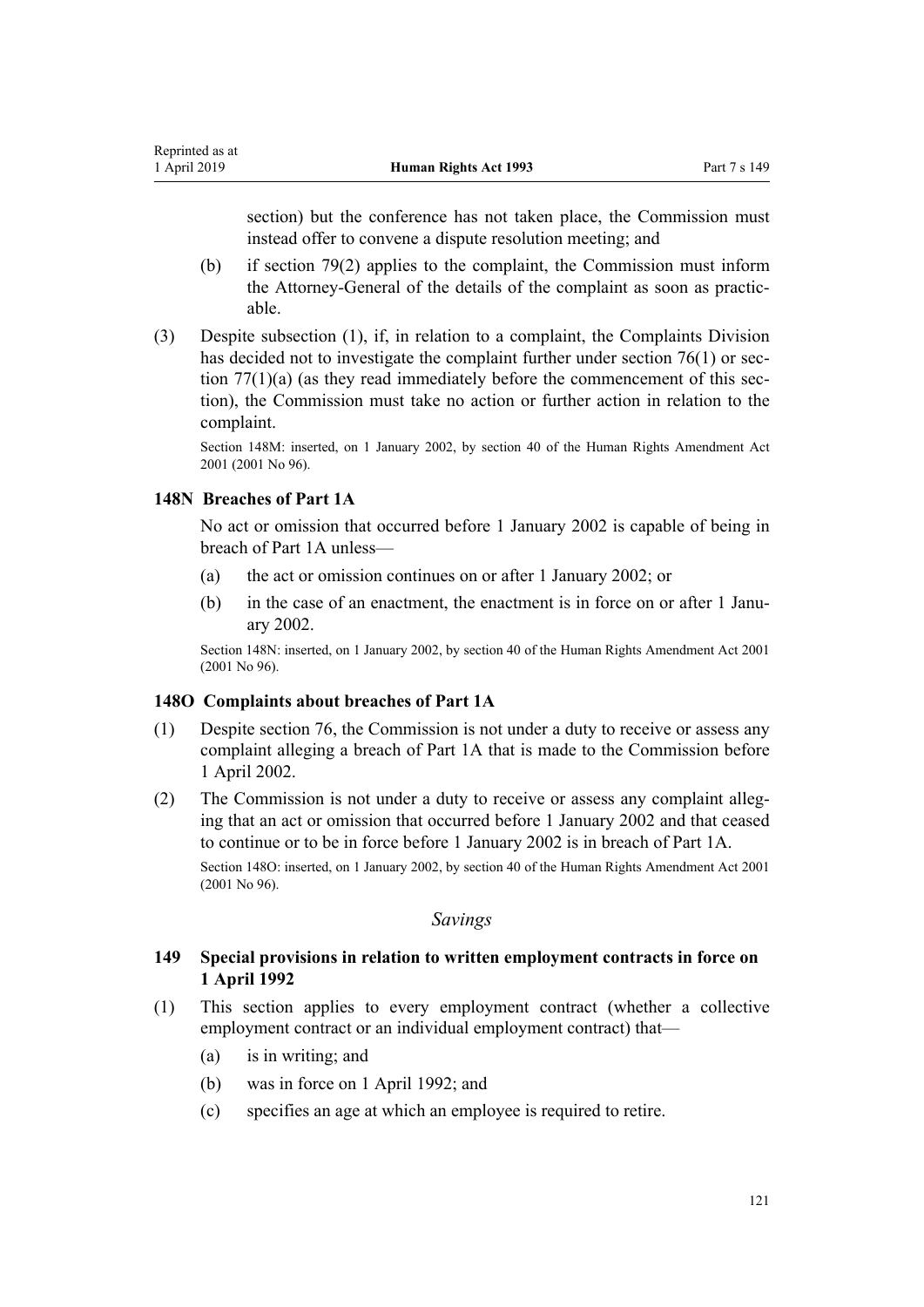| Part 7 s 150 | <b>Human Rights Act 1993</b> | wephinted as a<br>1 April 2019 |
|--------------|------------------------------|--------------------------------|
|              |                              |                                |

Reprinted as at

- (2) Where the parties to an employment contract to which this section applies agree in writing, at any time on or after 1 April 1992, to confirm or vary the age specified in the employment contract, the age, as so confirmed or varied, shall have effect notwithstanding [section 22](#page-31-0).
- (3) Where the parties to an employment contract to which this section applies have not agreed in writing to confirm or vary the age specified in the employment contract, [section 22](#page-31-0) shall apply in relation to that employment contract.
- (4) Where, as at 1 April 1992, the age at which an employer is required to retire, under a term of that employee's employment contract, was specified only in a document that sets out the employer's policy on the retirement ages of the employer's employees or any of them, this section shall not apply in relation to that employee's employment contract.

Compare: 1977 No 49 s 15C; 1992 No 16 s 4

## **150 Charitable instruments**

- (1) Nothing in this Act shall apply—
	- (a) to any provision in an existing or future will, deed, or other instrument where that provision confers charitable benefits, or enables charitable benefits to be conferred, on persons against whom discrimination is unlawful by virtue of [Part 2;](#page-28-0) or
	- (b) to any act done in order to comply with any provision described in paragraph (a).
- (2) For the purposes of this section, **charitable benefits** means benefits for purposes that are charitable in accordance with the law of New Zealand.

Compare: 1971 No 150 s 36(1); 1977 No 49 s 91(1); 1983 No 56 s 18(1)

## **151 Other enactments and actions not affected**

#### *[Repealed]*

Section 151: repealed, on 1 January 2002, by [section 41](http://legislation.govt.nz/pdflink.aspx?id=DLM122515) of the Human Rights Amendment Act 2001 (2001 No 96).

## **152 Expiry of section 151**

#### *[Repealed]*

Section 152: repealed, on 1 January 2002, by [section 41](http://legislation.govt.nz/pdflink.aspx?id=DLM122515) of the Human Rights Amendment Act 2001 (2001 No 96).

## **153 Savings**

(1) Nothing in this Act affects the right to bring any proceedings, whether civil or criminal, that may be brought other than under this Act, but, in assessing any damages to be awarded to or on behalf of any person under this Act or otherwise, a court must take account of any damages already awarded to or on behalf of that person in respect of the same cause of action.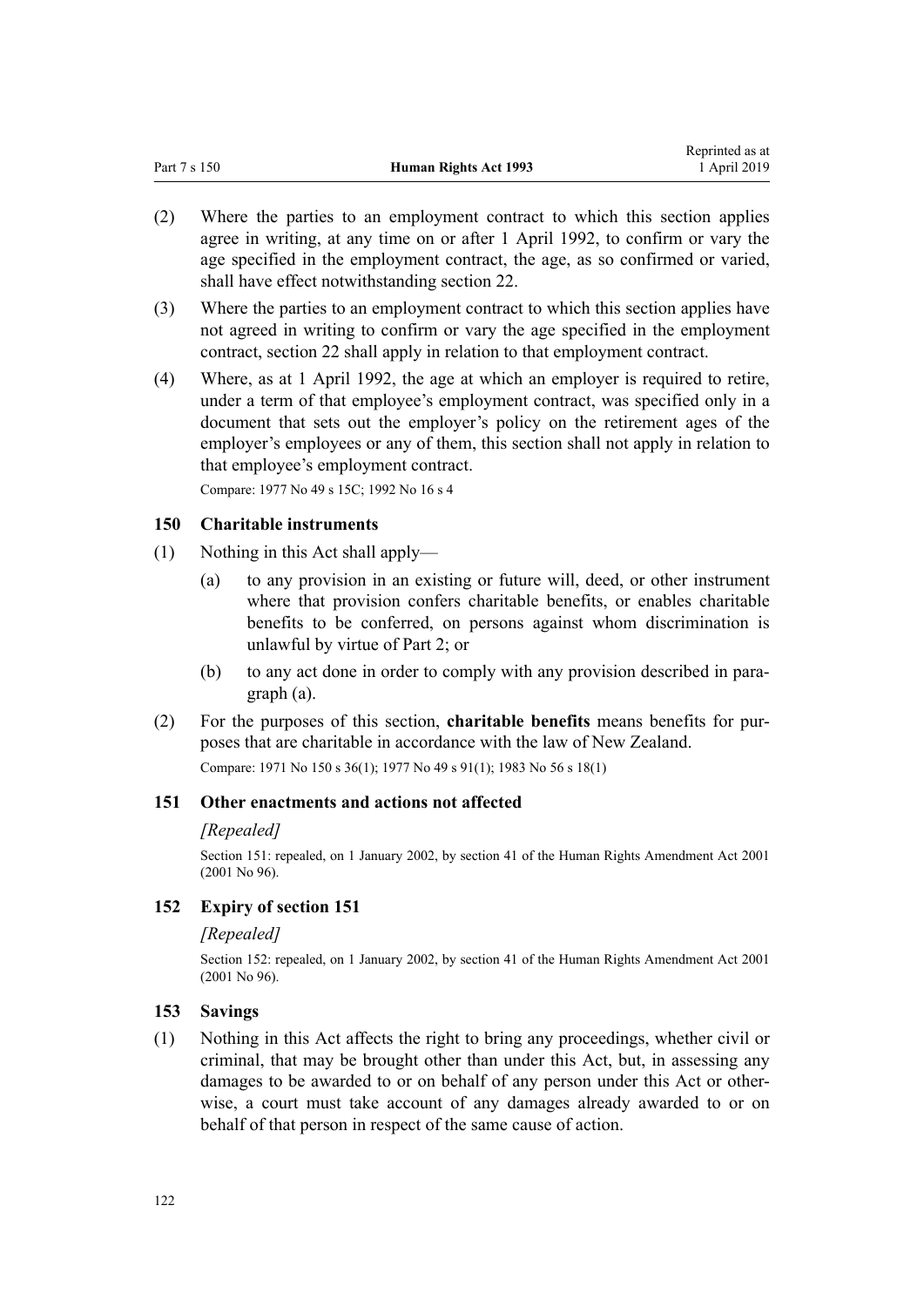| Reprinted as at |                       |              |
|-----------------|-----------------------|--------------|
| 1 April 2019    | Human Rights Act 1993 | Part 7 s 153 |

- (2) Subject to [subpart 5](http://legislation.govt.nz/pdflink.aspx?id=DLM6844158) of Part 2 of the Contract and Commercial Law Act 2017, no proceedings, civil or criminal, shall lie against any person, except as provided by this Act, in respect of any act or omission which is unlawful by virtue only of any of the provisions of [Part 2](#page-28-0).
- (3) Nothing in this Act shall affect any enactment or rule of law, or any policy or administrative practice of the Government of New Zealand, that—
	- (a) *[Repealed]*
	- (b) distinguishes between New Zealand citizens and other persons, or between British subjects or Commonwealth citizens and aliens.
- (4) *[Repealed]*

Compare: 1971 No 150 s 37; 1977 No 49 ss 86, 93

Section 153(1): amended, on 1 January 2002, by section  $42(1)(a)$  of the Human Rights Amendment Act 2001 (2001 No 96).

Section 153(1): amended, on 1 January 2002, by [section 42\(1\)\(b\)](http://legislation.govt.nz/pdflink.aspx?id=DLM122516) of the Human Rights Amendment Act 2001 (2001 No 96).

Section 153(1): amended, on 1 January 2002, by section  $42(1)(c)$  of the Human Rights Amendment Act 2001 (2001 No 96).

Section 153(2): amended, on 1 September 2017, by [section 347](http://legislation.govt.nz/pdflink.aspx?id=DLM6844761) of the Contract and Commercial Law Act 2017 (2017 No 5).

Section 153(3)(a): repealed, on 1 January 2002, by [section 42\(2\)](http://legislation.govt.nz/pdflink.aspx?id=DLM122516) of the Human Rights Amendment Act 2001 (2001 No 96).

Section 153(4): repealed, on 1 January 2002, by [section 42\(2\)](http://legislation.govt.nz/pdflink.aspx?id=DLM122516) of the Human Rights Amendment Act 2001 (2001 No 96).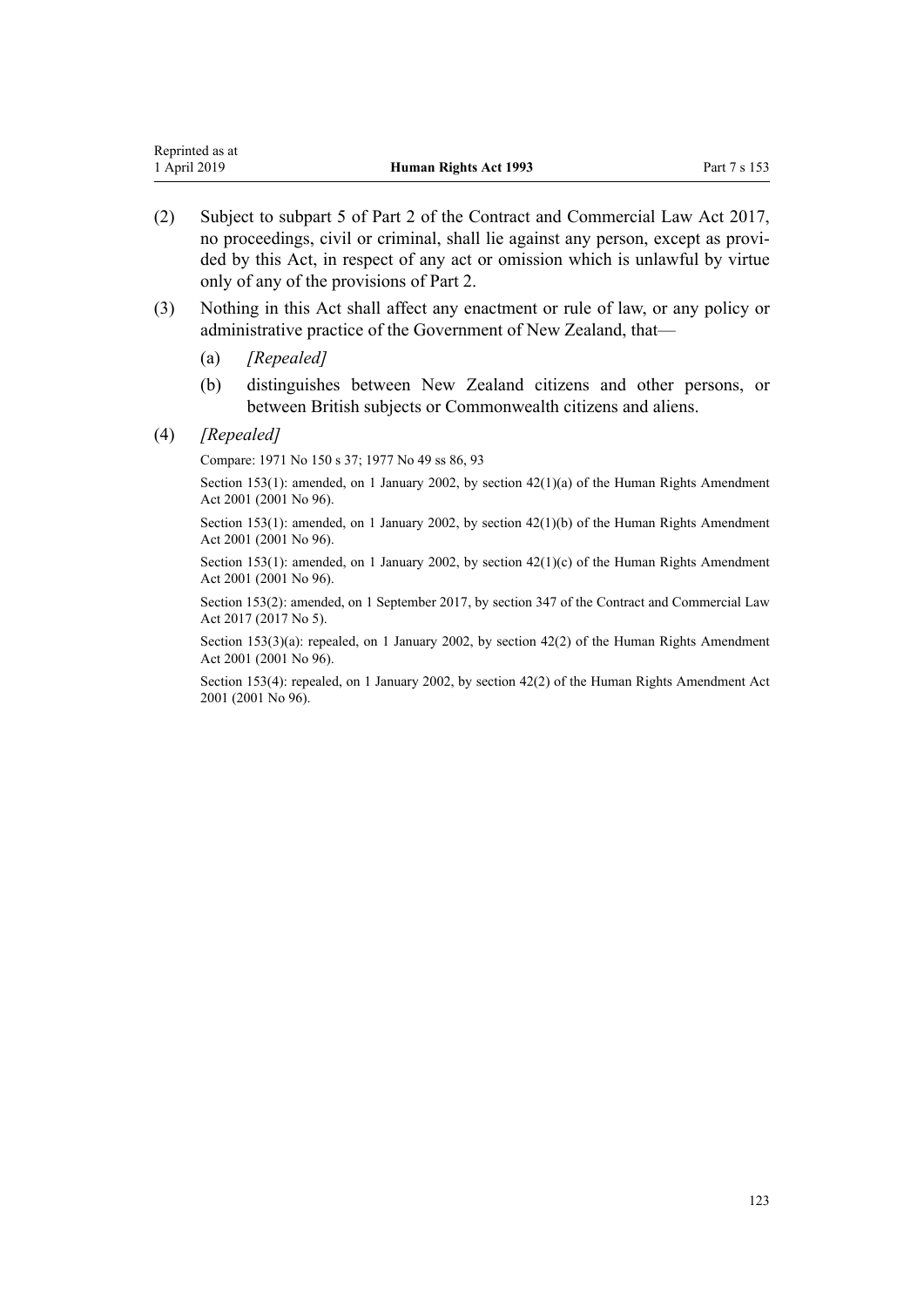# **Schedule 1AA**

# **Transitional, savings, and related provisions**

[s 2A](#page-11-0)

Schedule 1AA: inserted, on 15 June 2016, by [section 18](http://legislation.govt.nz/pdflink.aspx?id=DLM6069203) of the Human Rights Amendment Act 2016 (2016 No 28).

# **Part 1**

# **Provision relating to Human Rights Amendment Act 2016**

Schedule 1AA Part 1 heading: replaced, on 14 November 2018, by [section 98\(1\)](http://legislation.govt.nz/pdflink.aspx?id=LMS37546) of the Tribunals Powers and Procedures Legislation Act 2018 (2018 No 51).

## **1 Human Rights Amendment Act 2016: transitional provisions**

- (1) The provisions in subclauses (2) to (5) are transitional provisions for the [Human Rights Amendment Act 2016](http://legislation.govt.nz/pdflink.aspx?id=DLM4097502) (the **Amendment Act**).
- (2) On the commencement of the Amendment Act (**commencement**),—
	- (a) the Commissioner who immediately before commencement was the Equal Employment Opportunities Commissioner is the Commissioner appointed, as required by section  $8(1A)(b)$  of this Act, to lead the work of the Commission in the priority area of equal employment opportunities (including pay equity); and
	- (b) the Commissioner who immediately before commencement was the Race Relations Commissioner is the Commissioner appointed, as required by section  $8(1A)(c)$  of this Act, to lead the work of the Commission in the priority area of race relations.
- (3) The requirement in section  $8(1)(b)$  of this Act that there must not be more than 4 other Commissioners does not affect the appointment of Commissioners holding office on the commencement of the Amendment Act and any such Commissioner continues to hold office until the end of his or her term or until he or she ceases to hold office under [section 45](http://legislation.govt.nz/pdflink.aspx?id=DLM329972) of the Crown Entities Act 2004.
- (4) The requirement in section  $8(1)(b)$  of this Act that there must not be more than 4 other Commissioners—
	- (a) does not apply to the exercise of the power to appoint the first person to lead the work of the Commission in the priority area of disability rights; but
	- (b) does apply to any reappointment of the first person appointed, or any extension of his or her appointment.
- (5) A reference in any instrument, document, or notice to the Equal Employment Opportunities Commissioner or the Race Relations Commissioner must be read as a reference, respectively, to the person leading the work of the Commission in the priority area of equal employment opportunities (including pay equity)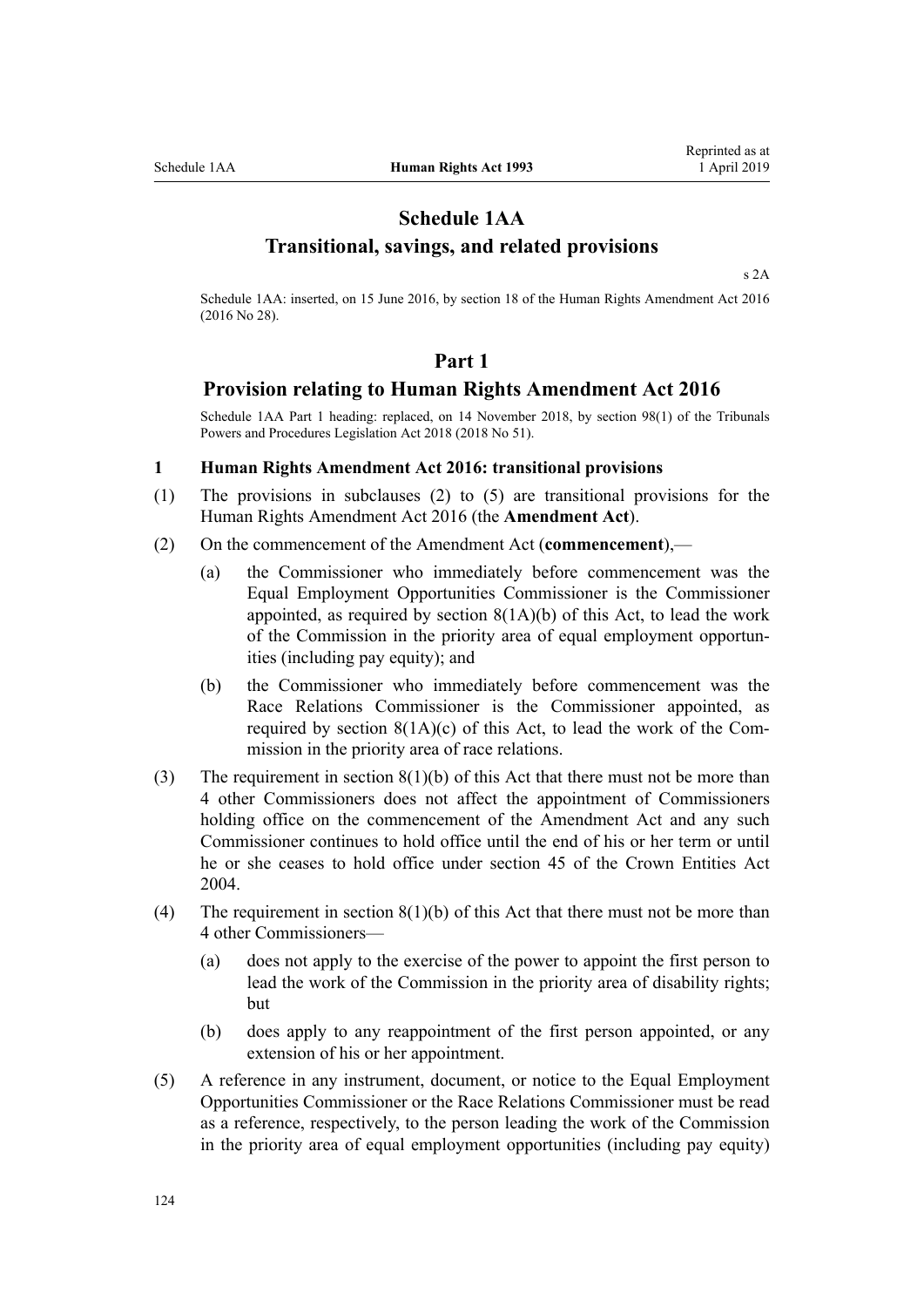or the person leading the work of the Commission in the priority area of race relations, as the case may be.

# **Part 1A**

# **Provisions relating to Part 3 of Domestic Violence—Victims' Protection Act 2018**

Schedule 1AA Part 1A: inserted, on 1 April 2019, by [section 40\(3\)](http://legislation.govt.nz/pdflink.aspx?id=DLM7374228) of the Domestic Violence—Victims' Protection Act 2018 (2018 No 21).

#### **1A Interpretation**

In this Part, **2018 Part** means [Part 3](http://legislation.govt.nz/pdflink.aspx?id=DLM7054379) of the Domestic Violence—Victims' Protection Act 2018.

Schedule 1AA clause 1A: inserted, on 1 April 2019, by [section 40\(3\)](http://legislation.govt.nz/pdflink.aspx?id=DLM7374228) of the Domestic Violence— Victims' Protection Act 2018 (2018 No 21).

## *Provisions relating to adverse treatment in employment of people affected by domestic violence*

Schedule 1AA heading: inserted, on 1 April 2019, by [section 40\(3\)](http://legislation.govt.nz/pdflink.aspx?id=DLM7374228) of the Domestic Violence—Victims' Protection Act 2018 (2018 No 21).

#### **1B Application to pre-commencement domestic violence**

[Section 62A](#page-51-0) applies even if all or any of the domestic violence occurred before the commencement of the 2018 Part.

Schedule 1AA clause 1B: inserted, on 1 April 2019, by [section 40\(3\)](http://legislation.govt.nz/pdflink.aspx?id=DLM7374228) of the Domestic Violence— Victims' Protection Act 2018 (2018 No 21).

# **Part 2**

# **Provision relating to Tribunals Powers and Procedures Legislation Act 2018**

Schedule 1AA Part 2: inserted, on 14 November 2018, by [section 98\(2\)](http://legislation.govt.nz/pdflink.aspx?id=LMS37546) of the Tribunals Powers and Procedures Legislation Act 2018 (2018 No 51).

#### **2 Chairpersons of Human Rights Review Tribunal**

- (1) A person who holds the office of Chairperson immediately before the commencement date continues in office for the balance of his or her term, despite [sections 81](http://legislation.govt.nz/pdflink.aspx?id=LMS18414) and [83](http://legislation.govt.nz/pdflink.aspx?id=DLM7374288) of the Tribunals Powers and Procedures Legislation Act 2018, even if the consequence is that the Tribunal continues to have 2 Chairpersons until (at the latest) 31 December 2019.
- (2) Each of those Chairpersons may, in consultation with the other Chairperson, exercise the powers of the Chairperson of the Tribunal under the Human Rights Act 1993, as amended by [subpart 7 of Part 1](http://legislation.govt.nz/pdflink.aspx?id=DLM7374284) of the Tribunals Powers and Procedures Legislation Act 2018.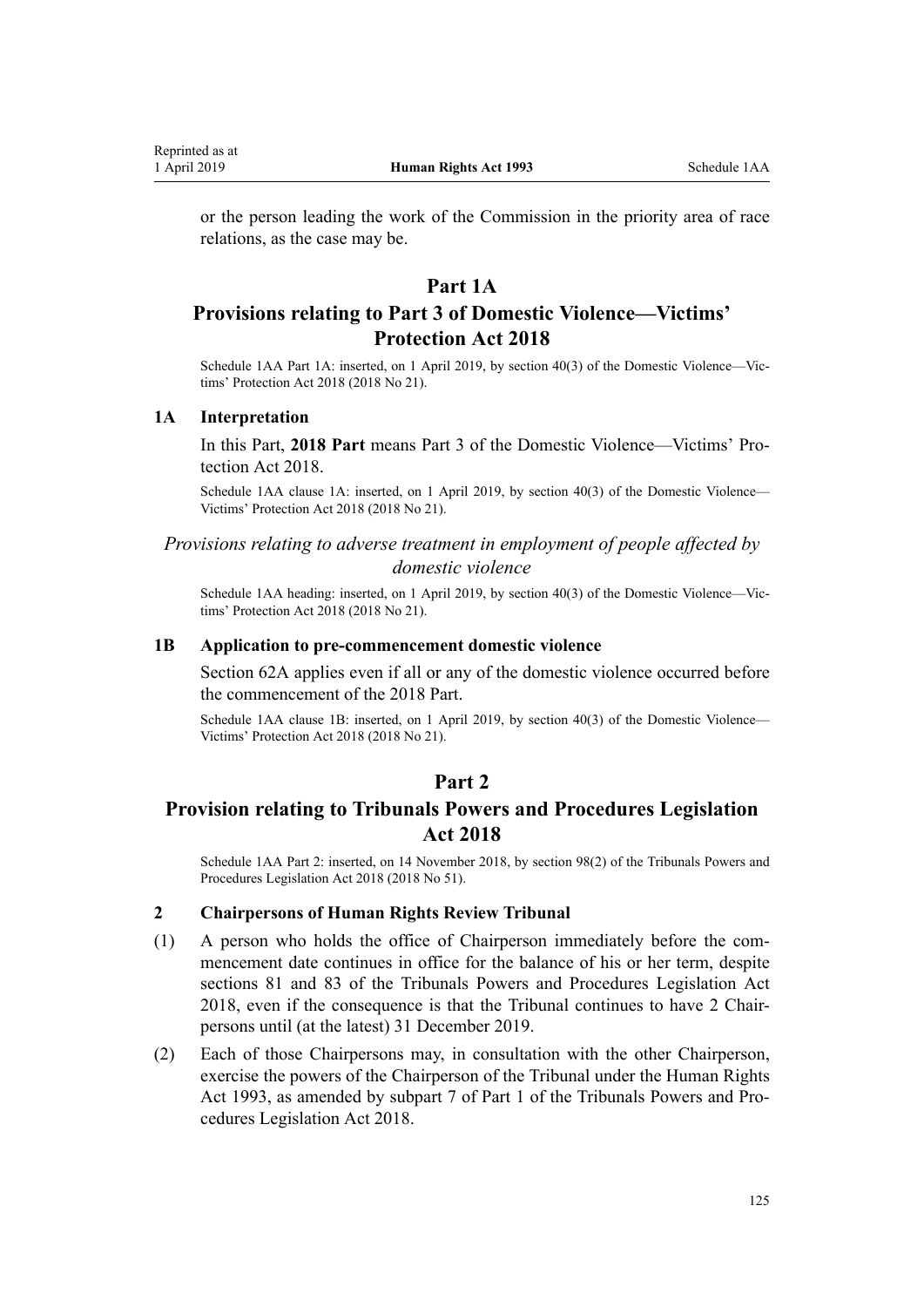| Schedule 1AA | <b>Human Rights Act 1993</b> | Reprinted as at<br>1 April 2019 |
|--------------|------------------------------|---------------------------------|
|              |                              |                                 |

- (3) While 2 Chairpersons are appointed, they must act together in issuing practice notes under [section 121A](#page-100-0).
- (4) For the purpose of this clause, **commencement date** means the date on which [section 83](http://legislation.govt.nz/pdflink.aspx?id=DLM7374288) of the Tribunals Powers and Procedures Legislation Act 2018 comes into force.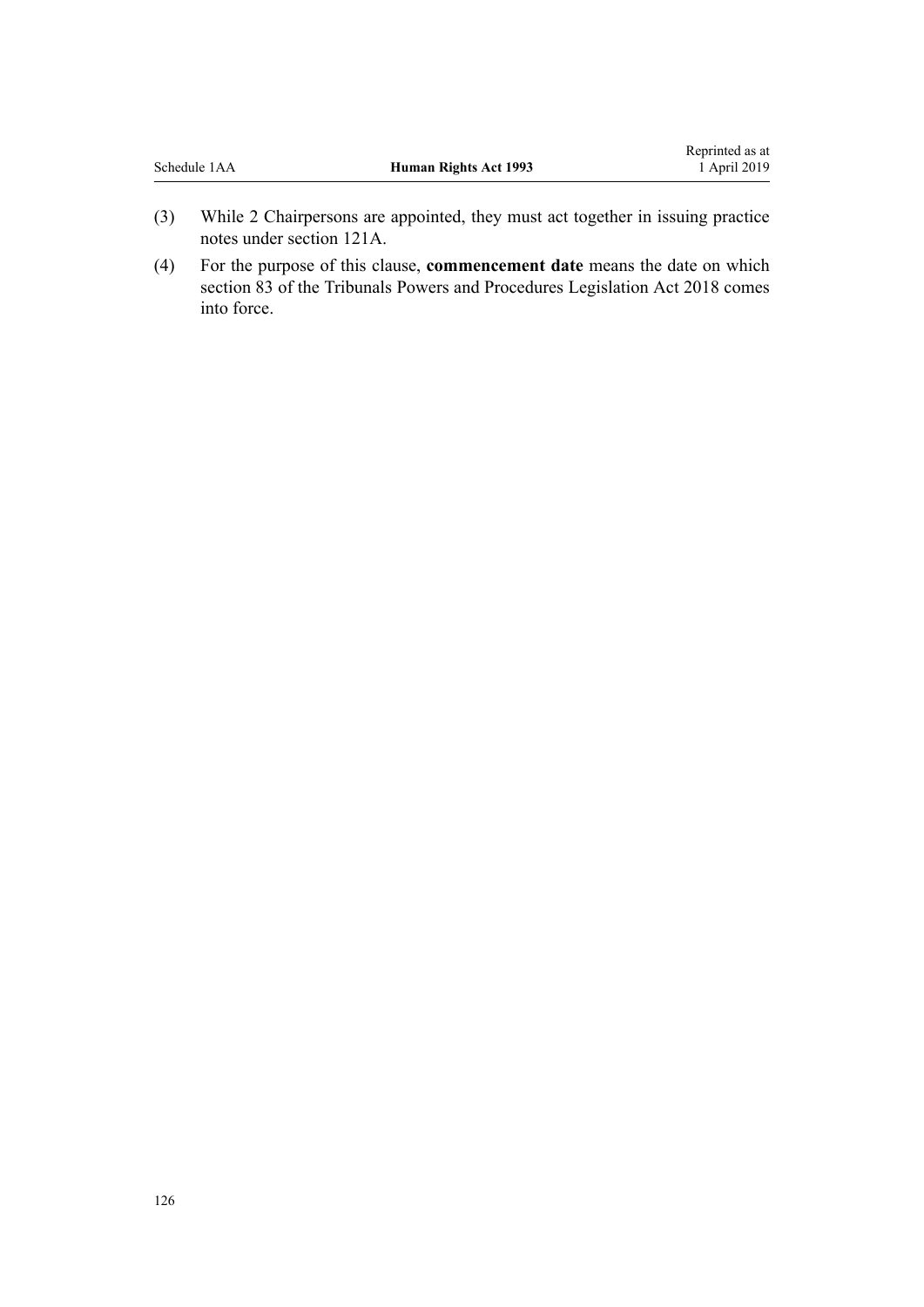# **Schedule 1**

# **Administrative provisions applying in respect of Commission**

[s 20H\(1\)](#page-26-0)

Schedule 1: substituted, on 1 January 2002, by [section 43](http://legislation.govt.nz/pdflink.aspx?id=DLM122517) of the Human Rights Amendment Act 2001 (2001 No 96).

# **1 General manager: appointment, term of office, and conditions**

- (1) The general manager—
	- (a) is appointed by the Chief Human Rights Commissioner, after consultation with the Commission, under [section 18,](#page-22-0) and his or her office is a full-time one; and
	- (b) holds the office for the term (not longer than 5 years) and under the conditions specified in his or her appointment; and
	- (c) may, from time to time, be reappointed; and
	- (d) unless he or she sooner vacates or no longer holds or is removed from the office, continues in it until his or her successor comes into it, even though the term for which he or she was appointed has expired.
- (2) Subclause (1) is subject to [section 117](http://legislation.govt.nz/pdflink.aspx?id=DLM330367) of the Crown Entities Act 2004.
- (3) In the case of absence from duty of the general manager (for any reason) or on the occurrence of a vacancy in that position (for any reason) and while the absence or vacancy continues, all or any of the powers and duties of the general manager may be exercised and performed by any other employee of the Commission for the time being directed by the Chief Commissioner (after consultation by the Chief Commissioner with the Commission) to exercise and perform them, whether the direction has been given before the absence or vacancy occurs or while it continues.
- (4) No direction given under subclause (3) and no acts done by any employee of the Commission acting under that direction may in any proceedings be questioned on the ground that—
	- (a) the occasion for the direction had not arisen or had ceased; or
	- (b) that the employee has not been appointed to the position of general manager.

Schedule 1 clause 1(2): substituted, on 25 January 2005, by [section 200](http://legislation.govt.nz/pdflink.aspx?id=DLM331111) of the Crown Entities Act 2004 (2004 No 115).

# **2 Staff**

## *[Repealed]*

Schedule 1 clause 2: repealed, on 25 January 2005, by [section 200](http://legislation.govt.nz/pdflink.aspx?id=DLM331111) of the Crown Entities Act 2004 (2004 No 115).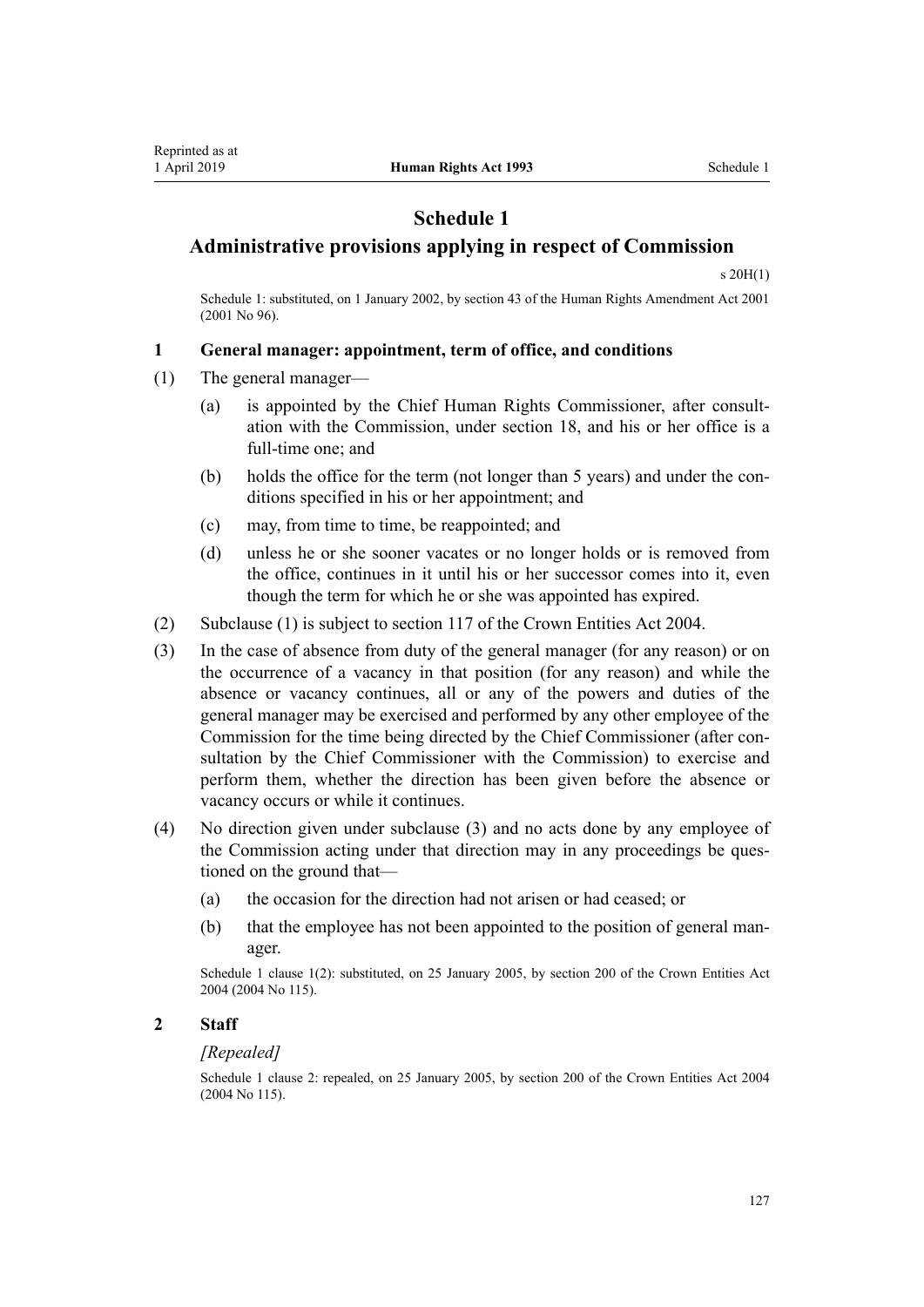# **3 Employment principles**

#### *[Repealed]*

Schedule 1 clause 3: repealed, on 25 January 2005, by [section 200](http://legislation.govt.nz/pdflink.aspx?id=DLM331111) of the Crown Entities Act 2004 (2004 No 115).

#### **4 Appointment of experts**

#### *[Repealed]*

Schedule 1 clause 4: repealed, on 25 January 2005, by [section 200](http://legislation.govt.nz/pdflink.aspx?id=DLM331111) of the Crown Entities Act 2004 (2004 No 115).

## **5 Salaries and allowances**

#### *[Repealed]*

Schedule 1 clause 5: repealed, on 25 January 2005, by [section 200](http://legislation.govt.nz/pdflink.aspx?id=DLM331111) of the Crown Entities Act 2004 (2004 No 115).

#### **6 Superannuation or retiring allowances**

- (1) For the purpose of providing superannuation or retiring allowances for the Commissioners, the Commission may, out of the funds of the Commission, make payments to or subsidise any retirement scheme (within the meaning of [section 6\(1\)](http://legislation.govt.nz/pdflink.aspx?id=DLM4090590) of the Financial Markets Conduct Act 2013).
- (2) Despite anything in this Act, any person who, immediately before being appointed as a Commissioner or the general manager or, as the case may be, becoming an employee of the Commission, is a contributor to the Government Superannuation Fund under [Part 2](http://legislation.govt.nz/pdflink.aspx?id=DLM446395) or [Part 2A](http://legislation.govt.nz/pdflink.aspx?id=DLM446842) of the Government Superannuation Fund Act 1956 is deemed to be, for the purposes of the [Government](http://legislation.govt.nz/pdflink.aspx?id=DLM446000) [Superannuation Fund Act 1956](http://legislation.govt.nz/pdflink.aspx?id=DLM446000), employed in the Government service so long as that person continues to hold office as a Commissioner or the general manager or, as the case may be, to be an employee of the Commission, and that Act applies to that person in all respects as if that person's service as a Commissioner or the general manager or, as the case may be, as an employee of that kind were Government service.
- (3) For the purpose of applying the [Government Superannuation Fund Act 1956](http://legislation.govt.nz/pdflink.aspx?id=DLM446000), in accordance with subclause (2), to a person who holds office as a Commissioner or the general manager or, as the case may be, is in the service of the Commission as an employee and (in any such case) is a contributor to the Government Superannuation Fund, **controlling authority**, in relation to the person, means the Commission.

Schedule 1 clause 6(1): amended, on 1 December 2014, by [section 150](http://legislation.govt.nz/pdflink.aspx?id=DLM5561603) of the Financial Markets (Repeals and Amendments) Act 2013 (2013 No 70).

Schedule 1 clause 6(1): amended, on 25 January 2005, by [section 200](http://legislation.govt.nz/pdflink.aspx?id=DLM331111) of the Crown Entities Act 2004 (2004 No 115).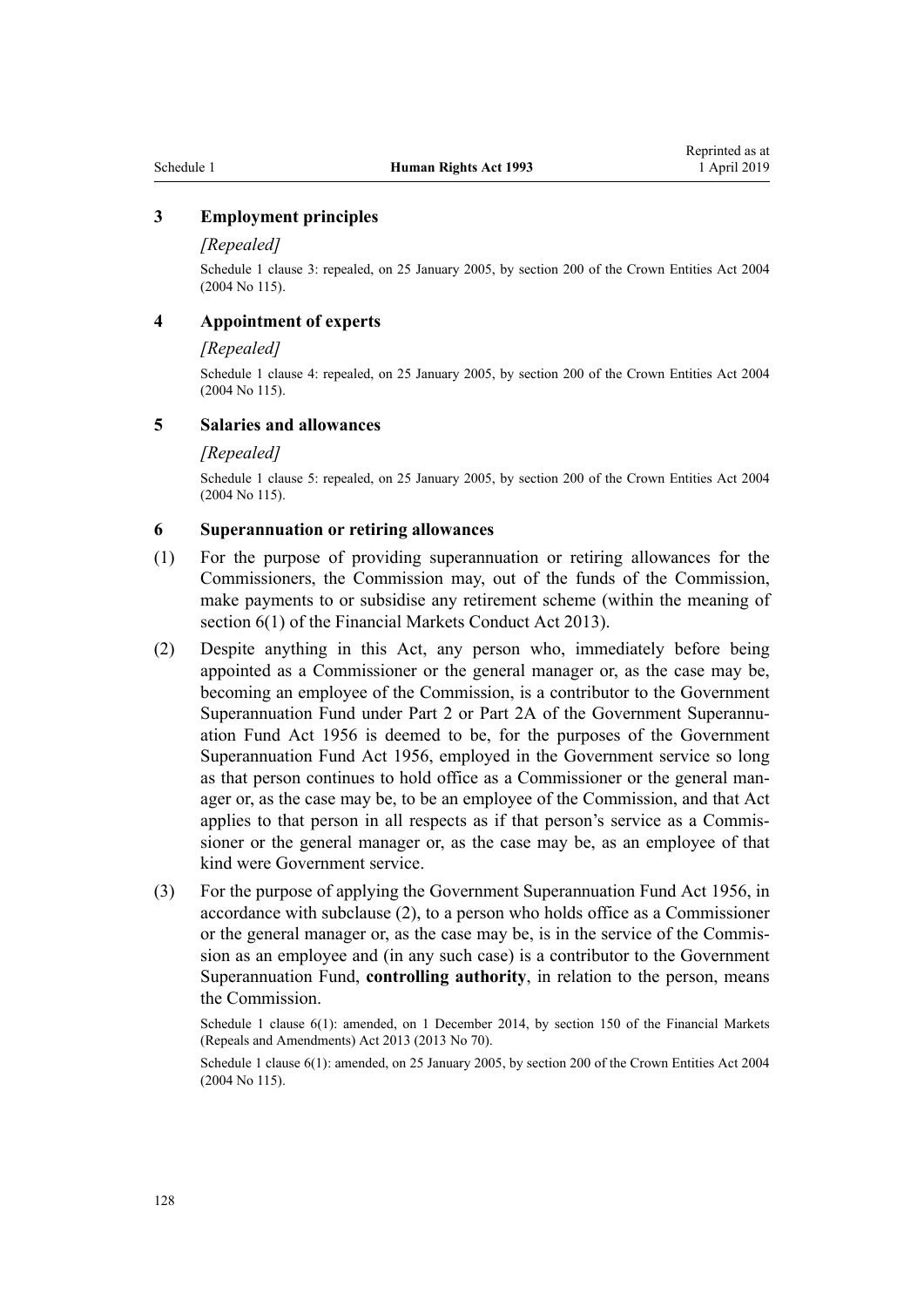# **7 Certain Acts do not apply to staff of Commission**

## *[Repealed]*

Schedule 1 clause 7: repealed, on 25 January 2005, by [section 200](http://legislation.govt.nz/pdflink.aspx?id=DLM331111) of the Crown Entities Act 2004 (2004 No 115).

#### **8 Services for Commission**

#### *[Repealed]*

Schedule 1 clause 8: repealed, on 25 January 2005, by [section 200](http://legislation.govt.nz/pdflink.aspx?id=DLM331111) of the Crown Entities Act 2004 (2004 No 115).

#### **9 Funds of Commission**

#### *[Repealed]*

Schedule 1 clause 9: repealed, on 25 January 2005, by [section 200](http://legislation.govt.nz/pdflink.aspx?id=DLM331111) of the Crown Entities Act 2004 (2004 No 115).

## **10 Bank accounts**

#### *[Repealed]*

Schedule 1 clause 10: repealed, on 25 January 2005, by [section 200](http://legislation.govt.nz/pdflink.aspx?id=DLM331111) of the Crown Entities Act 2004 (2004 No 115).

#### **11 Investment of money**

#### *[Repealed]*

Schedule 1 clause 11: repealed, on 25 January 2005, by [section 200](http://legislation.govt.nz/pdflink.aspx?id=DLM331111) of the Crown Entities Act 2004 (2004 No 115).

#### **12 Borrowing**

#### *[Repealed]*

Schedule 1 clause 12: repealed, on 25 January 2005, by [section 200](http://legislation.govt.nz/pdflink.aspx?id=DLM331111) of the Crown Entities Act 2004 (2004 No 115).

#### **13 Seal**

#### *[Repealed]*

Schedule 1 clause 13: repealed, on 25 January 2005, by [section 200](http://legislation.govt.nz/pdflink.aspx?id=DLM331111) of the Crown Entities Act 2004 (2004 No 115).

## **14 Tax status**

#### *[Repealed]*

Schedule 1 clause 14: repealed, on 25 January 2005, by [section 200](http://legislation.govt.nz/pdflink.aspx?id=DLM331111) of the Crown Entities Act 2004 (2004 No 115).

## **15 Crown entity**

#### *[Repealed]*

Schedule 1 clause 15: repealed, on 25 January 2005, by [section 200](http://legislation.govt.nz/pdflink.aspx?id=DLM331111) of the Crown Entities Act 2004 (2004 No 115).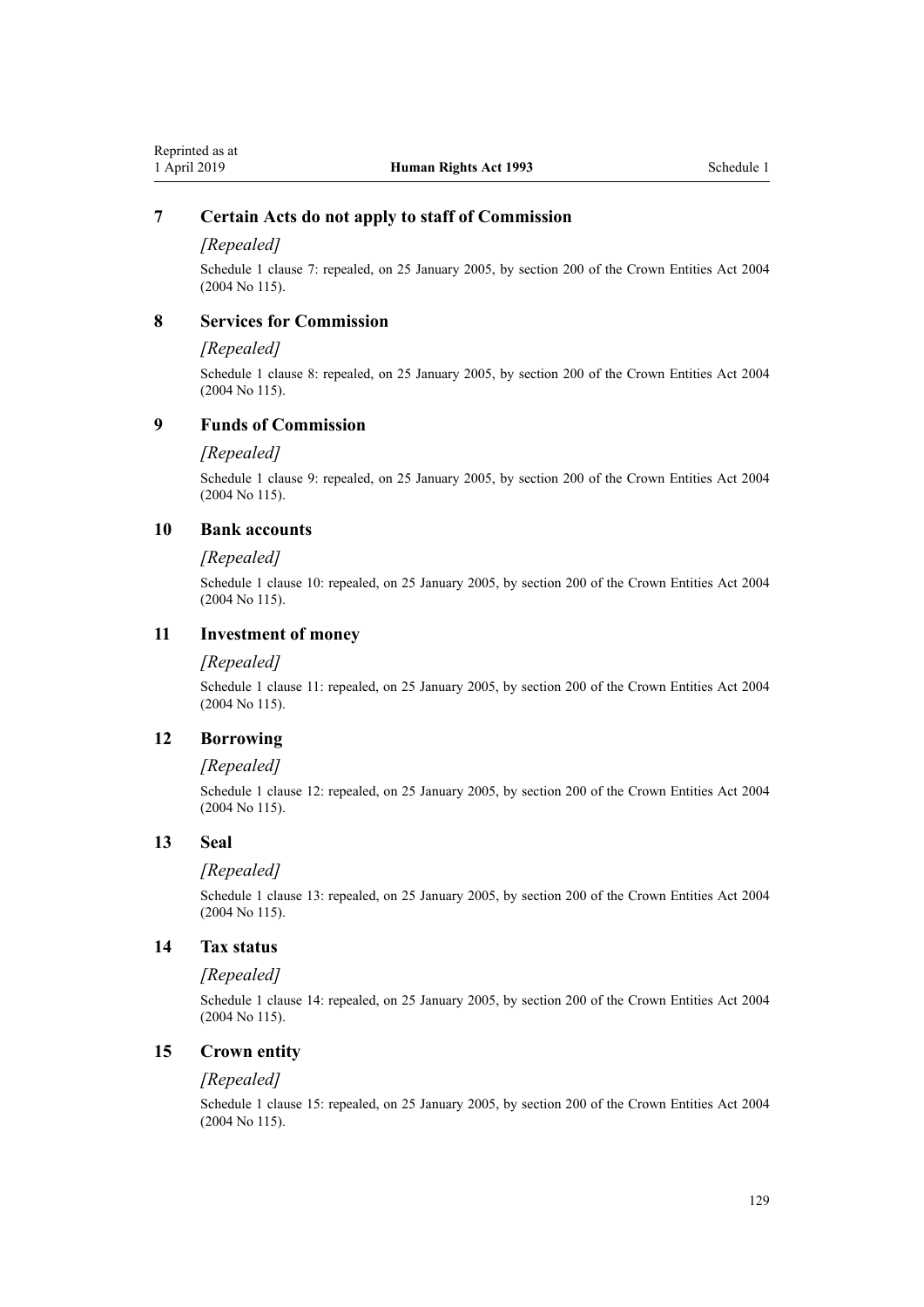# **16 Auditor**

# *[Repealed]*

Schedule 1 clause 16: repealed, on 25 January 2005, by [section 200](http://legislation.govt.nz/pdflink.aspx?id=DLM331111) of the Crown Entities Act 2004 (2004 No 115).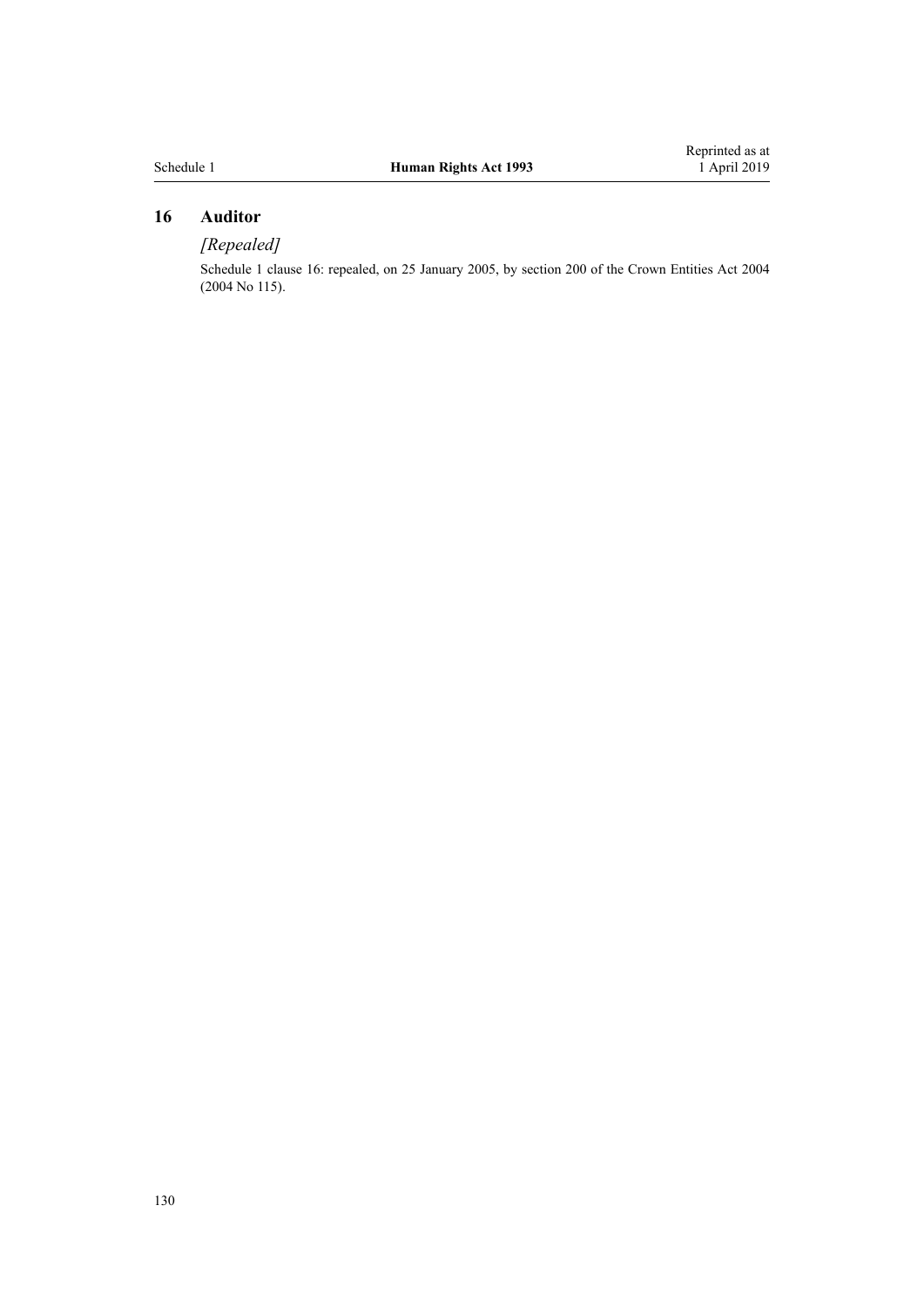# **Schedule 2**

# **Administrative provisions applying in respect of Office of Human Rights Proceedings**

[s 20H\(2\)](#page-26-0)

Schedule 2: substituted, on 1 January 2002, by [section 43](http://legislation.govt.nz/pdflink.aspx?id=DLM122517) of the Human Rights Amendment Act 2001 (2001 No 96).

## **1 Interpretation**

In this schedule, unless the context otherwise requires,—

**Director** means the Director of Human Rights Proceedings, or alternate Director of Human Rights Proceedings, appointed under [section 20A](#page-23-0)

**functions** include powers or duties

**Office** means the Office of Human Rights Proceedings referred to in [section](#page-23-0) [20.](#page-23-0)

# **2 Staff**

- (1) The Director may, in accordance with this clause, appoint any employees (including acting or temporary or casual employees) that he or she considers necessary for the efficient carrying out of the functions of the Director.
- (2) Employees appointed under this clause are employed on any terms and conditions of employment the Director determines.
- (3) Subclause (2) is subject to [section 116](http://legislation.govt.nz/pdflink.aspx?id=DLM330366) of the Crown Entities Act 2004, except that the reference in section  $116(1)$  to agreement by a Crown entity must be read as a reference to agreement by the Director.
- (4) *[Repealed]*

Schedule 2 clause 2(3): substituted, on 25 January 2005, by [section 200](http://legislation.govt.nz/pdflink.aspx?id=DLM331111) of the Crown Entities Act 2004 (2004 No 115).

Schedule 2 clause 2(4): repealed, on 25 January 2005, by [section 200](http://legislation.govt.nz/pdflink.aspx?id=DLM331111) of the Crown Entities Act 2004 (2004 No 115).

# **3 Employment principles**

## *[Repealed]*

Schedule 2 clause 3: repealed, on 25 January 2005, by [section 200](http://legislation.govt.nz/pdflink.aspx?id=DLM331111) of the Crown Entities Act 2004 (2004 No 115).

# **4 Appointment of experts**

(1) The Director may, as and when the need arises, appoint any person (other than a Commissioner) who, in the Director's opinion, possesses expert knowledge or is otherwise able to assist in connection with the exercise or performance of the functions of the Director to make such inquiries or to conduct such research or to make such reports or to render such other services as may be necessary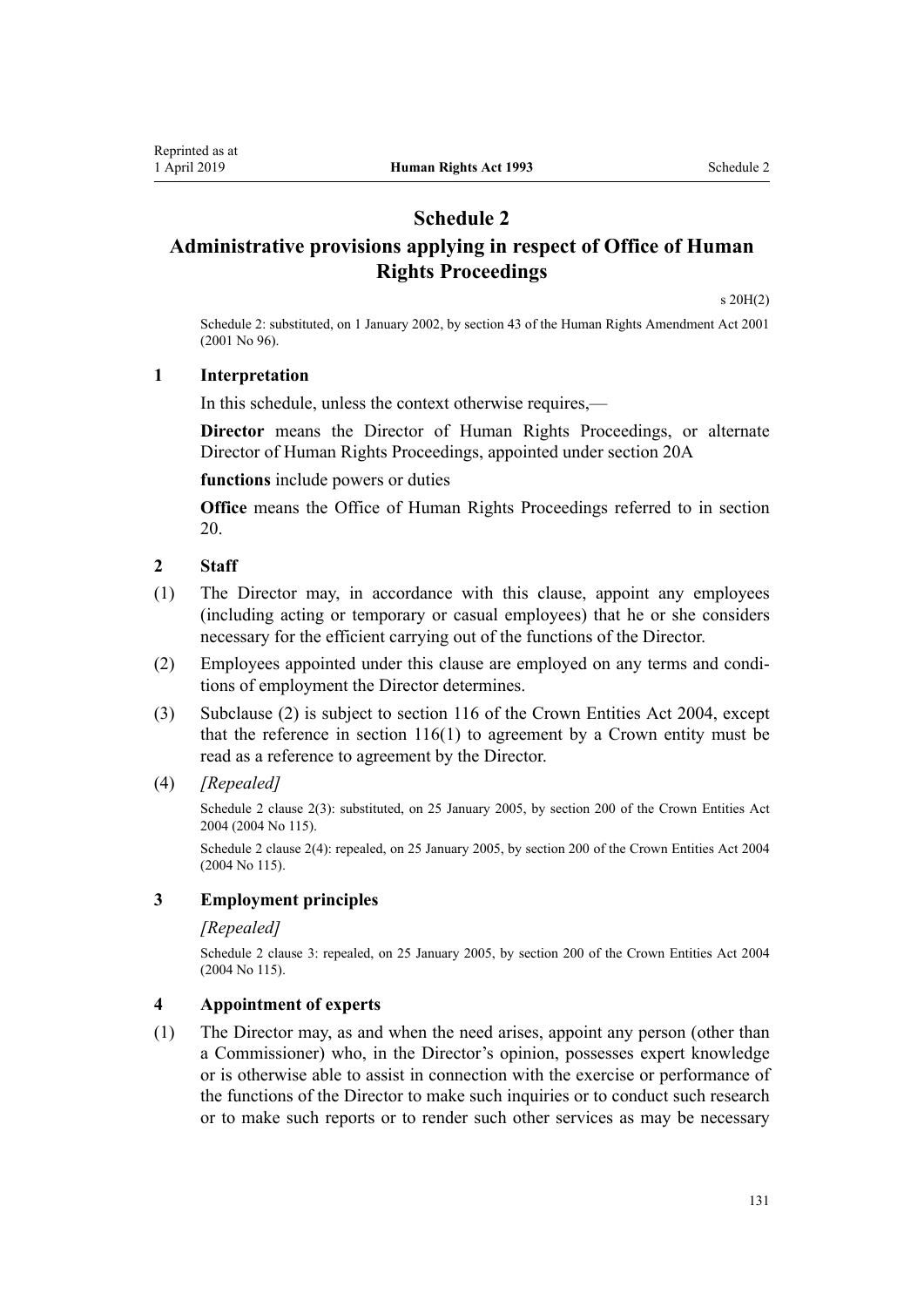for the efficient exercise or performance by the Office of the functions of the Director.

(2) The Office must pay persons appointed under this clause, for services rendered by them, fees or commission or both at such rates as the Director thinks fit, and may separately reimburse them for expenses reasonably incurred in rendering services for the Office.

#### **5 Application of Crown Entities Act 2004 to Director**

[Sections 47](http://legislation.govt.nz/pdflink.aspx?id=DLM329975) and [48](http://legislation.govt.nz/pdflink.aspx?id=DLM329976) and [120 to 126](http://legislation.govt.nz/pdflink.aspx?id=DLM330372) of the Crown Entities Act 2004 apply to the Director, with all necessary modifications, as if he or she were a member of the Commission.

Schedule 2 clause 5: substituted, on 25 January 2005, by [section 200](http://legislation.govt.nz/pdflink.aspx?id=DLM331111) of the Crown Entities Act 2004 (2004 No 115).

#### **6 Superannuation or retiring allowances**

- (1) For the purpose of providing superannuation or retiring allowances for the Director, the Office may, out of the funds of the Office, make payments to or subsidise any retirement scheme (within the meaning of [section 6\(1\)](http://legislation.govt.nz/pdflink.aspx?id=DLM4090590) of the Financial Markets Conduct Act 2013).
- (2) Despite anything in this Act, any person who, immediately before being appointed as the Director or, as the case may be, becoming an employee of the Office, is a contributor to the Government Superannuation Fund under [Part 2](http://legislation.govt.nz/pdflink.aspx?id=DLM446395) or [Part 2A](http://legislation.govt.nz/pdflink.aspx?id=DLM446842) of the Government Superannuation Fund Act 1956 is deemed to be, for the purposes of the [Government Superannuation Fund Act 1956](http://legislation.govt.nz/pdflink.aspx?id=DLM446000), employed in the Government service so long as that person continues to hold office as the Director or, as the case may be, to be an employee of the Office, and that Act applies to that person in all respects as if that person's service as the Director or, as the case may be, as an employee of that kind were Government service.
- (3) For the purpose of applying the [Government Superannuation Fund Act 1956](http://legislation.govt.nz/pdflink.aspx?id=DLM446000), in accordance with subclause (2), to a person who holds office as the Director or, as the case may be, is in the service of the Office as an employee and (in any such case) is a contributor to the Government Superannuation Fund, **controlling authority**, in relation to the person, means the Office.

Schedule 2 clause 6(1): amended, on 1 December 2014, by [section 150](http://legislation.govt.nz/pdflink.aspx?id=DLM5561603) of the Financial Markets (Repeals and Amendments) Act 2013 (2013 No 70).

Schedule 2 clause 6(1): amended, on 25 January 2005, by [section 200](http://legislation.govt.nz/pdflink.aspx?id=DLM331111) of the Crown Entities Act 2004 (2004 No 115).

#### **7 Certain Acts do not apply to staff of Office**

#### *[Repealed]*

Schedule 2 clause 7: repealed, on 25 January 2005, by [section 200](http://legislation.govt.nz/pdflink.aspx?id=DLM331111) of the Crown Entities Act 2004 (2004 No 115).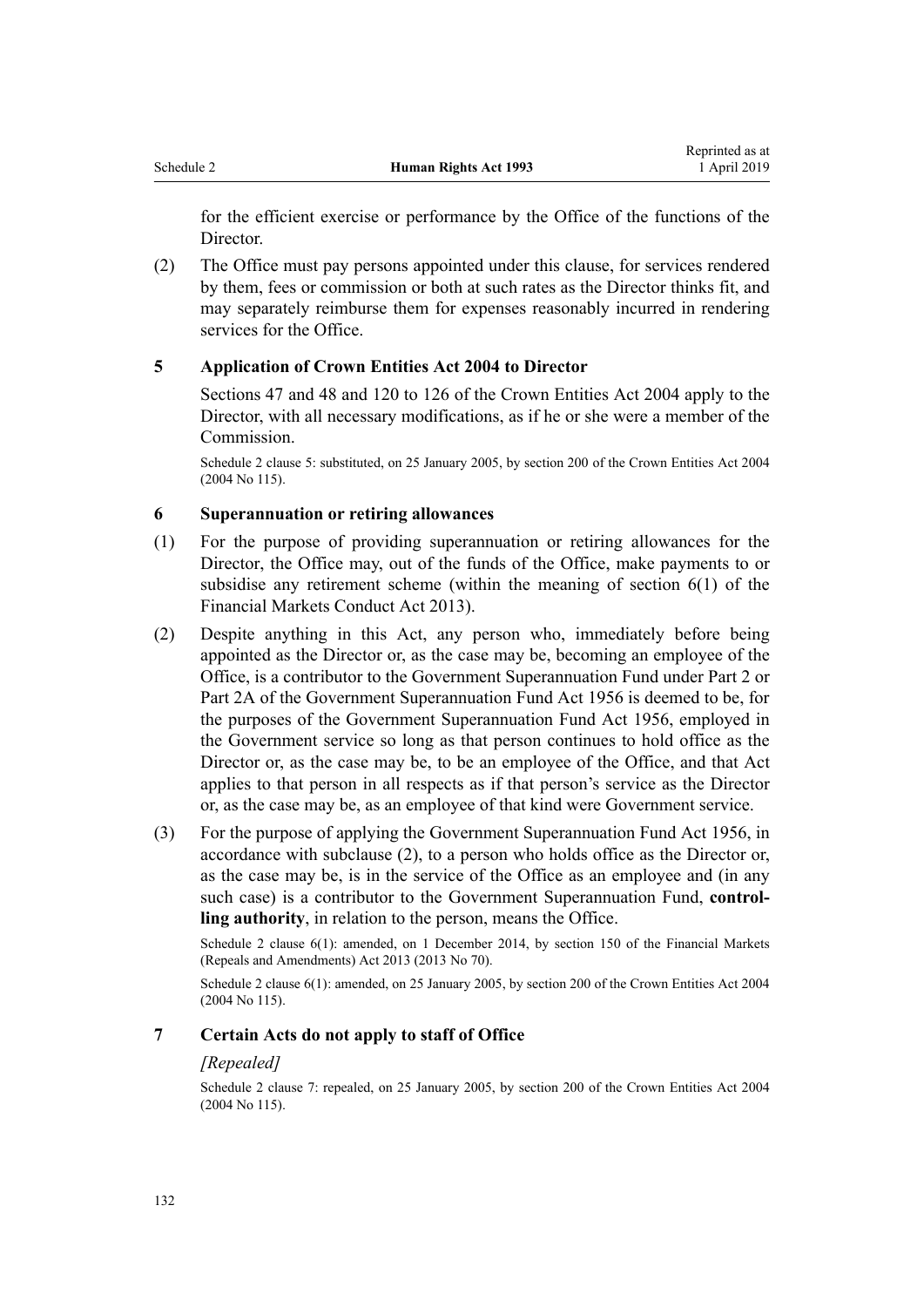# **8 Services for Office**

#### *[Repealed]*

Schedule 2 clause 8: repealed, on 25 January 2005, by [section 200](http://legislation.govt.nz/pdflink.aspx?id=DLM331111) of the Crown Entities Act 2004 (2004 No 115).

## **9 Funds of Office**

## *[Repealed]*

Schedule 2 clause 9: repealed, on 25 January 2005, by [section 200](http://legislation.govt.nz/pdflink.aspx?id=DLM331111) of the Crown Entities Act 2004 (2004 No 115).

#### **10 Bank accounts**

#### *[Repealed]*

Schedule 2 clause 10: repealed, on 25 January 2005, by [section 200](http://legislation.govt.nz/pdflink.aspx?id=DLM331111) of the Crown Entities Act 2004 (2004 No 115).

## **11 Investment of money**

#### *[Repealed]*

Schedule 2 clause 11: repealed, on 25 January 2005, by [section 200](http://legislation.govt.nz/pdflink.aspx?id=DLM331111) of the Crown Entities Act 2004 (2004 No 115).

#### **12 Address for service**

The address for service of the Director and of the Office is the address of the main premises of the Office.

# **Schedule 3**

#### **Enactments repealed**

*[Repealed]*

[s 146](#page-115-0)

Schedule 3: repealed, on 1 January 2002, by [section 43](http://legislation.govt.nz/pdflink.aspx?id=DLM122517) of the Human Rights Amendment Act 2001 (2001 No 96).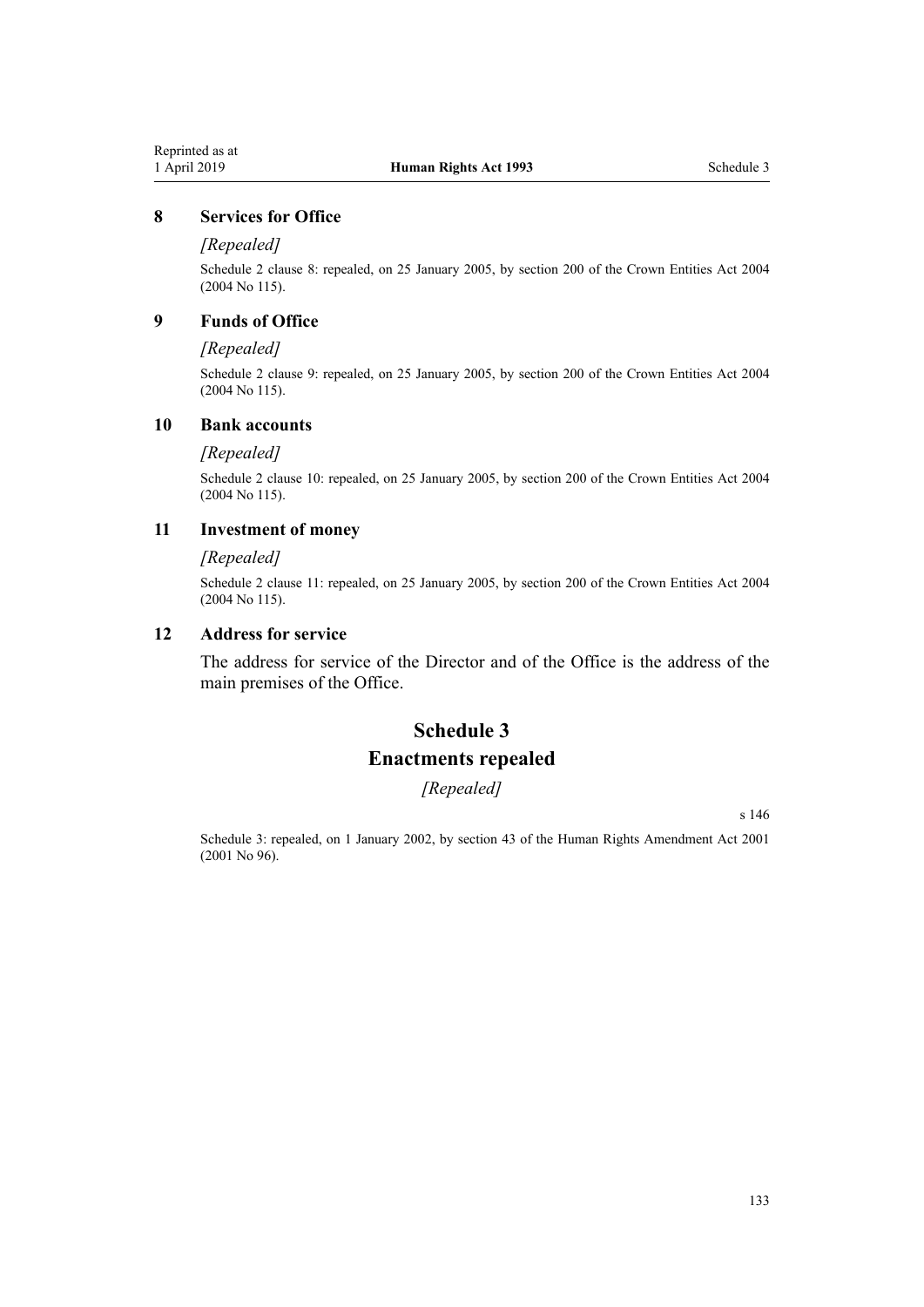# **Human Rights Amendment Act 1994**

| Public Act     | 1994 No 138     |
|----------------|-----------------|
| Date of assent | 9 December 1994 |
| Commencement   | 9 December 1994 |

#### **1 Short Title**

This Act may be cited as the [Human Rights Amendment Act 1994](http://legislation.govt.nz/pdflink.aspx?id=DLM345299), and shall be read together with and deemed part of the Human Rights Act 1993 (hereinafter referred to as "the principal Act").

*Application of principal Act and Human Rights Commission Act 1977 to superannuation schemes*

# **2 Application of principal Act to superannuation schemes providing benefits on account of marital status**

- (1) Notwithstanding any rule of law, nothing in section 22 or section 44 or section 70 of the principal Act shall prevent, or be taken ever to have prevented, the provisions of a superannuation scheme, or the trustees, the supervisor, or the manager of the scheme, from providing, on the death of a member of the scheme, a benefit for either-
	- (a) the spouse of that member; or
	- (b) the civil union partner or de facto partner of that member,—

without providing a similar or corresponding or equivalent benefit on the death of other members of the scheme.

- (2) Subject to subsection (5), this section applies in respect of superannuation schemes established before or after the commencement of this Act.
- (3) This section applies notwithstanding any judgment, decision, or order of any court or tribunal given or made before or after the commencement of this Act in proceedings commenced before the commencement of this Act.
- (4) Nothing in section 153(1) of the principal Act limits or affects this section.
- (5) Nothing in this section applies to the provision of benefits under a superannuation scheme or by the trustees, the supervisor, or the manager of a scheme in respect of any person who, at any time on or after 1 January 1996, becomes a member of the scheme unless,—
	- (a) immediately before becoming a member, that person was a member of another superannuation scheme that provides or provided, or the trustees, the supervisor, or the manager of which provide or provided, benefits of a kind referred to in paragraph (a) or paragraph (b) of subsection  $(1)$ ; and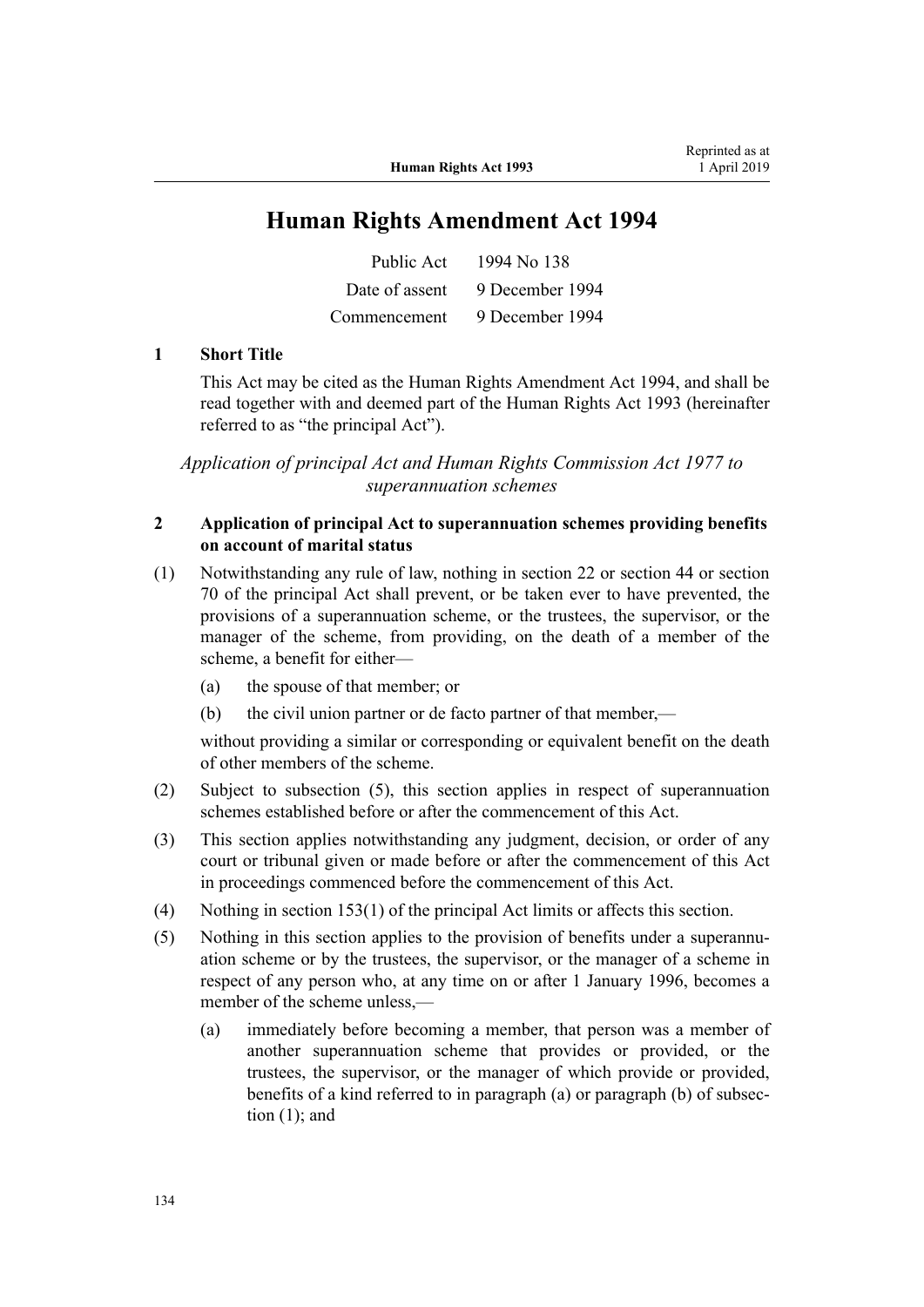- (b) that person became a member of the first-mentioned scheme as a result of a requirement, or the exercise of a right, to leave that other scheme by reason of any merger, takeover, or restructuring of, or reorganisation of the business of, that person's employer.
- (6) Nothing in this section affects the validity of any amendment to the instrument or conditions governing a superannuation scheme made pursuant to section 72 of the principal Act before the commencement of this Act.

Section 2(1): amended, on 1 December 2014, by [section 150](http://legislation.govt.nz/pdflink.aspx?id=DLM5561603) of the Financial Markets (Repeals and Amendments) Act 2013 (2013 No 70).

Section 2(1)(b): substituted, on 26 April 2005, by [section 7](http://legislation.govt.nz/pdflink.aspx?id=DLM333795) of the Relationships (Statutory References) Act 2005 (2005 No 3).

Section 2(5): amended, on 1 December 2014, by [section 150](http://legislation.govt.nz/pdflink.aspx?id=DLM5561603) of the Financial Markets (Repeals and Amendments) Act 2013 (2013 No 70).

Section 2(5)(a): amended, on 1 December 2014, by [section 150](http://legislation.govt.nz/pdflink.aspx?id=DLM5561603) of the Financial Markets (Repeals and Amendments) Act 2013 (2013 No 70).

# **3 Application of principal Act to superannuation schemes providing benefits for children and dependants**

- (1) For the avoidance of doubt, it is hereby declared that nothing in section 22 or section 44 or section 70 of the principal Act shall prevent, or be taken ever to have prevented, the provisions of a superannuation scheme, or the trustees of the scheme, from providing, on the death of a member of the scheme, a benefit for a child or dependant of that member's family, including a child or dependant belonging to a particular class determined by reference to age, disability, or employment status without providing a similar or corresponding or equivalent benefit on the death of other members of the scheme.
- (2) This section applies in respect of superannuation schemes established before or after the commencement of this Act.
- (3) This section applies notwithstanding any judgment, decision, or order of any court or tribunal given or made before or after the commencement of this Act in proceedings commenced before the commencement of this Act.

# **4 Savings in respect of certain superannuation schemes**

- (1) For the avoidance of doubt, it is hereby declared that nothing in section 22 or section 44 of the principal Act relating to different treatment on the ground of sex or marital status shall apply, or be taken ever to have applied, to—
	- (a) a superannuation scheme to which subsection (2) of section 88 of the Human Rights Commission Act 1977 applied, except in respect of a person who became a member of the scheme on or after 1 April 1980 or to whom amendments to the scheme were applied pursuant to subsection (4) of that section; or
	- (b) a superannuation scheme established as an alternative to making amendments of the kind referred to in subsection (4) of section 88 of the Human Rights Commission Act 1977 to an existing scheme, except in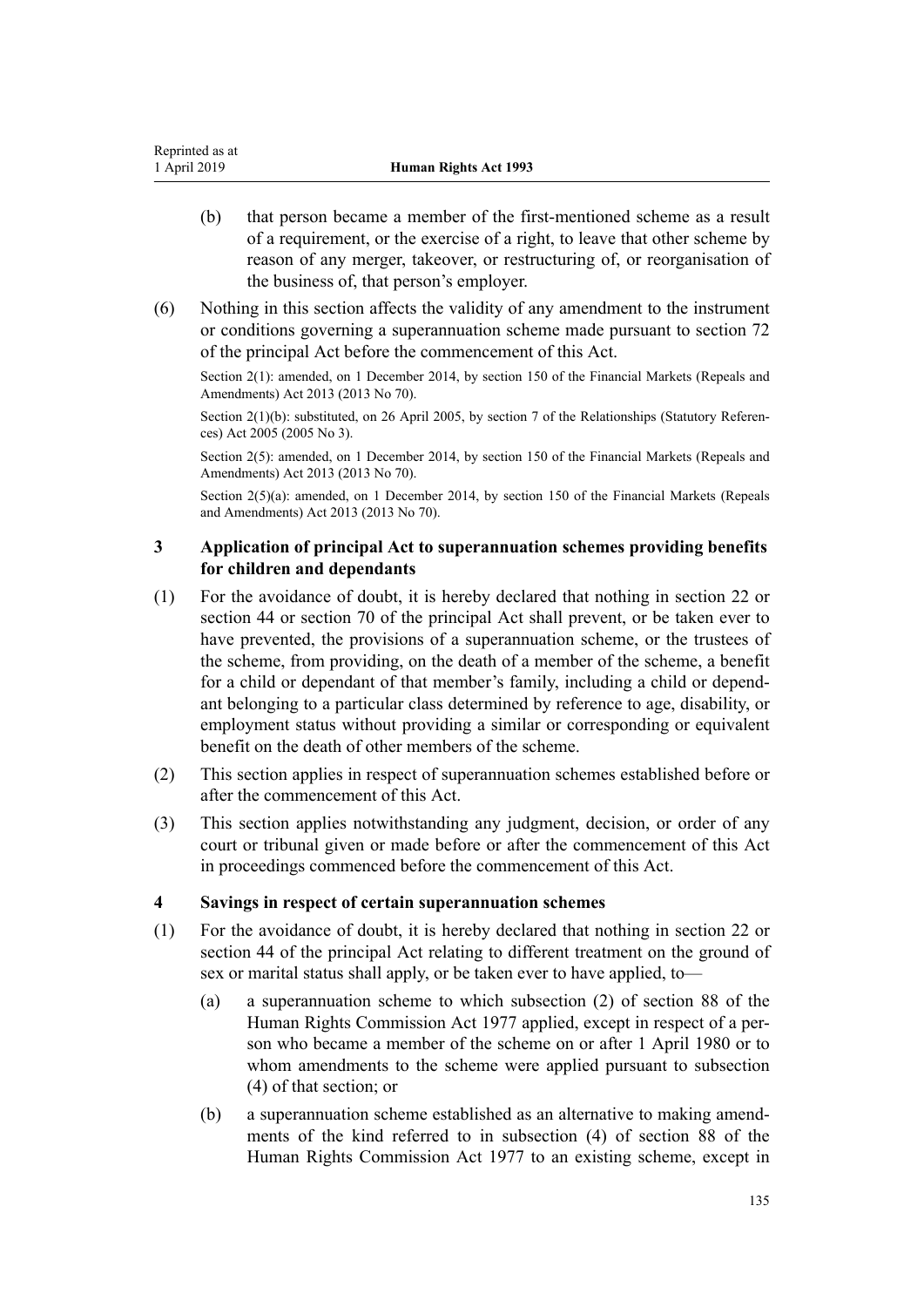respect of a person who became a member of the scheme by virtue of subsections (4) and (5) of that section.

(2) For the avoidance of doubt, it is hereby further declared that where any superannuation scheme was amended for the purpose of ensuring that its operation did not involve a breach of section  $15(1)$  or section  $24(1)$  of the Human Rights Commission Act 1977, nothing in the principal Act, and nothing in those amendments, shall deprive, or be taken ever to have deprived, any person who joined the scheme before the date on which those amendments came into force of any right or option to retire at a particular age or on a particular date or to become entitled under the scheme to a pension or other benefit, unless that person relinquishes that right or option.

# **5 Application of Human Rights Commission Act 1977 to superannuation schemes**

- (1) Notwithstanding any rule of law, nothing in section 15(1) or section 24(1) or section 88 of the Human Rights Commission Act 1977 shall be taken ever to have prevented the provisions of a superannuation scheme, or the trustees of the scheme, from providing, on the death of a member of the scheme, a benefit for either—
	- (a) the spouse of that member; or
	- (b) the civil union partner or de facto partner of that member,—

without providing a similar or corresponding or equivalent benefit on the death of other members of the scheme.

- (2) This section applies notwithstanding any judgment, decision, or order of any court or tribunal given or made before or after the commencement of this Act in proceedings commenced before the commencement of this Act.
- (3) Nothing in section 153(1) of the principal Act limits or affects this section.
- (4) Nothing in this section affects the validity of any amendment to the instrument or conditions governing a superannuation scheme made pursuant to section 90 of the Human Rights Commission Act 1977.

Section 5(1)(b): substituted, on 26 April 2005, by [section 7](http://legislation.govt.nz/pdflink.aspx?id=DLM333795) of the Relationships (Statutory References) Act 2005 (2005 No 3).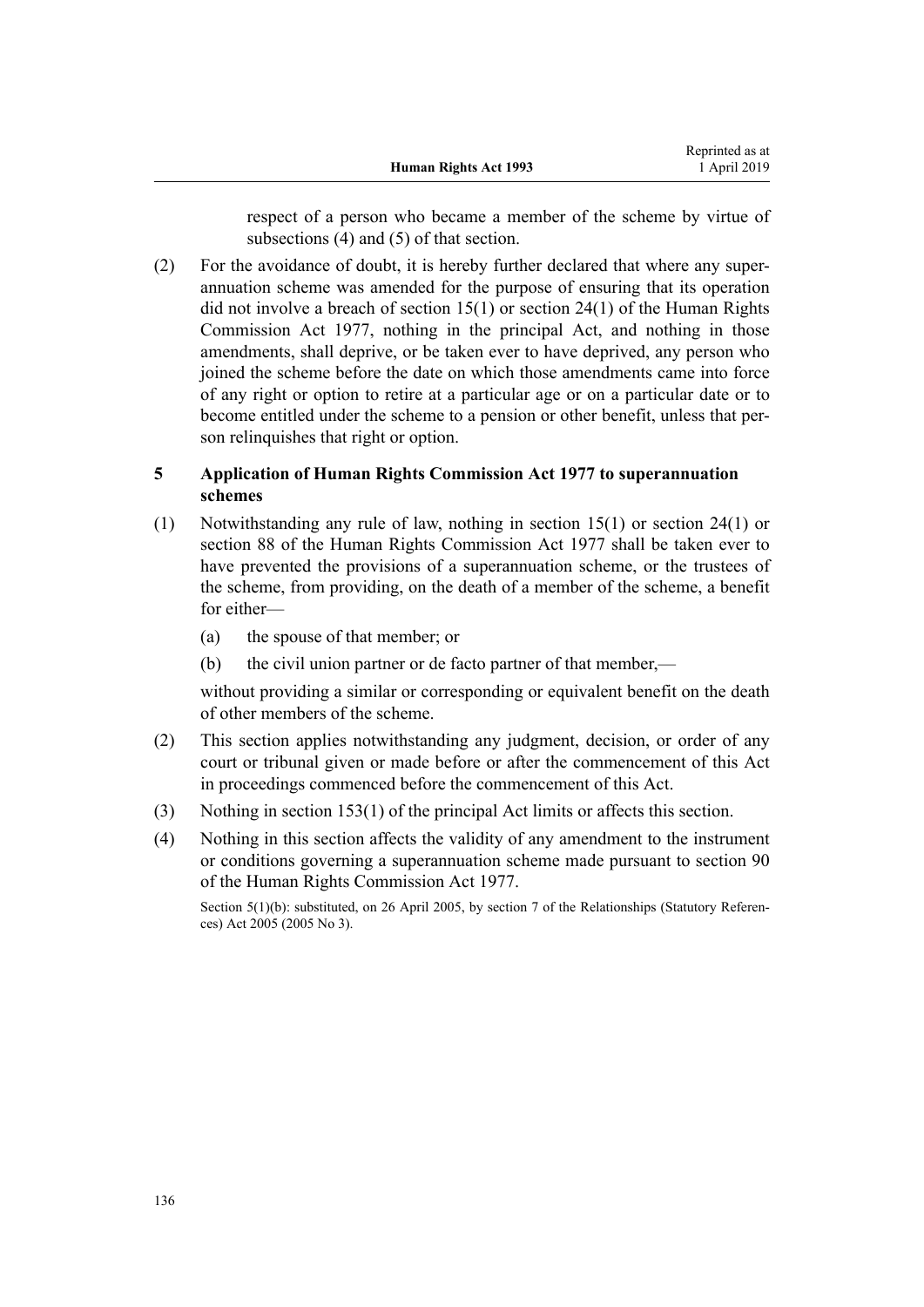#### **Reprints notes**

#### *1 General*

This is a reprint of the Human Rights Act 1993 that incorporates all the amendments to that Act as at the date of the last amendment to it.

#### *2 Legal status*

Reprints are presumed to correctly state, as at the date of the reprint, the law enacted by the principal enactment and by any amendments to that enactment. [Section 18](http://legislation.govt.nz/pdflink.aspx?id=DLM2998516) of the Legislation Act 2012 provides that this reprint, published in electronic form, has the status of an official version under [section 17](http://legislation.govt.nz/pdflink.aspx?id=DLM2998515) of that Act. A printed version of the reprint produced directly from this official electronic version also has official status.

## *3 Editorial and format changes*

Editorial and format changes to reprints are made using the powers under [sec](http://legislation.govt.nz/pdflink.aspx?id=DLM2998532)[tions 24 to 26](http://legislation.govt.nz/pdflink.aspx?id=DLM2998532) of the Legislation Act 2012. See also [http://www.pco.parlia](http://www.pco.parliament.govt.nz/editorial-conventions/)[ment.govt.nz/editorial-conventions/](http://www.pco.parliament.govt.nz/editorial-conventions/).

#### *4 Amendments incorporated in this reprint*

Tribunals Powers and Procedures Legislation Act 2018 (2018 No 51): Part 1 [subpart 7](http://legislation.govt.nz/pdflink.aspx?id=DLM7374284) Social Security Act 2018 (2018 No 32): [section 459](http://legislation.govt.nz/pdflink.aspx?id=DLM6784038) Domestic Violence—Victims' Protection Act 2018 (2018 No 21): [Part 3](http://legislation.govt.nz/pdflink.aspx?id=DLM7054379) Education (Update) Amendment Act 2017 (2017 No 20): [section 161\(1\)](http://legislation.govt.nz/pdflink.aspx?id=DLM6929049) Intelligence and Security Act 2017 (2017 No 10): [section 335](http://legislation.govt.nz/pdflink.aspx?id=DLM6921475) Contract and Commercial Law Act 2017 (2017 No 5): [section 347](http://legislation.govt.nz/pdflink.aspx?id=DLM6844761) District Court Act 2016 (2016 No 49): [section 261](http://legislation.govt.nz/pdflink.aspx?id=DLM6942680) [Human Rights Amendment Act 2016](http://legislation.govt.nz/pdflink.aspx?id=DLM4097502) (2016 No 28) Harmful Digital Communications Act 2015 (2015 No 63): Part 2 [subpart 3](http://legislation.govt.nz/pdflink.aspx?id=DLM5711878) Financial Markets (Repeals and Amendments) Act 2013 (2013 No 70): [section 150](http://legislation.govt.nz/pdflink.aspx?id=DLM5561603) Criminal Procedure Act 2011 (2011 No 81): [section 413](http://legislation.govt.nz/pdflink.aspx?id=DLM3360714) Financial Markets Authority Act 2011 (2011 No 5): [sections 82,](http://legislation.govt.nz/pdflink.aspx?id=DLM3231793) [85\(1\)](http://legislation.govt.nz/pdflink.aspx?id=DLM3231795) Accident Compensation Amendment Act 2010 (2010 No 1): [section 5\(1\)\(b\)](http://legislation.govt.nz/pdflink.aspx?id=DLM2773701) Policing Act 2008 (2008 No 72): [sections 116\(a\)\(ii\),](http://legislation.govt.nz/pdflink.aspx?id=DLM1102349) [130\(1\)](http://legislation.govt.nz/pdflink.aspx?id=DLM1102383) [Human Rights Amendment Act 2008](http://legislation.govt.nz/pdflink.aspx?id=DLM1582300) (2008 No 65) [Human Rights Amendment Act 2007](http://legislation.govt.nz/pdflink.aspx?id=DLM968347) (2007 No 64) [Human Rights \(Women in Armed Forces\) Amendment Act 2007](http://legislation.govt.nz/pdflink.aspx?id=DLM407633) (2007 No 16) Evidence Act 2006 (2006 No 69): [section 216](http://legislation.govt.nz/pdflink.aspx?id=DLM394552) Insolvency Act 2006 (2006 No 55): [section 445](http://legislation.govt.nz/pdflink.aspx?id=DLM387857) Prisoners' and Victims' Claims Act 2005 (2005 No 74): section 65 New Zealand Superannuation and Retirement Income Amendment Act 2005 (2005 No 42): [section](http://legislation.govt.nz/pdflink.aspx?id=DLM346494) [9\(1\)](http://legislation.govt.nz/pdflink.aspx?id=DLM346494)